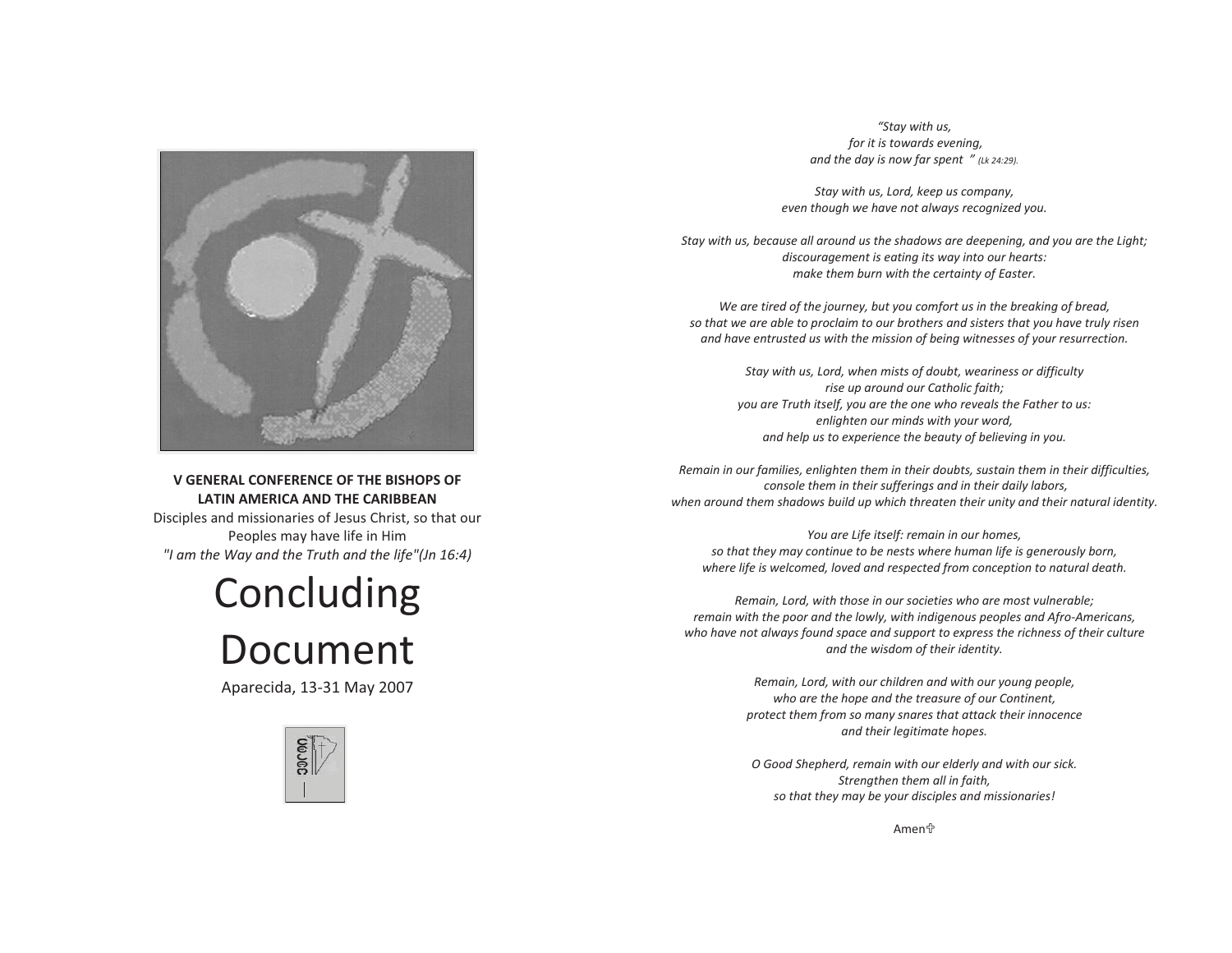#### *LETTER OF HIS HOLINESS BENEDICT XVI TO THE BISHOPS OF LATIN AMERICA AND THE CARIBBEAN*

#### *To my Brothers in the Episcopate of Latin America and the Caribbean*

Last 13 May, I opened with great joy the Fifth General Conference of the Latin American and Caribbean Bishops' Conferences at the foot of the Blessed Virgin, *Nossa Senhora Aparecida,* in Brazil.

I have vivid and grateful memories of this Meeting, in which I was united with you in the same affection for your beloved peoples and the same concern to help them to be disciples and missionaries of Jesus Christ so that they may have life in him.

At the same time, as I express my gratitude for their love for Christ and his Church and for the spirit of communion which marked the above-mentioned General Conference, I authorize the publication of the Final Document.

I ask the Lord to grant that in communion with the Holy See and with the proper respect for the responsibility of each Bishop in his own particular Church, it may be a source of enlightenment and encouragement to them for fruitful pastoral and evangelizing work in the years to come.

This document contains an abundance of timely pastoral guidelines, explained in a wealth of reflections in the light of faith and of the contemporary social context.

Among other things, I read with special appreciation the words urging that priority attention be given to the Eucharist and to the sanctification of the Lord's Day in your pastoral programmes (cf. nn. 251- 252), and likewise, those which express your desire to strengthen the Christian formation of the faithful in general and of pastoral workers in particular.

In this regard, it was a cause of joy for me to know of the desire to launch a "Continental Mission" which the Bishops' Conferences and each Diocese are called to examine and carry out, convoking for it all the living forces so that in setting out from Christ they will seek his Face (cf. *Novo Millennio Ineunte,* n. 29).

As I invoke the protection of the Virgin Most Holy under her titles of "Aparecida" as Patroness of Brazil and of "Our Lady of Guadalupe" as Patroness of America and Star of Evangelization, I impart my Apostolic Blessing to you with affection.

*From the Vatican, 29 June, Solemnity of the Holy Apostles Peter and Paul.* 

**BENEDICTUS PP. XVI**

## **CONCLUDING DOCUMENT**

### **INTRODUCTION**

- 1. In the light of the risen Lord and with the power of the Holy Spirit, we Bishops of the Americas met in Aparecida, Brazil, to hold the Fifth General Conference of Bishops of Latin America and the Caribbean. We have done so as pastors who want to continue to advance the evangelizing action of the Church, which is called to make all its members disciples and missionaries of Christ, Way, Truth, and Life, so our peoples may have life in Him. We do so in communion with all the particular churches in the Americas. Mary, Mother of Jesus Christ and of his disciples, has been very close to us, has taken us in, cared for us and our labors, sheltering us, like Juan Diego and our peoples, in the folds of her mantle, under her motherly protection. We have asked her as Mother, perfect disciple, and pedagogue of evangelization, to teach us to be sons and daughters in her Son and to do what He tells us (cf. Jn 2.5).
- 2. We were joyfully gathered together with the Successor of Peter, Head of the College of Bishops. His Holiness Benedict XVI has confirmed us in the primacy of faith in God, in his truth and love, for the good of individuals and peoples. We are grateful for all his teachings, especially in his Inaugural Address, which were light and sure guidance for our work. The grateful memory of recent popes, and especially their rich magisterium, which has been very present in our work, merits special remembrance and gratitude.
- 3. We have felt accompanied by the prayer of our believing Catholic people, visibly represented by the presence of the Shepherd and the faithful for the Church of God in Aparecida, and by the multitude of pilgrims to the shrine from all of Brazil and other countries of the Americas, who edified and evangelized us. In the communion of saints, we were mindful of all those who have preceded us as disciples and missionaries in the Lord's vineyard, and especially our Latin American saints, including Saint Toribio de Mogrovejo, patron of the Latin American episcopacy.
- 4. The Gospel reached our lands as part of a dramatic and unequal encounter of peoples and cultures. The "seeds of the Word,"1 present in the native cultures, made it easier for our indigenous brothers and sisters to find in the Gospel life-giving responses to their deepest aspirations: "Christ is the Savior for whom they were silently longing."2 The appearance of Our Lady of Guadalupe was a decisive event for the proclamation and recognition of her Son, a lesson and sign of inculturation of the faith, manifestation and renewed missionary impetus for spreading the Gospel.3
- 5. From the initial evangelization to recent times, the Church has experienced lights and shadows.<sup>4</sup> It wrote pages of our history with great wisdom and holiness. It also suffered

<sup>1</sup> Cf. *Puebla*, 401.

<sup>&</sup>lt;sup>2</sup> Benedict XVI, *Inaugural Address of the Fifth Conference, Aparecida*, no. 1. Henceforth cited as IA. <sup>3</sup> Cf. SD 15.

<sup>&</sup>lt;sup>4</sup> Benedict XVI, General Audience, Wednesday May 23, 2007. "Certainly the memory of a glorious past cannot ignore the shadows that accompanied the work of evangelization of the Latin American continent: the sufferings and injustices that the colonizers inflicted on the indigenous populations, often trampling their human rights, cannot be forgotten. But the obligatory mention of these unjustifiable crimes—which were indeed condemned by missionaries like Bartolome de las Casas and theologians like Francisco de Vitoria of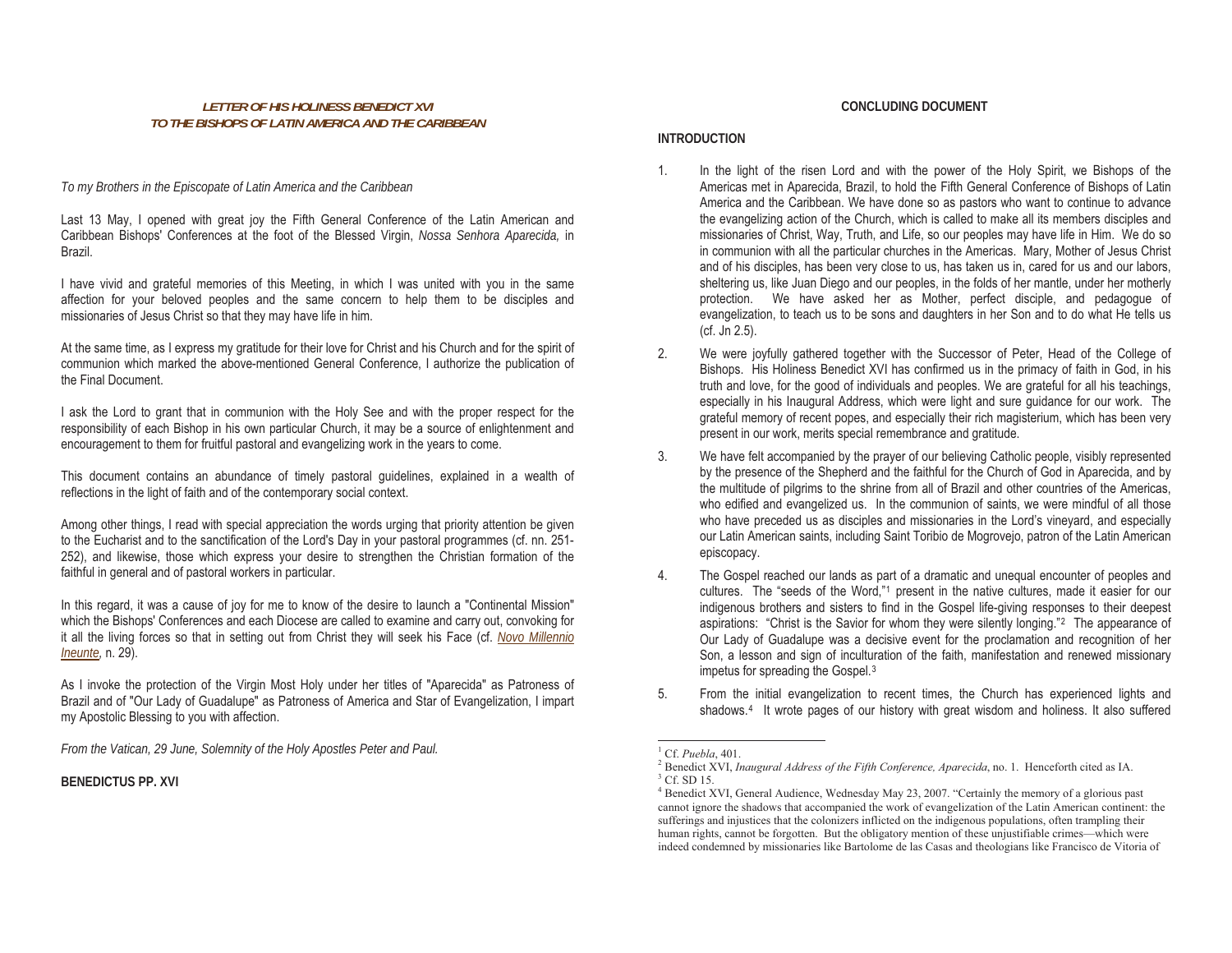difficult times, both because of attacks and persecutions, and because of the weaknesses, worldly compromises and inconsistencies, in other words, because of the sin of its children, who obscured the newness of the Gospel, the splendor of the truth, and the practice of justice and charity. Nevertheless, what is most decisive in the Church is always the holy action of its Lord.

- 6. Therefore, we especially give thanks to God and praise him for everything that has been bestowed on us. We accept the entire reality of our continent as gift: the beauty and fertility of its lands, the richness of humanity expressed in the individuals, families, peoples, and cultures of the continent. Above all, we have been given Jesus Christ, the fullness of God's Revelation, a priceless treasure, the "precious pearl" (cf. Mt 13: 45-46), the Word of God made flesh, Way, Truth and Life of men and women, to whom he opens a destiny of utter justice and happiness. He is the sole Liberator and Savior, who with his death and resurrection broke the oppressive chains of sin and death, and who reveals the merciful Love of the Father, and the vocation, dignity, and destiny of the human person.
- 7. Faith in God who is Love and the Catholic tradition in the life and culture of our peoples are their greatest wealth. It is manifested in the mature faith of many of the baptized and in popular piety, which expresses

*love for the suffering Christ, the God of compassion, pardon and reconciliation ... love for the Lord present in the Eucharist, ... the God who is close to the poor and to those who suffer; the profound devotion to the most holy Virgin of Guadalupe, the Aparecida, the Virgin invoked under various national and local titles.5*

It is also expressed in the charity that everywhere inspires deeds, projects, and journeys of solidarity with the most needy and defenseless. It is also at work in consciousness of the dignity of the person, wisdom about life, passion for justice, hope against all hope, and the joy of living even under many difficult conditions that move the hearts of our peoples. The Catholic roots remain in their art, language, traditions, and way of life, at once dramatic and celebratory, in facing reality. Hence, the Holy Father further charged us as Church, with "the great task of guarding and nourishing the faith of the people of God."6

- 8. The gift of Catholic tradition is a foundation stone of Latin American and Caribbean identity, originality, and unity: a historical-cultural reality marked by the Gospel of Christ, a reality abounding in sin—disregard for God, wicked behavior, oppression, violence, ingratitude, and misery--but where the grace of the paschal victory abounds even more. Despite its weaknesses and human failings, our Church enjoys a high degree of trust and credibility among the people. It is the dwelling place of people bound together as family and home of the poor.
- 9. The Fifth General Conference of Latin American and Caribbean Bishops is a new step in the Church's journey, especially since the ecumenical council Vatican II. It gives continuity to and recapitulates the path of fidelity, renewal, and evangelization of the Latin American Church at the service of its peoples, which was expressed appositely in the previous general conferences of the episcopacy (Rio, 1955; Medellin, 1968; Puebla, 1979; Santo Domingo,

the University of Salamanca—should not hinder grateful acknowledgement of the admirable work carried out by divine grace among these peoples over these centuries."

1992). Through them all, we recognize the action of the Spirit. We also bear in mind the Special Assembly of the Synod of Bishops for America (1997).

- 10. This Fifth Conference sets before itself "the great task of guarding and nourishing the faith of the people of God, and also of reminding the faithful of this continent that by virtue of their baptism, they are called to be disciples and missionaries of Jesus Christ."7 A new period in history is opening up, with challenges and demands, characterized by pervasive discontent which is spread by new social and political turbulence, by the expansion of a culture distant from or hostile to Christian tradition, and by the emergence of varied religious offerings which try to respond as best they can to the manifest thirst for God of our peoples.
- 11. The church is called to a deep and profound rethinking of its mission and relaunch it with fidelity and boldness in the new circumstances of Latin America and the world. It cannot retreat in response to those who see only confusion, dangers, and threats, or those who seek to cloak the variety and complexity of situations with a mantle of worn-out ideological slogans, or irresponsible attacks. What is required is confirming, renewing, and revitalizing the newness of the Gospel rooted in our history, out of a personal and community encounter with Jesus Christ that raises up disciples and missionaries. That depends not so much on grand programs and structures, but rather on new men and women who incarnate that tradition and newness, as disciples of Jesus Christ and missionaries of his Kingdom, protagonists of new life for a Latin America that seeks to be rediscovered with the light and power of the Spirit.
- 12. A Catholic faith reduced to mere baggage, to a collection of rules and prohibitions, to fragmented devotional practices, to selective and partial adherence to the truths of the faith, to occasional participation in some sacraments, to the repetition of doctrinal principles, to bland or nervous moralizing, that does not convert the life of the baptized would not withstand the trials of time. Our greatest danger is

*the gray pragmatism of the daily life of the church in which everything apparently continues normally, but in reality the faith is being consumed and falling into meanness.* <sup>8</sup>

We must all start again from Christ.<sup>9</sup> recognizing that

*being Christian is not the result of an ethical choice or a lofty idea, but the encounter with an event, a person, which gives life a new horizon and a decisive direction.10*

13. In Latin America and the Caribbean, at a time when many of our peoples are preparing to celebrate the bicentenary of their independence, we find ourselves facing the challenge of revitalizing our way of being Catholic and our personal options for the Lord, so that Christian faith may become more deeply rooted in the heart of Latin American individuals and peoples as founding event and living encounter with Christ. He reveals himself as newness of life and mission in all dimensions of personal and social existence. This requires, on the basis of our Catholic identity, a much more missionary evangelization, in dialogue with all Christians

 $5$  IA 1.

6 *Ibid.* 3.

<sup>7</sup> *Ibid.*

8 J. Ratzinger, *Situación actual de la fe y la teología*. Conference given at the Meeting of Presidents of Bishops Commissions of Latin America for the doctrine of the faith, held in Guadalajara (Mexico), 1996. Published in *L'Ossevatore Romano*, November 1, 1996.<br><sup>9</sup> Cf. NMI 28-29.

 $10$  DCE 1.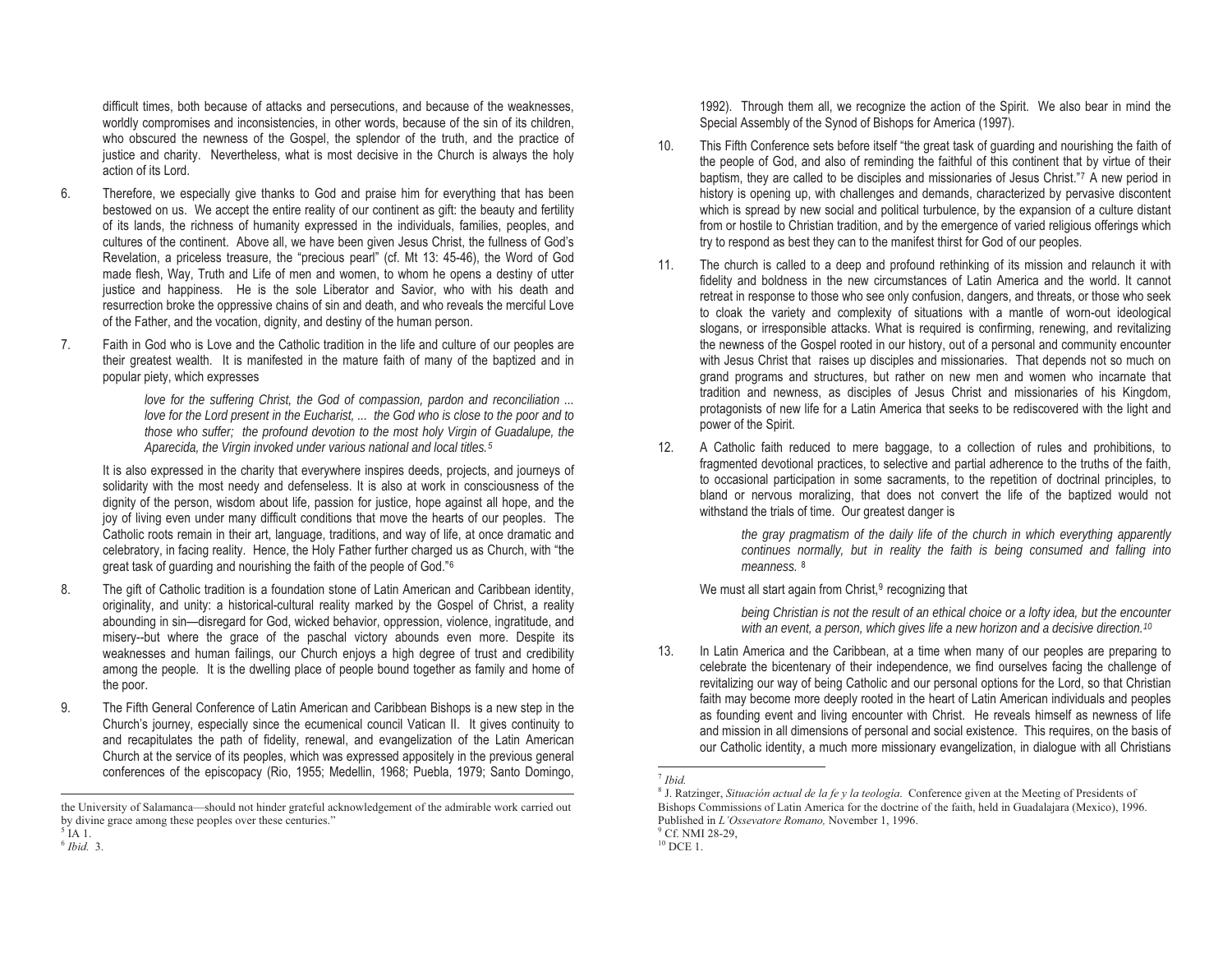and at the service of all people. Otherwise, "the rich treasure of the American Continent ... its most valuable patrimony: faith in God who is love"<sup>11</sup> risks being increasingly eroded and diluted in various sectors of the population. Today a choice must be made between paths that lead to life and paths that lead to death (cf. Dt 30: 15). Paths of death are those that lead to squandering the goods received from God through those who preceded us in the faith. They are paths that mark a culture without God and without his commandments, or even against God, driven by the idols of power, wealth, and momentary pleasure, which end up being a culture against the human being and against the good of Latin American peoples. Paths of true and full life for all, paths of eternal life, are those traced by the faith which lead to "the fullness of life that Christ has brought us: with this divine life there also develops the fullness of human existence in its personal, family, social and cultural dimension."<sup>12</sup> This is the life that God shares with us out of his gratuitous love, for "it is the love that gives life."13 These paths of life bear fruit in the gifts of truth and love that have been given to us in Christ in the communion of the Lord's disciples and missionaries, so that Latin America and the Caribbean may indeed be a continent in which faith, hope and love renew the life of persons and transform the cultures of peoples.

- 14. The Lord tells us: "Do not be afraid" (Mt 28:5). As with the women on the morning of the Resurrection, he repeats to us: "Why do you seek the living one among the dead?" (Lk 24:5). We are encouraged by signs of the victory of the risen Christ, while we plead for the grace of conversion and keep alive the hope that does not deceive. What defines us is not the harsh dramatic living conditions, nor the challenges of society, nor the tasks that we must undertake, but above all the love received from the Father through Jesus Christ by the anointing of the Holy Spirit. This fundamental priority is what has guided all our endeavors, and we offer them to God, to our church, to our people, to each and every Latin American, while we lift our confident entreaty to the Holy Spirit so we may rediscover the beauty and joy of being Christians. Here lies the fundamental challenge that we face: to show the church's capacity to promote and form disciples and missionaries who respond to the calling received and to communicate everywhere, in an outpouring of gratitude and joy, the gift of the encounter with Jesus Christ. We have no other treasure but that. We have no other happiness, no other priority, but to be instruments of the Spirit of God, as Church, so that Jesus Christ may be known, followed, loved, adored, announced, and communicated to all, despite difficulties and resistances. This is the best service—his service!—that the church has to offer people and nations.<sup>14</sup>
- 15. At this moment when we renew hope, we want to make our own the words of His Holiness Benedict XVI at the outset of his pontificate, echoing his predecessor, the Servant of God, John Paul II, and proclaim them to all of Latin America:

*Do not be afraid! Open wide the doors for Christ! ... If we let Christ into our lives, we*  lose nothing, nothing, absolutely nothing of what makes life free, beautiful and *great. No! Only in this friendship are the doors of life opened wide. Only in this* 

*friendship is the great potential of human existence truly revealed. Only in this friendship do we experience beauty and liberation. . . . Do not be afraid of Christ! He takes nothing away, and he gives you everything. When we give ourselves to him, we receive a hundredfold in return. Yes, open, open wide the doors to Christ – and you will find true life.15*

16.

 *This Fifth General Conference is being celebrated in continuity with the other four that preceded it: in Rio de Janeiro, Medellin, Puebla and Santo Domingo. With the same spirit that was at work there, the Bishops now wish to give a new impetus to evangelization, so that these peoples may continue to grow and mature in their faith*  in order to be the light of the world and witnesses to Jesus Christ with their own *lives.*<sup>16</sup>

As pastors of the church we are conscious that

*after the Fourth General Conference, in Santo Domingo, many changes took place in society. The Church which shares in the achievements and the hopes, the sufferings and the joys of her children, wishes to walk alongside them at this challenging time, so as to inspire them always with hope and comfort*<sup>17</sup>

- 17. Thus, our joy is based on the love of the Father in sharing the paschal mystery of Jesus Christ, who through the Holy Spirit brings us from death to life, from sadness to joy, from absurdity to the deep meaning of existence, from discouragement to the hope that does not deceive. This happiness is not a feeling artificially generated or a passing sentiment. The Father's love has been revealed in Christ who has us invited us to enter into his kingdom. He has taught us to pray, saying, "Abba, Father" (Rm 8:15; cf. Mt 6:9).
- 18. Knowing Jesus Christ by faith is our joy; following him is a grace, and passing on this treasure to others is a task entrusted to us by the Lord, in calling and choosing us. With eyes enlightened by the light of the risen Jesus Christ, we are able and intend to examine the world, history, and all our peoples of Latin America and the Caribbean, and each and every one of their inhabitants..

<sup>&</sup>lt;sup>11</sup> Benedict XIV, *Homily in the Eucharist inaugurating the Fifth General Conference of Latin American Bishops* (May 13, 2007), Aparecida Brazil.

 $^{12}$  IA 4.

<sup>&</sup>lt;sup>13</sup> Benedict XIV, *Homily in the Eucharist inaugurating the Fifth General Conference of Latin American Bishops* (May 13, 2007), Aparecida Brazil.

 $^{14}$  Cf. EN 1.

<sup>&</sup>lt;sup>15</sup> Benedict XVI Homily for the Inauguration of the Petrine Ministry of the Bishop of Rome, April 24, 2005.  $16$  IA 2

 $17$  IA 3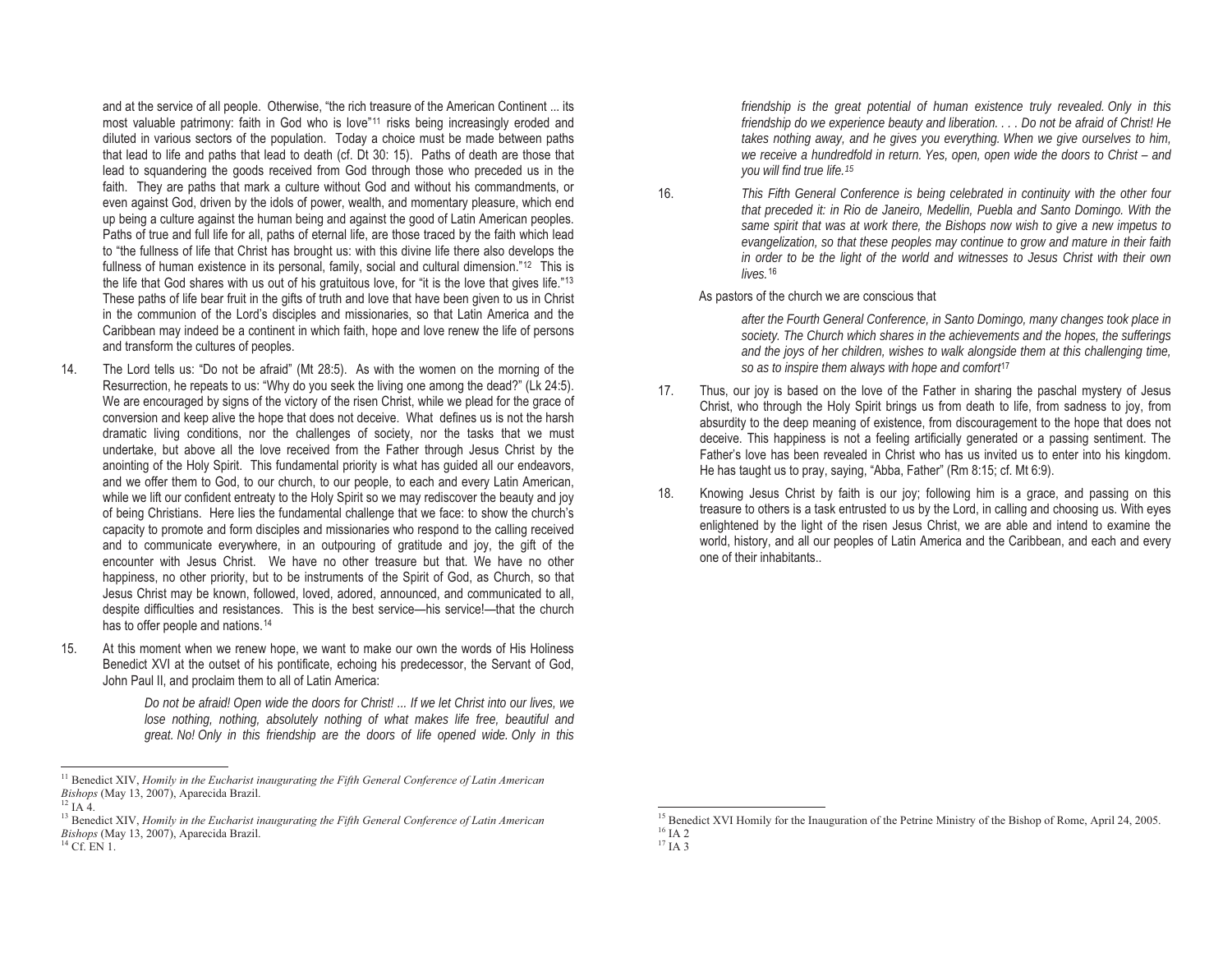# Part One

# THE LIFE OF

#### OUR PEOPLE TODAY

19. In continuity with the previous general conferences of Latin American Bishops, this document utilizes the see-judge-act method. This method entails viewing God with the eyes of faith through his revealed word and life-giving contact with the sacraments, so that in everyday life we may see the reality around us in the light of his providence, judge it according to Jesus Christ, Way, Truth and Life, and act from the Church, the Mystical Body of Christ and universal Sacrament of salvation, in spreading the kingdom of God, which is sown on this earth and fully bears fruit in Heaven. Many voices from the entire continent, offered contributions and suggestions along these lines, stating that this method has been helpful for living our calling and mission in the church with more dedication and intensity. It has enriched theological and pastoral work and in general it has been helpful in motivating us to take on our responsibilities toward the actual situations in our continent. This method enables us to combine systematically, a faithful perspective for viewing reality; incorporating criterions from faith and reason for discerning and appraising it critically; and accordingly acting as missionary disciples of Jesus Christ. Believing, joyful, and trusting adherence to God, Father, Son, and Holy Spirit, and involvement in the church are preconditions for assuring the effectiveness of this method.18

#### 1

#### MISSIONARY DISCIPLES

- 20. Our reflection on the journey of the churches of Latin America and the Caribbean takes place in the midst of the lights and shadows of our age. We are afflicted but not dismayed by the great changes we are experiencing. We have received priceless gifts that help us view reality as missionary disciples of Jesus Christ.
- 21. The daily hope-filled presence of countless pilgrims has reminded us of the first followers of Jesus Christ who went to the Jordan, where John was baptizing, with the hope of meeting the Messiah (cf. Mk 1:5). Those who felt attracted by the wisdom of his words, the kindness of his manner, the power of his miracles, and the stunning impact of his person, accepted the gift of faith and went on to be disciples of Jesus. In emerging from the darkness and shadows of death (cf. Lk 1:79), their lives acquired extraordinary fullness: that of having been enriched with the gift of the Father. They experienced the history of their people and their age and traveled over the roads of the Roman Empire, without ever forgetting the most important and decisive encounter of their lives, which had filled them with light, strength, and hope: the encounter with Jesus, their rock, their peace, their life.

22. The same thing happens to us when we look at the reality of our peoples and our church, with their values, their limitations, their anxieties and hopes. While we suffer and rejoice, we remain in the love of Christ viewing our world, we try to discern its paths with the joyful hope and indescribable gratitude of believing in Jesus Christ. He is the true Son of God, the true Savior of humankind. The unique and irreplaceable importance of Christ for us, for humankind, means that Christ is the Way, the Truth, and the Life. "If we do not know God in and with Christ, all of reality is transformed into an indecipherable enigma; there is no way, and without a way, there is neither life nor truth."19 In the relativistic cultural climate that surrounds us, it is ever more important and urgent to root and bring to maturity in the entire ecclesial body the certainty that Christ, the God with a human face, is our true and sole savior.

#### **1.1. GIVING THANKS TO GOD**

- 23. Blessed be God, Father of Our Lord Jesus Christ, who has blessed us with every kind of blessing in the person of Christ (cf. Eph 1:3). The God of the Covenant, rich in mercy, has loved us first; he has loved each one of us regardless of merit; thus we bless him, enlivened by the Holy Spirit, the life-giving Spirit, soul and life of the Church. Poured forth in our hearts, he groans and intercedes for us and strengthens us with his gifts on our journey as disciples and missionaries.
- 24. We bless God in gratitude because he has called us to be instruments of his Kingdom of love and life, and of justice and peace, for which so many sacrificed themselves. He himself has entrusted to us the work of his hands to care for it and put it at the service of all. We thank God for having made us his collaborators so that we may be in solidarity with his creation for which we are stewards. We bless God who has given us created nature, his first book, enabling him to be known, and us to inhabit it as our home.
- 25. We give thanks to God who has given us the gift of speech, with which we can communicate with Him through his Son, who is his Word (cf. Jn 1:1), and among ourselves. We give thanks to Him who by his great love has spoken to us as friends (cf. Jn 15:14-15). We bless God who gives himself to us in the celebration of faith, especially in the Eucharist, bread of eternal life. Thanksgiving to God for the many and marvelous gifts that He has granted us culminates in the Church's central celebration, which is the Eucharist, vital nourishment of disciples and missionaries, and likewise for the Sacrament of the Forgiveness that Christ has attained for us on the cross. We praise the Lord Jesus for the gift of his Most Holy Mother, Mother of God and Mother of the Church in Latin America and the Caribbean, star of renewed evangelization, first disciple and great missionary of our peoples.
- 26. In the light of Christ, suffering, injustice, and the cross challenge us to live as Samaritan church (cf. Lk 10: 25-37), recalling that "evangelization has always developed alongside the promotion of the human person and authentic Christian liberation." 20 We give thanks to God and we rejoice at the characteristic faith, solidarity, and joy of our peoples passed down over the years by grandmothers and grandfathers, mothers and fathers, catechists, prayer

<sup>18</sup> Cf. CELAM, *Synthesis of contributions received for the Fifth General Conference of Latin American Bishops* 34-35.

 $19$  Cf. IA.  $^{20}$  IA 3.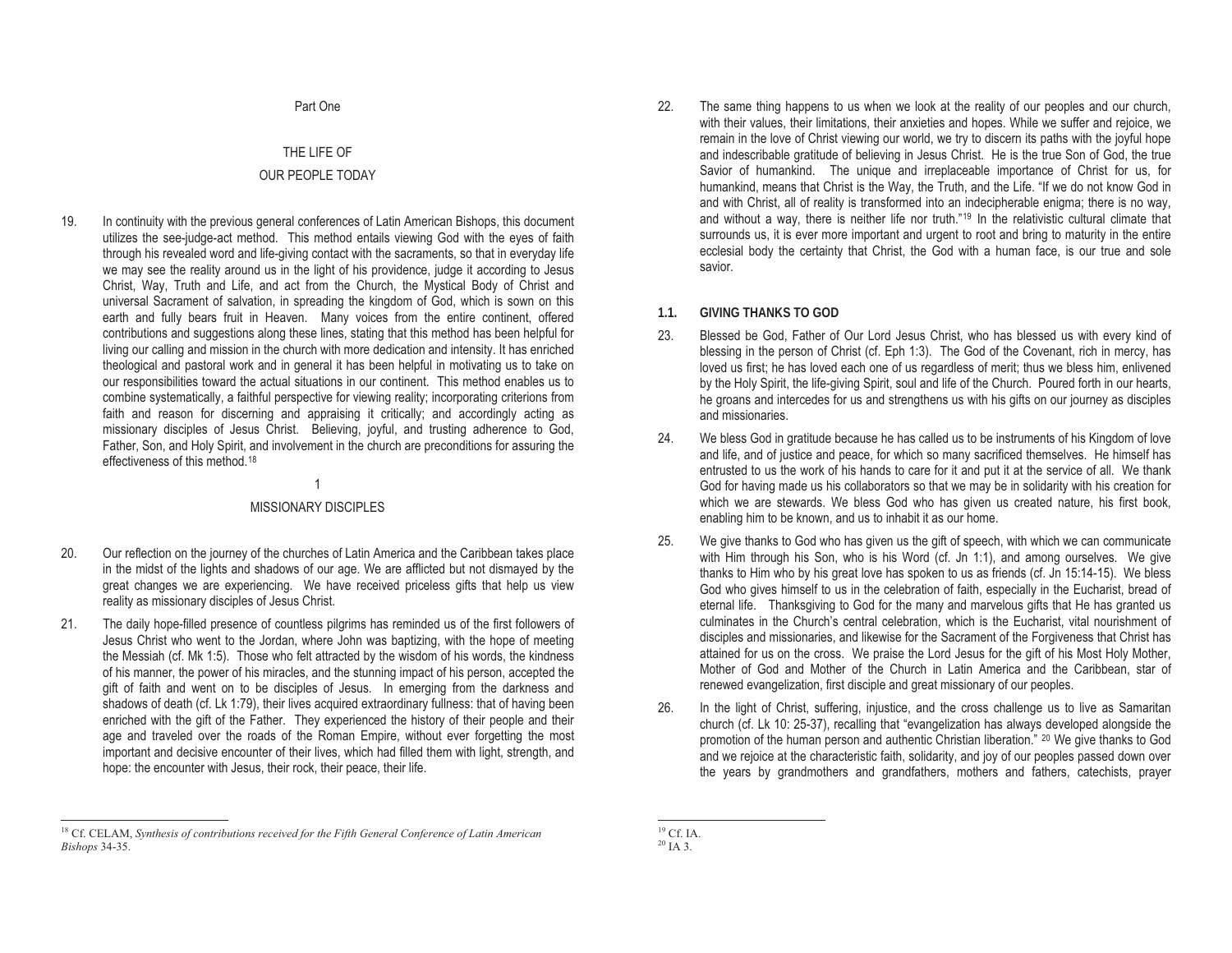leaders, and countless anonymous people whose charity has kept hope alive in the midst of injustices and adversities.

27. The Bible repeatedly shows that when God created the world with his Word, he expressed satisfaction, saying that it was "good" (Gn 1:21), and when he created the human being, man and woman, with the breath of his mouth, he said that it "was very good" (Gn 1:31). The world created by God is beautiful. We proceed from a divine design of wisdom and love. But this original beauty was blemished and this goodness was wounded. Through our Lord Jesus Christ and his paschal mystery, God has recreated man making him his child, and has given it the assurance of a new heaven and a new earth (cf. Rev. 21:1). We bear the image of the first Adam, but we are also called from the beginning to embody the image of Jesus Christ, new Adam (cf. 1 Cor 15: 45). Creation bears the mark of the creator and desires to be liberated and "share in the glorious freedom of the children of God" (Rm 8:21).

#### **1.2 THE JOY OF BEING DISCIPLES AND MISSIONARIES OF JESUS CHRIST**

- 28. In the encounter with Christ we want to express the joy of being disciples of the Lord and of having been sent with the treasure of the Gospel. Being Christian is not a burden but a gift: God the Father has blessed us in Jesus Christ his Son, Savior of the world.
- 29. We want the joy that we have received in the encounter with Jesus Christ, whom we recognize as Son of God incarnate and redeemer, to reach all men and women wounded by adversities; we want the good news of the Kingdom of God, of Jesus Christ victorious over sin and death, to reach all who lie along the roadside, asking for alms and compassion (cf. Lk 10: 29-37; 18:25-43). The disciple's joy serves as remedy for a world fearful of the future and overwhelmed by violence and hatred. The disciple's joy is not a feeling of selfish well-being, but a certainty that springs from faith, that soothes the heart and provides the ability to proclaim the good news of God's love. Knowing Jesus is the best gift that any person can receive; that we have encountered Him is the best thing that has happened in our lives, and making him known by our word and deeds is our joy.

#### **1.3 THE CHURCH'S MISSION IS TO EVANGELIZE**

- 30. The history of humankind, which God never abandons, unfolds under his compassionate gaze. God has so loved our world that he has given us his Son. He proclaims the good news of the Kingdom to the poor and sinners. Hence, as disciples of Jesus and missionaries, we want to and must proclaim the Gospel, which is Christ himself.. We announce to our peoples that God loves us, that his existence is not a threat to the human being, that he is near us with the saving and liberating power of his Kingdom, which accompanies us in tribulation, that he constantly sustains our hope in the midst of all trials. We Christians are bearers of good news for humankind, not prophets of doom.
- 31. The church must fulfill its mission by following the footsteps of Jesus and adopting his attitudes (cf. Mat 9:35-36). Though he was Lord, he made himself servant and obedient even to death on the cross (cf. Phil 2:8); though he was rich, he chose to be poor for us (cf. 2 Cor 8:9), showing us the path of our calling as disciples and missionaries. In the Gospel we learn the sublime lesson of being poor following Jesus, himself poor (cf. Lk 6:20; 9:58), and that of proclaiming the Gospel of peace with no purse or staff, placing our trust neither in

money nor in the power of this world (cf. Lk 1:4 ff). God's generosity is manifested in the generosity of missionaries; the gratuitous character of the gospel is shown in the gratuitousness of apostles.

32. In the face of Jesus Christ, dead and risen, bruised for our sins and glorified by the Father, in this suffering and glorious face, $21$  we can see with the eyes of faith the humiliated face of so many men and women of our peoples, and at the same time, their calling to the freedom of the children of God, to the full realization of their personal dignity and to brotherhood among all. The Church is at the service of all human beings, sons and daughters of God.

 $^{21}$  NMI 25 and 28.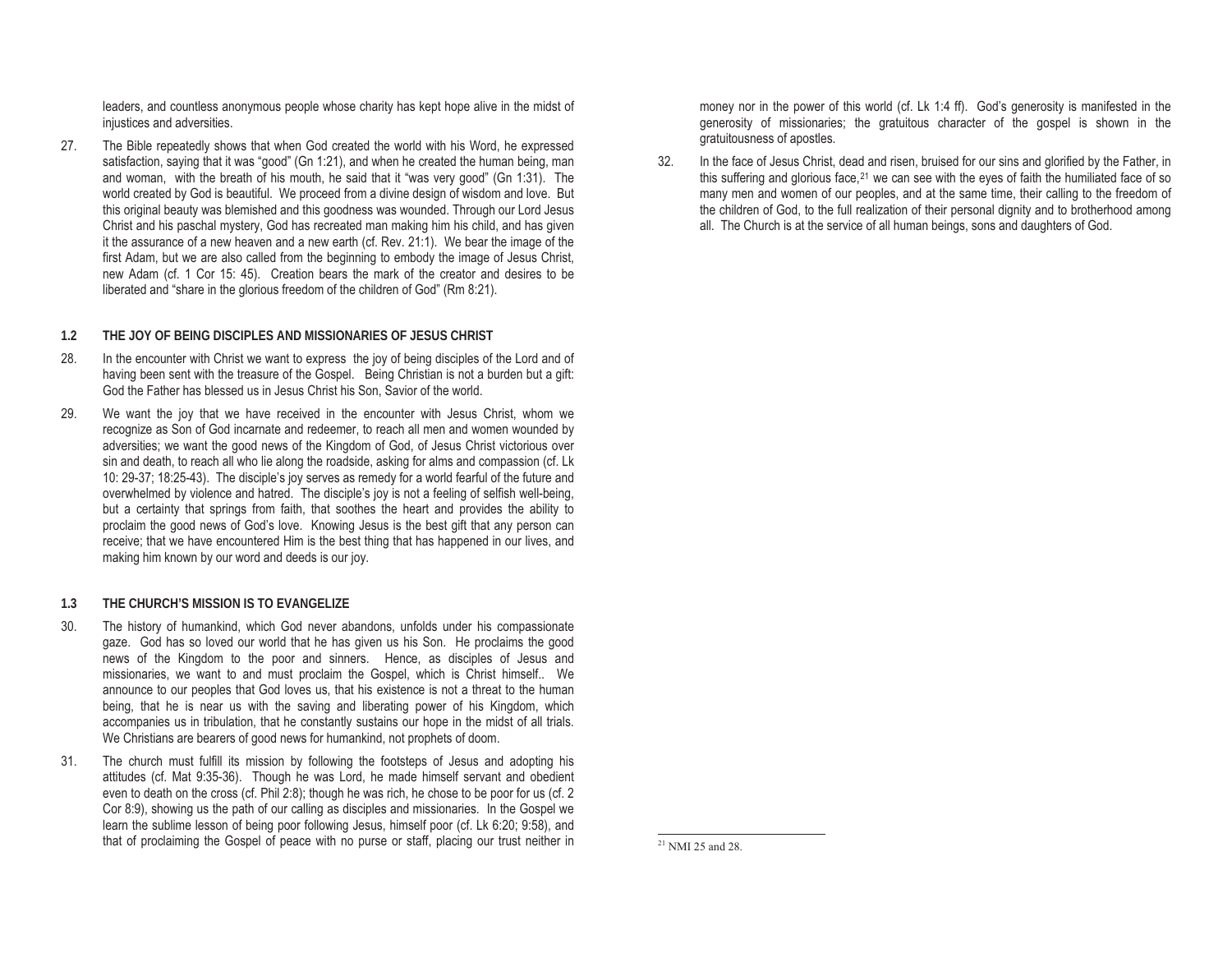# **THE VIEW OF REALITY BY MISSIONARY DISCIPLES**

**2**

## **2.1 THE REALITY THAT CONFRONTS US AS DISCIPLES AND MISSIONARIES**

- 33. The peoples of Latin America and the Caribbean are now experiencing a reality marked by great changes that profoundly affect their lives. As disciples of Jesus Christ, we feel challenged to discern the "signs of the times" in the light of the Holy Spirit, to place ourselves at the service of the Kingdom proclaimed by Jesus who came so that all might have life and "and have it more abundantly" (Jn 10:10).
- 34. The novelty of these changes, unlike those that have taken place in other ages, is that they have a global reach which, with variations and nuances, affects the entire world. They are usually described as the phenomenon of globalization. A decisive factor in these changes is science and technology, with their ability to manipulate genetically the very life of living beings, and with their capacity to create a worldwide communications network, both public and private, to interact in real time, that is, simultaneously, regardless of geographical distances. As is often said, history itself has accelerated, and the changes themselves become dizzying, because they spread ever so quickly to every corner of the planet.
- 35. This new worldwide scale of the human phenomenon entails consequences in every sphere of social life, impacting culture, economics, politics, the sciences, education, sports, the arts, and of course religion as well. As pastors of the Church we are concerned about how this phenomenon affects the life of our peoples and the religious and ethical sense of our brothers and sisters who untiringly seek the face of God. Yet they must now do so while challenged by new languages - of technical domain - that do not always reveal but indeed may conceal the divine meaning of human life redeemed in Christ. Without a clear perception of the mystery of God, the loving paternal design of a worthy life for all human beings is obscured.
- 36. In this new social setting, reality has become ever more opaque and complex for human beings. This means that individual persons always need more information, if they wish to exercise the stewardship over reality to which they are called by vocation. This has taught us to look at reality more humbly, knowing that it is greater and more complex than the simplistic ways in which we used to look at it in the not very distant past which often introduced conflicts into society, leaving many wounds that have still not been able to heal. It has also become difficult to perceive the unity of all the dispersed fragments deriving from the information that we collect. It frequently happens that some want to look at reality onesidedly based on economic information, others on political or scientific information, others on entertainment and spectacle. However, none of these partial criteria can provide us with a coherent meaning for everything that exists. When people perceive this fragmentation and limitation, they tend to feel frustrated, anxious, and anguished. Social reality turns out to be too big for an individual mind that, aware of its lack of knowledge and information, easily regards itself as insignificant, with no real impact on events, even when adding its voice to other voices that seek one another for mutual aid.
- 37. That is the reason why many who study our age have claimed that the overall reality has brought with it a crisis of meaning. They have in mind not the multiple partial meanings that individuals can find in the everyday actions that they perform, but the meaning that gives unity to everything that exists and happens to us in experience, which we believers call the religious sense. This sense usually comes to us through our cultural traditions which provide the framework with which each human being can look at the world in which he or she lives. In our Latin American and Caribbean culture we are familiar with the very noble and guiding role that popular religiosity has played, especially in Marian devotion, which has helped make us more conscious of our common condition as children of God and of our common dignity in His eyes, despite social or ethnic differences or those of any other kind.
- 38. However, we must admit that this precious tradition is beginning to erode. Most of the mass media now present us with new, attractive, fantasy-filled images, which, although everyone knows that they cannot show the unifying meaning of all aspects of reality, at least offer the consolation of being transmitted in real time, live and direct, and with up to date information. Far from filling the void produced in our consciousness by the lack of a unifying sense of life, the information transmitted by the media often only distracts us. Lack of information is only remedied with more information, reinforcing the anxiety of those who feel that they are in an opaque world that they do not understand.
- 39. This phenomenon perhaps explains one of the most disconcerting and new facts that we are now experiencing. Our cultural traditions are no longer handed on from one generation to the next with the same ease as in the past. That even affects that deepest core of each culture, constituted by religious experience, which is now likewise difficult to hand on through education and the beauty of cultural expressions. It even reaches into the family itself, which, as a place of dialogue and intergenerational solidarity, had been one of the most important vehicles for handing on the faith. The mass media have invaded every space and every conversation, making its way also into the intimacy of the home. Now standing alongside with the wisdom of traditions, in competition, is up-to-the-minute news, distraction, entertainment, the images of the successful who have been able to use for their advantage the technological tools and the expectations of social prestige and esteem. The result is that people seek over and over an experience of meaning that would fill the requirements of their vocation in places where they will never be able to find it.
- 40. Among the premises that weaken and undermine family life, we find the ideology of gender, according to which each everyone can chose his or her sexual orientation, without taking into account the differences set to them by human nature. This has led to legislative changes that gravely injure the dignity of marriage, respect for the right to life, and the identity of the family.22
- 41. Hence, we Christians must start over from Christ, from contemplation of Him who has revealed to us in his mystery, the complete fulfillment of the human vocation and its meaning. We need to become docile disciples, to learn from Him, in following him, the dignity and fullness of life. We likewise need to be consumed by missionary zeal, to bring to the heart of the culture of our time that unifying and full meaning of human life that neither science, nor

<sup>&</sup>lt;sup>22</sup> Cf. Congregation for the Doctrine of the Faith, *Letter to Bishops of the Catholic Church on the Collaboration of Men and Women in the Church and the World,* (May 31, 2004), 2, which cites the Pontifical Council for the Family, *Family, Marriage, and "de facto unions,"* (November 21, 2000), 8.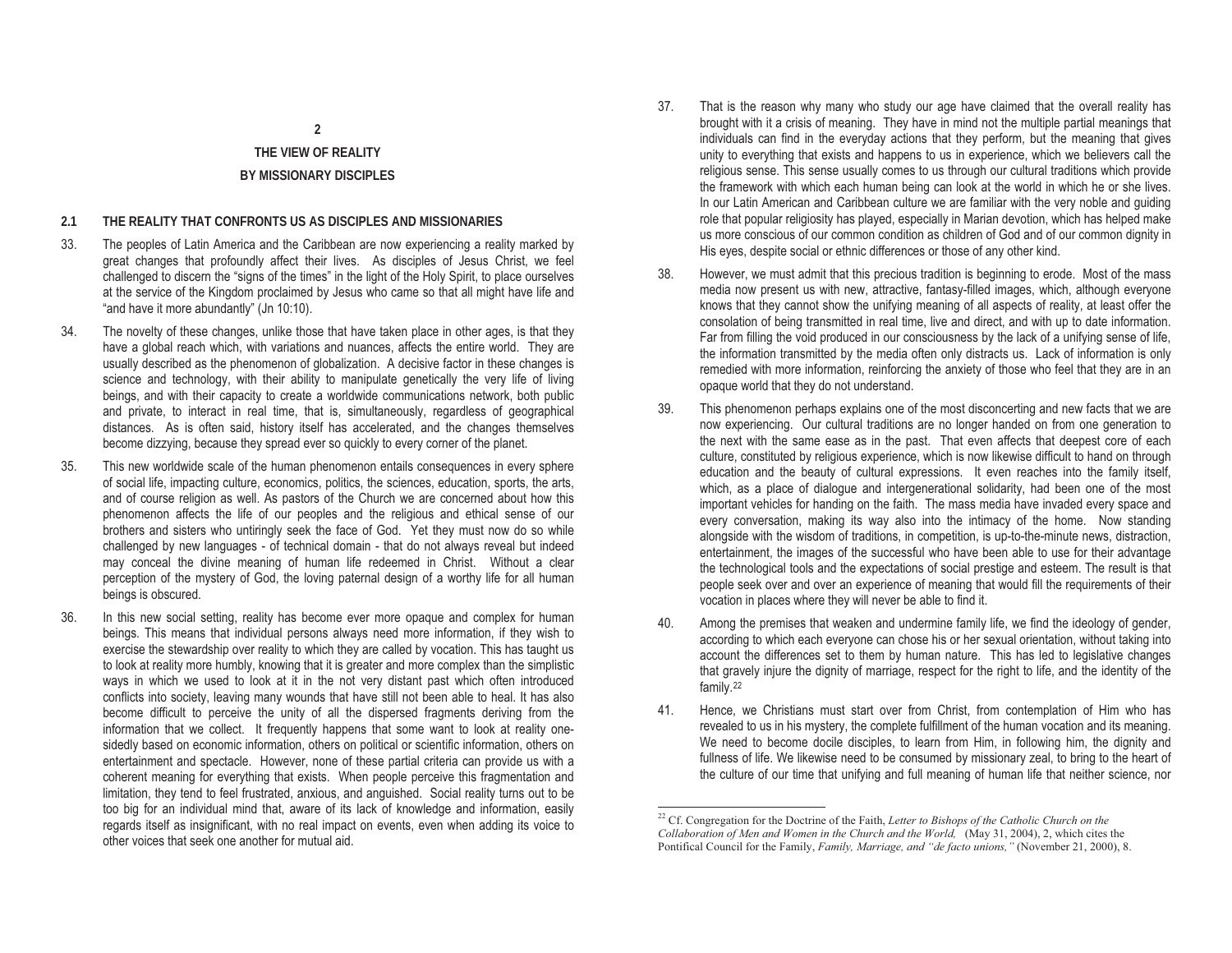politics, nor economics, nor the media can provide. In Christ the Word, God's Wisdom (cf. 1 Cor. 1:30), culture can again find its center and depth, from which reality may be viewed with all its aspects together, discerning them in the light of the Gospel and granting to each its place and proper dimension.

- 42. As the Pope told us in his inaugural address: "only those who recognize God know reality and are able to respond to it adequately and in a truly human manner."<sup>23</sup> Society, which coordinates its activities only through an enormous variety of information, believes that it can actually operate as if God did not exist. But the effectiveness of procedures brought about through information, even using the most developed technologies, is incapable of satisfying the yearning for dignity engraved in the depths of the human heart. Hence, it is not enough to assume that mere diversity of viewpoints, options and ultimately information, which is commonly called pluriculturality or multiculturalism, will remedy the absence of a integrated meaning for everything that exists. The human person in its very essence is that place in nature where the variety of meanings converge on a single vocation of meaning. People are not frightened of diversity; what shocks them is rather being unable to combine the totality of all these meanings of reality into an integrated understanding that enables them to exercise their freedom with discernment and responsibility. Human persons are ever seeking the truth of their being, for it is that truth that sheds light on reality so that it can develop in it with freedom and happiness, with joy and hope.
- **2.1.1 Sociocultural situation**
- 43. Accordingly, social reality, which in its contemporary thrust we describe with the word "globalization," impacts more than any other dimension our culture and the way in which we become part of it and draw from it. The variety and wealth of Latin American cultures, ranging from those that are more indigenous to those that with the movement of history and racial mixing of its peoples, have gradually been settling in nations, families, social groups, educational institutions, and shared civic life, constitutes a fact that is quite obvious to us and one that we value as a singular treasure. What is at stake today is not this diversity that the mass media can individualize and record. What is lacking is rather the possibility of this diversity converging into a synthesis, which, encompassing the variety of meanings, can project it toward a common historic destiny. Therein lies the incomparable value of the Marian spirit of our popular religiosity, which under different names, has been able to merge different Latin American histories into a shared history: one that which leads to Christ, Lord of life, in whom the highest dignity of our human vocation is achieved.
- 44. We are living through a change of epoch, the deepest level of which is cultural. The allembracing conception of the human being, in relationship with the world and with God is vanishing:

*This was precisely the great error of the dominant tendencies of the last century . . . Anyone who excludes God from his horizons falsifies the notion of "reality" and, in consequence, can only end up in blind alleys or with recipes for destruction.24*

Today an overvaluing of individual subjectivity is very much to the fore. The freedom and dignity of the person are acknowledged, regardless of the form they take. Individualism weakens community bonds and proposes a radical transformation of time and space, granting a primary role to imagination. Social, economic, and technological phenomena are at the foundation of the deep experience of time which is conceived as riveted on the present, thereby implying notions of insubstantiality and instability. Concern for the common good is set aside to make way for the immediate satisfaction of the desires of individuals, to the creation of new, and often arbitrary individual rights, to problems of sexuality, the family, diseases, and death.

- 45. When science and technology are placed solely at the service of the market and profitability and what is functional are the sole criterion of effectiveness, they create a new vision of reality. Thus, through the use of the mass media, an esthetic sense, a vision of happiness, a perception of relationship and even a language have been making inroads, and the aim is that it be imposed as an authentic culture. The result is the destruction of what is truly human in the processes of cultural construction that emerge from personal and collective exchange.
- 46. On a mass level, one may note a kind of new cultural colonization by the imposition of artificial cultures, spurning local cultures and tending to impose a uniform culture in all realms. This culture is characterized by the self-reference of the individual, which leads to indifference toward the other, whom one does not need and for whom one does not feel responsible. There is a tendency to live day by day, with no long-term designs, and no personal, family, and community attachments. Human relations are regarded as consumption goods, leading to emotional relations without responsible and final commitment.
- 47. One may likewise note a tendency toward extreme affirmation of individual and subjective rights. This search is pragmatic and limited to the moment with no concern for ethical criteria. Claiming individual and subjective rights, without a similar effort to guarantee social, cultural, and solidarity rights undermines the dignity of all, especially the poorest and most vulnerable.
- 48. At this time in Latin America and the Caribbean, there must be greater awareness of the difficult situation affecting the dignity of many women. Some are subjected to many forms of violence, even as children and adolescents in the home and elsewhere: trafficking, rape, servitude, and sexual harassment; inequalities in the workplace, politics, and the economy; exploitive advertising by many social means of communications which regard them as a means of profit.
- 49. Cultural changes have modified the traditional roles of men and women, who are seeking to develop new attitudes and styles of their respective identities, empowering all their human dimensions in everyday shared life, in the family and in society, sometimes along erroneous paths.
- 50. The greed of the market unleashes the desires of children, youth, and adults. Advertising creates the illusion of distant make-believe worlds where every desire can be satisfied by products that are of an effective, ephemeral, and even messianic nature. The notion that desires should turn into happiness is condoned. Since only the here-and-now is needed, happiness is sought through economic well-being and hedonistic satisfaction.

 $^{23}$  IA 3.  $24$  Ibid.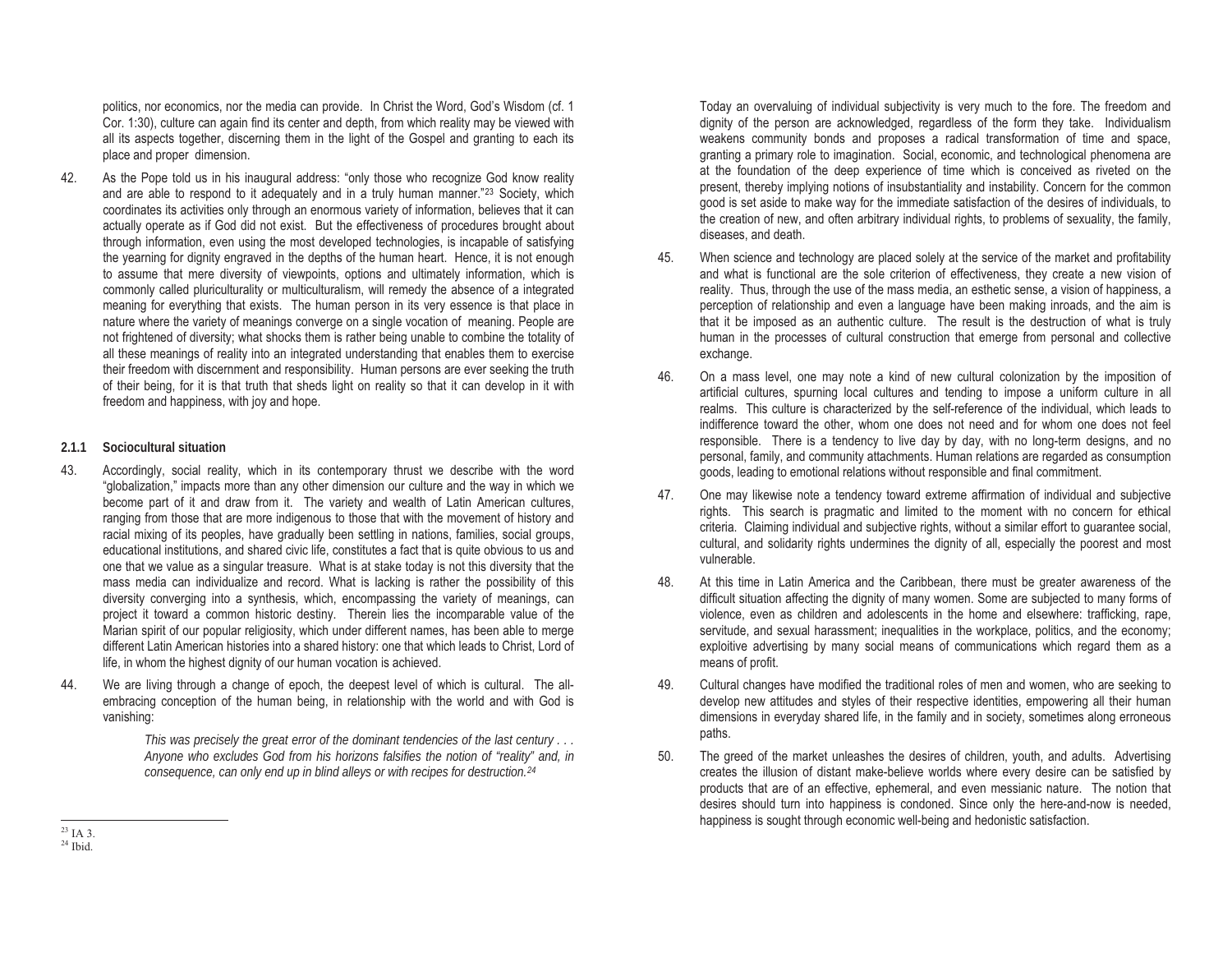- 51. The younger generations are those most affected by this consumer culture in their deep personal aspirations. They grow up under the thrust of a pragmatic and narcissistic individualism, which arouses in them special imaginary worlds of freedom and equality. They affirm the present because the past ceased being relevant in the face of so much social political, and economic exclusion. For them, the future is uncertain. They likewise partipate in the logic of life as spectacle, and regard the body as focal point of their present reality. They have a new addiction to sensations, and most of them grow up without regard for values and religious occasions. New actors are emerging in within this situation of cultural change, with new lifestyles, ways of thinking, feeling, and perceiving, and with new ways of relating. They are authors and agents of the new culture.
- 52. Among the positive aspects of this cultural change is the fundamental value of the person, his or her conscience and experience, the search for the meaning of life and transcendence. The failure of the reigning ideologies to respond to the deepest search for the meaning of life has allowed simplicity and recognition in what is weak and unpretentious in life to emerge as a value, with a great scope and potential that cannot be underestimated. This emphasis on appreciation of the person opens new horizons, where the Christian tradition acquires renewed value, especially when it is recognized in the incarnate Word born in a manger who takes on a humble condition, as one who is poor.
- 53. The need to shape one's own destiny and the yearning to find reasons for existence can set in motion the desire to be together with others and share lived experience as one way of responding. This is an affirmation of personal freedom, and hence of the need to question oneself in the depth of one's own convictions and options.
- 54. But along with the emphasis on individual responsibility, in the midst of societies that promote access to goods through the media, paradoxically, access to those goods is denied to the vast majority, including goods that are basic and essential for living as persons.
- 55. The emphasis on personal and lived experience leads us to regard testimony as a key component in living the faith. Deeds are valued insofar as they are meaningful to the person. It is in the language of giving testimony that we can find a point of contact with the persons who comprise society and of them with each other.
- 56. Moreover, the cultural wealth and diversity of the peoples of Latin America and the Caribbean are obvious. In our region there are different indigenous, Afro-American, *mestizo*, rural, urban, and peripheral-urban cultures. Indigenous cultures are especially notable for their deep attachment to the earth and community life, and for a certain search for God. Characteristic features of Afro-American cultures include bodily expressiveness, familyrootedness, and sense of God. Rural culture revolves around the agricultural cycle. Throughout history and in the midst of contradictions, *mestizo* culture, which is the most widespread among many peoples in the region, has sought to combine these multiple original cultural sources, facilitating the dialogue of their respective worldviews, and enabling them to converge into a shared history. To this cultural complexity would also have to be added that of the many European immigrants who settled in the countries of our region.
- 57. These cultures coexist under unequal conditions alongside the so-called globalized culture. They demand recognition and offer values that constitute a response to the negative values of the culture that is imposed through the mass media: community-orientation, appreciation

for the family, openness to transcendence and solidarity. These cultures are dynamic and are in ongoing interaction with each other and with the various cultural offerings.

- 58. Urban culture is hybrid, dynamic, and changing, because it combines multiple forms, values, and lifestyles, and affects all groups. Peripheral-urban culture is the result of the huge migrations of generally poor people who settled around cities in peripheries of extreme poverty. In these cultures, the problems of identity and belonging, relationship, living space and home are increasingly complex.
- 59. There are also communities of migrants who have contributed the cultures and traditions brought from the lands of origin, whether Christian or of other religions. This diversity furthermore includes communities that have been formed by the arrival of different Christian denominations and other religious groups. Accepting cultural diversity, which is now imperative, entails overcoming approaches that seek to create a uniformed culture with approaches based on their own unique models.

# **2.1.2 Economic situation**

60. In his Inaugural Address, the pope views globalization as a phenomenon "of relationships extending over the whole planet," and considers it an "achievement of the human family" because it favors access to new technologies, markets, and financing. The high growth rates of our regional economy, and particularly its urban development would not be possible without opening to international trade, access to cutting-edge technologies, the participation of our scientists and technicians in the international development of knowledge, and the high investment in electronic media. All this also entails the rise of a technologically literate middle class. Globalization likewise expresses the deep aspiration of the human race for unity. Despite these advances, the pope also points out that globalization "brings with it the risk of vast monopolies and of treating profit as the supreme value." Hence, Benedict XVI stresses that

> as in all areas of human activity, globalization too must be led by ethics, placing *everything at the service of the human person, created in the image and likeness of God*.<sup>25</sup>

61. Globalization is a complex phenomenon with various dimensions (economic, political, cultural, communicational, etc). Correctly appraising it requires an analytical and nuanced understanding, allowing both its positive and negative aspects to be detected. Unfortunately, the most widespread and successful face of globalization is its economic dimension, which becomes paramount and conditions the other dimensions of human life. In globalization, market forces easily absolutize efficacy and productivity as values regulating all human relations. This peculiar character makes globalization a process that fosters many inequities and injustices. In its current form, globalization is incapable of interpreting and reacting in response to objective values that transcend the market and that constitute what is most important in human life: truth, justice, love, and most especially, the dignity and rights of all, even those not included in the market.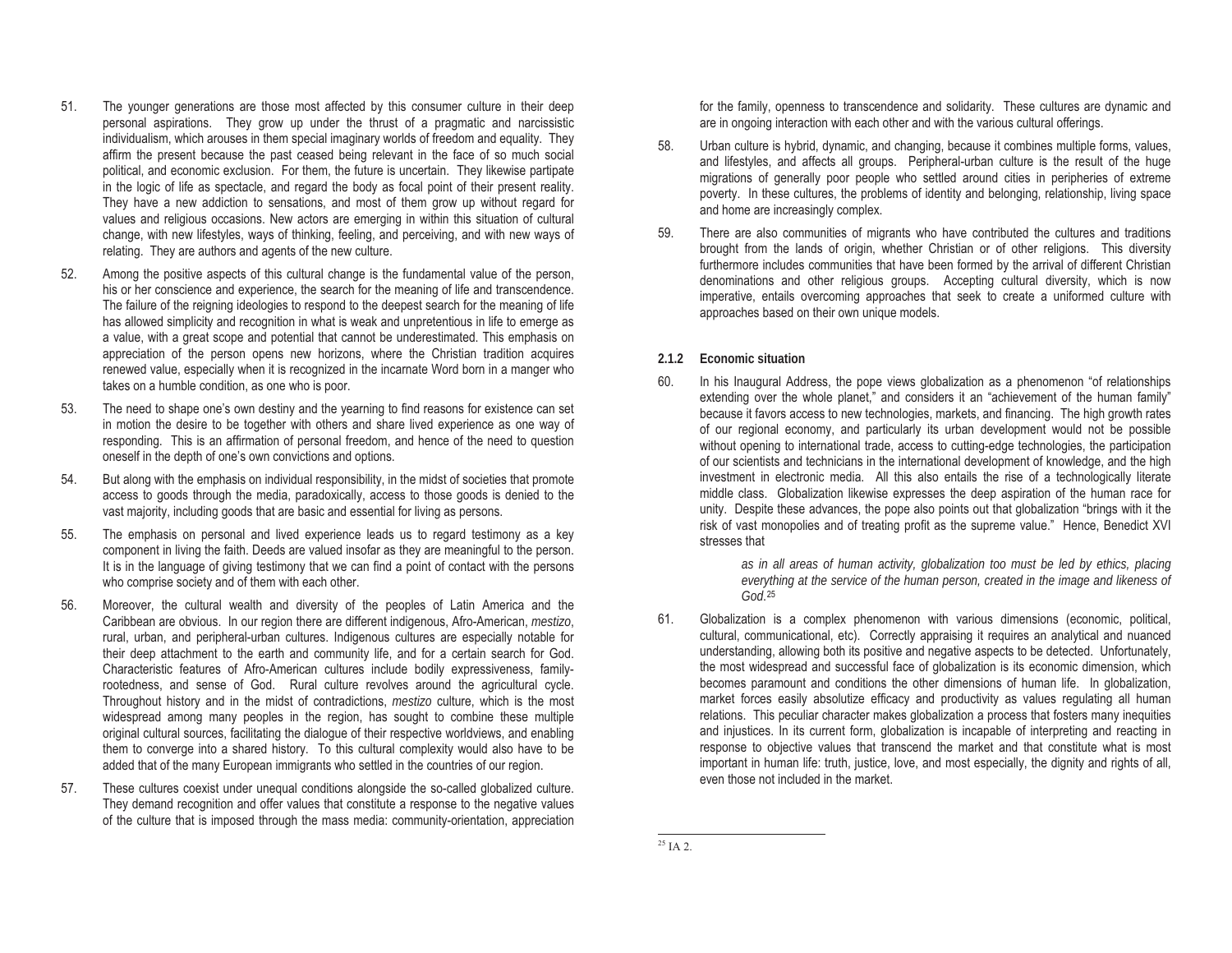- 62. Led by a tendency that prizes profit and stimulates competition, globalization entails a process of concentration of power and wealth in the hands of a few, not only of physical and monetary resources, but especially of information and human resources. The upshot is the exclusion of all those not sufficiently trained and informed, thereby augmenting the inequalities that sadly characterizes our continent and that keep large numbers of people in poverty. Today poverty means poverty of knowledge and of use of, and access to, new technologies. Hence, business people must take on their responsibility of creating more sources of employment and investing in overcoming this new poverty.
- 63. Certainly the prevalence of this tendency does not eliminate the possibility of setting up small and medium businesses which enter into the export sector of the economy, provide it with complementary services, or take advantage of specific niches in the internal market. However, their economic and financial frailty, and the small scale at which they operate makes them extremely vulnerable to interest rates, exchange-rate risk, benefit costs, and shifting prices of their raw materials. The vulnerability of these companies goes hand in hand with the insecurity of the employment that they are able to offer. Without a specific State policy to protect them, the risk is that the economies of scale of large consortiums will ultimately prevail as the sole decisive form of economic dynamism.
- 64. Hence, faced with this type of globalization, we feel a strong call to promote a different globalization, one characterized by solidarity, justice, and respect for human rights, making Latin America and the Caribbean not only the continent of hope but the continent of love, as Benedict XVI proposed in the Inaugural Address of this Conference.
- 65. This should lead us to contemplate the faces of those who suffer. Among them are the indigenous and Afro-American communities, which often are not treated with dignity and equality of conditions; many women who are excluded because of their sex, race, or socioeconomic situation; young people who receive a poor education and have no opportunities to advance in their studies or to enter into the labor market so as to move ahead and establish a family; many poor people, unemployed, migrants, displaced, landless peasants, who seek to survive on the informal market; boys and girls subjected to child prostitution, often linked to sex tourism; also children victims of abortion. Millions of people and families live in dire poverty and even go hungry. We are also concerned about those addicted to drugs, differently-abled people, bearers and victims of serious diseases such as malaria, tuberculosis, and HIV-AIDS, who suffer from loneliness, and are excluded from family and community life. Nor do we forget those who are kidnapped and the victims of violence, terrorism, armed conflicts, and public insecurity; likewise the elderly, who, in addition to feeling excluded from the production system, often find themselves rejected by their family as people who are a nuisance and useless. Finally, we are pained by the inhuman situation of the vast majority of prisoners, who also need us to stand with them and provide fraternal aid. A globalization without solidarity has a negative impact on the poorest groups. It is no longer simply the phenomenon of exploitation and oppression, but something new: social exclusion. What is affected is the very root of belonging to the society in which one lives, because one is no longer on the bottom, on the margins, or powerless, but rather one is living outside. The excluded are not simply "exploited" but "surplus" and "disposable."
- 66. Financial institutions and transnational companies are becoming stronger to the point that local economies are subordinated, especially weakening the local States, which seem ever more powerless to carry out development projects at the service of their populations,

especially when it involves long-term investments with no immediate dividends. International extractive industries and agribusiness often do not respect the economic, social, cultural, and environmental rights of the local populations, and do not assume their responsibilities. Preserving nature is very often subordinated to economic development, with damage to biodiversity, exhaustion of water reserves and other natural resources, air pollution, and climate change. The possibilities and potential problems of producing biofuels should be studied so that the value of human persons and their survival needs prevail. Latin America has the most abundant aquifers on the planet, along with vast extensions of forest lands which are humanity's lungs. The world thus receives free of charge environmental services, benefits that are not recognized economically. The region is affected by the warming of the earth and climate change caused primarily by the unsustainable way of life of industrialized countries.

- 67. Globalization has frequently led to the signing of free trade agreements between countries with asymmetrical economies, which do not always benefit the poorer countries. At the same time, the countries of the region are pressured from the outside with excessive demands in the area of intellectual property, to the point where patenting rights over life in all its forms is allowed. In addition, the use of genetically manipulated organisms shows that globalization does not always contribute to combating against hunger or sustainable rural development.
- 68. Although a great deal of progress has been made in controlling inflation and in the macroeconomic stability of the countries of the region, many governments are severely limited in financing their public budgets by the high costs of the foreign and domestic debt,  $26$ and yet, at the same time, they do not have truly efficient, progressive, and equitable tax systems.
- 69. The current concentration of income and wealth occurs primarily through the mechanisms of the financial system. The freedom granted to financial investments favors speculative capital, which has no incentives to make long-term productive investments, but rather seeks immediate profit in transactions with public bonds, currencies, and derivatives. However, according to the Social Doctrine of the Church,

*The economy has as its object the development of wealth and its progressive increase, not only in quantity but also in quality; this is morally correct if it is directed to man's overall development in solidarity and to that of the society in which people live and work. Development, in fact, cannot be reduced to a mere process of accumulating goods and services. On the contrary, accumulation by itself, even were it for the common good, is not a sufficient condition for bringing about authentic human happiness.27*

Business is called to make a greater contribution in society, assuming from this perspective, what is known as social-business responsibility.

70. Likewise alarming is the level of corruption in economies, involving the public and private sector alike, compounded by a notable lack of transparency and accountability to the citizenry. Corruption is often connected to the scourge of drug trafficking or drug financed businesses which is indeed destroying the social and economic fabric in entire regions.

<sup>26</sup> Cf. TMA 51; Benedict XVI, *Letter to the Chancellor of the Federal Republic of Germany, Angela Merkel,*  December 12, 2006.

<sup>27</sup> *Compendium of the Social Doctrine of the Church,* n. 334.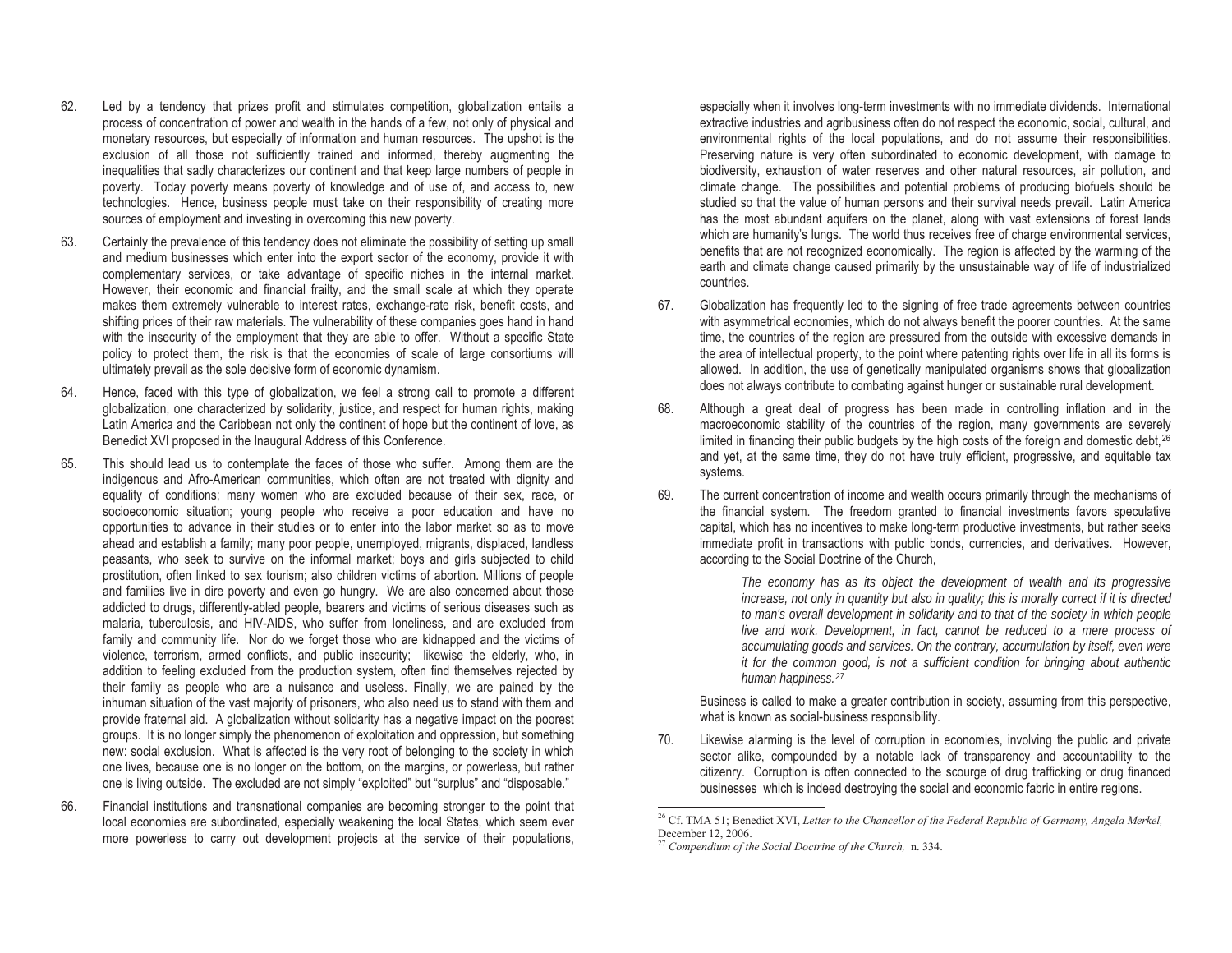- 71. The economically active population of the region is affected by underemployment (42%) and unemployment (9%), while almost half is employed in informal work. Formal work is subject to insecure employment conditions and to the constant pressure of subcontracting, which brings lower wages and lack of protection in the area of social security, preventing many from leading a decent life. In this context, labor unions loose their possibility to defend workers' rights. On the other hand, positive and creative responses for confronting this situation can be observed among those affected, who have been undertaking a variety of initiatives, such as microlending, local economic support networks, and fair trade practices.
- 72. Most small farmers suffer from poverty, made worse by the fact that they do not have access to land of their own. Yet there are large landholdings in the hands of a few. In some countries this situation has led the people to demand an agrarian reform, while being mindful of the evils that free trade agreements, manipulation by drugs, and other factors may bring upon them.
- 73. One of the most important phenomena in our countries is the process of human mobility, in its twofold expression of migration and itinerancy, in which millions of people migrate or find themselves forced to migrate inside or beyond their respective countries. The causes are diverse and are related to the economic situation, violence in its various forms, the poverty affecting people, and lack of opportunities for research and professional development. In many cases the consequences are extremely serious at the personal, family, and cultural level. The loss of the human capital of millions of people, trained professionals, researchers, and extensive small farming sectors, is impoverishing us more every day. In some instances, exploitation of labor actually creates conditions of real slavery. There is also a shameful trafficking in persons, including prostitution, even of minors. The plight of refugees merits special mention, and challenges the capacity for hospitality of society and the churches. Nevertheless, remittances in foreign currency from emigrants to their countries of origin have become an important and sometimes irreplaceable source of resources for various countries in the region, promoting the welfare and increased social mobility of those who are able to participate successfully in this process.
- **2.1.3 Socio-political dimension**
- 74. We note a certain democratic progress which is evident in various electoral processes. However, we view with concern the rapid advance of various kinds of authoritarian regression by democratic means which sometimes lead to regimes of a neo-populist type. This indicates that a purely formal democracy founded on fair election procedures is not enough, but rather that what is required is a participatory democracy based on promoting and respecting human rights. A democracy without values, such as those just mentioned, easily becomes a dictatorship and ultimately betrays the people.
- 75. Participatory democracy is growing stronger with the more assertive presence of civil society, and the emergence of new social actors, such as indigenous people, Afro-Americans, women, professionals, a broad middle class, and organized poor people, and more room for political participation is being created. These groups are becoming aware of the power they hold in their hands and of the possibility of bringing about major changes for achieving more just government policies, which will reverse their situation of exclusion. In this regard, a growing influence of United Nations agencies and international non-governmental

organizations is evident, although their recommendations are not always in line with ethical criteria. Their actions sometimes radicalize positions, foster extreme confrontation polarization, and place this potential at the service of interests foreign to their own. In the long run their hopes could be frustrated and negated.

- 76. After a period in which States aparatus were weakened by the application of structural adjustments in the economy proposed by international financial agencies, currently there is a notable effort by States to enact and implement public policies in areas of health, education, food security, social security, access to land and housing, effective improvement of the economy to create jobs and laws encouraging community support organizations. All this indicates that there cannot be true and stable democracy without social justice, without real separation of powers, and unless the rule of law is upheld.<sup>28</sup>
- 77. A major negative factor observable in much of the region is the intensification of corruption in society and the State involving the legislative and executive branches at all levels. It also extends to the judicial system, which in its ruling often sides with the powerful and fosters impunity, thereby jeopardizing the credibility of government institutions and increasing the mistrust of the people. That phenomenon goes hand in hand with a deep contempt for legality. Broad sectors of the population, especially young people, are increasingly disenchanted with politics, particularly with democracy, because the promises of a better and more just life were not fulfilled, or were fulfilled only partially. Thus it is forgotten that democracy and political participation are fruit of the formation that becomes a reality only when citizens are conscious of their fundamental rights and of their corresponding duties.
- 78. Social life, in harmonious and peaceful coexistence, is deteriorating very seriously in many Latin American and Caribbean countries, due to the rise in violence, which takes the form of robberies, muggings, kidnappings, and even more seriously, murders, which every day destroy more human lives and fill families and all of society with sorrow. Violence takes on various forms and has different agents: organized crime and drug trafficking, paramilitary groups, common crime, especially on the outskirts of large cities, violence of youth gangs, and growing domestic violence. The causes are many: worship of money, the advance of an individualistic and utilitarian ideology, disrespect for the dignity of each person, a deterioration of the social fabric, corruption even of law-enforcement entities, and lack of government policies of social justice.
- 79. Some parliaments or legislative congresses pass unjust laws spurning human rights and the popular will, precisely because they are not close to their constituents and do not know how to listen and dialogue with citizens, but also out of ignorance, for failure to accompany them, and because many citizens abdicate their duty of participating in public life.
- 80. In some states, there has been a rise in repression and the violation of human rights, even of the right of religious freedom, freedom of expression, and freedom of teaching, as well as disrespect for conscientious objection.
- 81. While peace agreements have been achieved in some countries and longstanding conflicts have been resolved, in others armed conflict with all its consequences (violent deaths, human rights violations, threats, child soldiers, kidnappings, etc.) continues and no short-

<sup>28</sup> Cf. ChAM 56.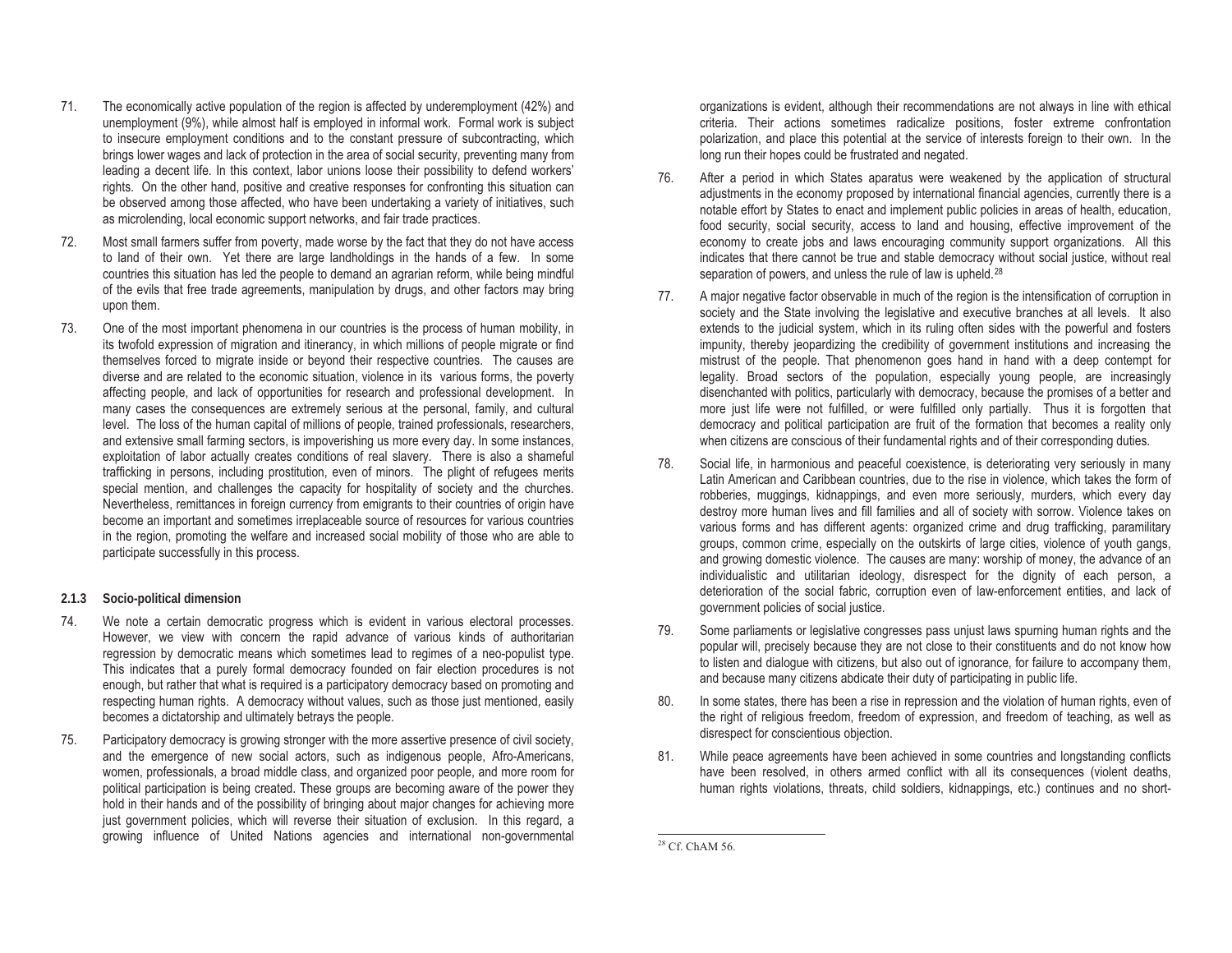term solutions are in sight. The influence of drug trafficking in these groups further hinders possible solutions.

- 82. In Latin America and the Caribbean there is a growing desire for regional integration through multilateral agreements, involving a growing number of countries that establish their own regulations in the fields of trade, services, and patents. Common origin combines with culture, language and religion, and so integration involves not only of markets, but civil institutions and, above all, persons. Similarly positive is the globalization of justice in the field of human rights and of crimes against humanity, which will enable all gradually to live under equal norms, intended to protect their dignity, integrity, and life.
- **2.1.4 Biodiversity, ecology, the Amazon, and the Antarctic**
- 83. Latin American is the Continent that holds one of the greatest biodiversities on the planet and a rich socio-diversity represented by its peoples and cultures. Those peoples have a great store of traditional knowledge of the sustainable use of natural resources, and of the medicinal value of plants and other living organisms, many of which form the base of their economy. Such knowledge is currently being subjected to unlawful intellectual appropriation, when it is patented by pharmaceutical and biogenetics industries, generating vulnerability to the farmers and their families who depend on these resources for their survival.
- 84. The traditional communities have been practically excluded from decisions on the wealth of biodiversity and nature. Nature has been, and continues to be, assaulted. The land has been plundered. Water is being treated as though it were merchandise that could be traded by companies, and has been transformed into a good for which powerful nations compete. A major example of this situation is the Amazon.<sup>29</sup>
- 85. In his address to youth in Pacaembu Stadium in Sao Paulo, Pope Benedict XVI drew attention to the "environmental devastation to the Amazon and the threats to the human dignity of its peoples,"30 and asked the young people for "greater commitment and the broadest areas of action"31.
- 86. The growing assault on the environment may serve as a pretext for proposals to internationalize the Amazon, which only serve the economic interests of transnational corporations. Pan-Amazon society is multiethnic, multicultural, and multireligious. The dispute over the occupation of the land is intensifying more and more. The traditional communities of the region want their lands to be recognized and legalized.
- 87. We likewise note the shrinking of ice fields throughout the world: dwindling ice in the Artic, whose impact is now being observed in the flora and fauna of that ecosystem; global warming can also be felt in the thundering crackle of blocks of Antarctic ice that are reducing

the glacier coverage of the continent which regulates world climate. Twenty years ago speaking from the tip of the Americas, John Paul II pointed out prophetically:

*From the Southern Cone of the American Continent and facing the limitless spaces of the Antarctic, I issue a cry to all those responsible for our planet to protect and preserve nature created by God: Let us not allow our world to be an ever more degraded and degrading land.32*

- **2.1.5 Presence of indigenous and Afro-American peoples in the Church**
- 88. The indigenous people comprise the continent's oldest population. They are the primary root of Latin American and Caribbean identity. Afro-Americans constitute another root, one that was uprooted from of Africa and brought here as enslaved people. The third root is the poor people who migrated from Europe since the sixteenth century in search of better living conditions, and the great flow of immigrants from the whole world since the mid-nineteenth century. These groups and their respective cultures formed the racial mix that is the social and cultural foundation of our Latin American and Caribbean peoples, as was recognized by the III General Conference of Latin American Bishops held in Puebla (Mexico).<sup>33</sup>
- 89. The indigenous and Afro-Americans, are particularly different "others," who demand respect and recognition. Society tends to look down on them, ignoring their uniqueness. Their social situation is marked by exclusion and poverty. The Church accompanies the indigenous and Afro-Americans as they struggle for their legitimate rights.
- 90. Today indigenous and Afro peoples are threatened in their physical, cultural, and spiritual existence; in their ways of life, their identities, and their diversity; in their lands and projects. Some indigenous communities are away from their lands because those lands have been invaded and degraded, or they do not have enough land to develop their cultures. They suffer very serious assaults on their identity and survival, because economic and cultural globalization jeopardizes their very existence as different peoples. Their gradual cultural transformation leads to rapid disappearance of some languages and cultures. Migration compelled by poverty is deeply influencing change of customs, of relationships, and even of religion.
- 91. Indigenous people and Afro-Americans are now taking their place in society and the Church. This is a *kairos* for deepening the Church's encounter with these sectors of society who are demanding the full recognition of their individual and collective rights, being taken into account in Catholicism, with their cosmos vision, their values and their particular identities, so as to live a new ecclesial Pentecost.
- 92. In Santo Domingo we pastors recognized that "the indigenous peoples of today cherish very important human values";<sup>34</sup> values that "the church defends ... as they confront the overwhelming power of the structures of sin manifested in modern society";<sup>35</sup> "they are

<sup>&</sup>lt;sup>29</sup> The Pan-American Amazon occupies an area of approximately 7.01 million square kilometers, and constitutes 5% of the earth's surface, 40% of South America. It has 29% of available non-frozen fresh water. It encompasses 34% of worldwide forest reserves and a huge mineral reserve. Its biological diversity of ecosystems is the richest on the planet. Thirty percent of all species of the world's flora and fauna are located in this region.

<sup>30</sup> Benedict XVI, *Message to Youth in Pacaembu* 2; Brazil, May 10, 2007.

<sup>31</sup> *Ibid.*

<sup>32</sup> John Paul II, *Homily in the Celebration of the Word for the faithful of southern Chile*; Punta Arenas, April 4, 1987.

 $33$  PD 307, 409.

 $34$  SD 245.

35 *Ibid.* 243.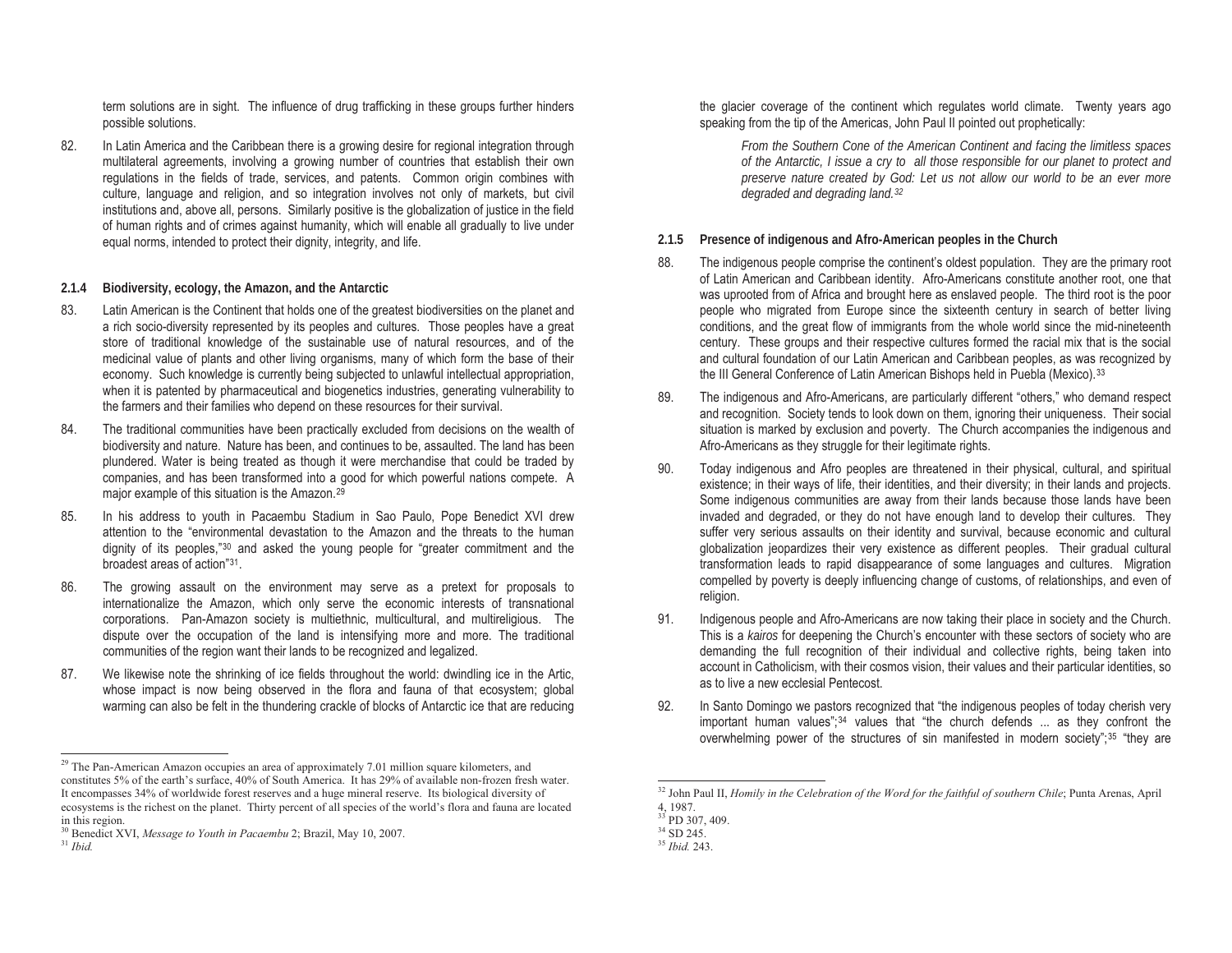bearers of a host of cultural riches that are the basis of our present culture";36 and from the standpoint of the faith, "those values and convictions derive from 'the seeds of the Word,' which were already present at work in their ancestors."37

93. Among those values we may note:

*Openness to God's action, the sense of gratitude for the fruits of the earth, the sacred character of human life and esteem for the family, the sense of solidarity and stewardship for work performed in common, the importance of worship, belief in a life beyond this earth*.<sup>38</sup>

Today the people have enriched these values extensively through evangelization and have developed them in many forms of authentic popular religiosity.

- 94. As Church embracing the cause of the poor, we encourage the participation of the indigenous and Afro-Americans in church life. We view with hope the inculturation process discerned in the light of the magisterium. It is crucial that Catholic translations of the bible and the liturgical texts be made into their languages. More must likewise be done to promote vocations and ordained ministries from these cultures.
- 95. Our pastoral service to the full life of indigenous peoples requires proclaiming Jesus Christ and the Good News of the Kingdom of God, denouncing sinful situations, structures of death, violence and internal and external injustices, and fostering intercultural, interreligious and ecumenical dialogue. Jesus Christ is the fullness of revelation for all peoples, and the fundamental reference point for discerning the values and deficiencies of all cultures, including indigenous cultures. Hence, the greatest treasure that we can offer them is that they come to the encounter with Jesus Christ Risen, our Savior. The indigenous people who have already received the Gospel are called, as disciples and missionaries of Jesus Christ, to live their Christianity with great joy, to give the reason for their faith within their communities, and to collaborate actively so that no indigenous people of Latin America will abandon its Christian faith, but on the contrary will feel that in Christ they find the full meaning of their existence.
- 96. Present throughout the history of Afro-Americans has been social, economic, political, and especially racial, exclusion, where ethnic identity is a factor in social subordination. Today they suffer discrimination in getting work, in the quality and content of school training, and in their everyday relations. Moreover, their values, history, culture, and religious expressions are systematically repressed. In some cases there still exists a mindset and a certain way of looking down on indigenous and Afro-Americans. Hence, the decolonizing of minds and knowledge, recovery of historic memory, and enhancement of intercultural spaces and relationships are conditions for affirming the full citizenship of these peoples.
- 97. Latin America has very vibrant Afro-American communities which contribute and participate actively and creatively in building this continent. Movements for the recovery of identities, for citizen rights and against racism, alternative solidarity income-generating groups are enabling black women and men to be architects of their own history, a new history that is taking shape in Latin America and the Caribbean today. This new reality is based on

intercultural relations where diversity does not mean threat, and does not justify hierarchies of power of some over others, but dialogue between different cultural visions, of celebration, of interrelationship, and of revival of hope.

#### **2.2. SITUATION OF OUR CHURCH AT THIS HISTORIC TIME OF CHALLENGES**

- 98. The Catholic Church in Latin America and the Caribbean, despite the flaws and ambiguities of some of its members, has witnessed to Christ, proclaimed his Gospel, and provided its service of charity, particularly to the poorest, striving to promote their dignity, and promote human development in the fields of health, solidarity economy, education, labor, access to land, culture, housing, assistance, among others. By speaking out together with other national and world institutions, it has helped give prudent guidelines and to promote justice human rights and reconciliation of peoples. The church has accordingly often been socially recognized as an entity of trust and credibility. Its effort on behalf of the poorest and its struggle for the dignity of each human being has often led to persecution and even the death of some of its members, whom we regard as witnesses of the faith. We wish to recall the courageous testimony of our men and women saints, and of those who, even though not canonized, have lived out the gospel radically, and have offered their life for Christ, for the Church, and for their people.
- 99. Pastoral efforts aimed at the encounter with the living Jesus Christ have produced and are still producing fruits. Among them, we highlight the following:
	- a) Due to the biblical inspiration of pastoral work, knowledge of God's Word and love for it is growing. Thanks to assimilation of the Church's magisterium and better training of generous catechists, the renewal of catechesis has produced fruitful results throughout the continent, and has even reached countries in North America, Europe, and Asia, where many Latin Americans and Caribbean have emigrated.
	- b) The liturgical renewal emphasized the celebratory and festive dimension of the Christian faith centered on the paschal mystery of Christ the Savior, and the Eucharist in particular. Manifestations of popular religiosity are growing, especially eucharistic piety and Marian devotion. Some efforts have been made to inculturate the liturgy within indigenous and Afro-American peoples. The risks of reducing the Church to a political actor have been gradually overcome, with better discernment of the seductive influence of ideologies. Responsibility and vigilance over the truths of the faith have been enhanced, gaining in depth and serenity of communion.
	- c) Our people have held priests in high esteem. They recognize the holiness of many of them, as well as the testimony of their life, their missionary work and pastoral creativity, particularly of those who are in remote places or more difficult settings. Many of our Churches have priestly ministry and concrete experiences of shared life and a just remuneration of the clergy. The permanent deaconate has been developed in some churches, along with ministries entrusted to lay people and other pastoral services, such as delegates of the word, lay parish leaders and of small communities, including church base communities, ecclesial movements, and a large number of specific pastoral ministries. A major effort is being made toward improving the formation in our seminaries, in houses of formation for religious life, and in schools for the permanent deaconate. The witness of religious life, its contribution to pastoral activities, and its

<sup>36</sup> *Message of the Fourth Conference to the Peoples of Latin America and the Caribbean*, 38.

 $37$  SD 245.

<sup>38</sup> *Ibid.* 17*.*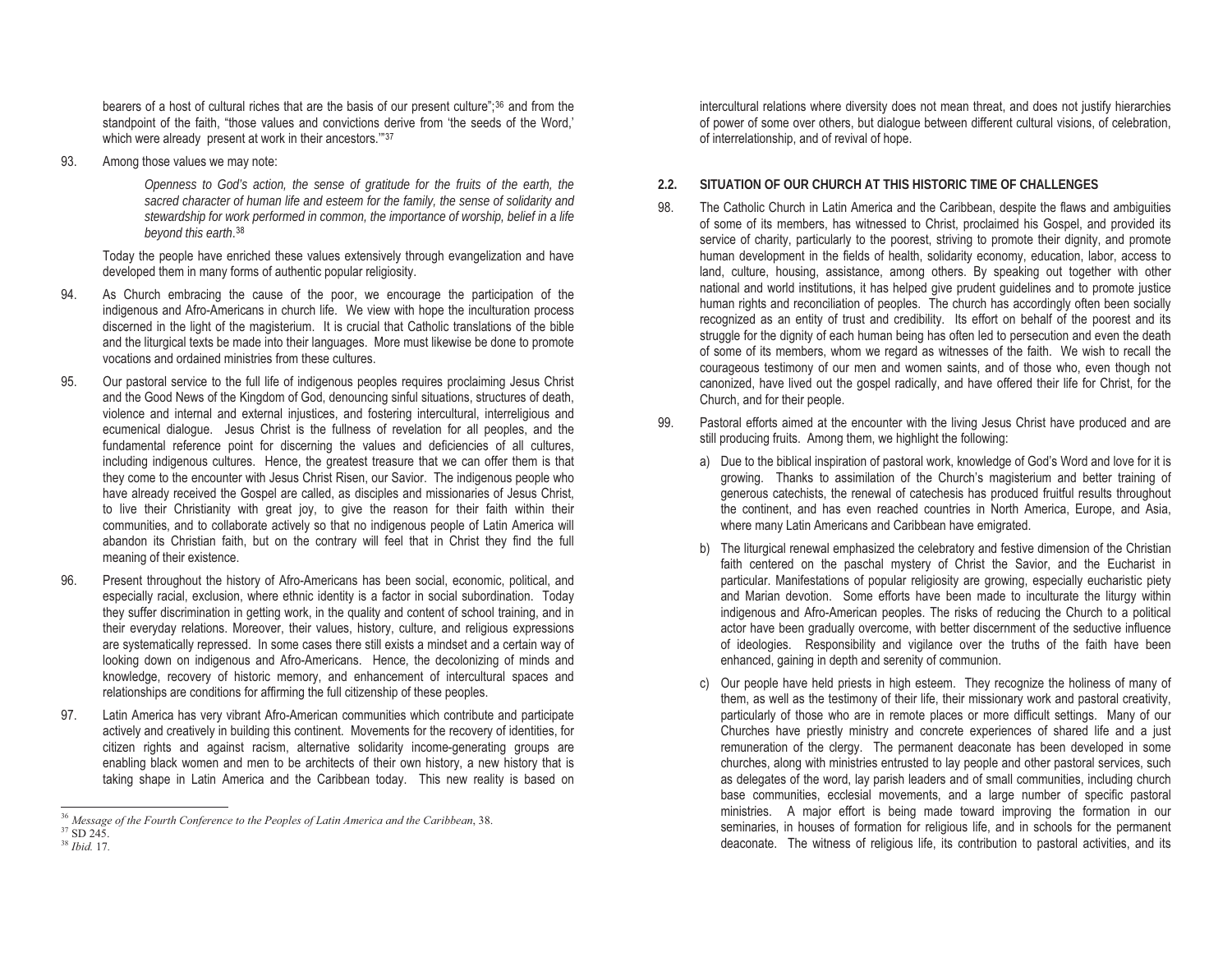presence in situations of poverty, risk, and on the border is significant. The increase of vocations to the male and female contemplative life is encouraging.

- d) The selfless commitment of so many men and women missionaries is striking. To this day they are performing an invaluable work in evangelization and promotion of human development in all our peoples through an array of works and services. Likewise noteworthy are the many priests, religious women and men, laywomen and laymen from our continent who are involved in the mission *ad gentes.*
- e) Efforts at pastoral renewal in parishes are growing, fostering an encounter with the living Christ through various methods of new evangelization, becoming a community of evangelized and missionary communities. In some places church base communities are seen to be flowering, according to the criterion of preceding General Conferences, in communion with the bishops and faithful to the church's magisterium.39 The presence and growth of ecclesial movements and new communities that spread their charismatic, educational, and evangelizing wealth is appreciated. The importance of family, childhood, and youth ministries is now recognized.
- f) The Social Doctrine of the Church constitutes a priceless treasure, which has inspired the testimony and action in solidarity of lay men and women, who are ever more concerned for their own theological formation, as true missionaries of charity, and who strive to effectively transform the world according to Christ. Countless lay initiatives in the social, cultural, economic, and political realm, now draw inspiration from the permanent principles, the criteria for judgment, and the guidelines for action from the Church's Social Doctrine. The development of social ministry, as well as the work of Caritas on its various levels, and the wealth of volunteer work in a wide range of apostolates with social impact, are appreciated. The ministry of communications has developed, and the Church has more means than ever for evangelizing culture, thereby partly offsetting groups that are constantly gaining adherents by shrewd use of radio and television. We have radio stations, television, film, print media, Internet, web pages and RIIAL, [Multimedia Network of the Church in Latin America – *Red Informática de la Iglesia en América Latina*] which make us hopeful.
- g) The diversification of ecclesial organization, with the creation of many communities, and new jurisdictions and pastoral organisms has enabled many local churches to make progress in establishing collaborative ministry to better serve the needs of the faithful. Likewise interreligious dialogue, when it follows the norms of the magisterium, can enrich the participants in different encounters.40 In other places schools of ecumenism have been created or ecumenical collaboration has taken place in social matters and other initiatives. A search for spirituality, prayer, and mysticism, in reaction to materialism, is evident and expresses hunger and thirst for God. Moreover, appreciation for ethics is a sign of the times that indicates the need to overcome hedonism, corruption, and the absence of values. We further rejoice at the deep feeling of solidarity that characterizes our peoples and the practice of stewardship and mutual aid.
- 100. Despite the positive aspects at which we rejoice in hope, we note shadows, among which we mention the following:
	- a) Latin America and the Caribbean are very important to the Catholic church, given their ecclesial dynamism, their creativity, and the fact that 43% of all the faithful live here; however, we note that the percentage growth of the Church has not kept pace with population growth. On average, the increase of the clergy, and especially of religious women, is falling behind population growth in our region.<sup>41</sup>
	- b) We regret some efforts to return to a certain type of ecclesiology and spirituality contrary to the Vatican II renewal<sup>42</sup> and some reductionist interpretations and applications of the conciliar renewal; we regret the absence of authentic obedience and evangelical exercise of authority, infidelities in doctrine, morality, and communion, the shortcomings of our living out the preferential option for the poor, and significant numbers of secularizing lapses in consecrated life under the influence of a merely sociological rather than evangelical anthropology. As the Holy Father stated in his Inaugural address to our conference, "one can detect a certain weakening of Christian life in society overall and of participation in the life of the Catholic Church."43
	- c) We observe how little lay people are accompanied in their tasks of service to society, particularly when they take on responsibilities in the various structures of the temporal order. We note an evangelization with little ardor that does not use new methods of expressions, an emphasis on ritualism without the proper formative itinerary, neglecting other pastoral tasks. An individualistic spirituality concerns us. We likewise find a relativistic mentality in the ethical and religious realm, failure to apply creatively the rich wealth contained in the Church's social doctrine, and sometimes a limited understanding of the secular character that constitutes the proper and specific identity of the lay faithful.
	- d) Evangelization, catechesis, and pastoral ministry as a whole, are still speaking languages that mean little to contemporary culture, and to young people in particular. Often the language used seems to ignore the change of existentially relevant codes in societies influenced by postmodernity and marked by broad social and cultural pluralism. Cultural changes hamper the transmission of the faith by the family and society. The Church does not seem to be responding with a significant involvement in shaping culture, especially in the university environment and the mass media communications.
	- e) The insufficient number of priests and their inequitable distribution mean that many communities cannot participate regularly in the celebration of the Eucharist. Recalling that the Eucharist makes the church, we are concerned at the situation of thousands of these communities deprived of the Sunday Eucharist for long periods of time. Compounding the situation is the relative scarcity of vocations to the ministry and to the consecrated life. Members of the clergy lack a missionary spirit, even during their formation. Many Catholics live and die without the assistance of the Church to which

<sup>39</sup> Cf. *Puebla,* 162, 617, 731d 049; *Santo Domingo* 61.

<sup>&</sup>lt;sup>40</sup> Cf. Congregation for the Doctrine of the Faith, article commenting on the Notification about the book of Fr. Jacques Dupuis, *Toward a Christian Theology of Religious Pluralism*, March 12, 2001.

<sup>&</sup>lt;sup>41</sup> Whereas the Latin American population grew almost 80% in the 1974-2000 period, priests grew by 44.1% and religious women by only 8%. (Cf. *Annuarium Statisticum Ecclesiae.*)

<sup>42</sup> Cf. BENEDICT XVI, *Address to Cardinals, Archbishops, Bishops, and Higher Prelates of the Roman Curia*, Thursday, December 22, 2005.

 $43$  IA 2.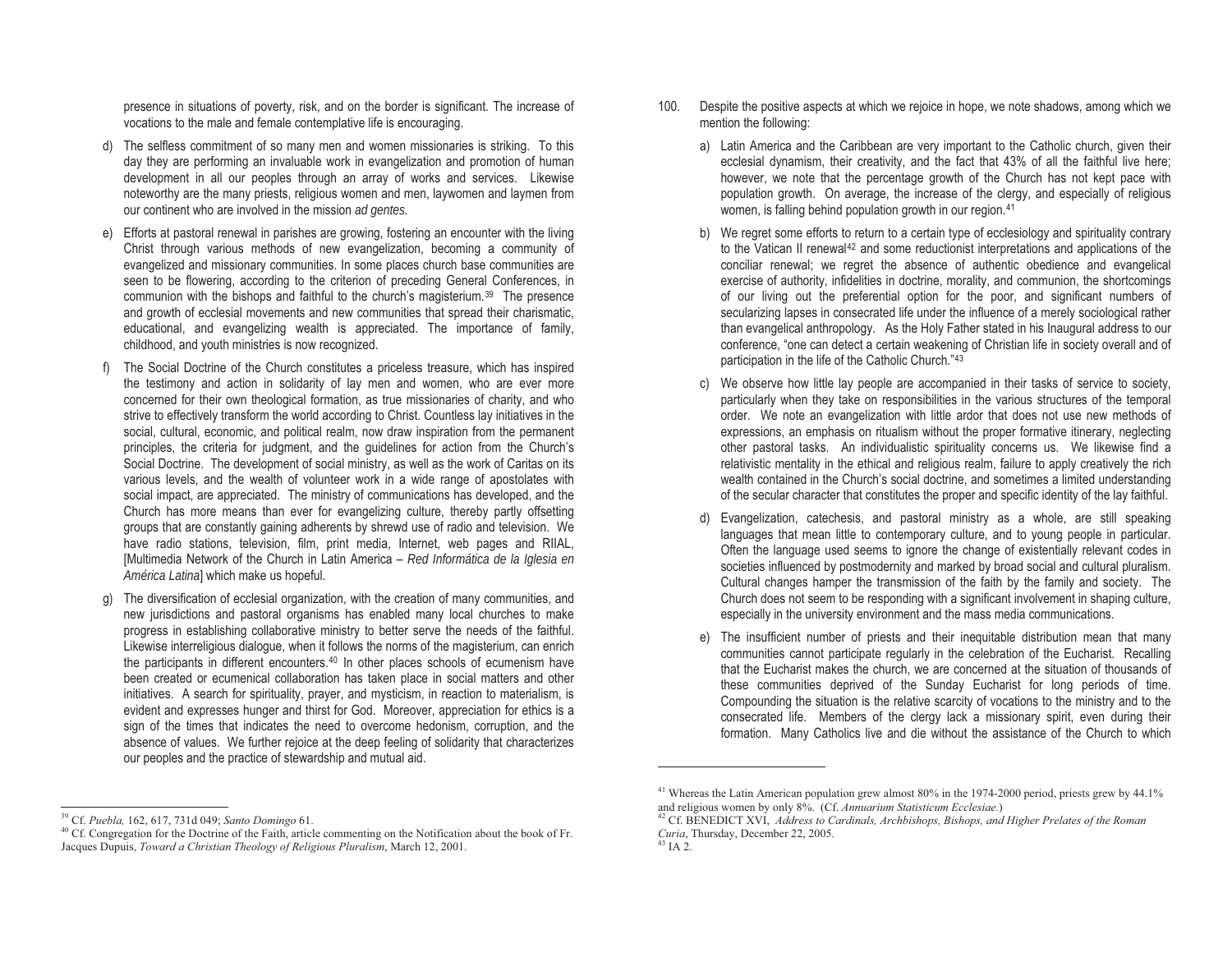they belong by baptism. Impediments are encountered in taking on economic support for pastoral structures. Solidarity in the spirit of good Stewardship is lacking in the sharing of resources within the local churches and between them. In many of our churches prison ministry is not adequately covered, nor is ministry to youthful offenders or at-risk youth. Pastoral accompaniment of migrants and itinerants is insufficient. Some ecclesial movements do not properly integrate into parish and diocesan ministry; by the same token, some church structures are not sufficiently open to welcome them.

- f) In recent decades we are concerned to see that on the one hand, many people are losing the transcendent sense of their lives and are giving up religious practices, and on the other hand, significant numbers of Catholics are abandoning the Church and going over to other religious groups. While this is a real problem in all Latin American and Caribbean countires, its magnitude and diversity varies.
- g) Within the new religious pluralism in our continent, a sufficient distinction has not been made between believers who belong to other churches or ecclesial communities, both by their doctrine and by their attitudes, from those that form part of the great diversity of Christian (including pseudo-Christian) groups that have installed themselves up in our midst, because it is not appropriate to encompass all of them in a single category of analysis. Ecumenical dialogue with Christian groups that persistently attack the Catholic church is often not easy.
- h) We recognize that some Catholics have occasionally strayed from the Gospel, which requires a way of life more faithful to truth and charity, more simple, austere, and in solidarity, while we too have lacked the courage, persistence, and docility to grace to follow the renewal begun by Vatican II, faithful to the perennial Church, under the impulse of the previous General Conferences, and to affirm the Latin American and Caribbean face of our Church. We acknowledge that we are a community of poor sinners, imploring God's mercy, gathered, reconciled, united, and sent forth by the power of the resurrection of his Son and the grace of conversion of the Holy Spirit.

Part Two

THE LIFE OFJESUS CHRIST IN MISSIONARY DISCIPLES

# **THE JOY OF BEING MISSIONARY DISCIPLES TO PROCLAIM THE GOSPEL OF JESUS CHRIST**

- 101. At this time, with uncertainties in our heart, we ask with Thomas: "How can we know the way?" (Jn 14:5). Jesus answers us with a provocative proposal: "I am the way, and the truth, and the life" (Jn 14:6). He is the true way to the Father who so loved the world that He gave his only son, so that everyone who believes in him might have eternal life (cf. Jn 3:16). This is eternal life: "that they should know you, the only true God, and the one whom you sent, Jesus Christ" (Jn 17:3). Faith in Jesus as the Son of the Father is the entry door to Life. We disciples of Jesus confess our faith with Peter's words: "You have the words of eternal life" (Jn 6:68); "You are the Messiah, the Son of the living God" (Mt 16:16).
- 102. Jesus is the Son of God, the Word made flesh (cf. Jn 1:14), true God and true man, proof of God's love for human beings. His life is a radical surrender of himself for all persons, definitively consummated in his death and resurrection. Because he is the Lamb of God, He is the savior. His passion, death, and resurrection make possible the overcoming of sin and new life for all humankind. In Him the Father becomes present, because whoever knows the Son knows the Father (cf. Jn 14:7).
- 103. We disciples of Jesus recognize that He is the first and greatest evangelizer sent by God (cf. Rom 1:3), and at the same time the Gospel of God (cf. Rom 1:3). We believe and proclaim "the good news of Jesus, Messiah, Son of God" (Mk 1:1). As children obedient to the Father's voice, we want to listen to Jesus (cf. Lk 9:3) because He is the only Master (cf. Mt 23:8). As his disciples, we know that his words are Spirit and Life (cf. Jn 6:63, 688). With the joy of faith, we are missionaries to proclaim the gospel of Jesus Christ, and in Him, the Good News of human dignity, life, the family, work, science, and solidarity with creation.
- **3.1 THE GOOD NEWS OF HUMAN DIGNITY**
- 104. We bless God for the dignity of the human person, created in his image and likeness. He has created us free and made us subjects of rights and duties in the midst of creation. We thank him for associating us with the advancement of the world, by giving us intelligence and the ability to love; for the dignity that we also receive and which we must as a task, protect, cultivate, and promote. We bless Him for the gift of faith that enables us to live in covenant with Him until we share eternal life. We bless him for making us his daughters and sons in Christ, for having redeemed us with the price of his blood and for the permanent relationship that he establishes with us, which is the source of our absolute, non-negotiable, and inviolable dignity. If sin has weakened the image of God in human beings and wounded their condition, the Good News, which is Christ, has redeemed and reestablished it in grace (cf. Rom 5: 12-21).
- 105. We praise God for the men and women of Latin America and the Caribbean who, impelled by their faith, have worked untiringly in defense of the human person, especially the poor and outcast. In their testimony, taken to the point of total commitment, the dignity of the human being shines forth.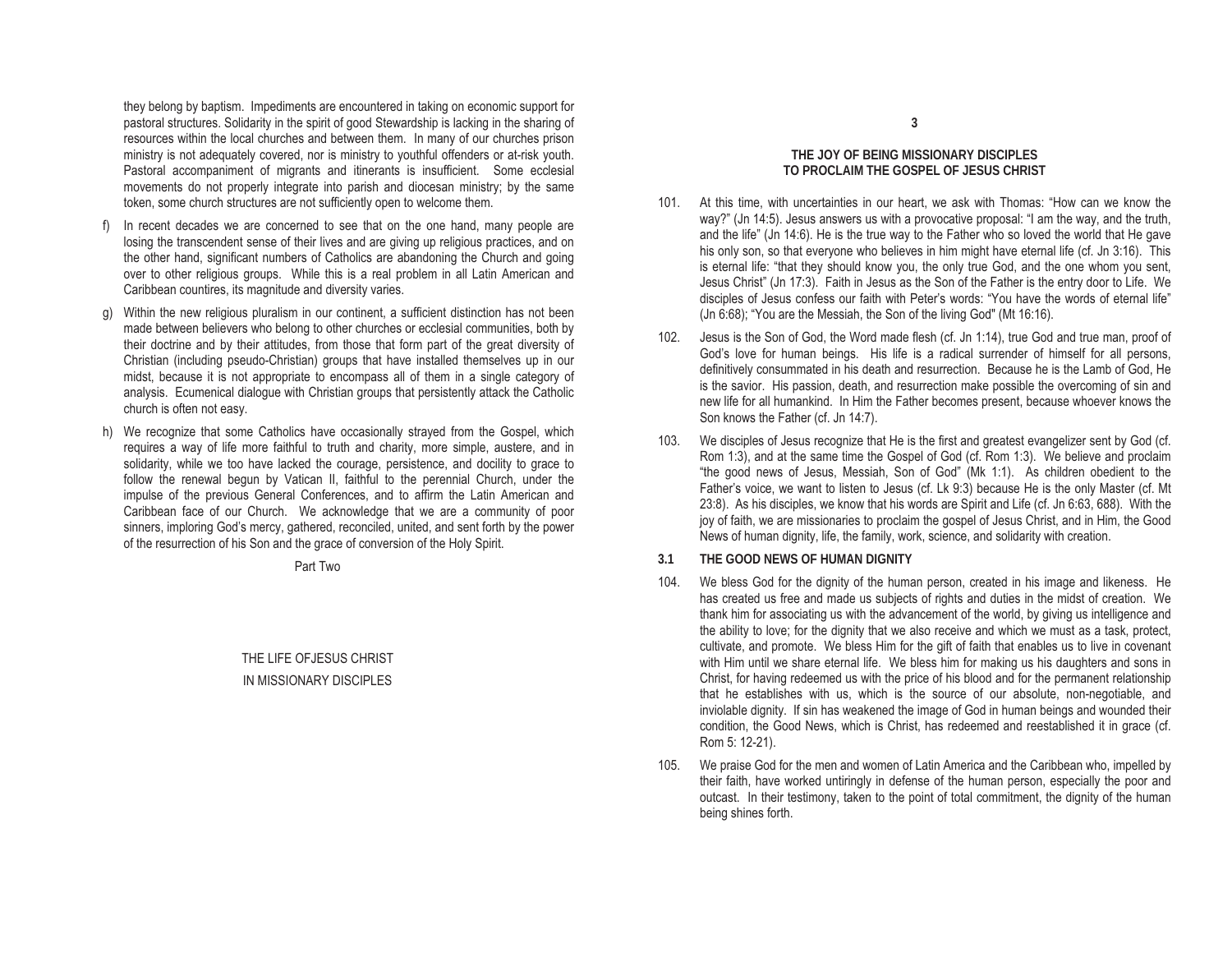## **3.2 THE GOOD NEWS OF LIFE**

- 106. We praise God for the marvelous gift of life and for those who honor it and dignify it by placing it at the service of others; for the joyful spirit of our peoples who love music, dance, poetry, art, and sports, and cultivate firm hope in the midst of problems and struggles. We praise God because, while even while we were sinners, he showed us his love by reconciling us with himself through the death of his Son on the cross. We praise him because he now continues pouring out his love on us through the Holy Spirit, and nourishing us with the Eucharist, bread of life (cf. Jn 6:35). John Paul II's encyclical "Gospel of Life" sheds light on the great value of human life, which we must safeguard, and for which we continually praise God.
- 107. We bless God for the gift of his Son Jesus Christ, "human face of God and divine face of man."44

*The truth is that only in the mystery of the incarnate Word does the mystery of man*  take on light. Christ, by the revelation of the mystery of the Father and His love, fully *reveals man to man himself and makes his supreme vocation clear*.<sup>45</sup>

- 108. We bless God the Father because all human beings sincerely open to truth and goodness, even amidst difficulties and uncertainties, can come to the point of discovering in the natural law written in their hearts (cf. Rom 2:14-15) the sacred value of human life from its beginning to its natural end, and affirm the right of every human being to have this fundamental personal good fully respected. "Every human interaction and the political community itself are founded"46 on the recognition of this right.
- 109. In the face of a meaningless life, Jesus reveals to us the inner life of God in its most elevated mystery, Trinitarian communion. Such is the love of God who makes the human being, pilgrim in this world, his dwelling place: "We will come to him and make our dwelling with him" (Jn 14:23). In the face of the despair of a godless world that sees in death only the final end of existence, Jesus offers us the resurrection and eternal life in which God will be all in all (cf. 1 Cor 15:28). In the face of the idolatry of earthly goods, Jesus presents life in God as the supreme value: "What profit is there for one to gain the whole world and forfeit his life?" (Mk 8:36).47
- 110. In the face of hedonistic subjectivism, Jesus proposes surrendering life in order to gain it, for "whoever loves life loses it" (Jn 12:25). Christ's disciples characteristically spend their lives as salt of the earth and light of the world. In the face of individualism, Jesus issues a call to live and journey together. Christian life deepens and develops only in fraternal communion. Jesus tells us, "You have but one teacher, and you are all brothers" (Mt. 23:8). In the face of depersonalization, Jesus helps build integrated identities.
- 111. One's own vocation, one's own freedom, and one's own originality are gifts of God for plenitude and serving the world.
- 112. In the face of exclusion, Jesus defends the rights of the weak and a decent life for every human being. From their Master the disciples have learned to struggle against every form of

contempt for life and exploitation of the human person.48 Only the Lord is author and master of life. Human beings, his living image, are always sacred, from their conception until their natural death, in all circumstances and conditions of their life. In the face of the structures of death, Jesus makes full life present. "I came so that they might have life and have it more abundantly" (Jn 10:10). Hence, he heals the sick, expels demons, and commits the disciples to promoting human dignity and to social relations based on justice.

113. In the face of nature under threat, Jesus, who was familiar with the Father's care for the creatures that He feeds and beautifies (cf. Lk 1228), calls us to care for the earth so that it may provide shelter and sustenance to all human beings (cf. Gen 1:29; 2:15).

## **3.3 THE GOOD NEWS OF THE FAMILY**

114. We proclaim with joy the value of the family in Latin America and the Caribbean. Pope Benedict XVI states that the family

> *the patrimony of humanity, constitutes one of the most important treasures of Latin American countries. The family was and is the school of faith, the training-ground for human and civil values, the hearth in which human life is born and is generously and responsibly welcomed. ...* The family is irreplaceable for the personal serenity it *provides and for the upbringing of children.49*

- 115. We thank Christ who reveals to us that "God is love and in Himself He lives a mystery of personal loving communion."50 By choosing to live in family in our midst he elevates it to the dignity of "domestic church."
- 116. We bless God for having created the human being man and woman, although today some would seek to confuse this truth: "God created man in his image; in the divine image he created him; male and female he created them" (Gn 1:27). It is part of human nature that man and woman seek their reciprocity and complementarity in one another.<sup>51</sup>
- 117. Being loved by God fills us with joy. Human love finds its fullness when it shares in the divine love, in the love of Jesus who surrendered himself in solidarity for us in his total love to the end (cf. Jn 13:1; 15:9). Conjugal love is reciprocal giving between a man and a woman, the spouses: it is faithful and exclusive to death, and fruitful, open to life and to educating children, resembling the fruitful love of the Blessed Trinity.52 Conjugal love is assumed in the sacrament of marriage to signify the union of Christ with his Church, and hence in the grace of Jesus Christ it finds its purification, nourishment, and fullness (cf. Eph 5:25-33).
- 118. It is within a family that a person discovers the reasons for, and the path to, belonging to the family of God. From it we receive life and the first experience of love and faith. The great treasure of educating children in the faith consists of the experience of a family life that receives faith, preserves it, celebrates it, passes it on, and gives testimony. Parents must

<sup>44</sup> BENEDICT XVI, *Prayer for the Fifth Conference.*

 $45$  GS 22.

 $46$  EV 2.

 $47$  Cf. EN 8.

<sup>48</sup> Cf. BENEDICT XVI, *Message for Lent, 2007.*

 $49$  IA 5.

50 Cf. FC 11.

<sup>51</sup> Cf. Congregation for the Doctrine of the Faith, *Letter to the Bishops of the Catholic Church on the Collaboration of Men and Women in the Church and in the World*, May 31, 2004.

 $52$  HV 9.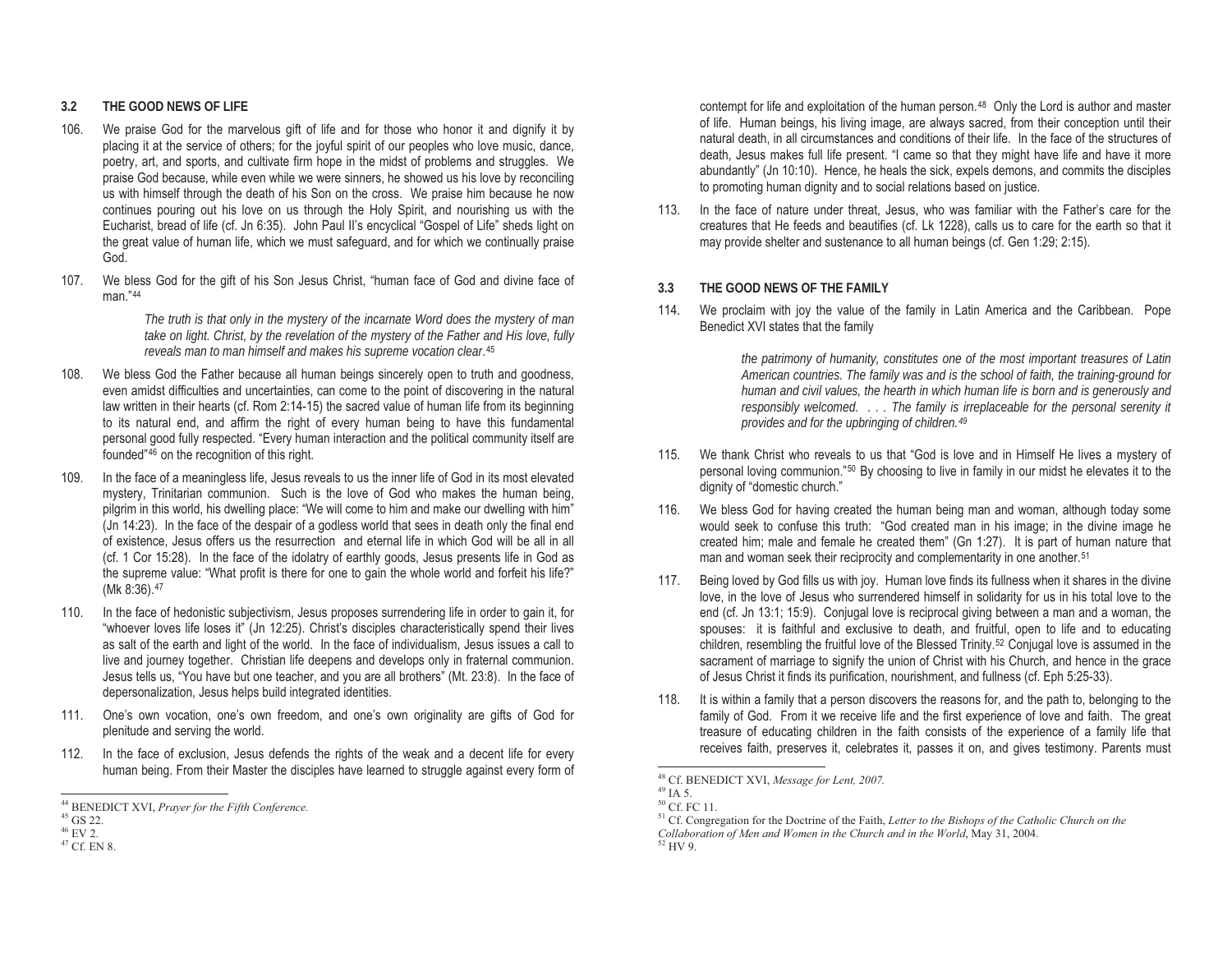take on a new awareness of their joyful and unrelinquishable responsibility for the integral formation of their children.

119. God loves our families, despite so many wounds and divisions. The presence of Christ invoked through family prayer helps us overcome problems, heal wounds, and open up paths of hope. Many inadequacies in the home can be offset by services provided by the ecclesial community, family of families.

#### **3.4 THE GOOD NEWS OF HUMAN ACTIVITY**

- **3.4.1 Work**
- 120. We praise God because in the beauty of creation, the work of his hands, there shines the meaning of work as participating in his creative task and as service to brothers and sisters. Jesus, the carpenter (cf. Mk 6:3), honored work and workers, and reminds us that work is not a mere appendage to life, but that it "constitutes one of the fundamental dimensions of man's existence on earth,"53 by which man and woman fulfill themselves as human beings.<sup>54</sup> Work guarantees the dignity and freedom of the human being, and is probably "the essential key to the whole 'social question.'"55
- 121. We give thanks to God because his word teaches us that despite the weariness that often accompanies work, the Christian knows that, combined with prayer, it serves not only earthly progress but also personal sanctification and the building of the Kingdom of God.56 Unemployment, unjust pay for work, and unwillingness to work are contrary to God's design. Responding to this design, the disciple and the missionary promote the dignity of the worker and of labor, and just recognition of their rights and duties, develop the culture of work, and denounce all injustice. Safeguarding Sunday as a day of rest, family, and worship of the Lord assures a balance between work and rest. The community should create structures to offer work to less-abled people according to their possibilities.57
- 122. We praise God for the talents, study, and decision of men and women to promote initiatives and projects that generate work and production, and elevate the human condition and the well-being of society. Business entrepreneurship is good and necessary when it respects the dignity of workers and concern for the environment, and is ordered to the common good. It is perverted when, seeking only profit, it violates the rights of workers and justice.
- **3.2.4 Science and technology**
- 123. We praise God for those who cultivate the sciences and technology, offering a great number of goods and cultural values whose contributions include helping to extend life expectancy and the quality of life. Nevertheless, science and technology do not have the answers to the great questions of human life. The ultimate answer to the human being's fundamental question can only come from integral reason and ethics enlightened by God's revelation.

When truth, good, and beauty are separated, and when human persons and their fundamental exigencies do not constitute the ethical criterion, science and technology turn against the human being who has created them.

124. Today the boundaries drawn between the sciences are disappearing. This way of understanding dialogue suggests the idea that no knowledge is completely autonomous. This situation opens to theology a terrain of opportunities for interacting with the social sciences.

#### 3.5 THE GOOD NEWS OF THE UNIVERSAL DESTINY OF GOODS AND ECOLOGY

- 125. With the native peoples of the Americas, we praise the Lord who created the universe as the realm of life and the shared existence of all his sons and daughters, and left it to us as sign of his goodness and his beauty. Creation is also the manifestation of God's provident love; it has been entrusted to us so that we may care for it and transform it as a source of decent life for all. Although a greater valorization of nature has become more widespread today, we clearly see how many ways human beings threaten and are still destroying their habitat. "Our sister, mother earth"58 is our common home and the place of God's covenant with human beings and with all creation. To disregard the mutual relationships and balance that God himself established among created realities is an offense against the Creator, an attack on biodiversity and ultimately against life. The missionary disciple to whom God has entrusted creation must contemplate it, care for it, and use it, while always respecting the order given it by the Creator.
- 126. The best way to respect nature is to promote a human ecology open to transcendence, which, while respecting the person and the family, environments and cities, follows Paul's urging to recapitulate all things in Christ and praise the Father with Him (cf. 1 Cor 3:21-23). The Lord has entrusted the world to all, to members of present and future generations. The universal destiny of goods demands solidarity with both the present and future generations. Because resources are ever more limited, their use must be regulated according to a principle of distributive justice, while respecting sustainable development.

#### **3.6 THE CONTINENT OF HOPE AND LOVE**

127. We thank God as disciples and missionaries because most Latin American and Caribbean people are baptized. God's providence has entrusted to us the precious legacy of belonging to the Church by the gift of baptism, which has made us members of the Body of Christ, pilgrim people of God in American lands, for over five hundred years. Our hope is stirred by the multitude of our children, the ideals of our young people, and the heroism of many of our families, which despite increasing difficulties, remain faithful to love. We thank God for the religiosity of our peoples, which shines forth in devotion to the suffering Christ and to his blessed Mother, in veneration to the saints with their patron feast days, in love for the pope and other shepherds, in love for the universal Church as great family of God which can never and must never leave its children alone or in misery.59

<sup>53</sup> Cf. LE 4.

 $54$  Cf. LE 9.

55 Cf. *Ibid.,* 3.

<sup>56</sup> Cf. *Ibid.*, 27; 2 Thes 3:10.

<sup>57</sup> *Ibid.* 22.

<sup>58</sup> ST. FRANCIS OF ASSISI, *Canticle of All Creatures*, 9.

 $59$  IA 1.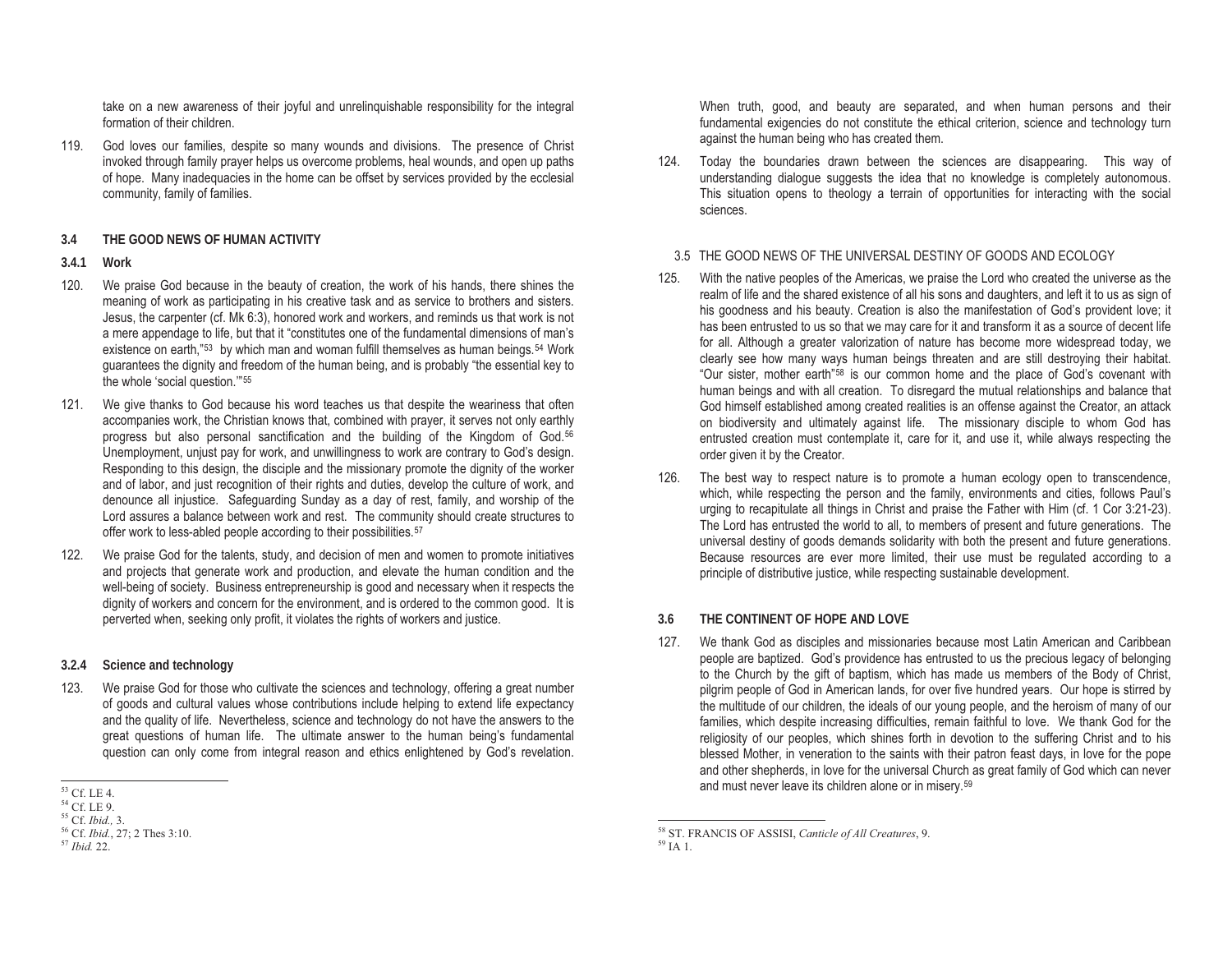128. We recognize the gift of the vitality of the pilgrim Church in Latin America and the Caribbean, its option for the poor, its parishes, its communities, its associations, its ecclesial movements, its new communities, and its many social and educational services. We praise the Lord because he has made of this continent a place of communion and communication of peoples and indigenous cultures. We are also grateful for the active role being taken by sectors that were formerly cast aside: women, indigenous, Afro-Americans, small farmers, and those living on the outskirts of large cities. The entire life of our peoples founded on Christ and redeemed by Him, can look to the future with hope and joy, accepting Pope Benedict XVI's call: "Only from the Eucharist will the civilization of love spring forth which will transform Latin America and the Caribbean, making them not only the Continent of Hope, but also the Continent of Love!"60

# **4THE VOCATION OF MISSIONARY DISCIPLES TO HOLINESS**

#### **4.1 CALLED TO FOLLOW JESUS CHRIST**

- 129. God the Father goes out of himself, as it were, to call us to share in his life and glory. Through Israel, a people he makes his own, God reveals to us his project of life. Whenever Israel sought and needed its God, especially in national calamities, it had a singular experience of communion with Him who had led it to share in his truth, his life, and his holiness. Hence, it did not hesitate to attest that its God—unlike the idols—is the "living God" (Dt 5:25) who liberates it from oppressors (cf. Ex 3:7-10), who untiringly forgives it (cf. Ex 34:6; Sir 2:11), and who restores the salvation lost when the people, caught "in the snares of Sheol" (Ps 116:3), address Him in prayer (cf. Is 38:16). Jesus will say of this God—who is his Father—that he "is not God of the dead but of the living" (Mk 12:27).
- 130. In these last days, he has spoken through Jesus his Son (Heb 1 ff), with whom the fullness of time arrives (cf. Gal 4:4). God who is Holy and loves us, calls us through Jesus to be holy (cf. Eph 1:4-5).
- 131. The call issued by Jesus, the Master, brings with it something very new. In antiquity, masters invited their disciples to be bound to something transcendent, and the masters of the Law proposed adherence to the Law of Moses. Jesus invites us to encounter Him and to bind ourselves closely to Him, for He is the source of life (cf. Jn 15:5-15) and He alone has the words of eternal life (cf. Jn 6:68). In daily shared life with Jesus and in confrontation with followers of other masters, the disciples soon discover two completely original things about Jesus. First, it was not they who chose their master; it was Christ who chose them. Second, they were not chosen for something (e.g., to be purified, learn the Law) but for Someone, chosen to be closely bound up with his Person (cf. Mk 1:17; 2:14). Jesus chose them so that "they might be with him and he might send them forth to preach" (Mk 3:14), so that they could follow him in order to "be His" and be part "of his own" and share in his mission. The disciple experiences that the close bond with Jesus in the group of his own means participating in the Life that comes from the bosom of the Father; it means being formed to take on his own style of life and his same motivations (cf. Lk 6:40b), sharing his lot and taking on his mission of making all things new.
- 132. With the parable of the vine and the branches (cf. Jn 15:1-8) Jesus reveals the type of bond that He offers and that he expects of his own. He does not want a bond as "servants" (cf. Jn 8:33-36), because "a servant does not know what his master is doing" (Jn (15:15). The servant does not have entry to his master's house, let alone to his life. Jesus wants his disciple to be bound to Him as "friend" and as "brother." "Friends" enter into his Life, making it their own. Friends listen to Jesus, know the Father and make his Life (Jesus Christ) flow into their own existence (cf. Jn 15:14), marking the relationship with all (cf. Jn 15:12). A "brother" of Jesus (cf. Jn 20:17) shares in the life of the Risen One, Son of the heavenly Father, and hence Jesus and his disciple share the same life that comes from the Father, although Jesus does so by nature (cf. Jn 5:26; 10:30) and the disciple by participation (cf. Jn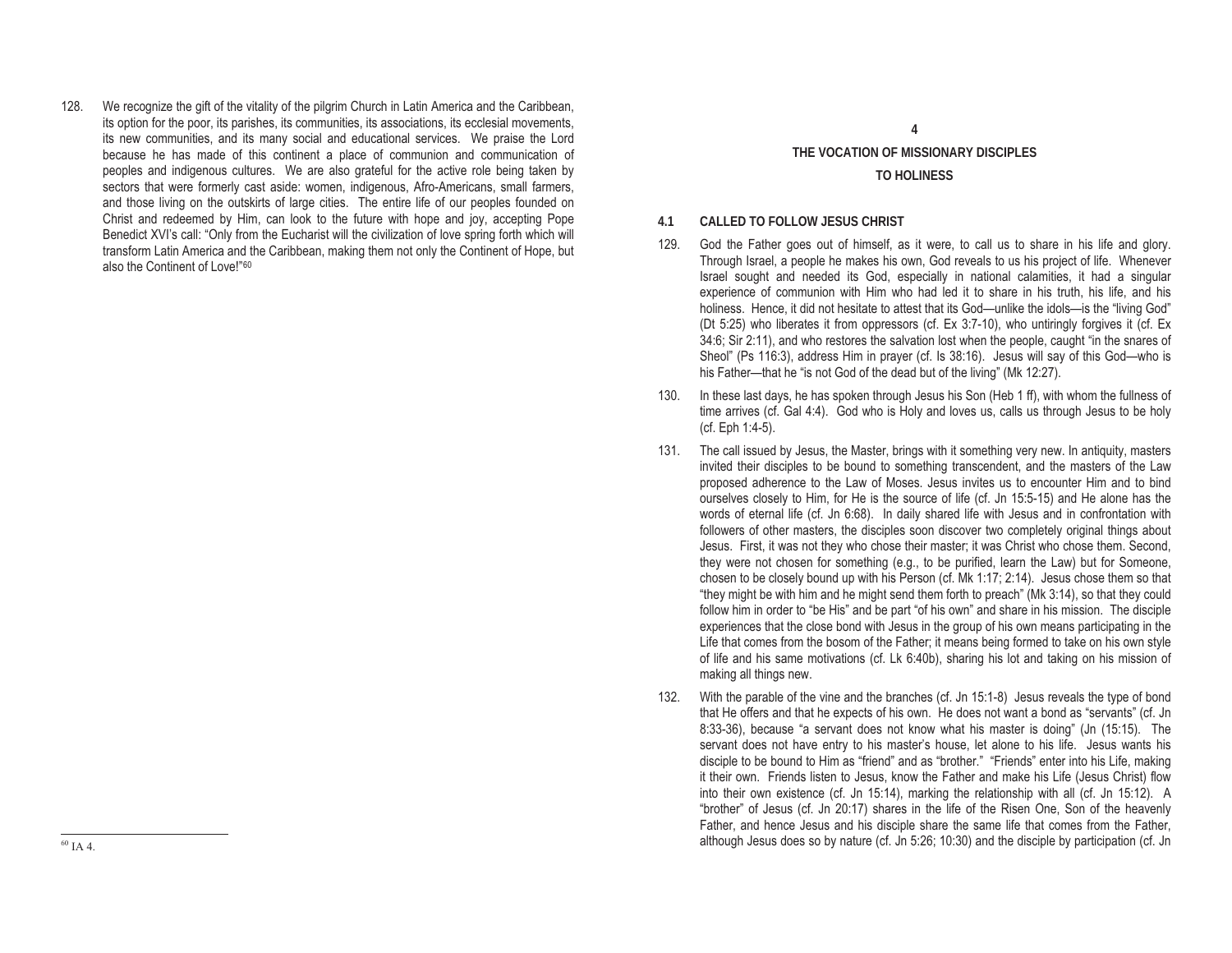10:10). The immediate consequence of this type of bond is the condition of brothers and sisters acquired by the members of his community.

- 133. Jesus makes them his family members, because he shares the same life that comes from the Father and asks of them, as disciples, intimate union with Him, obedience to the Word of the Father, so as to produce fruits of love in abundance. So attests St. John in the prologue to his Gospel: "he gave power to become children of God, to those who believe in his name," and they are children of God who "were born not by natural generation nor by human choice nor by a man's decision but of God" (Jn 1:12-13).
- 134. As disciples and missionaries, we are called to intensify our response of faith and to proclaim that Christ has redeemed all the sins and evils of humankind,

*All the harshness of the paradox can be heard in Jesus' seemingly desperate cry of*  pain on the Cross: "My God, my God, why have you forsaken me?" is not the cry of *anguish of a man without hope, but the prayer of the Son who offers his life to the Father in love, for the salvation of all.61*

135. Responding to his call requires entering into the dynamic of the Good Samaritan (cf. Lk 10:29-37), who gives us the imperative of becoming neighbors, especially to those who suffer, and bringing about a society where no one is excluded, following the practice of Jesus who eats with publicans and sinners (cf. Lk 5:29-32), who welcomes the little ones and children (cf. Mk 10:13-16), who heals lepers (cf. Mk 1:40-45), who forgives and frees the sinful woman (cf. Lk 7:36-49; Jn 8:1-11), and who talks with the Samaritan woman (cf. Jn 4:1-26).

# **4.2 CONFIGURED TO THE MASTER**

- 136. Admiration for the person of Jesus, his call and his loving gaze, seek to evoke a conscious and free response from the innermost heart of the disciple, and commitment of the whole person, upon knowing that Christ calls him by name (cf. Jn 10:3). It is a "yes" that radically commits the disciple's freedom to self-surrender to Jesus Christ, Way, Truth, and Life (cf. Jn 14:6). It is a loving response to the one who first loved the disciple "to the end" (cf. Jn 13:1). The disciple's response matures in this love of Jesus: "I will follow you wherever you go" (Lk 9:57).
- 137. The Holy Spirit, gift to us by the Father, identifies us with Jesus-Way, opening to us the mystery of salvation so that we may be his children and brothers and sisters of one another; he identifies us with Jesus-Truth, teaching us to give up our lies and our own ambitions; and he identifies us with Jesus-Life, enabling us to embrace his plan of love and surrender ourselves so that others "may have life in Him."
- 138. To be truly configured to the Master, the centrality of the commandment of love, which he expressly called his own new commandment, must be accepted: "love one another as I love you." (Jn 15:12). This love, with Jesus' own measure of complete gift of self, besides being the distinguishing feature of each Christian, cannot but be the characteristic of his Church, disciple-community of Christ, whose witness of fraternal charity will be the first and primary proclamation, "This is how all will know that you are my disciples" (Jn 13:35).
- 139. In following Jesus Christ, we learn and practice the beatitudes of the Kingdom, Jesus Christ's own style of life: his love and filial obedience to the Father, his tender compassion in the face of human suffering, his closeness to the poor and the insignificant, his fidelity to the mission entrusted to him, his servant love to the point of giving his own life. Today we contemplate Jesus Christ as the gospels transmit him to us to so we may know what He did and to discern what we must do in present-day circumstances.
- 140. Being identified with Jesus Christ means also sharing his fate: "where I am, there also will my servant be" (Jn 12:26). The lot of the Christian is the same as that of the Lord, even to the cross: "Whoever wishes to come after me must deny himself, take up his cross, and follow me" (Mk 8:34). We are encouraged by the testimony of so many missionaries and martyrs of yesterday and today among our peoples who have gone to the point of sharing the cross of Christ and even surrendering their life.
- 141. The Virgin Mary is a splendid image of configuration to the Trinitarian project, which is fulfilled in Christ. From her Immaculate Conception to her Assumption, she reminds us that the beauty of the human being is entirely in the bond of love with the Trinity, and that the fullness of our freedom is in the positive response that we give it.
- 142. Numerous Christians in Latin America and the Caribbean seek to be configured to the Lord and to find Him in prayerfully listening to the Word, receiving his forgiveness in the Sacrament of Reconciliation, and his life in the celebration of the Eucharist and the other sacraments, in personal commitment in solidarity to the most needy brothers and sisters and in the life of many communities that joyfully recognize the Lord in their midst.

# **4.3 SENT TO ANNOUNCE THE GOSPEL OF THE KINGDOM OF LIFE**

- 143. With words and actions, and with his death and resurrection, Jesus Christ, true man and true God, inaugurates in our midst the Father's Kingdom of life, which will attain its fullness there where there will be no more "death or mourning, wailing or pain, for the old order has passed away" (Rev 21:4). During his life and his death on the cross, Jesus remains faithful to his Father and to his will (cf. Lk 22:42). During his ministry, the disciples were not capable of understanding that the meaning of his life sealed the meaning of his death. Much less could they understand that, by the Father's design, the Son's death was the source of fruitful life for all (cf. Jn 12:23-24). The paschal mystery of Jesus is the act of obedience and love for the Father and of surrender for all his brothers and sisters, by which the Messiah fully bestows that life that he was offering on the roads and in the villages of Palestine. By his voluntary sacrifice, the Lamb of God places his life as an offering in the hands of the Father (cf. Lk 23:46), who makes it salvation "for us" (1 Cor 1:30). By the paschal mystery, the Father seals the new covenant and generates a new people, founded on his gratuitous love as saving Father.
- 144. In calling his own to follow him, he gives them a very precise mandate: to proclaim the gospel of the Kingdom to all nations (cf. Mt 23:19; Lk 24:46-48). Hence, every disciple is missionary, for Jesus makes him participate in his mission, while also binding him to himself as friend and brother. Thus, as He is witness to the mystery of the Father, so the disciples are witnesses to the Lord's death and resurrection until He returns. Fulfilling this duty is not an optional task, but an integral part of Christian identity, because it is the witnessing extension of the calling itself.

 $61$  NMI 25-26.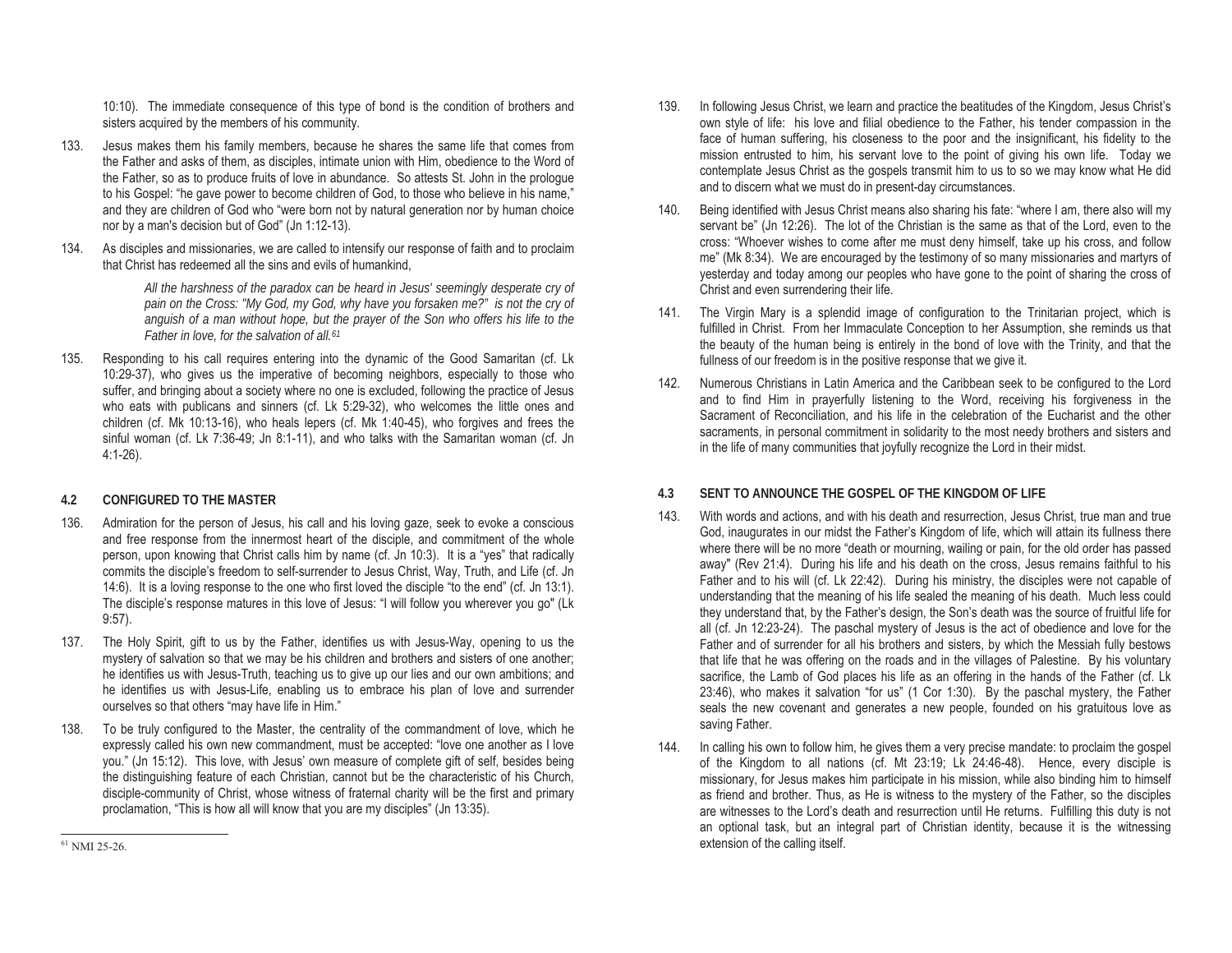- 145. When awareness of belonging to Christ grows by reason of the gratitude and joy that it produces, the eagerness to communicate the gift of this encounter to all also grows. The mission is not limited to a program or project, but it is sharing the experience of the event of the encounter with Christ, witnessing it and announcing it from person to person, from community to community, and from the Church to the ends of the earth (cf. Acts 1:8).
- 146. Benedict XVI reminds us that:

The disciple, founded in this way upon the rock of God's word, feels driven to bring *the Good News of salvation to his brothers and sisters. Discipleship and mission are*  like the two sides of a single coin: when the disciple is in love with Christ, he cannot *stop proclaiming to the world that only in him do we find salvation (cf. Acts 4:12). In effect, the disciple knows that without Christ there is no light, no hope, no love, no future.62*

This is the essential task of evangelization, which includes the preferential option for the poor, integral human promotion, and authentic Christian liberation.

- 147. Jesus went out to meet people in very different situations—men and women, poor and rich, Jews and foreigners, the just and sinners—and invited all to follow Him. Today he is still issuing the invitation to find in Him the Father's love. Accordingly, the missionary disciple must be a man or a woman who makes the Father's merciful love visible, especially to the poor and sinners.
- 148. In sharing this mission the disciples journey toward holiness. Living it in mission leads them into the heart of the world. Hence, holiness is not a flight toward self-absorption or toward religious individualism, nor does it mean abandoning the urgent reality of the enormous economic, social, and political problems of Latin America and the world, let alone a flight from reality toward an exclusively spiritual world.<sup>63</sup>

# **4.4. ENLIVENED BY THE HOLY SPIRIT**

- 149. At the outset of his public life, after his baptism, Jesus was led by the Holy Spirit to the desert to prepare for his mission (cf. Mk 1:12-13), and with prayer and fasting, he discerned the will of the Father and overcame the temptations of following other paths. This same Spirit accompanied Jesus during his whole life (cf. Acts 10:38). After his resurrection, he communicated his life-giving Spirit to his own (cf. Acts 2:33).
- 150. Starting at Pentecost, the Church immediately experiences the fruitful interventions of the Spirit, divine vitality expressed in different gifts and charisms (cf. 1 Cor. 12:1-11) and varied offices that build up the church and serve evangelization (cf. 1 Cor. 12:28-29). By these gifts of the Spirit, the community extends the saving ministry of the Lord until He again is manifested at the end of time (cf. 1 Cor. 1:6-7). The Spirit in the Church shapes firm and courageous missionaries like Peter (cf. Acts 4:13) and Paul (cf. Acts 13:9), indicates the places that must be evangelized, and chooses those who must do so (cf. Acts 13:2).
- 151. The Church as marked and sealed "with Holy Spirit and fire" (Mt 3:11), continues the work of the Messiah, opening the gates of salvation for the believer (cf. 1 Cor 6:11). Paul states it as

follows: "you are ... a letter of Christ administered by us, written not in ink but by the Spirit of the living God" (2 Cor. 3:3). The same and only Spirit guides and strengthens the Church in the proclamation of the Word, the celebration of faith, and the service of charity, until the Body of Christ attains the stature of its Head (cf. Eph 4:15-16). Thus, through the effective presence of his Spirit, God assures until the parousia his offer of life for men and women of all times and places, pressing forward the transformation of history and its dynamisms. Hence, today the Lord continues to pour out his Life through the work of the Church, which with "the power of the Holy Spirit sent from heaven" (1 Pet 1:12) continues the mission that Jesus Christ received from his Father (cf. Jn 20:21).

- 152. Jesus transmitted to us the words of His Father, and it is the Spirit who keeps the Church mindful of Christ's words (cf. Jn 14:26). From the beginning, the disciples had been formed by Jesus in the Holy Spirit (cf. Acts 1:2); in the Church, the Spirit is the inner Master who leads to the knowledge of all truth, forming disciples and missionaries. That is why the followers of Jesus should let themselves be constantly quided by the Spirit (cf. Gal. 5:25). and become impassioned for the Father and the Kingdom: proclaiming the Good News to the poor, healing the sick, consoling the sorrowful, freeing the captives, and proclaiming to all the Lord's year of grace (cf. Lk 4:18-19).
- 153. This reality becomes present in our life by the work of the Holy Spirit, who also gives us light and life through the sacraments. By virtue of Baptism and Confirmation we are called to be missionary disciples of Jesus Christ and we enter into trinitarian communion in the Church, culminating in the Eucharist, which is fountain and project for the mission of the Christian. "The Holy Eucharist, then, brings Christian initiation to completion and represents the center and goal of all sacramental life."64

 $62$  IA 3.

63 IA 3.

<sup>64</sup> SCa 17.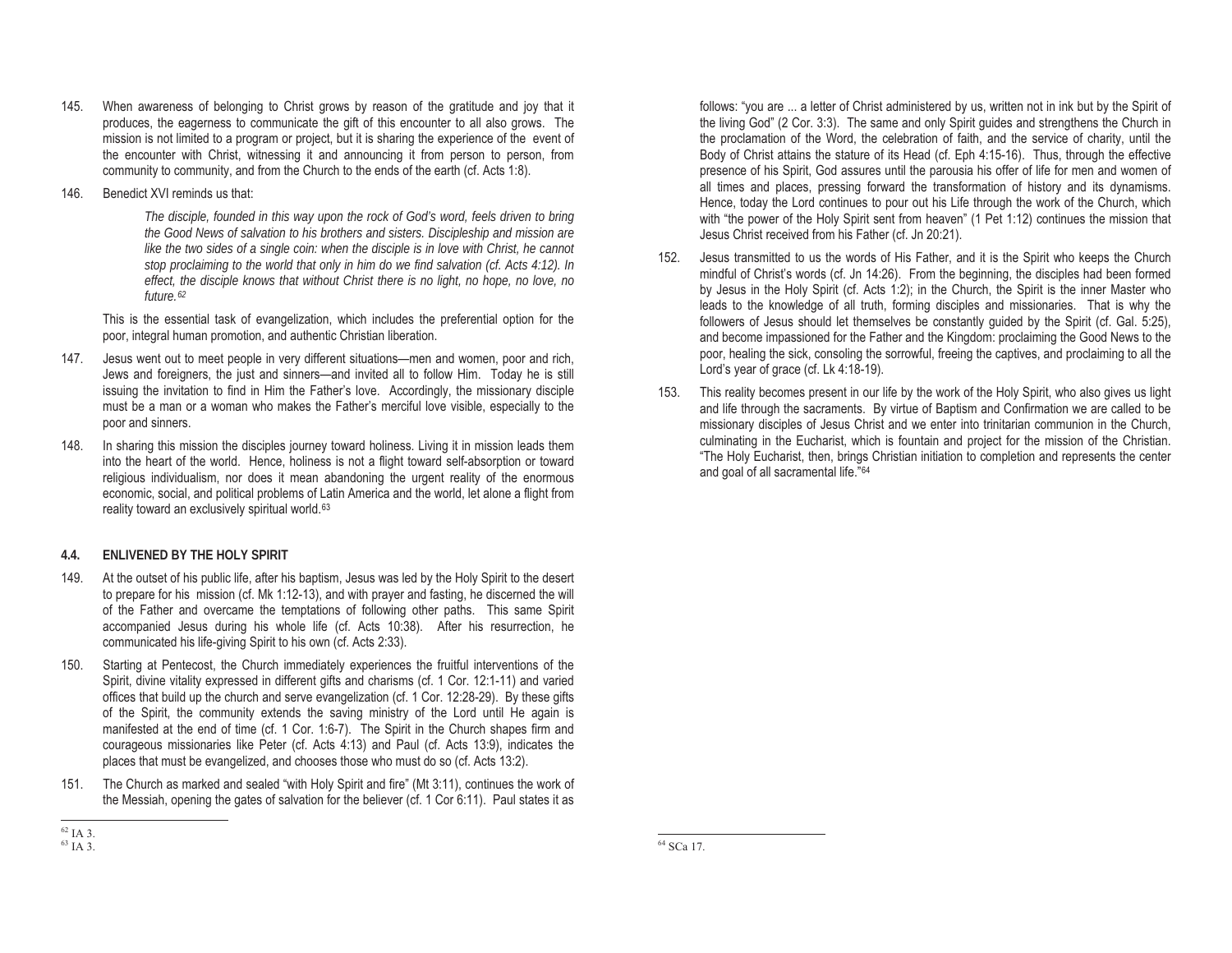# **5THE COMMUNION OF THE MISSIONARY DISCIPLES IN THE CHURCH**

#### **5.1 CALLED TO LIVE IN COMMUNION**

- 154. At the outset of his ministry, Jesus chooses the Twelve to live in communion with him (cf. Mk 3:14). To foster communion and evaluate the mission, Jesus asks them: "Come away by yourselves to a deserted place and rest a while" (Mk 6:31-32). On other occasions he will be with them to explain the mystery of the Kingdom to them (cf. Mk 4:11; 33-34). He does the same with the group of seventy-two disciples (cf. Lk 10: 17-20). It would seem that being alone with them means that Jesus wants to speak to the heart (cf. Hos 2:14). Likewise today the disciples' encounter with Jesus in intimacy is indispensable for nourishing community life and missionary activity.
- 155. The disciples of Jesus are called to live in communion with the Father (1 Jn 1:3) and with his dead and risen Son, in "the fellowship of the Holy Spirit" (2 Cor 13:13). The mystery of the Trinity is the source, model, and goal of the mystery of the Church: "A people united by the unity of the Father, the Son, and the Holy Spirit" called in Christ "like a sacrament or as a sign and instrument both of a very closely knit union with God and of the unity of the whole human race."<sup>65</sup> The communion of the faithful and of the particular churches in the people of God is based on communion with the Trinity.
- 156. The vocation to missionary discipleship is con-vocation to communion in their church. There is no discipleship without communion. Given the temptation, very common in contemporary culture, of being churchless Christians and the tendency for new individualistic spiritual searches, we declare that faith in Jesus Christ reached us through ecclesial communion and that it "gives us a family, the universal family of God in the Catholic Church. Faith releases us from the isolation of the 'Me', because it leads us to communion."66 This means that a constitutive dimension of the Christian event is belonging to a concrete communion in which we can be part of an ongoing experience of discipleship and communion with the successors of the apostles and with the successor of Peter.
- 157. Upon receiving faith and Baptism, we Christians accept the action of the Holy Spirit who leads to confessing Jesus as Son of God and calling God "Abba." "By means of the common priesthood of the People of God,"<sup>67</sup> all of us who are baptized in Latin America are called to live and transmit communion with the Trinity, for "evangelization is a calling to participate in the communion of the Trinity."68
- 158. Like the early communities of Christians, today we gather assiduously to hear the "teaching of the apostles and for the communal life, the breaking of the bread, and to the prayers" (Acts 2:42). The Church's communion is nourished with the Bread of God's Word and with the Bread of the Body of Christ. The Eucharist, sharing of all in the same bread of life and the

same chalice of salvation, makes us members of the same body (cf. 1 Cor. 10:17). It is the source and culmination of Christian life, <sup>69</sup> its most perfect expression and food of life in communion. The new gospel relationships that arise from being sons and daughters of the Father and brothers and sisters in Christ are nourished in the Eucharist. The church celebrating is "home and school of communion,"70 where the disciples share the same faith, hope, and love at the service of the mission of evangelization.

- 159. The Church, as "community of love,"71 is called to reflect the glory of God's love, and thus attract persons and peoples to Christ. In practicing the unity desired by Jesus, the men and women of our time feel they are invited as they undertake the marvelous adventure of faith. "That they also may be in us, that the world may believe" (Jn 17:21). The church grows not by proselytizing but "by 'attraction': as Christ 'attracts all to himself' with the power of his love."72 The church "attracts" when it lives in communion, for the disciples of Jesus will be recognized if they love one another as He loved us (cf. Rom 12:4-13; Jn 13:34).
- 160. The pilgrim Church lives in anticipation the beauty of love, which will be achieved at the end of time in perfect communion with God and human beings.73 Its riches consist of living already now the "communion of saints," that is, communion in divine goods among all the members of the church, particularly between those still on pilgrimage and those who already enjoy glory.<sup>74</sup> We find that there are many Catholics who express their faith and their beloging to the Church sporadically, especially through piety to Jesus Christ and to the Virgin, and their devotion to the saints. We invite them to deepen their faith and participate more fully in the life of their church, reminding them that "by virtue of their Baptism, they are called to be disciples and missionaries of Jesus Christ."75
- 161. The church is communion in love. This is its essence and the sign by which it is called to be recognized as follower of Christ and servant of humankind. The new commandment is what unites the disciples to one another, recognizing one another as brothers and sisters, obedient to the same Master, members united to the same Head, and hence called to care for one another (1 Cor 13; Col 3:12-14).
- 162. The diversity of charisms, ministries, and services opens the horizon to the everyday exercise of communion, through which the gifts of the Spirit are made available to others so that charity may abound (cf. 1 Cor 12:4-12). Each baptized person in effect bears gifts that he or she must develop in unity and complementarity with those of others so as to form the one Body of Christ, given up for the life of the world. Practical recognition of the organic unity and diversity of functions will assure greater missionary vitality and will be a sign and instrument of reconciliation and peace for our peoples. Each community is called to discover and integrate the silent hidden talents that the Spirit bestows as a gift on the faithful.
- 163. In the people of God, "Communion and mission are profoundly connected with each other, they interpenetrate and mutually imply each other ... Communion gives rise to mission and
- <sup>69</sup> Cf. LG 11.

 $65$  LG 1.

 $66$  IA 3.

67 *Ibid.* 5.

<sup>68</sup> PD 218.

 $70$  NMI 43.

 $71$  DCE 19.

72 BENEDICT XVI, *Homily at the Eucharist inaugurating the Fifth General Conference of Latin American Bishops*, May 13, 2007, Aparecida, Brazil.

 $73 \text{ Cf}$ *<i>Ibid*.

74 Cf. LG 49.

 $^{75}$  IA 3.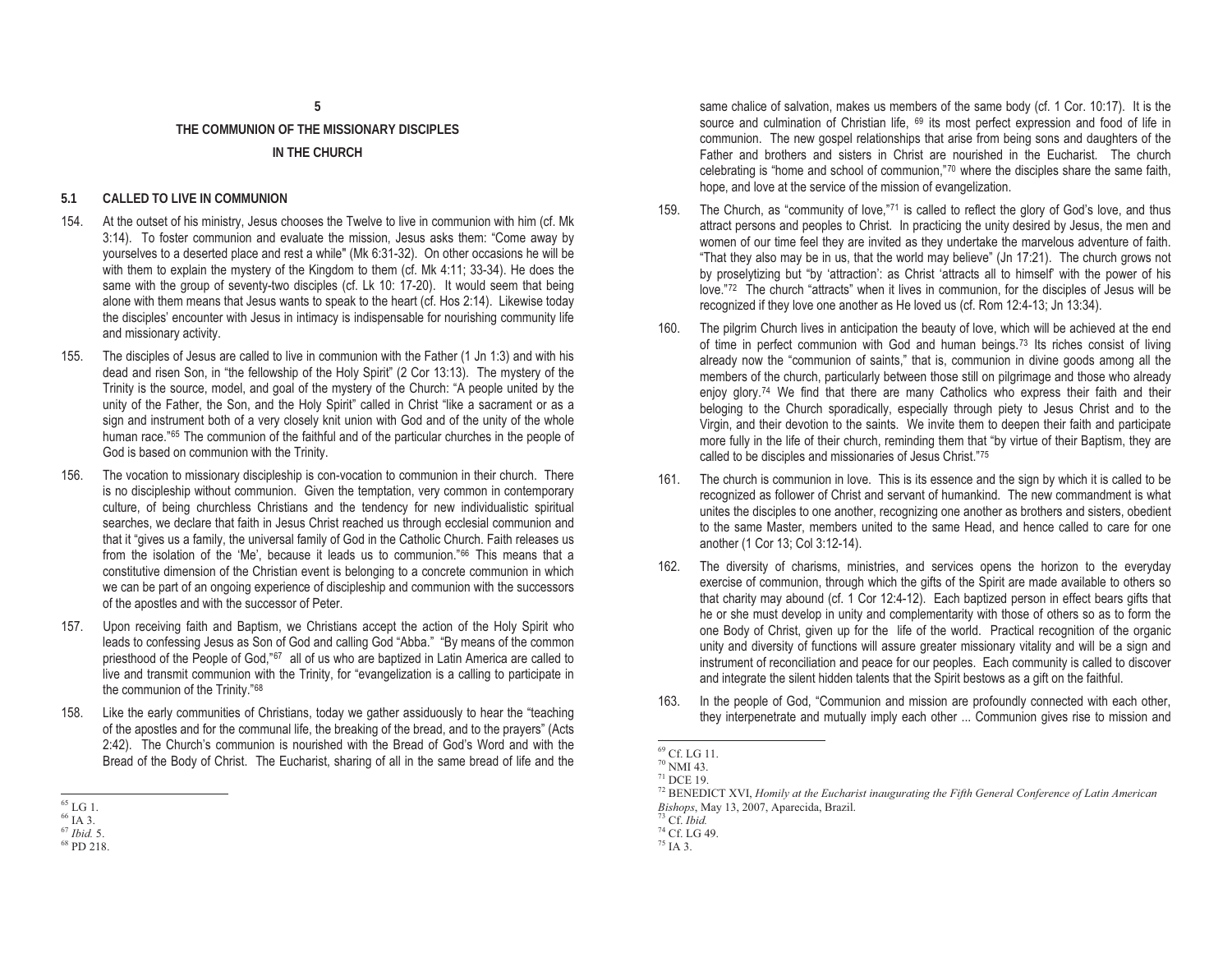mission is accomplished in communion."76 In the particular churches, all of us members of the people of God are called to holiness in communion and mission, according to our specific vocations.

- **5.2 ECCLESIAL PLACES FOR COMMUNION**
- **5.2.1 The diocese, privileged place of communion**
- 164. Life in community is essential to the Christian vocation. Discipleship and mission always entail belonging to a community. God did not intend to save us in isolation, but by making us a People.77 This is an aspect that sets apart living the Christian vocation from a mere individual religious feeling. Hence, the experience of faith is always lived in a particular church.
- 165. Gathered and fed by the Word and the Eucharist, the Catholic Church exists and is made manifest in each particular church, in communion with the Bishop of Rome.<sup>78</sup> As the Council says, it is "a portion of the people of God which is entrusted to a bishop to be shepherded by him with the cooperation of the presbytery."79
- 166. The particular church is fully church, but it is not the whole church. It is the concrete embodiment of the mystery of the Universal Church in a particular place and time. Hence it must be in communion with all other particular churches and under the supreme pastoral care of the pope, bishop of Rome, who presides over all the churches.
- 167. Maturation in following Jesus and passion to proclaim him means that the particular church must constantly renew itself in its life and missionary ardor. Only thus can it be home and school of communion, participation and solidarity for all the baptized. In its concrete social reality, the disciples experience the encounter with Jesus Christ alive, mature in their Christian vocation, discover the wealth and grace of being a missionary, and joyfully proclaim the Word.
- 168. The diocese is called to be a "missionary community" in all its communities and structures.80 Each diocese needs to enhance its missionary awareness, going out to meet those who do not yet believe in Christ within its own territory, and respond adequately to the major issues of the society of which it is a part. But it is also called to go out with a maternal spirit to seek all the baptized who do not participate in the life of the Christian communities.
- 169. The diocese, presided over by the bishop, is the first realm of communion and mission. It should inspire and lead a renewed and invigorated collaborative pastoral work so that the variety of charisms, ministries, services and organizations are directed toward the same missionary project in order to communicate life in its own territory. This project, which arises from a journey of varied participation, allows for collaborative ministry capable of responding to new challenges. For a project is only efficient if each Christian community, each parish, each educational community, each community of religious life, each association or movement, and each small community is actively part of the collaborative ministry of each

diocese. Each is called to evangelize in a harmonious and integrated manner as part of the pastoral project of the diocese.

- **5.2.2 The parish, community of communities**
- 170. Among the ecclesial communities in which missionary disciples of Jesus live and are formed, the parishes are paramount. They are the living cells of the Church, $81$  and the privileged place in which most of the faithful have a concrete experience of Christ and ecclesial communion.82 They are called to be homes and schools of communion. One of the great yearnings expressed in the churches of Latin America and the Caribbean during preparation of the Fifth General Conference, is that of a valiant action to renew parishes so that they may be truly

*places of Christian initiation, of education in and celebration of the faith, open to the full range of charisms, services, and ministries, organized in a communal and responsible way, capable of utilizing existing movements of the apostolate, attentive*  to the cultural diversity of the people, open to pastoral projects which go beyond the *individual parish, and alert to the world in which they live.83*

- 171. All members of the parish community are responsible for the evangelization of the men and women in each setting. The Holy Spirit, who acts in Jesus Christ, is also sent to all as members of the community, because his action is not limited to the scope of the individual, but is ever opening communities to the missionary task, as happened at Pentecost (cf. Acts 2:1-13).
- 172. Renewal of parishes at the outset of the third millennium requires reformulating its structures so that it may be a network of communities and groups, capable of being linked to one another, so that their members feel like and really are disciples and missionaries of Jesus Christ in communion. What Jesus Christ "did and said" (Acts 1:1) while he was with us must be proclaimed from the parish. His person and his work are the Good News of salvation proclaimed by the ministers and witnesses of the Word that the Spirit raises up and inspires. The Word received is saving and revelatory of the mystery of God and of his will. Every parish is called to be the space where the Word is received and accepted, is celebrated and expressed, in adoration of the Body of Christ, and thus is the dynamic source of missionary discipleship. Its renewal requires that it always let itself be enlightened again by the living and efficacious Word.
- 173. The Fifth General Conference is an opportunity for all of our parishes to become missionary. The number of Catholics who come to our Sunday celebration is limited; the number of those who are afar, and of those who do not know Christ is immense. Missionary renewal of parishes is urgent in the evangelization of both large cities and the countryside in our continent, which is demanding imagination and creativity on our part so as to reach the multitudes who yearn for the Gospel of Jesus Christ. The creation of new pastoral structures is an issue especially in the urban environment because many of those structures arose in other times to respond to the needs of the countryside.

<sup>76</sup> ChL 32.

 $^{77}$  LG 9.

 $78$  ChI  $85$ .

 $79$  ChD 11.

80 Cf. ChL 32.

 $81$  AS 10; SD 55.

<sup>82</sup> EAm, 41.

<sup>83</sup> *Ibid.*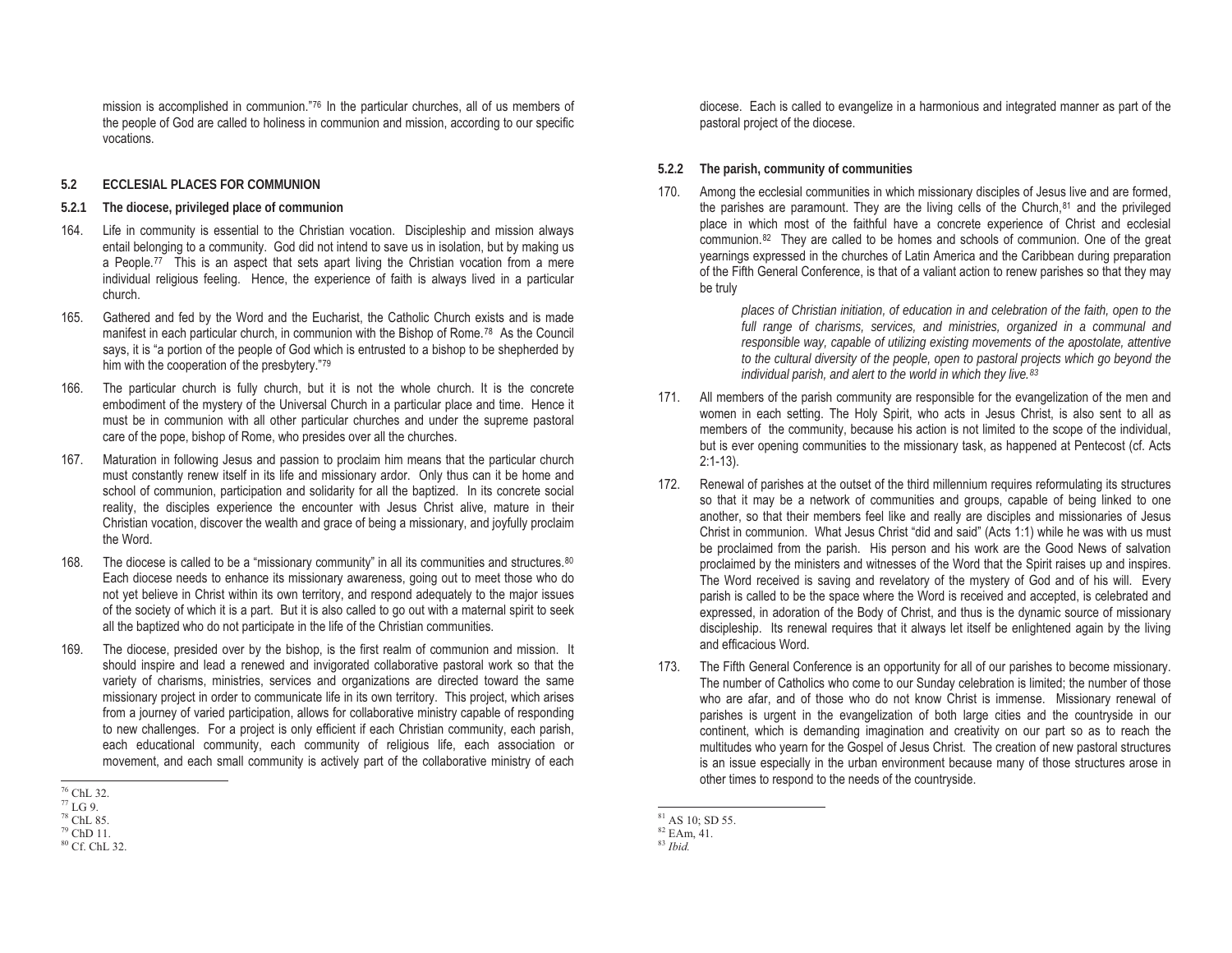- 174. The best efforts of parishes now at the outset of the third millennium must be aimed at inviting and training of lay missionaries. Only by multiplying them will we be able to respond to the missionary demands of today. It is also important to recall that the specific field of lay evangelizing activity is the complex world of work, culture, the sciences and the arts, politics, the media and the economy, as well as the realms of family, education, professional life, particularly in those settings where the church becomes present only through them.84
- 175. Following the example of the early Christian community (cf. Acts 2:46-47), the parish community gathers to break the bread of the Word and of the Eucharist and to persevere in catechesis, the sacramental life, and the practice of charity.<sup>85</sup> It renews its life in Christ in the eucharistic celebration. For the parish, the Eucharist, in which the community of the disciples is strengthened, is a school of Christian life. There, together with eucharistic adoration and the practice of the sacrament of reconciliation in order to worthily approach to receive communion, its members are prepared so they can produce ongoing fruits of charity, reconciliation, and justice for the life of the world.
	- a) The Eucharist, source and culmination of the Christian life, makes our parishes to be ever eucharistic communities that sacramentally live the encounter with Christ Savior.

They also celebrate with joy:

- b) In Baptism: the incorporation of a new member into Christ and into his body which is the Church.
- c) In Confirmation: the perfection of the baptismal character and strengthening of ecclesial belonging and of apostolic maturity.
- d) In Penance or Reconciliation: the conversion that we all need to combat sin, which makes us inconsistent with our baptismal commitments.
- e) In the Anointing of the Sick: the evangelical sense of community members who are seriously ill or in danger of death.
- f) In the sacrament of Holy Orders: the gift of the apostolic ministry which continues to be exercised in the Church for the pastoral care of all the faithful.
- g) In Matrimony: love of spouses which as God's grace germinates and grows to maturity making effective in daily life the complete self-giving that they made mutually in marrying.
- 176. The Eucharist, sign of unity with all, which extends and makes present the mystery of the Son of God made man (cf. Phil 2:6-8), poses for us the need for comprehensive evangelization. The vast majority of the Catholics of our continent live under the scourge of poverty. It has different expressions: economic, physical, spiritual, moral, and so forth. If Jesus came so that we might have life in fullness, the parish has the wonderful opportunity of responding to the great needs of our peoples. To do so it must follow the path of Jesus and become good Samaritan like Him. Each parish must come to embody in specific signs of solidarity its social commitment in the various settings in which it moves, with all "the imagination of charity."<sup>86</sup> It cannot stand apart from the great suffering endured by most of our people often in the form of hidden poverties. Any authentic mission combines concern

for the transcendent dimension of human beings and for all their concrete needs, so that all may reach the fullness offered by Jesus Christ.

- 177. Benedict XVI reminds us that "a love for the Eucharist leads to a growing appreciation of the sacrament of Reconciliation"<sup>87</sup> We live in a culture marked by strong relativism and a loss of the sense of sin which leads us to forget the need for the sacrament of Reconciliation in order to worthily approach receiving the Eucharist. As pastors, we are called to encourage frequent confession. We invite our priests to devote sufficient time to offering the sacrament of Reconciliation with pastoral zeal and merciful hearts, and to prepare worthily the places of celebration, so that they may express the meaning of this sacrament. Likewise, we ask our faithful to appreciate this marvelous gift of God and to approach it in order to renew baptismal grace and to live more authentically the call of Jesus to be his disciples and missionaries. We bishops and priests, ministers of reconciliation, are particularly called to live intimately with the Master. We are conscious of our weakness and of the need to be purified by the grace of the sacrament which is offered to us so that we may identify ever more with Christ, Good Shepherd, and missionary of the Father. As it is our joy to be fully available as ministers of reconciliation, we ourselves must also frequently approach, on our penitential journey, the Sacrament of Reconciliation.
- **5.2.3 Basic ecclesial communities and small communities**
- 178. In the ecclesial experience of some churches of Latin America and the Caribbean, basic (base) ecclesial communities have been schools that have helped form Christians committed to their faith, disciples and missionaries of the Lord, as is attested by the generous commitment of so many of their members, even to the point of shedding their blood. They return to the experience of the early communities as described in the Acts of the Apostles (cf. Acts 2:42-47). Medellin recognized in them an initial cell for building the Church and a focal point of faith and evangelization.<sup>88</sup> Puebla noted that small communities, especially basic ecclesial communities, enable the people to have access to greater knowledge of the Word of God, social commitment in the name of the Gospel, the emergence of new lay services, and education of the faith of adults.<sup>89</sup> However, it also noted that "not a few members of certain communities, and even entire communities, have been drawn to purely lay institutions or have even been turned into ideological radicals, and are now in the process of losing any authentic feel for the Church."90
- 179. In the missionary following of Jesus, ecclesial base communities have the word of God as source of their spirituality and the quidance of their Shepherds to assure ecclesial communion. They deploy their evangelizing and missionary commitment among the humblest and most distant, and they visibly express the preferential option for the poor. They are source and seed of varied services and ministries on behalf of life in society and the Church. Remaining in communion with their bishop and participating in the overall thrust of diocesan pastoral activity, ecclesial base communities become a sign of vitality in the particular church. By thus acting in conjunction with parish groups, associations, and

<sup>84</sup> LG 31, 33; GS 43; AA 2.

<sup>&</sup>lt;sup>85</sup> BENEDICT XVI, General Audience, Apostolic Visit to Brazil, May 23, 2007.

<sup>86</sup> NMI 50.

<sup>87</sup> SCr 20.

88 Cf. *Medellin*, 15.

<sup>89</sup> Cf. PD 629.

<sup>90</sup> *Ibid.,* 630.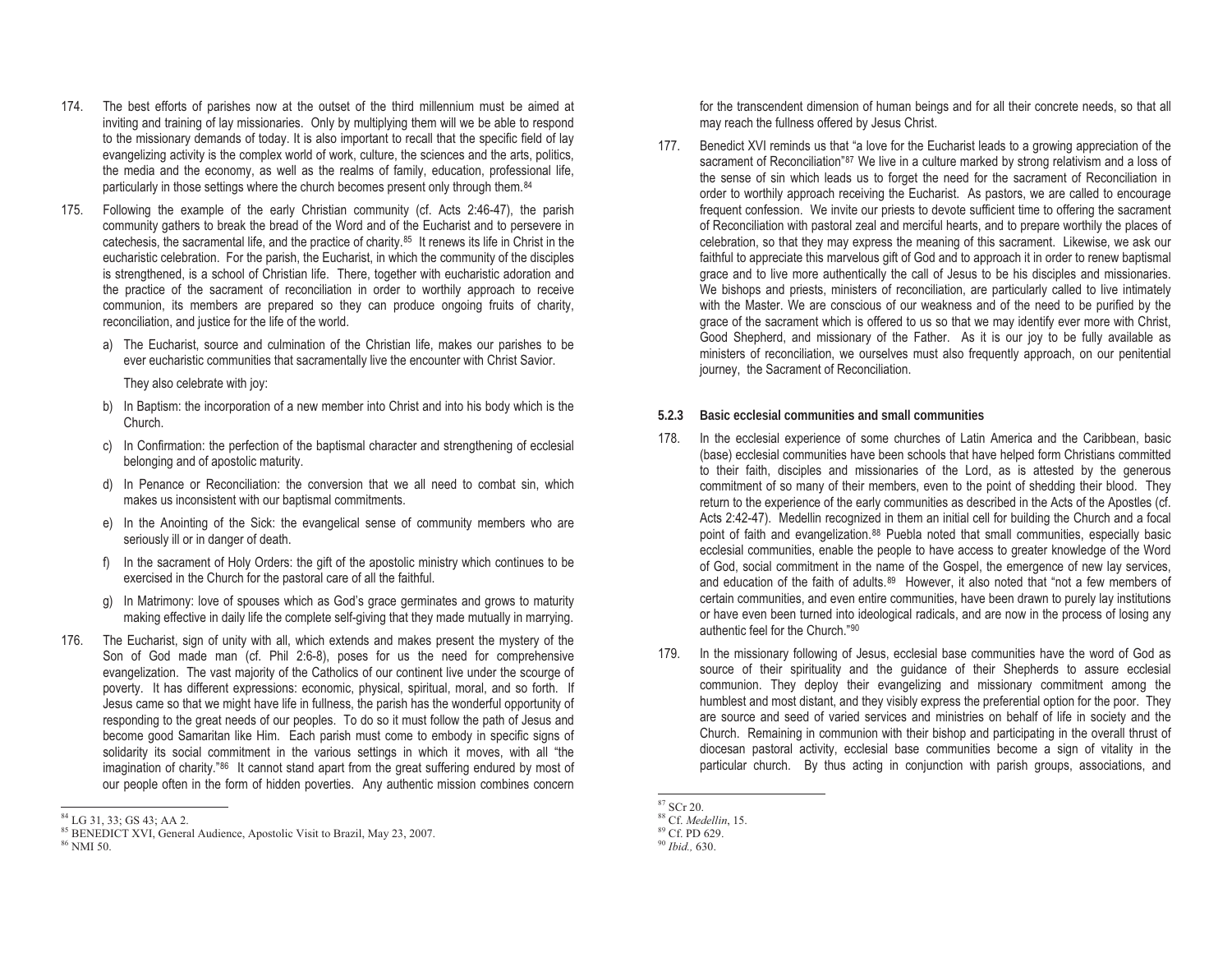ecclesial movements, they can help revitalize parishes, making them a community of communities. In their effort to meet the challenges of the contemporary age, ecclesial base communities shall take care not to alter the precious treasure of the Church's tradition and magisterium.

- 180. As a response to the demands of evangelization, along with ecclesial base communities there are other valid forms of small communities and even networks of communities, of movements, groups of life, prayer, and reflection on the Word of God. All ecclesial communities and groups will yield fruit insofar as the Eucharist is the center of their life and the Word of God is a beacon of their journey and activity in the one Church of Christ.
- **5.2.4 Episcopal conferences and communion between the churches**
- 181. In addition to the service that they provide in their particular churches, the bishops exercise this office together with the other diocesan churches. They thereby embody and manifest the bond of community that unites them to one another. Especially since Vatican II, this experience of episcopal community must be understood as an encounter with the living Christ, present in the brethren united in his name.<sup>91</sup> To grow in this brotherhood and in shared pastoral coresponsibility, bishops must cultivate the spirituality of communion in order to augment the bonds of collegiality that unite them to the other bishops in their own conference, but also to the entire college of bishops and to the church of Rome, presided over by the successor of Peter: *cum Petro et sub Petro*.92 The bishops find in the episcopal conference their space for discerning in solidarity the major problems of society and the Church, and the stimulus for offering pastoral guidelines for encouraging the members of the People of God to assume their vocation of being missionary disciples faithfully and decisively.
- 182. The People of God is built up as a communion of particular churches, and through them, as an exchange between cultures. In this framework, bishops and local churches express their concern for all the churches, especially for those closest, united in ecclesiastical provinces, regional conferences, and other forms of interdiocesan association within each nation or between countries of the same region or continent. These varied forms of community vigorously stimulate the "relationships of brotherhood between dioceses and parishes,"93 and foster "greater cooperation between sister churches." 94
- 183. CELAM is an ecclesial organism of fraternal aid among bishops whose primary concern is to work together for the evangelization of the continent. Over the course of its fifty years, it has provided very important services to the bishops conferences and to our particular churches, among which we highlight the general conferences, regional gatherings, and study seminars in its various agencies and institutions. The result of all this effort is a brotherhood felt between the bishops of the continent and a theological reflection and a common pastoral language that fosters communion and exchange between the churches.
- **5.3 MISSIONARY DISCIPLES WITH SPECIFIC VOCATIONS**
- 184. The condition of disciple springs from Jesus Christ as from its fountain, through faith and Baptism, and grows in the Church, the community where all its members acquire equal dignity and participate in various ministries and charisms. The proper and specific way of living out baptismal holiness in the service of the Kingdom of God is thereby embodied in the Church.
- 185. In faithfully fulfilling their baptismal vocation, disciples must take into account the challenges that today's world presents to the Church of Jesus, including: the exodus of believers to sects and other religious groups; cultural trends contrary to Christ and the Church; frustration among priests faced with immense pastoral work; the scarcity of priests in many places; changing cultural paradigms; the phenomenon of globalization and secularization; the grave problems of violence, poverty, and injustice; the growing culture of death, which affects life in all its forms.
- **5.3.1 Bishops, missionary disciples of Jesus High Priest**
- 186. As successors of the apostles, together with the Supreme Pontiff and under his authority, 95 we bishops have accepted with faith and hope the calling to serve the people of God, according to the heart of Christ, Good Shepherd. Together with all the faithful and by virtue of baptism we are, first of all, disciples and members of the People of God. Like all the baptized and together with them, we want to follow Jesus, Master of life and truth in the communion of the Church. As shepherds, servants of the Gospel, we are conscious of being called to embody love for Jesus Christ and for the Church in the intimacy of prayer, and to give of ourselves to our brothers and sisters, over whom we preside in charity. It is as Saint Augustine says: with you I am Christian, for you I am bishop.
- 187. The Lord calls us to promote the charity and holiness of the faithful by all means. We strive so that the people of God will grow through the sacraments presided over by us and by the other ordained ministers. We are called to be teachers of the faith, and hence to announce the Good News, which is source of hope for all, to oversee and promote the Catholic faith with care and courage. By virtue of the close fraternity that comes from the sacrament of holy orders, it is our duty to cultivate in a special way the bonds that unite us to our priests and deacons. We serve Christ and the Church through discernment of the will of the Father to reflect the Lord in his way of thinking, feeling, speaking and behaving in the midst of human beings. In short, we bishops must be close joyful witnesses of Jesus Christ, Good Shepherd (cf. Jn 1:1-18).
- 188. As shepherds and spiritual guides of the communities entrusted to us, we bishops are called "to make the Church the home and the school of communion."96 As leaders of communion, we have the mission of welcoming, discerning, and fostering charisms, ministries, and services in the Church. As fathers and center of unity, we strive to present to the world a face of the Church in which all feel welcome as in their own home. For the entire people of God, especially for priests, we seek to be fathers, friends, and brothers, always open to dialogue.

<sup>&</sup>lt;sup>91</sup> Cf. EAm 37.

92 Cf. JOHN PAUL II, *Apostolos suos.* 

<sup>93</sup> *Ibid.*, 33.

<sup>94</sup> *Ibid.,* 74.

 $95$  Cf. ChD 2. 96 MNI 43.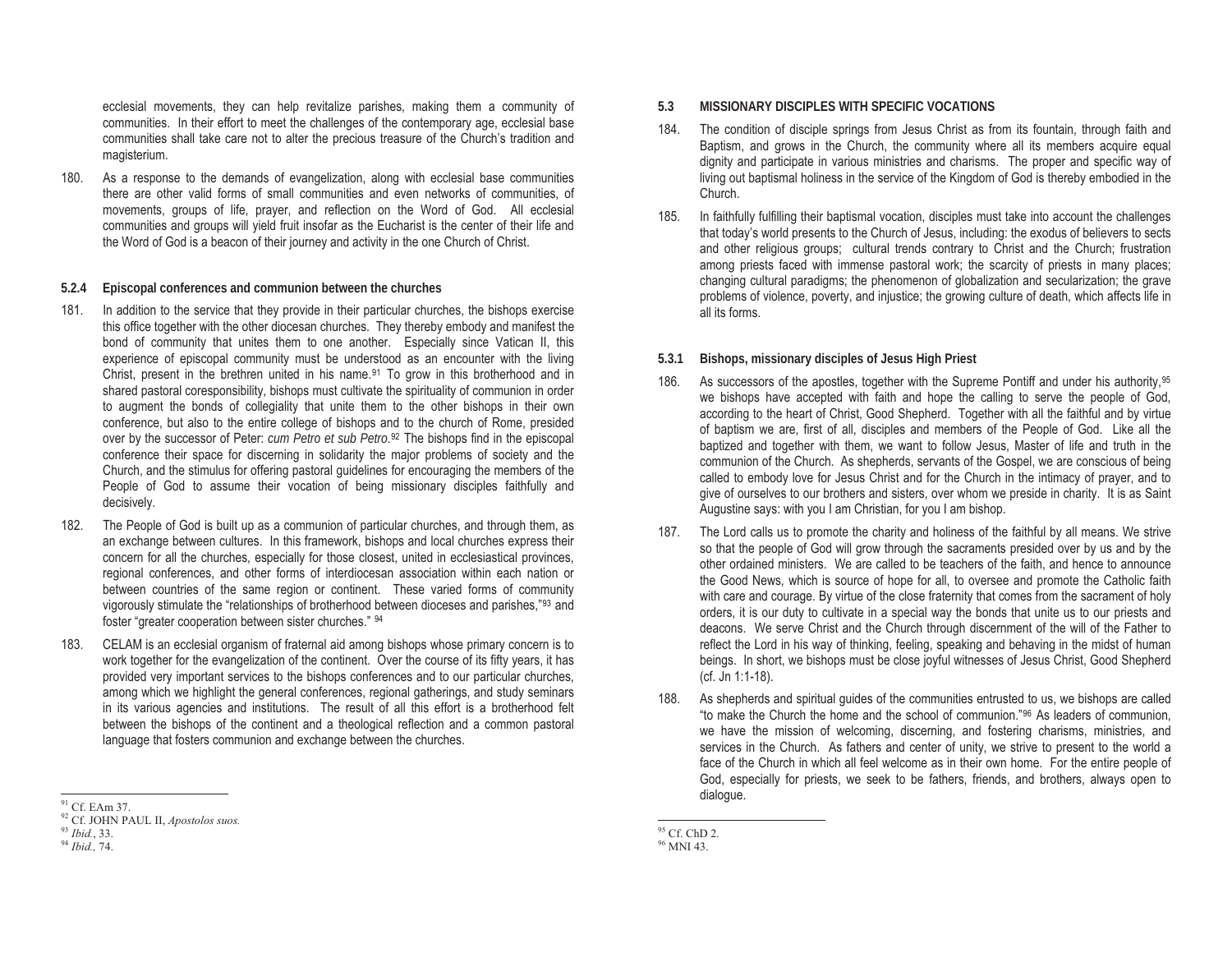- 189. To grow in these attitudes, we bishops must seek constant union with the Lord, cultivate the spirituality of communion with all who believe in Christ and promote the bonds of collegiality that unite them to the college of bishops, particularly to its head, the bishop of Rome. We cannot forget that the bishop is principle and builder of the unity of his particular church and sanctifier of his people, witness of hope and father of the faithful, especially of the poor, and that his primary task is to be teacher of the faith, proclaimer of the word of God and the administration of the sacraments, as servants of the flock.
- 190. The whole people of God should be grateful to retired bishops, who as pastors have given up their lives to the service of the Kingdom, being disciples and missionaries. We welcome them with kindness, and we draw on their vast apostolic experience, which can still produce many fruits. They still have strong connections to the dioceses that were entrusted to them, to which they are united by their charity and their prayer.
- **5.3.2 Priests, missionary disciples of Jesus Good Shepherd**
- *5.3.2.1 Identity and mission of priests*
- 191. We are joyfully appreciative and grateful that the immense majority of priests live out their ministry faithfully and are a model for others, that they take time for their own ongoing formation, that they cultivate a spiritual life that encourages other priests, centered on hearing the Word of God and on daily celebration of the Eucharist. "My mass is my life and my life is a prolonged mass!"97 We also thank those who have been sent to other churches prompted by an authentic missionary spirit.
- 192. A glance at our actual moment shows us situations that affect and challenge the life and ministry of our priests. These include the theological identity of the priestly ministry, how they fit into contemporary culture, and situations that affect their life.
- 193. The first challenge has to do with the theological identity of the priestly ministry. Vatican II establishes the ministerial priesthood at the service of the common priesthood of the faithful; each participates in the single priesthood of Christ, although in a qualitatively different way.<sup>98</sup> Christ, High and Eternal Priest, has redeemed us and has shared his divine life with us. In Him we are all children of the same Father, and brothers and sisters of each other. The priest cannot fall into the temptation of regarding himself as a mere delegate or simply a representative of the community; rather he is a gift to it by the anointing of the Spirit, and by his special union with Christ the head. "Every high priest is taken from among men and made their representative before God" (Heb 5:1).
- 194. The second challenge has to do with the priest's ministry inserted in contemporary culture. The priest is called to be familiar with it in order to sow the seed of the Gospel within it, that is, so that the message of Jesus may become a valid, comprehensible, hope-filled, and relevant interpretation for the life of man and woman today, and particularly for youth. This challenge includes the need to suitably enhance the initial and ongoing formation of priests in its four dimensions (human, spiritual, intellectual, pastoral).<sup>99</sup>
- 195. The third challenge has to do with vital and affective aspects, celibacy, and an intense spiritual life grounded in pastoral charity, which draws nourishment from personal experience with God and in communion with the brethren. It likewise has to do with cultivating fraternal relations with the bishop, the other priests of the diocese, and lay people. In order for the priest's ministry to be coherent and give witness, he must love and carry out his pastoral task in communion with the bishop and with the other priests of the diocese. The priestly ministry that springs from Holy Orders has a "radical communal shape" and can only be carried out as <sup>a</sup>"collective work."100 The priest must be a man of prayer, mature in his choice of life for God, and must make use of the means of perseverance, such as the sacrament of confession, devotion to the Blessed Virgin, mortification, and fervent dedication to his pastoral mission.
- 196. The priest is particularly invited to cherish celibacy as a gift from God which allows him a his own affectivity and sexuality with maturity, living them serenely and joyfully on a shared special configuration with Christ's own lifestyle and makes him a sign of pastoral charity in surrender to God and to human beings with a full and undivided heart. "This choice on the part of the priest expresses in a special way the dedication which conforms him to Christ and his exclusive offering of himself for the Kingdom of God."<sup>101</sup> The celibate seeks to assume journey.<sup>102</sup>
- 197.extreme violence and insecurity; and shortage and poor distribution of priests in the churches Other challenges are of a structural nature, such as the existence of parishes that are too large and make it difficult to carry out adequate pastoral ministry; very poor parishes which force pastors do other work in order to be able to survive; parishes located in areas of of the continent.
- 198.Conscious of his limitations, he values organic pastoral work and enthusiastically In the image of the Good Shepherd, the priest is called to be a man of mercy and compassion, close to his people and servant of all, particularly those suffering great need. Pastoral charity, the fountain of priestly spirituality, inspires and unifies his life and ministry. collaborates in his presbyterium.
- 199. The People of God feel the need for disciple-priests: those who have a deep experience of the rights of the weakest, and promoters of the culture of solidarity. The need is also for God, are configured to the heart of the Good Shepherd, docile to the motions of the Spirit, who are nourished by the Word of God, the Eucharist and prayer; for missionary-priests: who are moved by pastoral charity which leads them to care for the flock entrusted to them and to seek out who have strayed furthest, preaching the Word of God, always in deep communion with their bishop, priests, deacons, men and women religious, and lay people; for servant-of-life-priests: who are alert to the needs of the poorest, committed to the defense of priests full of mercy, available to administer the sacrament of Reconciliation.
- 200. All this requires that dioceses and bishops conferences develop a ministry for priests emphasizing the specific spirituality and permanent and integral formation of priests. The pastoral exhortation *Pastores Dabo Vobis* stresses that:

100 *Ibid.* 17.

<sup>97</sup> HURTADO, Alberto, *Un Fuego que Enciende Otros Fuegos,* pp. 69-70.

<sup>&</sup>lt;sup>98</sup> Cf. LG 10.

 $99$  Cf. PDV 72.

 $101$  SCa 24.

 $102$  Cf PDV 44.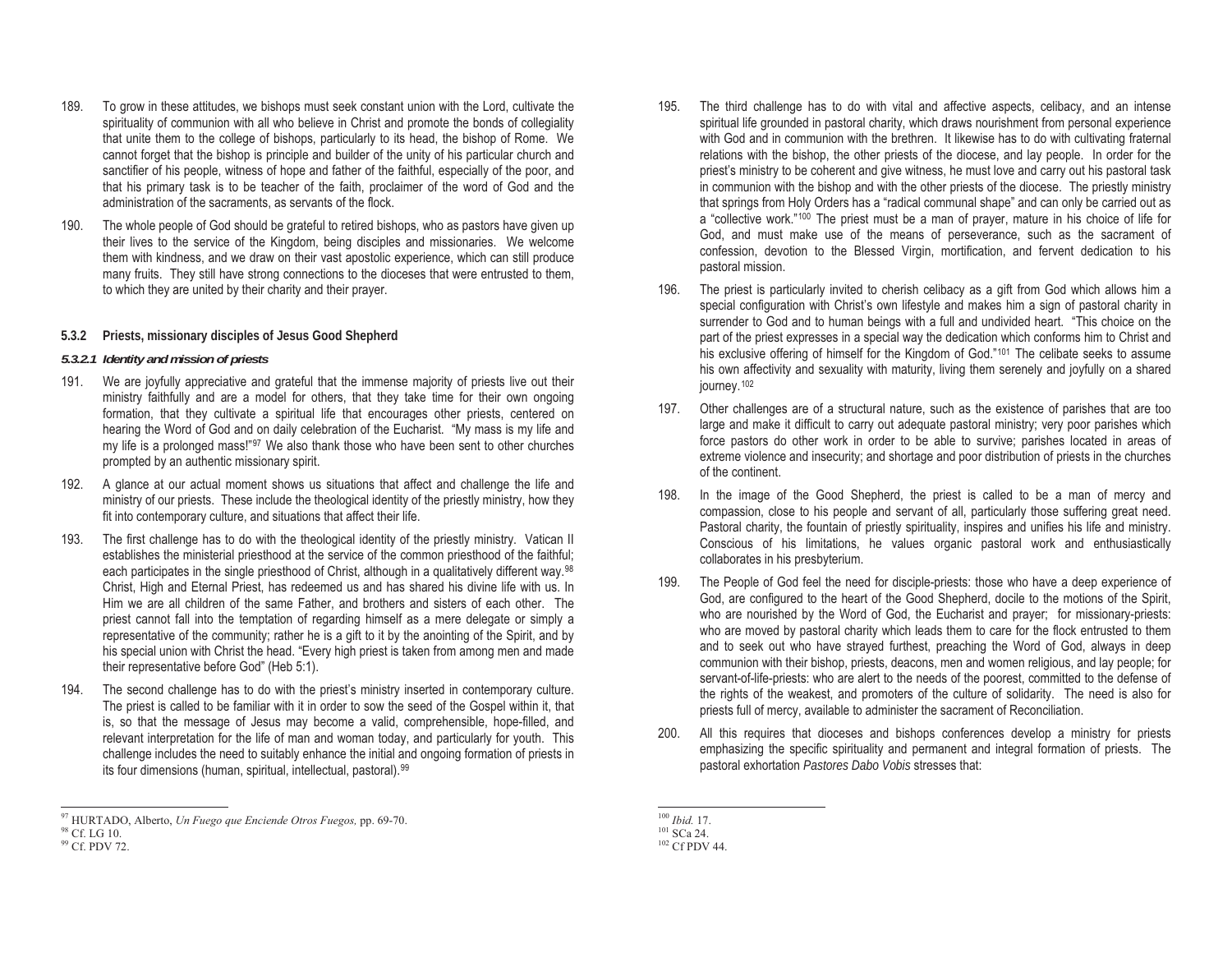*Permanent or ongoing formation, precisely because it is "permanent," should always*  be a part of the priest's life. In every phase and condition of his life, at every level of responsibility he has in the Church, he is undergoing formation. Clearly then, the *possibilities for formation and the different kinds of formation are connected with the variety of ages, conditions of life and duties one finds among priests.103*

Taking into account the number of priests who left the ministry, let each particular church seek to establish with them relationships of fraternity and mutual collaboration in accordance with the norms laid down by the Church.

## *2 5.3.2. Pastors, inspirers of a community of missionary disciples*

- 201. Parish renewal requires new attitudes in pastors and in the priests who are in its service. The priest in love with the Lord can renew a parish. But he must likewise be an ardent missionary first requirement is that the pastor be an authentic disciple of Jesus Christ, because only a who lives in constant yearning to seek out those who are separated and is not satisfied with mere administration.
- 202.the many and ever changing challenges posed by the situation, requiring new services and But the commitment of the priest and communities of religious is clearly not enough. All lay people should feel jointly responsible for the formation of disciples and in mission. This means that parishes must promote and foster missionary diversity and generously devote time to the sacrament of Reconciliation. A renewed parish multiplies persons who provide services and add ministries. Imagination is likewise required in this field to find a response to ministries. Combining all of them in the unity of a single evangelizing project is essential for assuring missionary communion.
- 203. A parish, community of missionary disciples, needs committees that move beyond any sort of the entire parish community, will work to obtain necessary funding, so that the mission may advance and become a reality in all environments. These and all such committees must be inspired by a spirituality of missionary communion: bureaucracy. Parish Pastoral Councils will have to be formed by missionary disciples continually concerned to reach out to all. The Economic Concerns Committee, together with

Unless we follow this spiritual path, external structures of communion will serve very *little purpose. They would become mechanisms without a soul, "masks" of communion rather than its means of expression and growth.104*

204.operates in daily life, "in and through the events, problems, difficulties and circumstances of Within the parish boundaries, the Christian family is the first and most basic ecclesial community. That is where the fundamental values of Christian life are lived and passed on. It is called "domestic church."<sup>105</sup> In it the parents are the primary transmitters of the faith to their children, teaching them through example and word to be true missionary disciples. Likewise, when this experience of missionary discipleship is authentic, "a family becomes the evangelizer of many other families, and of the neighborhood of which it forms part."<sup>106</sup> This

everyday life."107 The Spirit who makes everything new, acts even within abnormal situations in which a process of transmission of faith takes place, but we must recognize that under current circumstances, this process sometimes faces considerable difficulties. The parish intends to reach not only isolated individuals, but the life of all families, to enhance their missionary dimension.

## **5.3.2 Permanent deacons, missionary disciples of Servant Jesus**

- 205. communities, especially in geographical and cultural frontline areas, where the Church's Some disciples and missionaries of the Lord are called to serve the Church as permanent deacons. Most of them are enhanced by the twofold sacramentality of Matrimony and Holy Orders. They are ordained to serve the Word, charity, and the liturgy, especially for the sacraments of Baptism and Matrimony; also to aid in the formation of new ecclesial evangelizing activity ordinarily does not reach.
- 206.the people of God. When they are at the service of a parish, deacons and priests must seek Each permanent deacon must carefully cultivate his involvement in the body of deacons, in faithful communion with his bishop and in close unity with the priests and other members of dialogue and work in communion.
- 207. They must receive a suitable human, spiritual, doctrinal, and pastoral formation with suitable giving witness to Christ-servant alongside the sick, those who suffer, migrants and refugees, programs that make provision for the wife and family, when they are married. Their formation will prepare them to fruitfully exercise their ministry in the fields of evangelization, the life of the communities, the liturgy and social action, especially with those most in need, thereby the outcast, and victims of violence, and the imprisoned.
- 208. The Fifth Conference expects from deacons an evangelical witness and a missionary drive frontiers of mission. Candidates to the permanent deaconate should not be given expectations that go beyond the proper nature of the deaconate level. so that they may be apostles in their families, their jobs, their communities, and on the new

Faithful laymen and laywomen, disciples and missionaries of Jesus, Light of the 5.3.4world

209. The laity are:

functions of Christ; and they carry out for their own part the mission of the whole by baptism made one body with Christ and are constituted among the People of *God; they are in their own way made sharers in the priestly, prophetical, and kingly Christian people in the Church and in the world.108*

They are "human beings of the Church in the midst of the world, and human beings of the world living within the Church."109

 $107$  FC 51. 108 Cf. LG 31.  $109$  PD 786.

<sup>&</sup>lt;sup>103</sup> PDV 76.

<sup>&</sup>lt;sup>104</sup> NMI 43.

 $105$  LG 11.

<sup>&</sup>lt;sup>106</sup> FC 52; CCC 1655-1658, 2204-2206, 2685.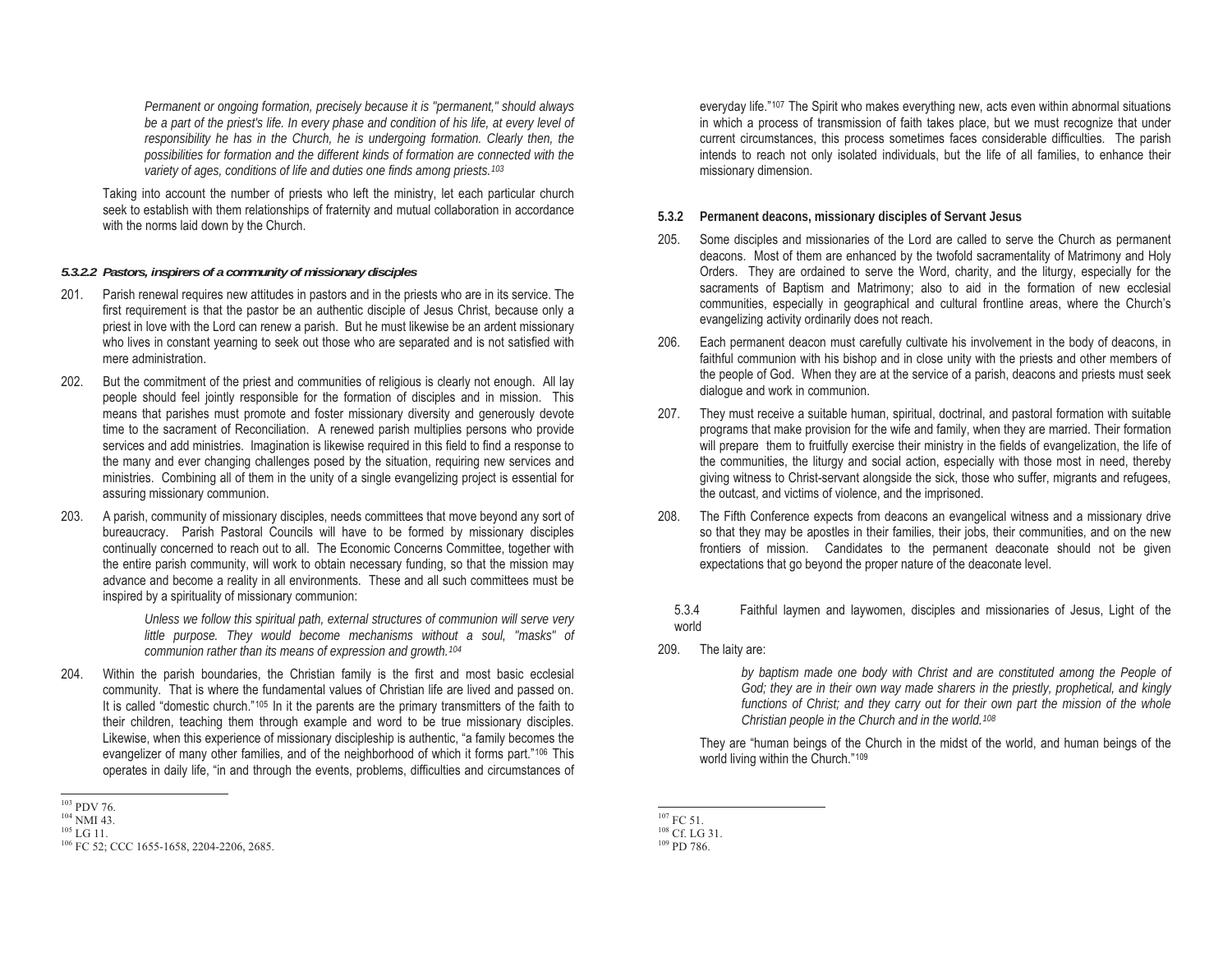210. Their pr oper and specific mission takes place in the world, in such a way that, through their witness and activity, they contribute the transformation of situations and the creation of just structures according to the criteria of the Gospel.

> society and economics, but also the world of culture, of the sciences and the arts, of evangelization, such as human love, the family, the education of children and *Their own field of evangelizing activity is the vast and complicated world of politics, international life, of the mass media. It also includes other realities which are open to adolescents, professional work, suffering.110*

It is also their duty to make the faith they profess credible by displaying authenticity and coherency in their conduct.

- 211. Lay people are also called to participate in the Church's pastoral action, first by the witness of responsibilities in a Church where all live out their Christian commitment responsibly. We their lives, and second, by actions in the field of evangelization, liturgical life, and other forms of apostolate, according to local needs under the guidance of the shepherds. The latter shall be willing to open spaces for them to participate and to entrust them with ministries and commend catechists, delegates of the Word, and leaders of communities who are doing magnificent work within the Church,<sup>111</sup> and we encourage them to continue the commitment that they acquired in Baptism and Confirmation.
- 212. In order to carry out their mission with pastoral responsibility, lay people need a solid doctrinal, pastoral, and spiritual formation and proper support to give witness to Christ and to the values of the Kingdom in the realm of social, economic, political and cultural life.
- 213.greater open-mindedness on the part of their shepherds in understanding and accepting the Today the entire Church in Latin America and the Caribbean wants to place itself in a state of mission. As Pope John Paul II used to tell us, the continent cannot be evangelized today without the collaboration of the faithful laity.<sup>112</sup> They must play an active and creative role in the preparation and execution of pastoral projects for the community. This demands a "being" and the "doing" of lay people in the church, who by their Baptism and Confirmation are disciples and missionaries of Jesus Christ. In other words, the lay person must definitely be taken into account in a spirit of communion and participation.<sup>113</sup>
- 214.in the mission of evangelization. In recent decades, various associations and lay apostolic In this regard, the strengthening of varied lay associations, ecclesial apostolic movements, paths of Christian formation, ecclesial communities, and new communities, which should be supported by the pastors, are a hopeful sign. They help many baptized and many missionary groups to assume their Christian identity more responsibly, and to collaborate more actively movements have taken a strong leading role. Accordingly, adequate discernment, encouragement, coordination, and pastoral guidance, especially by the successors of the apostles, will help order this gift toward the edification of the one Church.114
- 215. We recognize the value and effectiveness of parish councils, and of diocesan and national councils of lay people, because they foster communication and participation in the church and their active presence in the world. Building citizenship in the broadest sense, and building ecclesiality in lay people is one and the same movement.
- 5.3.5Consecrated men and women, missionary disciples of Jesus, the Father's Witness
- 216. Consecrated life is a gift of the Father through the Spirit to his Church,115 and constitutes a decisive element for its mission.<sup>116</sup> It is expressed in the monastic, active, and contemplative life, secular institutes, as well as by societies of apostolic life and other new forms. It is a path of following Christ in a special way, to devote oneself to him with an undivided heart, and like Him to be placed at the service of God and humankind, assuming the form of life that Christ chose in coming into this world: a celibate, poor, and obedient life.117
- 217. In communion with their shepherds, consecrated men and women are called to make the places where they are present, their fraternal life in communion and their works, spaces where the Gospel is explicitly proclaimed, primarily to the very poor, as they have done in our continent since the beginning of evangelization. Thus, in keeping with their founding charisms, they collaborate in bringing into being a new generation of disciple and missionary Christians and a society where the justice and dignity of the human person is respected.
- 218. From its very being, consecrated life is called to be expert in communion, within Church and society. Its life and its mission must be inserted within the particular Church and in communion with the bishop. To that end, common channels and collaborative initiatives must be created, so as to lead to mutual knowledge and esteem and sharing mission with all those called to follow Jesus.
- 219. In a continent where serious tendencies toward secularization are evident likewise in Kingdom. Consecrated life becomes witness of the God of life in a social context that consecrated life, religious are called to give witness to the absolute primacy of God and his relativizes its value (obedience); it witnesses to freedom in the face of the market and wealth which evaluate people by what they have (poverty); and it witnesses to a surrender in radical and free love to God and to humankind as opposed to the eroticization and trivialization of relations (chastity).
- 220. Today in Latin America and the Caribbean, consecrated life is called to be a discipleship life, is a prophetic witness that yearns even to surrender one's life in continuity with the tradition continent. It must likewise be at the service of the world, fervent for Jesus–Life of the Father, who becomes present in the littlest ones and those who are least whom it wishes to serve from its own charism and spirituality. fervent about Jesus-Way to the merciful Father, and hence deeply mystical and communitarian in nature. It is called to be a missionary life, fervent about proclaiming Jesus-Word of the Father; and hence radically prophetic, capable of illuminating in the light of Christ the shadows of the contemporary world and the paths of new life, and hence what is required of holiness and martyrdom of so many religious men and women over the history of the

<sup>&</sup>lt;sup>110</sup> EN 70.

111 Cf. LG 31, 33; GS 43; AA 2.

 $^{112}$  EAm 44.

 $^{113}$  Cf. PG II.

114 Cf. BENEDICT XVI, *Homily in the celebration of first vespers on the Vigil of Pentecost,* Meeting with movements and new ecclesial communities, June 3, 2006.

 $115 \text{ VC} 1.$ 

116 *Ibid..,* 3.

<sup>117</sup> *Ibid.,* 14, 16, and 18..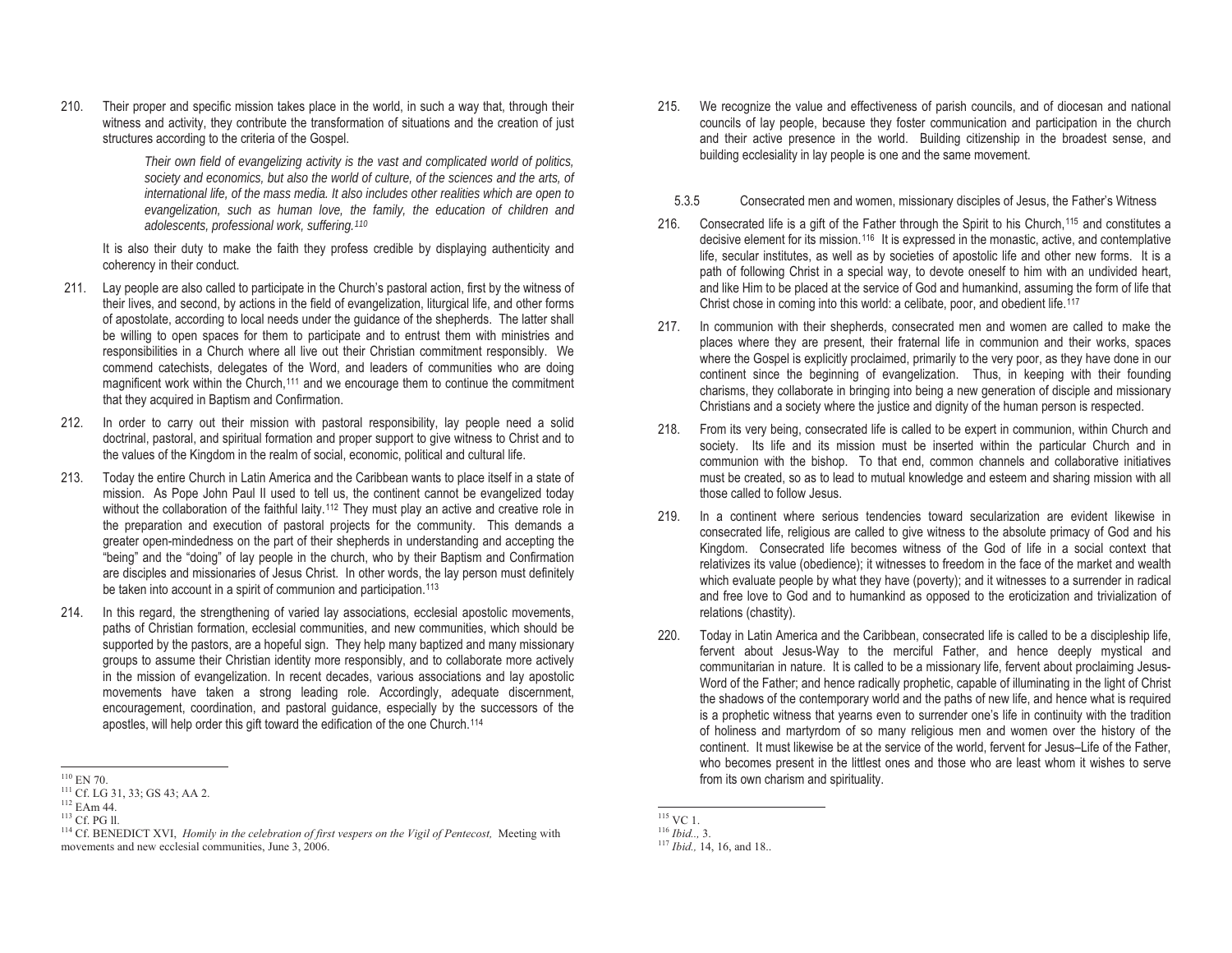221. Latin Am erica and the Caribbean especially need the contemplative life, as witness that only God is sufficient to fill the sense of meaning and joy.

> *In a world that is losing the sense of the divine to overvaluation of the materials, you dear sisters, committed from your cloisters in being witnesses of the values for which they live, are to be witnesses of the Lord to today's world, and pour out with your prayer a new breath of life in the church and in people today.118*

- 222.welcomed and accompanied in their growth and development within the local churches. The The Holy Spirit is still raising up new forms of consecrated life in the Church, which must be bishop must make a serious and judicious discernment on their meaning, necessity, and authenticity. The shepherds appreciate as a gift the consecrated virginity of those who commit themselves to Christ and to his Church with generosity and undivided heart, and they intend to watch over their initial and ongoing formation.
- 223. The Confederation of Secular Institutes (CISAL) the Confederation of Religious Men and Women (CLAR), and National Conferences are structures of service and leadership which in authentic communion with the shepherds and under their guidance in fruitful and friendly dialogue<sup>119</sup> are called to stimulate their members to engage in mission as disciples and missionaries at the service of the Kingdom of God.120
- 224. Latin American and Caribbean peoples expect a great deal of consecrated life, especially from the testimony and contribution of contemplative religious women and those in apostolic life, who together with other brother religious, members of secular institutes, and societies of apostolic life, display the Church's motherly face. Their yearning to listen, welcome, and serve, and their witness to the alternative values of the Kingdom show that a new Latin American and Caribbean society, founded on Christ, is possible.<sup>121</sup>

#### 5.4THOSE WHO HAVE LEFT THE CHURCH TO JOIN OTHER RELIGIOUS GROUPS

- 225.of what "non-Catholic" groups believe, but fundamentally for what they live; not for doctrinal but for vivential reasons; not for strictly dogmatic, but for pastoral reasons; not due to In our pastoral experience, often sincere people who leave our church do not do so because theological problems, but to methodological problems of our Church. They hope to find answers to their concerns. They are seeking, albeit with serious dangers, answers to some aspirations that perhaps they have not found in the Church, as ought to be the case.
- 226. In our church we should enhance work along four lines:
	- a) *Religious experience*. In our Church we must offer all our faithful "a personal encounter with Jesus Christ," a profound and intense religious experience, a *kerygmatic* proclamation and the personal witness of the evangelizers that leads to a personal conversion and to a thorough change of life.
	- b) *Community life.* Our faithful are seeking Christian communities where they are accepted fraternally and feel valued, visible, and included in the Church. Our faithful must really

feel that they are members of an ecclesial community and stewards of its development. That will allow for greater commitment and self-giving in and for the Church.

- c) *Biblical and doctrinal formation*. Along with a strong religious experience and notable community life, our faithful need to deepen knowledge of the Word of God and the experienced as theoretical and cold knowledge, but as a fundamental and necessary tool in spiritual, personal, and community growth. contents of the faith, because that is the only way to bring their religious experience to maturity. Along this strongly experiential and communal path, doctrinal formation is not
- d) Missionary commitment of the entire community. It goes out to meet those who are afar, is concerned about their situation so as to attract them once more to the Church and invite them to return to it.

#### **5.5ECUMENICAL AND INTERRELIGIOUS DIALOGUE**

- **5.5.1 Ecumenical dialogue so that the world may believe**
- 227.dialogue. The relationship with baptized brothers and sisters of other churches and ecclesial The comprehension and practice of the ecclesiology of communion leads us to ecumenical communities is a path that the disciple and missionary cannot relinquish,122 for lack of unity represents a scandal, a sin, and a setback in fulfilling Christ's desire: "that they may all be one, as you, Father, are in me and I in you, that they also may be in us, that the world may believe that you sent me" (Jn 17:21).
- 228.magisterium insists on the trinitarian and baptismal character of ecumenical effort, where The justification for ecumenism is not merely sociological, but evangelical, trinitarian, and baptismal. "It expresses the real albeit imperfect communion" already existing between "those who were reborn by Baptism" and the concrete testimony of fraternity.123 The dialogue emerges as a spiritual and practical attitude, along a route of conversion and reconciliation. Only thus will the day arrive when "when we will be able to celebrate the Holy Eucharist together with all believers in Christ."124 A fruitful way to advance toward communion is to recover in our communities the meaning of the baptism commitment.
- 229. Today the authentic apologetics practiced by Church fathers as explanation of the faith must entails the ability to say clearly and convincingly what is in our minds and hearts, as Saint Paul sa ys, "living the truth in love" (Eph 4:15). Today more than ever Christ's disciples and missionaries need a renewed apologetics so that all may have life in Him. be restored. Apologetics in itself does not have to be negative or merely defensive. Rather it
- 230. Sometimes we forget that unity is primarily a gift of the Holy Spirit, and we do not pray much for this intention.

*This change of heart and holiness of life, along with public and private prayer for the*  unity of Christians, should be regarded as the soul of the whole ecumenical *movement, and merits the name, "spiritual ecumenism."125*

<sup>118</sup> John Paul II, *Address to Cloistered Religious in Cathedral of Guadalajara*, Mexico, January 30, 1979.

<sup>119</sup> Cf. PC 23; CIC 708.

 $120$  Cf. VC 50-53.

 $^{121}$  Cf. IA 5.

 $122 \text{ Cf}$  UUS 3.

<sup>123</sup> *Ibid.* 96.

 $124$  SCa 56.

 $125$  UR 8.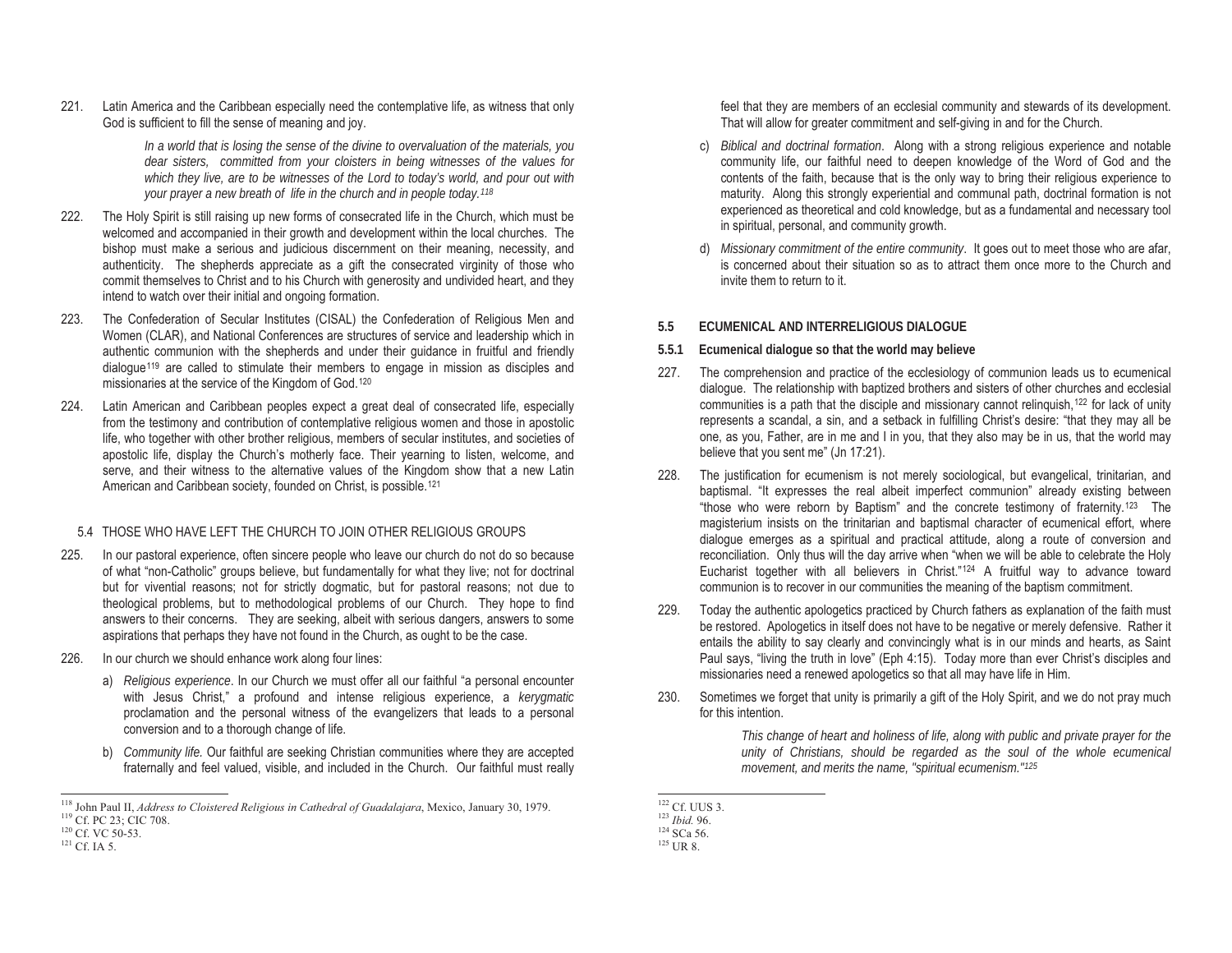- 231. Over forty years ago, Vatican II recognized the action of the Holy Spirit in the movement for signed by the Catholic Church in the field of ecumenism since the Council. Bilateral and the unity of Christians. Since then we have gathered many fruits. In this field, we need more and better qualified agents of dialogue. It is good to make better known the statements multilateral dialogues have produced good fruits. It is also advisable to study the *Ecumenical Directory* and its instructions on catechesis, the liturgy, priestly formation and pastoral ministry.<sup>126</sup> The human mobility typical of today's world can be a propitious occasion for the ecumenical dialogue of life.<sup>127</sup>
- 232.their shepherds and to carry out joint actions in the various fields of ecclesial, pastoral, and In our situation, the emergence of new religious groups, plus the tendency to confuse ecumenism with interreligious dialogue, have hindered obtaining greater fruits in ecumenical dialogue. Hence, we encourage ordained ministers, lay people and those in consecrated life to participate in ecumenical bodies after a careful preparation and meticulously following by social life. Indeed, ecumenical contact favors mutual esteem, encourages listening to God's Word in common, and calls to conversion those who claim to be disciples and missionaries of Jesus Christ. We hope that the promotion of the unity of Christians, undertaken by Bishops Conferences takes firm hold and bears fruit under the light of the Holy Spirit.
- possibilities for witnessing together expand. 233. At this new stage of evangelization, we want dialogue and ecumenical cooperation to lead to promoting new forms of discipleship and mission in communion. We note that where dialogue is established, proselytism diminishes, mutual knowledge and respect increase, and
- 234. As a ge nerous response to the Lord's prayer "that all may be one" (Jn 17:21), the successors of Peter have encouraged us to advance patiently along the path of unity. John Paul II exhorts us:

In this courageous journey towards unity, the transparency and the prudence of faith require us to avoid both false irenicism and indifference to the Church's ordinances. Conversely, that same transparency and prudence urge us to reject a halfhearted *commitment to unity and, even more, a prejudicial opposition or a defeatism which tends to see everything in negative terms.128*

As he be gan his pontificate, Benedict XVI said:

Good intentions do not suffice. Concrete gestures that enter hearts and stir *consciences are essential, inspiring in everyone that inner conversion that is the prerequisite for all ecumenical progress.129*

- **5.5.2 Relationship with Judaism and interreligious dialogue**
- 235. We gratefully recognize the bonds that connect us to the Jewish people, with which we are united by faith in the one God and his revealed Word in the Old Testament.<sup>130</sup> They are our "elder brothers" in the faith of Abraham, Isaac, and Jacob. We are pained by the history of misunderstandings that they have suffered in our countries as well. There are now many common causes that demand greater collaboration and mutual respect.
- 236. By the breath of the Holy Spirit and other means known to God, Christ's grace can reach all those whom He redeemed, beyond the ecclesial community, and in different ways.131 Explaining and promoting this salvation already at work in the world is one of the tasks of the church with regard to the Lord's words: "be my witnesses . . . to the ends of the earth" (Acts 1:8).
- 237. Interreligious dialogue, particularly with the monotheistic religions, is based directly on the mission that Christ entrusted to us, and it calls for wise articulation between proclamation and dialogue as constitutive elements of evangelization.132 With that attitude the Church, "universal sacrament of salvation,"133 reflects the light of Christ which "enlightens everyone" (Jn 1:9). The presence of the Church among non-Christian religions is comprised of effort, discernment, and testimony, supported by theological faith, hope and charity.134
- 238. Even if the subjectivism and poorly defined identity of certain proposals make contacts difficult, this does not allow us to abandon the commitment and the grace of dialogue.<sup>135</sup> Rather than giving up, investment must be made in knowing the religions, in theological and pastoral discernment, in training competent agents for interreligious dialogue, and paying attention to the different religious visions present in the cultures of our continent. Interreligious dialogue does not mean ceasing to proclaim the good News of Jesus Christ to non-Christian peoples, albeit with meekness and respect for their religious convictions.
- 239. In addition to its theological character, interreligious dialogue has a specific significance in the building of the new humanity: it opens unexplored paths of Christian testimony, promotes the freedom and dignity of peoples, stimulates collaboration for the common good, overcomes violence motivated by fundamentalist religious attitudes, and educates in peace and civic tolerance: it is an area of the beatitudes which are promoted by the Church's social doctrine.

<sup>126</sup> Cf. Pontifical Council for Promoting Christian Unity, *The Ecumenical Dimension in the Formation of those Engaged in Pastoral Work*, nn. 3-5.

<sup>127</sup> Cf. Pontifical Council for the Pastoral Care of Ministry to Migrants and Itinerant People, Instruction *Erga migrantes caritas Christi* 56-58. 128 UUS 79,

 $129$  BENEDICT XVI, First message at the end of the eucharistic concelebration with the cardinal electors in the Sistine Chapel, Wednesday April 20, 2005.

<sup>&</sup>lt;sup>130</sup> Cf. NAe 4.

<sup>&</sup>lt;sup>131</sup> Cf. Pontifical Council for Interreligious Dialogue and Congregation for the Evangelization of peoples, *Dialogue and proclamation*, 1991, 29.

 $^{132}$  Cf. NMI 55.

 $^{133}$  LG 1.

<sup>&</sup>lt;sup>134</sup> Cf. Pontifical Council for Interreligious Dialogue and Congregation for the Evangelization of peoples, *Dialogue and Proclamation*, 1991, n.40.

<sup>135</sup> *ibid.* 89.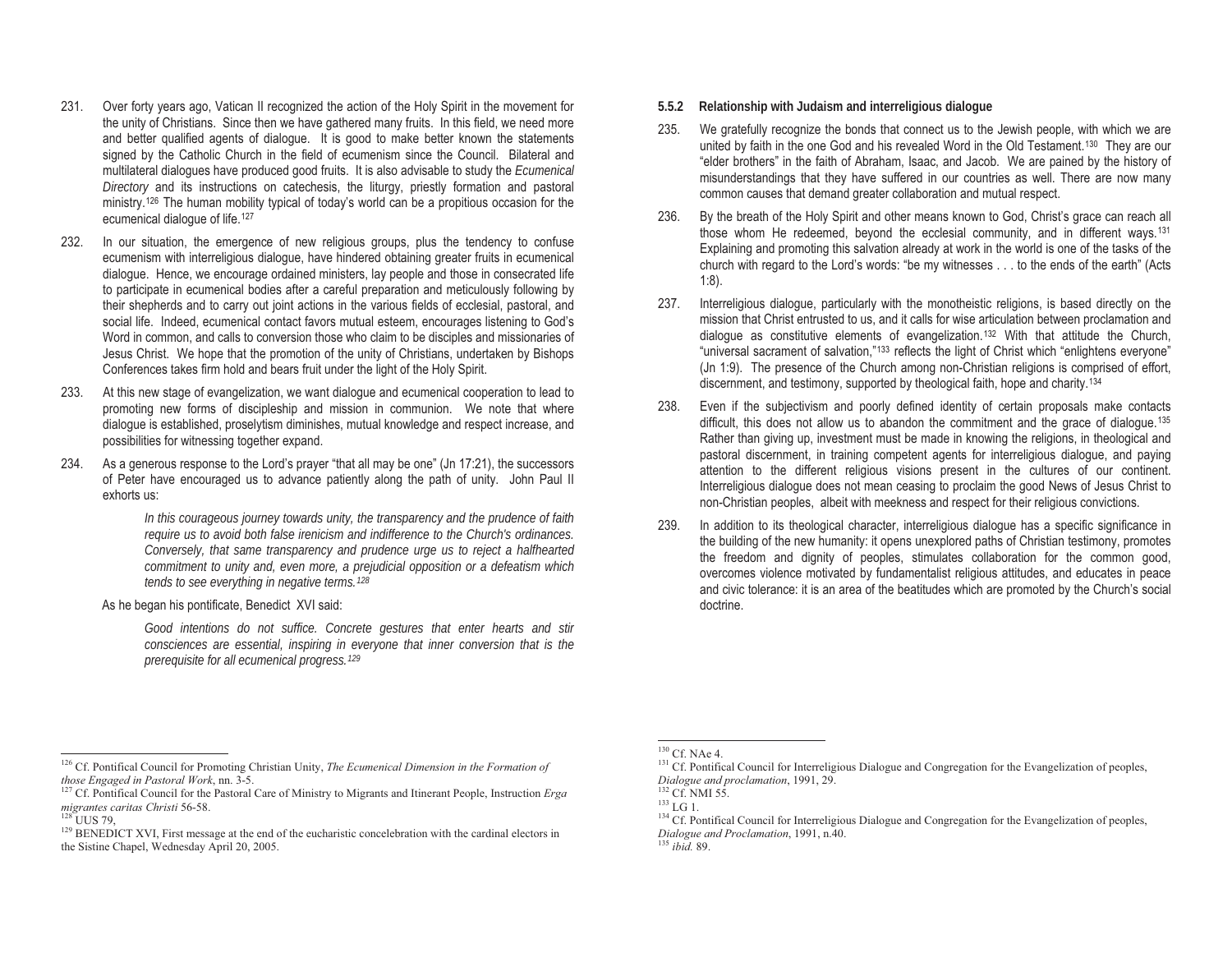# **6THE FORMATIVE ITENERARY OF MISSIONARY DISCIPLES**

# 6.1 A TRINITARIAN SPIRITUALITY OF ENCOUNTER WITH JESUS CHRIST

- 240. An authentic proposal of a encounter with Jesus Christ must be established upon a solid foundation of Trinity-Love. The experience of a triune God who is inseparable unity and community enables us to overcome selfishness and fully find ourselves in service to the other. The baptismal experience is the starting point of all Christian spirituality, which is based on the Trinity.
- 241. It is God the Father who attracts us through the eucharistic surrender of his Son (cf. Jn 6:44), gift of love with which he went out to meet his children, so that renewed by the power of the Spirit, we might call him Father:

*But when the fullness of time had come, God sent his Son, born of a woman, born under the law, to ransom those under the law, so that we might receive adoption. As proof that you are children, God sent the spirit of his Son into our hearts, crying out, "Abba, Father!" (Gal. 4:4-6).* 

This is a new creation, where the love of the Father, the Son, and the Holy Spirit renews the life of creatures.

242. In the story of Trinitarian love, Jesus of Nazareth, man like us and God with us, died and risen, is given to us as Way, Truth, and Life. In the encounter of faith with the astonishing realism of his Incarnation we have been able to hear, see with our eyes, contemplate, and touch with our hands the Word of life (cf. 1 Jn 1:1), and we experience

> *God himself who goes in search of the "stray sheep," a suffering and lost humanity. When Jesus speaks in his parables of the shepherd who goes after the lost sheep, of the woman who looks for the lost coin, of the father who goes to meet and embrace his prodigal son, these are no mere words: they constitute an explanation of his very being and activity.136*

This definitive proof of love has the character of a radical humiliation (*kenosis*), because Christ "humbled himself, becoming obedient to death, even death on a cross" (Phil 2:8).

- **6.1.1 The encounter with Jesus Christ**
- 243. The Christ-event is therefore the beginning of this new subject emerging in history that we call "disciple":

*Being Christian is not the result of an ethical choice or a lofty idea, but the encounter with an event, a person, which gives life a new horizon and a decisive direction.137*

This is precisely what all the gospels have preserved, while presenting it differently, as the beginning of Christianity: a faith encounter with the person of Jesus. (cf. Jn 1:35-39).

- 244. The very nature of Christianity therefore consists of recognizing the presence of Jesus Christ and following Him. That was the marvelous experience of those first disciples, who upon encountering Jesus were fascinated and astonished at the exceptional quality of the one speaking to them, especially how he treated them, satisfying the hunger and thirst for life that was in their hearts. The evangelist John has portrayed for us the image of the impact produced by the person of Jesus on the first two disciples who met him, John and Andrew. Everything starts with a question: "What are you looking for?" (Jn 1:38). That question is followed by the invitation to live an experience: "Come and you will see" (Jn 1:39). This account will remain in history as a unique synthesis of the Christian approach.
- 245. The very same question full of expectation is asked today in our Latin American continent: "Rabbi, Where are you staying?" (Jn 1:38), where do we find you adequately in order to "initiate an authentic process of conversion, communion and solidarity"?138 Which are the places, the persons, the gifts that tell us of you, put us in communion with you, and enable us to be your disciples and missionaries?
- **6.1.2 Places of encounter with Jesus Christ**
- 246. Due to the invisible action of the Holy Spirit, the encounter with Christ takes place in faith received and lived in the Church. With Pope Benedict XVI's words, we repeat with certainty:

*The Church is our home! This is our home! In the Catholic Church we find all that is good, all that gives grounds for security and consolation! Anyone who accepts Christ, "the way, the truth and the life" in his totality, is assured of peace and happiness, in this life and in the next! 139*

247. We encounter Jesus in Sacred Scripture read in the church. Sacred scripture, "Word of God written by inspiration of the Holy Spirit,"<sup>140</sup> is, along with tradition, source of life for the Church and soul of its evangelizing action. To be ignorant of scripture is to be ignorant of Jesus Christ and to fail to proclaim him. Hence Benedict XVI's invitation:

> *At the beginning of this new phase that the missionary Church of Latin America and the Caribbean is preparing to enter, starting with this Fifth General Conference in*  Aparecida, an indispensable pre-condition is profound knowledge of the word of *God. To achieve this, we must train people to read and meditate on the word of God: this must become their staple diet, so that, through their own experience, the faithful will see that the words of Jesus are spirit and life (cf. Jn 6:63). Otherwise, how could they proclaim a message whose content and spirit they do not know thoroughly? We must build our missionary commitment and the whole of our lives on the rock of the word of God. 141*

248. It thus becomes necessary to offer the Word of God to the faithful as gift of the Father for the encounter with Jesus Christ living, path of "authentic conversion and of renewed communion

 $136$  DCE 12.

<sup>137</sup> *Ibid.,* 1.

<sup>138</sup> EAm 8.

139 BENEDICT XVI, *Address at the End of Praying the Holy Rosary at the Shrine of Our Lady of Aparecida, May 12, 2007.* 

 $140$  DV 9.

<sup>&</sup>lt;sup>141</sup> IA 3.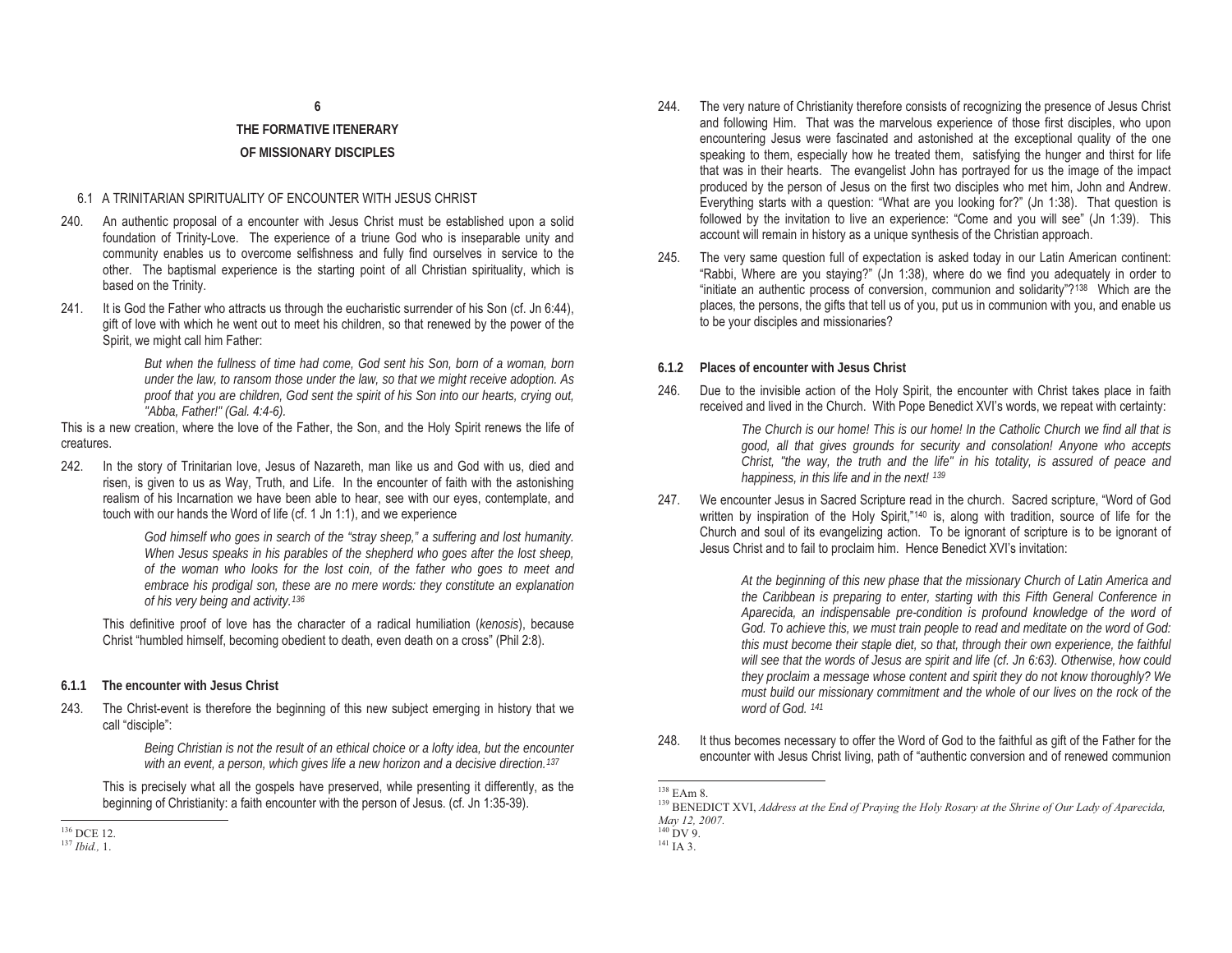and solidarity"142 This proposal will mediate encounter with the Lord if the revealed Word contained in scripture is presented as source of evangelization. Disciples of Jesus yearn to be nourished with the bread of the Word: they want to have access to proper interpretation of the biblical texts, to use them as mediation of dialogue with Jesus, and that they be the soul of evangelization itself and of proclamation of Jesus to all. Hence, the importance of a "biblical ministry" understood as a biblical impetus to pastoral ministry, that it serve as school of interpretation or knowledge of the Word, of communion with Jesus, or prayer with the Word, and of inculturated evangelization or proclamation of the Word. This demands that bishops, priests, deacons, and lay ministers of the Word approach sacred scripture in a way that is not merely intellectual and instrumental, but with a heart "hungry to hear the Word of the Lord" (Am 8:11).

- 249. Among the many ways of approaching sacred scripture, there is one privileged way to which we are all invited: *Lectio divina* or the practice of prayerful reading of sacred scripture. This prayerful reading, when well practiced, leads to the encounter with Jesus-Master, to the knowledge of the mystery of Jesus-Messiah, to communion with Jesus-Son of God, and to the testimony of Jesus-Lord of the Universe. With its four moments (reading, meditation, prayer, and contemplation), prayerful reading fosters the personal encounter with Jesus Christ in the manner of so many figures in the Gospel: Nicodemus and his longing for eternal life (cf. Jn 3:1-21), the Samaritan woman and her yearning for true worship (cf. Jn 4:1-42), the man born blind and his desire for inner light (cf. Jn 9), Zacchaeus and his wish to be different (cf. Lk 19:1-10), and so forth. Thanks to this encounter, all of them were enlightened and recreated because they opened themselves to the experience of the mercy of the Father who offers himself through his Word of truth and life. They did not open their heart to something of the Messiah, but to the Messiah himself, route of growth in "maturity according to his fullness" (Eph 4:13), process of discipleship, of communion with brothers and sisters and commitment to society.
- 250. We encounter Jesus Christ in an admirable way in the Sacred Liturgy. In living it, celebrating the paschal mystery, Christ's disciples delve deeper into the mysteries of the Kingdom and sacramentally express their vocation as disciples and missionaries. Vatican II's Constitution on the Sacred Liturgy shows us the place and function of the liturgy in the following of Christ, in the missionary action of Christians, in new life in Christ, and in the life of our peoples in Him.143
- 251. The Eucharist is the privileged place of the disciple's encounter with Jesus Christ. With this sacrament, Jesus attracts us to himself and makes us enter into his dynamism toward God and toward neighbor. There is a close connection between the three dimensions of the Christian vocation: believing, celebrating, and living the mystery of Jesus Christ, so that Christian existence truly acquires a eucharistic form. In each Eucharist, Christians celebrate and take on the paschal mystery by participating in it. Therefore the faithful must live their faith in the centrality of the paschal mystery of Christ through the Eucharist, so that their whole life is increasingly eucharistic life. The Eucharist, inexhaustible source of the Christian vocation, is at the same time inextinguishable source of missionary drive. In it the Holy Spirit strengthens the identity of disciples, and awakens in them the firm intention of boldly proclaiming to others what they have heard and lived.
- 252. Thus becomes clear the great importance of the Sunday obligation, of "living according to Sunday" as an inner need of the believer, the Christian community, and the parish community. Without active participation in the Sunday eucharistic celebration and on holy days of obligation, there will be no mature missionary disciple. Every great reform in the church is linked to the rediscovery of faith in the Eucharist.144 Hence it is important to promote the "Sunday ministry," and give it "priority in pastoral programs,"145 for a new impulse in the evangelization of the people of God on the Latin American continent.
- 253. With deep pastoral affection, we want to tell the thousands of communities with their millions of members who do not have the opportunity to participate in the Sunday Eucharist, that they also can and must live "according to Sunday." They can nourish their already admirable missionary spirit by taking part in the "Sunday celebration of the Word," which makes the paschal mystery present in the love that draws together (1 Jn 3:14), in the Word received (cf. Jn 5:24-25), and in community prayer (cf. Mt 18:20). Certainly, believers must yearn for full participation in the Sunday Eucharist and hence we also encourage them to pray for priestly vocations.
- 254. The sacrament of Reconciliation is the place where the sinner experiences in a singular manner the encounter with Jesus Christ, who has compassion on us and gives us the gift of his merciful forgiveness, gives us the sense that love is stronger than the sin committed, frees us from whatever keeps us from remaining in his love, and returns to us the joy and enthusiasm of proclaiming Him to others with open and generous heart.
- 255. It is in personal and community prayer that the disciple, fed by the Word and the Eucharist, cultivates a relationship of deep friendship with Jesus Christ and seeks to embrace the will of the Father. Daily prayer is a sign of the primacy of grace in the missionary disciple's journey. Hence, "we have to learn to pray, as it were learning this art ever anew from the lips of the Divine Master<sup>"146</sup>
- 256. Jesus is present in the midst of a living community in faith and fraternal love. There he fulfills his promise: "where two or three are gathered together in my name, there am I in the midst of them" (Mt 18:20). He is in all disciples who strive to make Jesus' existence their own, and to live their life hidden in Christ's life (cf. Col 3:3). They experience the power of his resurrection to the point of identifying deeply with Him: "yet I live, no longer I, but Christ lives in me" (Gal 2:20). He is in the shepherds, who represent Christ himself (cf. Mt 10:40; Lk 10:16).

*The bishops by divine institution have succeeded to the place of the apostles, as shepherds of the Church, and he who hears them, hears Christ, and he who rejects them, rejects Christ and Him who sent Christ (Lumen Gentium, 20).* 

He is in those who give testimony to the struggle for justice, for peace, and for the common good, sometimes even surrendering their own life, and in all the events in the life of our peoples, who invite us to seek a more just and more fraternal world, in every human reality, whose limitations we sometimes find painful and overwhelming.

<sup>&</sup>lt;sup>142</sup> EAm 12.

143 Cf. SC 7.

<sup>144</sup> Cf. *ibid.* 6.

 $145$  IA 4.

<sup>&</sup>lt;sup>146</sup> NMI 33.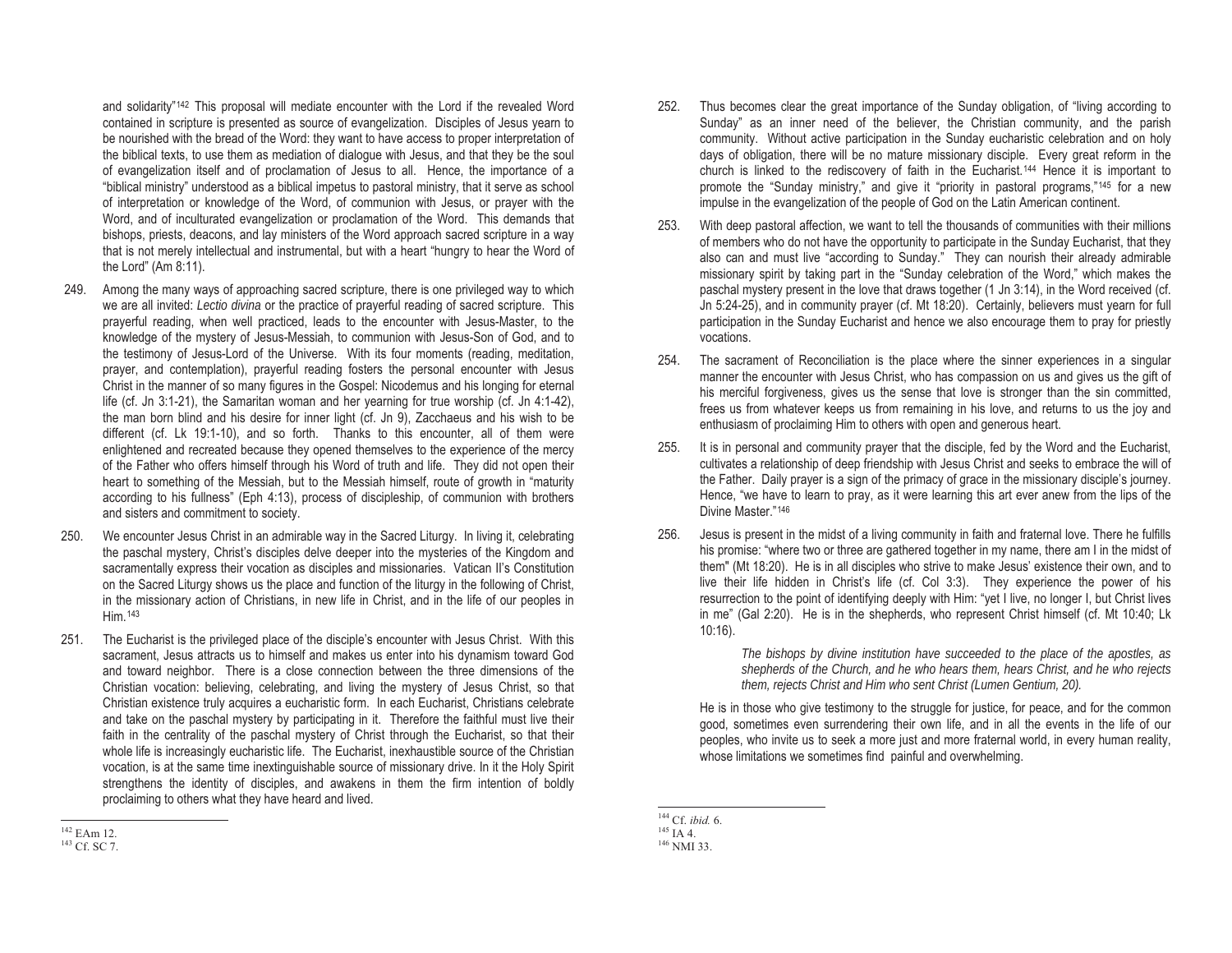- 257. We also encounter Him in a special way in the poor, the afflicted, and the sick (cf. Mt 25:37- 40) who reclaim our commitment and give us testimony of faith, patience in suffering, and constant struggle to go on living. How many times do the poor and those who suffer actually evangelize us! In the recognition of this presence and nearness, and in the defense of the rights of the excluded, the Church's faithfulness to Jesus Christ is at stake.147 The encounter with Jesus Christ in the poor is a constitutive dimension of our faith in Jesus Christ. Our option for them emerges from contemplation of his suffering face in them148 and from the encounter with Him in the afflicted and outcast, whose immense dignity He himself reveals to us. It is our very adherence to Jesus Christ that makes us friends of the poor and unites us to their fate.
- **6.1.3 Popular piety as space of encounter with Jesus Christ**
- 258. The Holy Father emphasized the "rich and profound popular religiosity, in which we see the soul of the Latin American peoples," and presented it as "the precious treasure of the Catholic Church in Latin America."149 He called for it to be promoted and protected. This way of expressing the faith is present in different manners in all social sectors, in a multitude that merits our respect and affection, because their piety "manifests a thirst for God which only the simple and poor can know."150 The "religion of the Latin American people is an expression of the Catholic faith. It is a people's Catholicism,"<sup>151</sup> deeply inculturated, which contains the most valuable dimension of Latin American culture.
- 259. Among the expressions of this spirituality are: patron saint celebrations, novenas, rosaries, the Way of the Cross, processions, dances and songs of religious folklore, affection for the saints and angels, solemn promises, and family prayer. We highlight pilgrimages, where the People of God can be recognized in their journey. There the believer celebrates the joy of feeling surrounded by myriad brothers and sisters, journeying together toward God who awaits them. Christ himself becomes pilgrim, and walks arisen among the poor. The decision to set out toward the shrine is already a confession of faith, walking is a true song of hope, and arrival is the encounter of love. The pilgrim's gaze rests on an image that symbolizes God's affection and closeness. Love pauses, contemplates mystery, and enjoys it in silence. It is also moved, pouring out the full load of its pain and its dreams. The confident prayer, flowing sincerely, is the best expression of a heart that has relinquished self-sufficiency, recognizing that alone it can do nothing. A living spiritual experience is compressed into a brief moment.152
- 260. In it, pilgrims undergo the experience of a mystery that goes beyond them, the transcendence not only of God, but also of the Church, which transcends their family and their neighborhood. At shrines many pilgrims make decisions that mark their lives. These walls contain many stories that millions could tell of conversion, forgiveness, and gifts received.
- 261. Popular piety delicately permeates the personal existence of each believer, and even though he or she lives in a multitude, it is not a "mass spirituality." At different moments of daily struggle, many go back to some small sign of God's love: a crucifix, a rosary, a candle lit to accompany a child in his or her illness, an Our Father murmured amidst tears, a tender glance at a beloved image of Mary, or a smile directed toward heaven in the midst of a simple joy.
- 262. It is true that faith that was incarnated in the culture can be deepened and permeate ever better how our peoples live. But this can happen only if we value positively what the Holy Spirit has already sown. Popular piety is an "indispensable starting point in deepening the faith of the people and in bringing it to maturity." <sup>153</sup> Hence, the missionary disciple must be "sensitive to it, know how to perceive its interior dimensions and undeniable values."154 When we say that it has to be evangelized or purified, we do not mean that it is devoid of gospel wealth. We simply want all members of the believing people, recognizing the testimony of Mary and also of the saints, to try to imitate them more each day. Thus they will strive for a more direct contact with the Bible and greater participation in the sacraments, come to enjoy the Sunday celebration of the Eucharist, and express even better the service of love in solidarity in their lives. This is the way which will make it possible to draw on the rich potential of holiness and social justice encompassed in the people's mysticism.
- 263. We cannot deprecate popular spirituality, or consider it a secondary mode of Christian life, for that would be to forget the primacy of the action of the Spirit and God's free initiative of love. Popular piety contains and expresses a powerful sense of transcendence, a spontaneous ability to find support in God and a true experience of theological love. It is also an expression of supernatural wisdom, because the wisdom of love does not depend directly on the enlightenment of the mind, but on the internal action of grace. That is why we call it popular spirituality, that is, a Christian spirituality which, while it is a personal encounter with the Lord, includes much of the bodily, the perceptible, the symbolic, and people's most concrete needs. It is a spirituality incarnated in the culture of the lowly, which is not thereby less spiritual, but is so in another manner.
- 264. Popular spirituality is a legitimate way of living the faith, a way of feeling part of the Church and a manner of being missionaries, where the deepest vibrations of America's depths come together. It is part of a "cultural historic originality"155 of the poor of this continent, and fruit of <sup>a</sup>"synthesis between their cultures and the Christian faith."156 In the environment of secularization experienced by our peoples, it is still a powerful confession of the living God who acts in history, and a channel for handing on the faith. Journeying together to shrines and taking part in other manifestations of popular piety, also taking one's children or inviting others, is in itself an evangelizing gesture by which the Christian people evangelizes itself and fulfills the Church's missionary calling.
- 265. Our peoples particularly identify with the suffering Christ; they look at him, kiss him or touch his wounded feet as though saying: This is he "who has loved me and given himself up for me" (Gal. 2:20). Many of them, beaten, ignored, dispossessed, hold their arms aloft. With

<sup>147</sup> *Ibid.* 49.

148 Cf. *Ibid.* 25.

 $149$  IA 1.

 $150$  EN 48.

 $^{151}$  PD 444.

152 *El Santuario, memoria, presencia, y profecía del Dios vivo. L'Osservatore Romano.* Spanish edition, 22, (May 28, 1999).

<sup>153</sup> Congregation for divine Worship and the Discipline of the Sacraments, *Directory on Popular Piety and the Liturgy,"* n. 64.

 $154$  FN 48.

 $155$  PD 446.

 $156$  IA 1.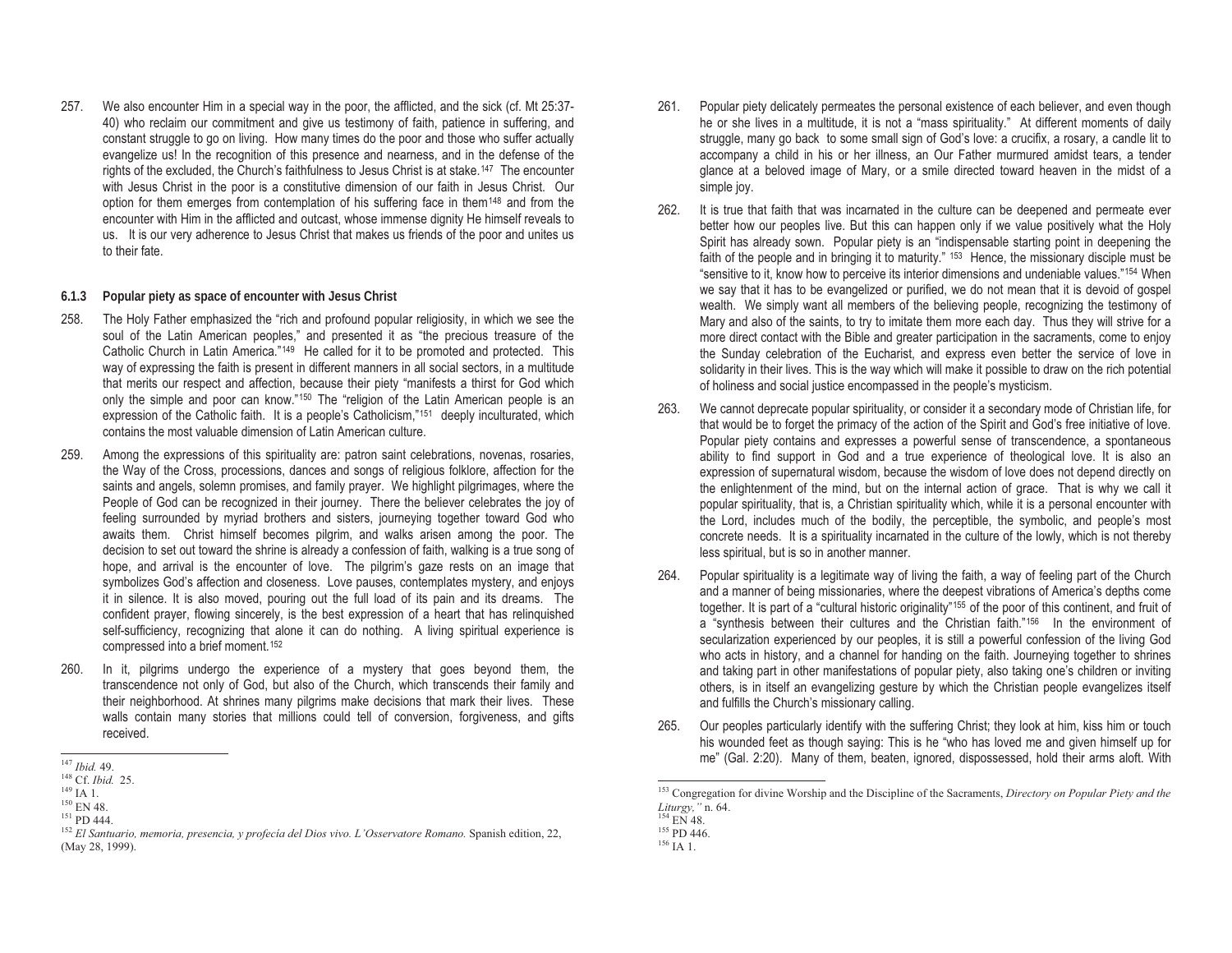their characteristic religiosity, they firmly adhere to the immense love that God has for them and that continually reminds them of their own dignity. They also find God's affection and love in the face of Mary. In it they see reflected the essential gospel message. From the shrine of Guadalupe our beloved Mother makes her littlest children feel that they are in the fold of her cloak. Now from Aparecida she invites them to cast their nets into the world to bring out of anonymity those who are sunk in oblivion, and bring them to the light of faith. Gathering her children, she brings our peoples together around Jesus Christ.

- **6.1.4 Mary, disciple and missionary**
- 266. The greatest realization of Christian existence as trinitarian living as "children in the Son" is given us by the Virgin Mary, who by her faith (cf. Lk 1:45) and obedience to God's will (cf. Lk 1:38) and by her constant meditation on the Word and on the actions of Jesus (cf. Lk 2:19, 51), is the Lord's most perfect disciple.157 As the Father's interlocutor in his project of sending his Word to the world for human salvation, Mary, by her faith, becomes the first member of the community of believers in Christ, and also collaborates in the spiritual rebirth of the disciples. Her figure emerges from the Gospel as a free and strong woman, consciously directed toward true following of Christ. She has fully experienced the entire pilgrimage of faith as mother of Christ and then of the disciples, and yet has not been saved from incomprehension and continually having to seek the Father's project. Thus she came to stand at the foot of the cross in deep communion, so as to then fully enter into the mystery of the covenant.
- 267. With her, providentially united to the fullness of time (Cf. Gal 4:4), the hope of the poor and desire of salvation comes to fulfillment. The Virgin of Nazareth had a unique mission in the history of salvation, conceiving, educating, and accompanying her Son to his ultimate sacrifice. From the cross, Jesus Christ entrusts to his disciples, represented by John, the gift of Mary's motherhood, which springs directly from the paschal hour of Jesus: "And from that hour the disciple took her into his home" (Jn 19:27). Persevering along with the apostles awaiting the Spirit (cf. Acts 1:13-14), she aided in the birth of the missionary Church, imprinting on it a Marian seal that deeply marks its identity. As mother of multitudes, she strengthens the fraternal bonds among all, promotes reconciliation and forgiveness, and helps the disciples of Jesus Christ experience themselves as family, the family of God. In Mary, we are with Christ, with the Father and the Holy Spirit, and likewise with our brothers and sisters.
- 268. As in the human family, the Church-family is generated around a Mother, who confers "soul" and tenderness on shared family life.158 Mary, Mother of the Church, and model and paradigm of humanity, is shaper of communion. One of the fundamental events of the Church is when the "yes" sprang forth from Mary. She draws multitudes to communion with Jesus and his Church, as we often experience at Marian shrines. Hence, the Church, like the Virgin Mary, is mother. This Marian vision of the church is the best antidote to a merely functional or bureaucratic Church.
- 269. Mary is the great missionary, continuer of her Son's mission, who forms missionaries. As she gave birth to the Savior of the world, she brought the Gospel to our Americas. In the Guadalupe event, together with the humble Juan Diego, she presided over Pentecost, which opened us to the gifts of the Spirit. Since then, countless communities have found in her the closest inspiration for learning how to be disciples and missionaries of Jesus. We joyfully note that she has become part of the journey of each of our peoples, deeply entering into the fabric of their history and taking on the noblest and most significant features of the people in them. The various devotions and shrines spread all over the continent attest to Mary's closeness to the people, and they likewise manifest the faith and trust that her devotees feel toward her. She belongs to them and they experience her as mother and sister.
- 270. Today when the emphasis is being given to discipleship and mission in our Latin American and Caribbean continent, it is she who shines before our eyes as the complete and absolutely faithful image of the following of Christ. This is the hour of the most radical follower of Christ, of her teaching for discipleship and mission, to which Pope Benedict XVI directs us:

*Mary Most Holy, the pure and immaculate Virgin, is for us a school of faith destined to guide us and give us strength on the path that leads us to the Creator of Heaven and Earth. The Pope has come to Aparecida with great joy so as to say to you first of all: "Remain in the school of Mary." Take inspiration from her teachings, seek to*  welcome and to preserve in your hearts the enlightenment that she, by divine *mandate, sends you from on high159.*

271. She who "kept all these things, reflecting on them in her heart" (Lk 2:19; cf. 2:51), teaches us the primacy of listening to the Word in the life of the disciple and missionary. The *Magnificat*

> *is entirely woven from threads of Holy Scripture, threads drawn from the Word of God. Here we see how completely at home Mary is with the Word of God, with ease*  she moves in and out of it. She speaks and thinks with the Word of God; the Word of *God becomes her word, and her word issues from the Word of God. Here we see how her thoughts are attuned to the thoughts of God, how her will is one with the will of God. Since Mary is completely imbued with the Word of God, she is able to become the Mother of the Word Incarnate.160*

This familiarity with the mystery of Jesus is facilitated by praying the rosary, where:

*The Christian people sits at the school of Mary and is led to contemplate the beauty on the face of Christ and to experience the depths of his love. Through the Rosary*  the faithful receive abundant grace, as though from the very hands of the Mother of *the Redeemer.161*

272. With her eyes on her children in their needs as at Cana of Galilee, Mary helps keep alive attitudes of attention, service, commitment, and selfless generosity that should distinguish the disciples of her Son. She also indicates what pedagogy should be used so that the poor

<sup>159</sup> BENEDICT XVI, *Address at the end of the praying of the Holy Rosary at the Shrine of Our Lady of Aparecida,* May 12, 2007.

 $60$  DCE 41.

 $^{161}$  RVM 1.

<sup>&</sup>lt;sup>157</sup> Cf. LG 53.

<sup>&</sup>lt;sup>158</sup> Cf. PD 295.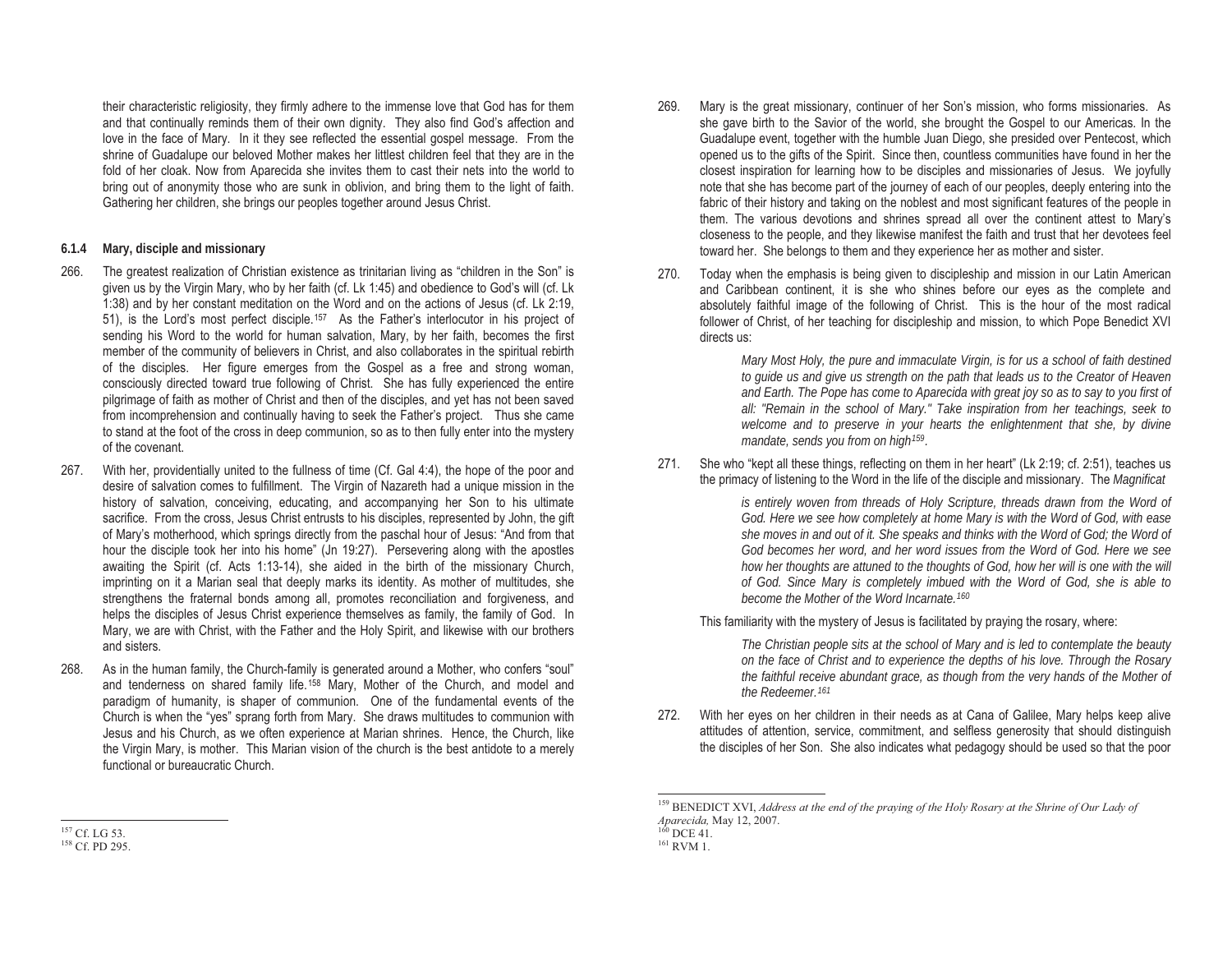"feel at home" in every Christian community.162 She creates communion and educates to a way of life shared in solidarity, in fraternity, in caring for and welcoming the other, especially if he or she is poor or in need. Her strong presence in our communities has enriched and will continue to enrich the Church's motherly dimension and its welcoming attitude, which makes it "home and school of communion,"<sup>163</sup> and spiritual space that prepares for mission.

- **6.1.5 The apostles and the saints**
- 273. The apostles of Jesus and the saints have also marked the spirituality and way of life of our churches. Their lives are privileged places of encounter with Jesus Christ. Their testimony remains valid and their teachings inspire the being and action of the Christian communities of the continent. Among them, the apostle Peter to whom Jesus entrusted the mission of confirming the faith of his brothers (cf. Lk 22:31-32), helps them to strengthen the bond of communion with the pope, his successor, and to find in Jesus the words of eternal life. Paul, the tireless evangelizer, has shown them the path of missionary boldness and the will of approaching each cultural reality with the Good News of salvation. John, the disciple loved by the Lord, has revealed to them the transforming power of the new commandment and the fecundity of remaining in his love.
- 274. Our peoples nourish affection and special devotion to Joseph, Mary's husband, the just, faithful, and generous man who knows how to lose himself in order to find himself in the mystery of the Son. St. Joseph, the silent teacher, fascinates, attracts, and teaches, not with words but as the shining testimony of his virtues and his firm simplicity.
- 275. Our communities bear the stamp of the apostles, and they also recognize the Christian testimony of so many men and women who sowed the seeds of the Gospel in our lands, even spilling their blood as martyrs. Their example of life and holiness constitutes a precious gift for the believing journey of Latin Americans, and at the same time, a stimulus for imitating their virtues in new cultural expressions in history. With the passion of their love for Jesus Christ, they have been active members and missionaries in their ecclesial community. They have courageously persevered in promoting people's rights, they were clear-sighted in critically discerning reality in the light of the church's social teaching and credible through the coherent testimony of their lives. We contemporary Christians draw on their legacy and we feel called to continue with renewed apostolic and missionary zeal the evangelical style of life that they have transmitted on to us.

# **6.2 THE PROCESS OF FORMATION OF MISSIONARY DISCIPLES**

276. The vocation and commitment to be disciples and missionaries of Jesus Christ today in Latin America and the Caribbean requires a clear and firm option for the formation of our communities, for the sake of all the baptized, regardless of the role they play in the Church. We look to Jesus, the Master who personally formed his apostles and disciples. Christ gives us the method: "Come and see" (Jn 1:39), I am the Way, the Truth, and the Life" (Jn 14:6). With Him we can develop the potentialities in people and form missionary disciples. With enduring patience and wisdom, Jesus invited all to follow Him. He led those who agreed to

follow him into the mystery of the Kingdom of God, and after his death and resurrection, he sent them to preach the Good News in the power of his Spirit. His style becomes emblematic for those doing formation, and takes on special relevance when we think of the patient work of formation that the Church must undertake in the new sociocultural context of Latin America.

277. The formative itinerary of the follower of Jesus sinks its roots down into the dynamic nature of the person and in the personal invitation of Jesus Christ, who calls his own by name, and they follow him because they know his voice. The Lord awakened the deep aspirations of his disciples and drew them to himself, full of astonishment. Following him is fruit of a fascination that responds to the desire for human fulfillment and to the yearning for full life. A disciple is someone who is passionate for Christ, and recognizes him as the master leading and accompanying him.

# **6.2.1 Aspects of the process.**

- 278. We highlight five fundamental aspects in the process of forming missionary disciples. They appear differently at each step of the journey but are closely intertwined and draw nourishment from one another:
	- a) *The Encounter with Jesus Christ:* Those who will be his disciples are already seeking him (cf. Jn 1:38), but it is the Lord who calls them: "Follow me" (Mk 1:14; Mt 9:9). The deeper meaning of the search must be discovered, and the encounter with Christ that leads to Christian initiation must be fostered. This encounter must be constantly renewed by personal testimony, proclamation of the *kerygma*, and the missionary action of the community. The *kerygma* is not simply a stage, but the leitmotiv of a process that culminates in the maturity of the disciple of Jesus Christ. Without the *kerygma,* the other aspects of this process are condemned to sterility, with hearts not truly converted to the Lord. Only out of the *kerygma* does the possibility of a true Christian initiation occur. Hence, the Church should have it present in all its actions
	- b) *Conversion:* It is the initial response of those who have listened to the Lord in wonder, who believe in Him through the action of the Spirit, and who decide to be His friend and go with him, changing how they think and live, accepting the cross of Christ, conscious that dying to sin is attaining life. In Baptism and the sacrament of Reconciliation Christ's Redemption is actualized for us.
	- c) *Discipleship:* The person constantly matures in knowledge, love, and following of Jesus the master, and delves deeper into the mystery of His person, his example, and his teaching. Ongoing catechesis and sacramental life are of fundamental importance for this stage; they strengthen initial conversion, and enable missionary disciples to persevere in Christian life and mission in the midst of the world that challenges them.
	- d) *Communion:* There can be no Christian life except in community: in families, parishes, communities of consecrated life, base communities, other small communities, and movements. Like the early Christians who met in community, the disciples take part in the life of the Church, and in the encounter with brothers and sisters, living the love of Christ in solidarity, in fraternal life. They are also accompanied and encouraged by the community and its shepherds as they mature in the live of the Spirit.

<sup>&</sup>lt;sup>162</sup> NMI 50.

163 *Ibid.* 43.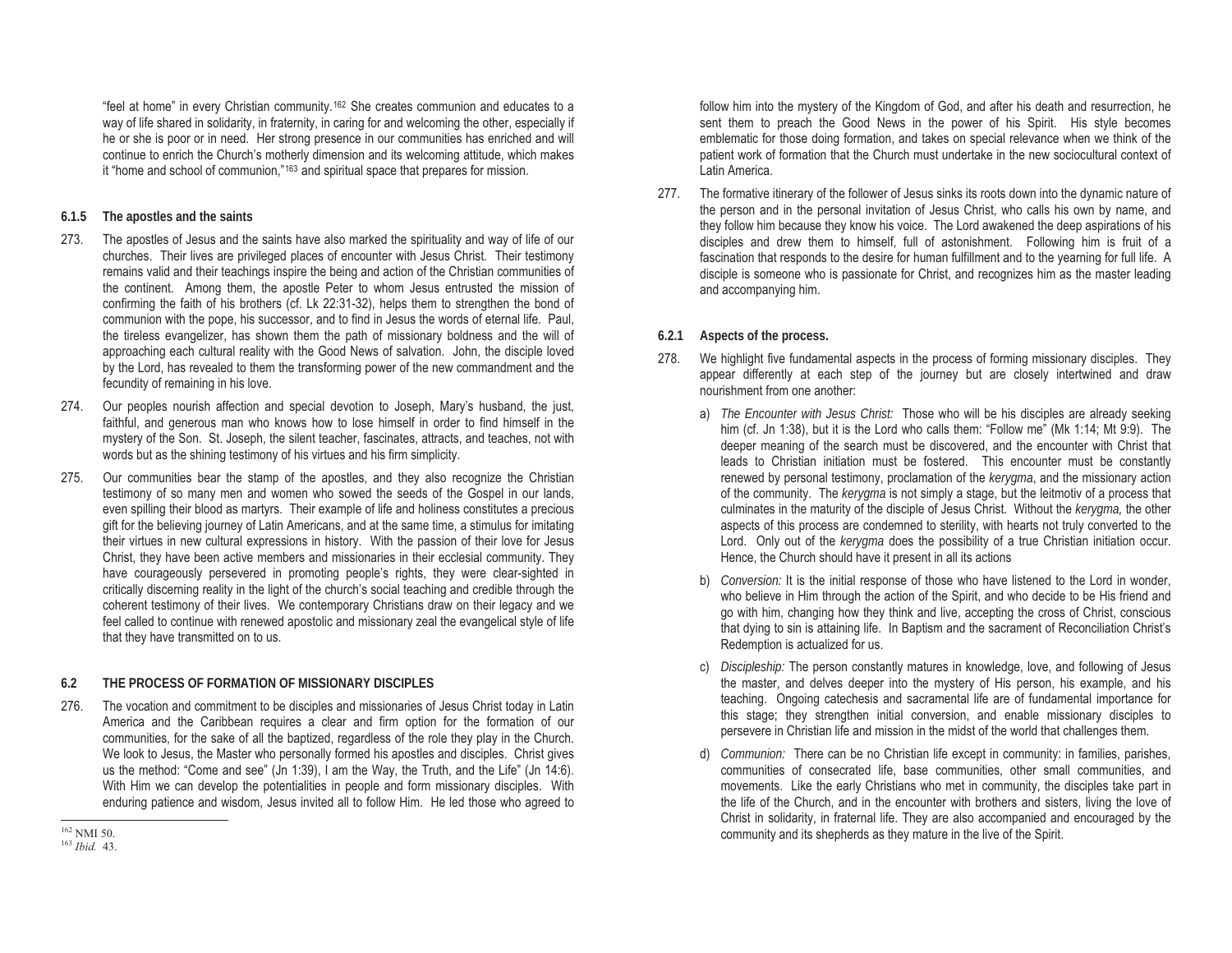- e) *Mission:* As they get to know and love their Lord, disciples experience the need to share with others their joy at being sent, at going to the world to proclaim Jesus Christ, dead and risen, to make real the love and service in the person of the neediest, in short, to build the Kingdom of God. Mission is inseparable from discipleship, and hence it must not be understood as a stage subsequent to formation, although it is carried out in different ways, depending on one's own vocation and on the moment in human and Christian maturation at which the person stands.
- **6.2.2 General criteria**
- *6.2.2.1 Comprehensive, kerygmatic , and ongoing formation*
- 279. The primary mission of formation is to help the members of the Church to always be with Christ, and thus to recognize, welcome, internalize, and develop the experience and values that constitute Christian identity and mission in the world. Hence formation entails a integral process, that is, it encompasses varied dimensions, all harmonized among themselves in vital unity. At the foundation of these dimensions is the power of the *kerygmatic* proclamation. People feel the contagious power of the Spirit and the Word and are led to listen to Jesus Christ, to believe in Him as their Savior, to recognize him as the one who gives full meaning to their life, and to follow in his footsteps. The proclamation is based on the fact of the presence of the Risen Christ today in the church, and it is an absolutely necessary factor in the process of forming disciples and missionaries. At the same time, formation is ongoing and dynamic, in accordance with people's development and with the service that they are called to provide in the midst of the demands of history.

# **6.2.2.2** *A formation attentive to diverse dimensions***.**

- 280. Formation encompasses diverse dimensions that must be integrated harmoniously throughout the formation process, namely the human and communal, spiritual, intellectual, and pastoral missionary dimensions.
	- a) *The Human and Communal Dimension.* It tends to accompany formation processes that lead to taking on one's own history and healing it, so as to become capable of living as Christians in a pluralistic world, with balance, strength, serenity, and inner freedom. It entails developing personalities that mature in contact with reality and are open to Mystery.
	- b) *The Spiritual Dimension.* This is the formative dimension that grounds Christian existence in the experience of God made manifest in Jesus, and leads it by the Spirit over the paths of a deep maturation. Through the various charisms, the person is rooted in the journey of life and service proposed by Christ, with a personal style. It makes it possible to pursue wholeheartedly by faith, like the Virgin Mary, the joyful, luminous, sorrowful, and glorious paths of one's Lord and Teacher.
	- c) *The Intellectual Dimension.* The encounter with Christ, Word made Flesh, empowers the dynamism of reason which seeks the meaning of reality and opens up to Mystery. It is expressed in serious reflection, constantly updated through study, which opens intelligence to truth with the light of faith. It also trains for discernment, critical judgment, and dialogue on the overall situation and the culture. It particularly assures well grounded biblical and

theological knowledge, and knowledge of the human sciences, in order to acquire the necessary competence for the sake of the ecclesial services required and so as to be suitably present in secular life.

d) *The Pastoral and Missionary Dimension*. An authentic Christian journey fills the heart with joy and hope and moves believers to proclaim Christ continually in their life and their environment. It projects toward the mission of forming missionary disciples at the service of the world. It trains for proposing appealing projects and styles of Christian life, with organic actions and fraternal collaboration with all members of the community. It helps combine evangelization and pedagogy, communicating life and offering pastoral itineraries in accordance with the Christian maturity, age, and other conditions proper to persons or groups. It fosters the responsibility of lay people in the world for building the Kingdom of God. It arouses continual concern for those who have distanced and for those who are oblivious to the Lord in their lives.

# **6.2.2.3 A formation that is respectful of process**

281. Reaching the stature of new life in Christ, identifying deeply with Him164 and his mission is a long road requiring diversified itineraries that respect personal processes and continual and gradual community rhythms. In the diocese, the central thrust must be a comprehensive formation project approved by the bishop and drawn up with the proper diocesan bodies, taking into account all the leading forces of the particular church: associations, services and movements, religious communities, small communities, social ministry commissions, and various ecclesial bodies so as to offer the comprehensive view and the convergence of the various initiatives. There must also be a suitably prepared training team to assure the effectiveness of the process itself and to accompany people with dynamic, active, and open pedagogies. The presence and contribution of lay men and women on training teams supplies a special unique richness, because out of their experiences and competencies, they offer criteria, contents, and valuable witness for those who are in formation.

# *6.2.2.4 A formation that makes provision for accompanying the disciples*

- 282. Each sector of the People of God asks to be accompanied and formed, in keeping with the particular vocation and ministry to which it has been called: the bishop is the principle of unity in the diocese through the threefold ministry of teaching, sanctifying, and governing; priests by cooperating with the ministry of the bishop in care for the people of God entrusted to them; permanent deacons in life-giving, humble, and persevering service as valuable aid to bishops and priests; consecrated men and women in radical following of the Master; laymen and laywomen who carry out their evangelizing responsibility by collaborating in forming Christian communities and in building the Kingdom of God in the world. Training is therefore required for those who can accompany others spiritually and pastorally.
- 283. We emphasize that the formation of lay men and women must contribute primarily to an activity as missionary disciples in the world, from the standpoint of dialogue and

<sup>164</sup> Cf. EN 19.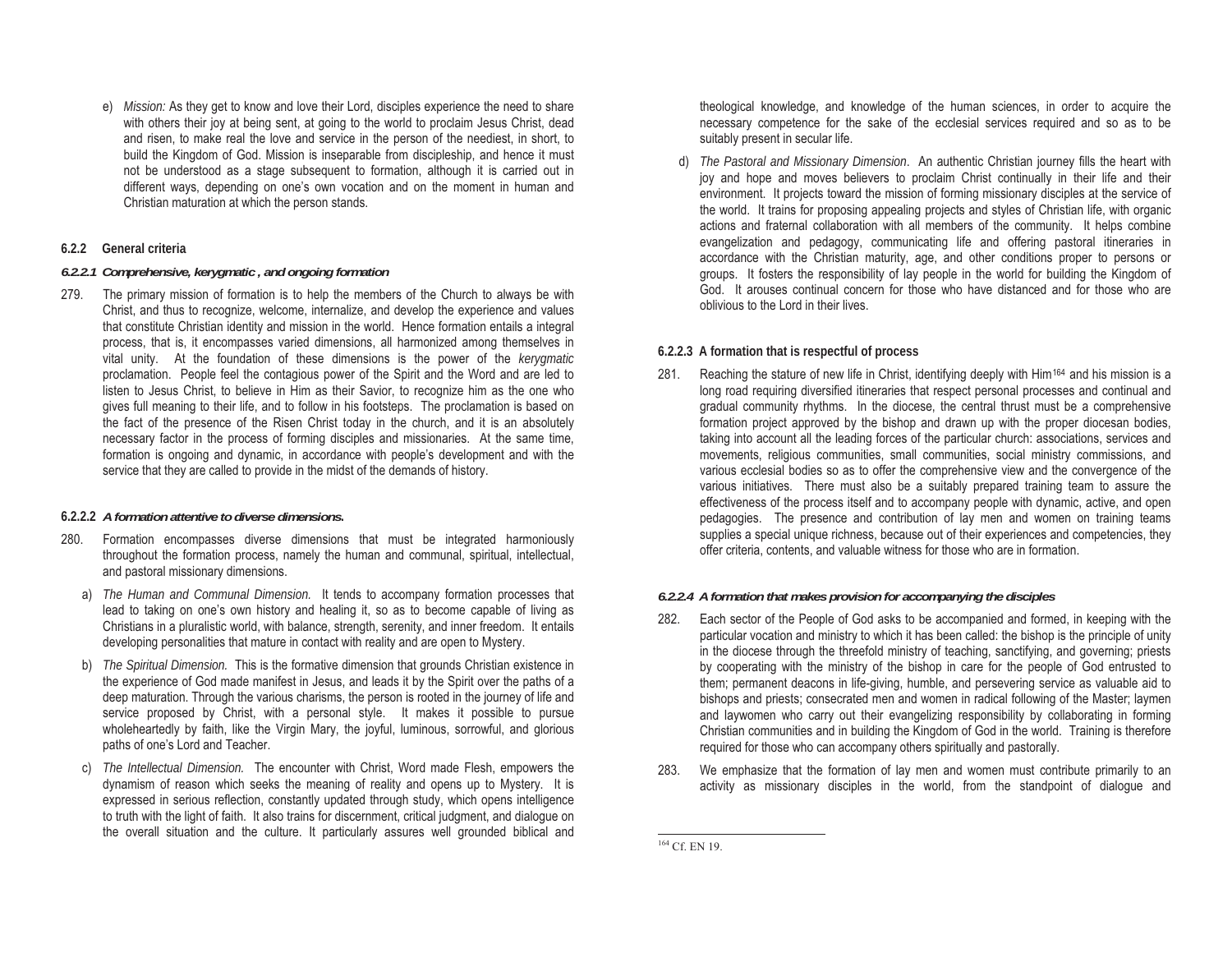transformation of society. Specific formation so that they can have a significant impact on different fields is imperative, especially

*in the vast and complicated world of politics, society and economics, but also the world of culture, of the sciences and the arts, of international life, of the mass media. It also includes other realities which are open to evangelization.165*

# **6.2.2.5** *A formation in the spirituality of missionary action*

- 284. Disciples must be formed in a spirituality of missionary action, which is based on docility to the impulse of the Spirit, to its life giving power which mobilizes and transfigures all dimensions of existence. It is not an experience limited to the private spaces of devotion, but rather seeks to penetrate everything with its fire and life. Moved by the drive and zeal that come from the Spirit, the disciple and missionary learns to express it in work, dialogue, service, and everyday mission.
- 285. When the impulse of the Spirit permeates and motivates all areas of existence, it also pervades and shapes each individual's specific calling. Thus the spirituality proper to priests, religious men and women, parents, business people, catechists, and so forth takes shape and develops. Each of the vocations has a concrete and distinctive way of living spirituality which gives depth and enthusiasm to the specific performance of their tasks. Thus life in the Spirit does not enclose us in cozy intimacy, but makes us generous and creative persons, happy in proclamation and missionary service. We become committed to the demands of reality and able to find a profound significance for everything that we are entrusted with doing for the Church and for the world.

# **6.3 INITIATION TO CHRISTIAN LIFE AND PERMANENT CATECHESIS**

- **6.3.1 Initiation to Christian life**
- 286. There are many believers who do not take part in the Sunday Eucharist, receive the sacraments regularly, or involve themselves actively in the church community. Without ignoring the importance of the family in Christian initiation, this phenomenon deeply challenges us to imagine and organize new ways of approaching them in order to help them to value the meaning of sacramental life, community participation, and citizen commitment. A high percentage of Catholics are unaware of their mission to be salt and leaven in the world, and their Christian identity is weak and vulnerable.
- 287. This constitutes a great challenge that deeply questions the way we are educating in the faith and how we are nourishing Christian living; a challenge that we must face decisively, boldly, and creatively, because in many places Christian initiation has been poor or fragmented. Either we educate in the faith, really putting people in contact with Jesus Christ and inviting them to follow Him, or we will not fulfill our mission of evangelization. We face the inescapable task of offering a workable approach to Christian initiation which besides indicating the "what," also offers elements for the "who," the "how," and the "where" it is done. Thus we will take on the challenge of a new evangelization, to which we have been called repeatedly.

288. Christian initiation, which includes the *kerygma*, is the practical manner of putting people in contact with Jesus Christ and initiating in discipleship. It also gives us the opportunity to enhance the unity of the three sacraments of initiation and delve deeper into their rich meaning. Christian initiation, properly speaking, has to do with the first initiation in the mysteries of the faith, whether in the form of baptismal catechumenate for the non-baptized, or in the formal postbaptismal catechumenate for the baptized who are not sufficiently catechized. This catechumenate is intimately connected with the sacraments of initiation: Baptism, Confirmation, and Eucharist, solemnly celebrated in the Paschal Vigil. It should therefore be distinguished from other processes of catechesis and formation that can presume Christian initiation as their foundation.

#### **6.3.2 Proposals for Christian initiation**

- 289. We feel the urgency of developing in our communities a process of initiation into Christian life starting with the *kerygma*, guided by the Word of God, leading to an ever greater personal encounter with Jesus Christ, perfect God and perfect man,166 experienced as fullness of humanity, which leads to conversion, to following in an ecclesial community, and to a maturing of faith in the practice of the sacraments, service, and mission.
- 290. We recall that in the oldest tradition of the Church, the formative itinerary of the Christian "always had an experiential character. While not neglecting a systematic understanding of the content of the faith, it centered on a vital and convincing encounter with Christ, as proclaimed by authentic witnesses."167 This is an experience that leads into a deep and joyful celebration of the sacraments, with all the wealth of their signs. Life is thereby gradually transformed by the holy mysteries celebrated, enabling the believer to transform the world. The term for it is "mystagogical catechesis."
- 291. Being a disciple is a gift that is intended to grow. Christian initiation provides the possibility of a gradual apprenticeship in knowledge, love, and following of Jesus Christ. It thus forges Christian identity with fundamental convictions and accompanies the search for the meaning of life. The catechetical dynamics of Christian initiation must be undertaken. A community that takes on Christian initiation renews community life and awakens its missionary character. This requires new pastoral attitudes on the part of bishops, priests, deacons, people with vows, and pastoral agents.
- 292. As traits of the disciple, toward which Christian initiation points, we single out: having as center the person of Jesus Christ, our Savior and fullness of our humanity, source of all human and Christian maturity; having a spirit of prayer, being a lover of the Word, practicing frequent confession and participating in the Eucharist; cheerfully being a part of the ecclesial and social community, showing solidarity in love, and being a fervent missionary.
- 293. The parish must be the place where Christian initiation is assured. Its unavoidable tasks include: initiating insufficiently evangelized baptized adults into Christian life; educating baptized children in the faith in a process that leads them to complete their Christian initiation; and initiating the non-baptized who upon hearing the *kerygma*, desire to embrace

<sup>166</sup> Cf. Symbol *Quicumque*: DS 76.

<sup>167</sup> SCa 64.

<sup>165</sup> EN 70.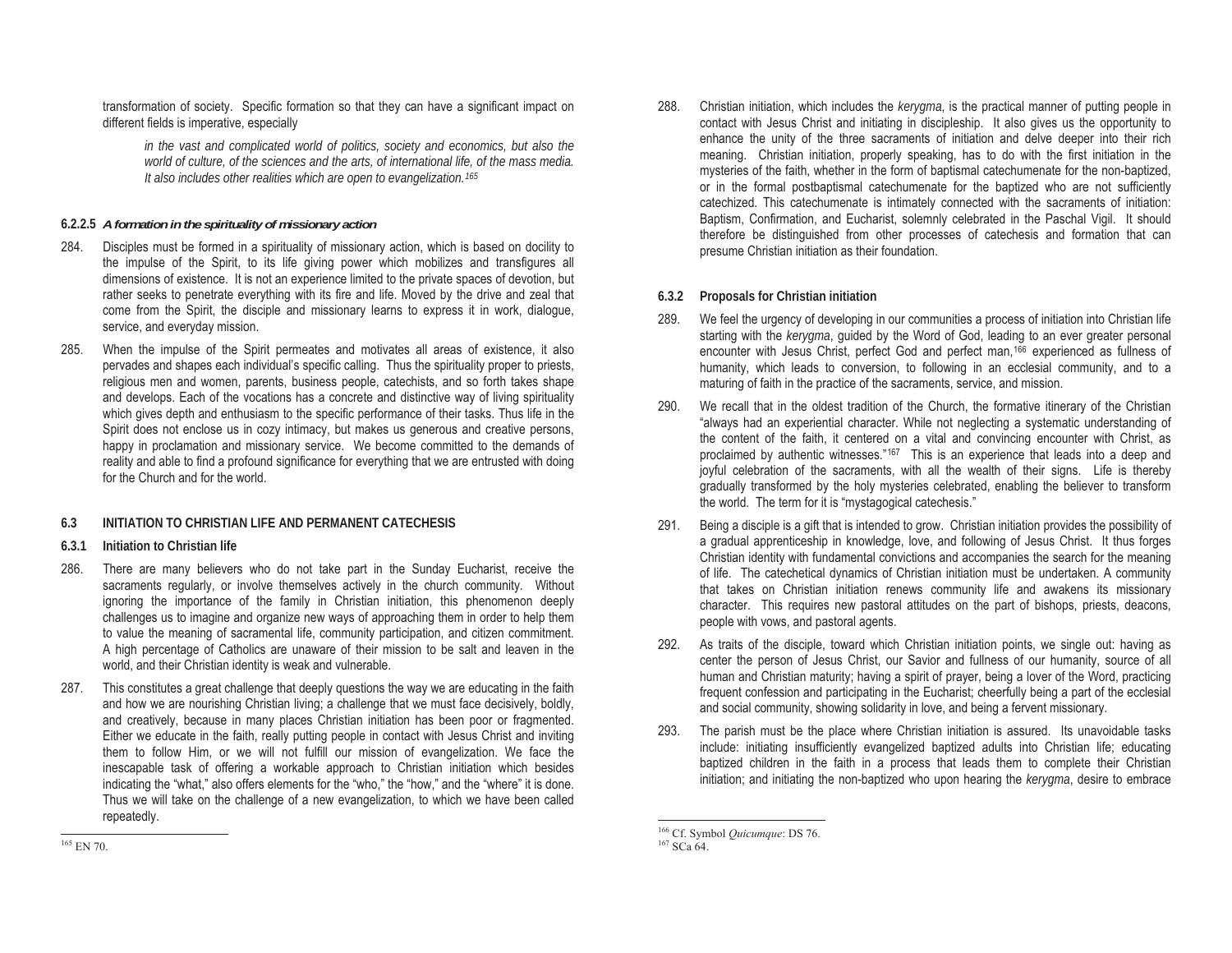the faith. In this task, studying and assimilating the Rite of Christian Initiation of Adults is a necessary focal point and secure support.

- 294. Taking on Christian initiation demands not only a renewal of the parish's mode of catechesis. We propose that the formative catechetical process adopted by the Church for Christian initiation be assumed throughout the continent as the ordinary and absolutely necessary way of introduction into Christian life, and as basic and fundamental catechesis. It will be followed by ongoing catechesis which continues the process of maturing in the faith, which should encompass vocational discernment and offering enlightenment for the direction of one's personal life.
- **6.3.3 Permanent catechesis**
- 295. In considering the current situation of catechesis, there has obviously been great progress. The time devoted to preparing for the sacraments has increased. Both families and pastors are more aware of its need. It is understood to be absolutely necessary in all Christian formation. It has become routine for diocesan and parish catechetical commissions to be set up. The large number of people who feel called to become highly dedicated catechists is admirable. This assembly extends a sincere recognition to them.
- 296. However, despite good will, the theological and pedagogical formation of catechists generally leaves much to be desired. Teaching materials and aids are often quite varied and are not part of a comprehensive pastoral plan; they do not always reflect contemporary pedagogical methods. Catechetical programs in parishes often fail to bet full collaboration from families. Pastors and other people in charge do not put major effort into performing their proper role as primary catechists.
- 297. The challenges posed by the situation of society in Latin America and the Caribbean require a more personal and better grounded Catholic identity. Strengthening this identity entails adequate catechesis to promote personal and community attachment to Christ, especially in those who are weaker in the faith.168 It is a task that falls to the entire community of disciples, but particularly to those of us who as bishops have been called to serve the Church, shepherding it, leading it to the encounter with Jesus, and teaching it to live everything that he has commanded us (cf. Mt 28:19-20).
- 298. Catechesis must not be only occasional, reduced to moments before the sacraments or to Christian initiation, but rather "a permanent catechetical journey."169 Hence each particular church, with the aid of Bishops Conferences, is charged with setting up a comprehensive and progressive process covering the entire span of life from childhood to old age, bearing in mind that the General Directory of Catechesis regards catechesis of adults as the fundamental form of education in faith. In order for the people to truly know Christ in depth and follow him faithfully, they must be led especially in reading and meditating on the Word of God, which is the primary foundation of ongoing catechesis.<sup>170</sup>
- 299. Catechesis cannot be limited to merely doctrinal formation, but it must be a true school of integral formation. Hence, friendship with Christ in prayer, appreciation for liturgical

celebration, shared experience in community, and apostolic commitment through ongoing service to others must be cultivated. To that end it would be useful to have some catechetical aids prepared on the basis of the *Catechism of the Catholic Church* and the *Compendium of the Social Doctrine of the Church*, and to set up courses and schools of ongoing formation for catechists.

300. An appropriate catechesis must be given to accompany the faith already present in popular religiosity. One concrete possibility is to offer a process of Christian initiation in visits to families, where not only are the contents of faith communicated to them, but they are led to the practice of family prayer, to prayerfully reading the Word of God, and to developing the evangelical virtues, so as to establish them ever more firmly as domestic churches. For this growth in faith, it is also well to utilize pedagogically the educational potential within popular Marian piety. It is an educational path whereby cultivating personal love for the Virgin, true "educator in faith,"171 leads us to increasingly resemble Jesus Christ, and leads to gradual assimilation of his attitudes.

# **6.4 PLACES OF FORMATION FOR MISSIONARY DISCIPLES**

- 301. We will now briefly consider some spaces of formation of missionary disciples.
- **6.4.1 The family, first school of faith**
- 302. The family, "patrimony of humanity" constitutes one of the most valuable treasures of Latin American peoples. It has been the setting and school of communion, source of human and civic values, and home where human life is born and is welcomed generously and responsibly. In order for the family to be "school of faith" and be able to help parents to be the first catechists of their children, family ministry must offer opportunities for formation, catechetical materials, and moments of celebration that will enable it to fulfill its educational mission. The family is called to lead children along the path of Christian initiation. Together with the parish, the family, small church, must be the primary place for Christian initiation of children.172 It offers children a Christian meaning of existence and accompanies them in charting their direction in life, as missionary disciples.
- 303. It is also a duty of parents, especially through the example of their life, to educate their children for love as gift of themselves and to aid them to discover their vocation of service, whether in lay life or consecrated life. Thus, the formation of their children as disciples of Jesus Christ takes place in the experiences of daily life in the family itself. Children are entitled to be able to count on their father and mother to take care of them and be with them on the way toward fullness of life. "Family catechesis" carried out in different ways has proven to be a successful help in family unity, as well as offering an efficient possibility for forming parents, youth, and children to be firm witnesses of the faith in their respective communities.
- **6.4.4 Parishes**

<sup>168</sup> Cf. BENEDICT XVI, *Address in the Meeting with the Bishops of Brazil*, May 11, 2007.

<sup>169</sup> *Ibid.* 3.

<sup>170</sup> *Ibid.* 

 $171$  PD 290.  $172$  SCa 19.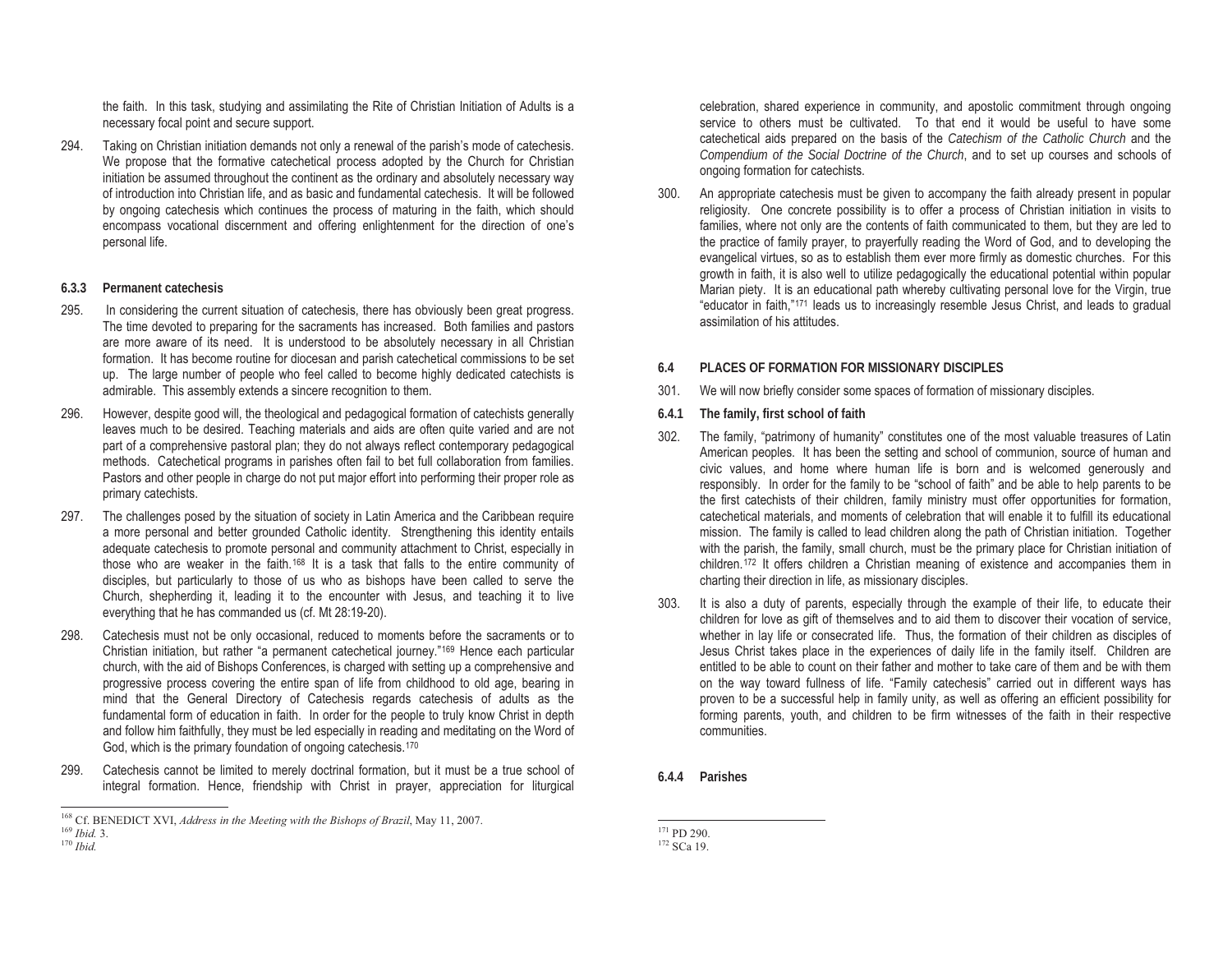- 304. The community dimension is intrinsic to the mystery and the reality of the Church, which must reflect the Blessed Trinity. This essential dimension has been lived in various ways over the centuries. The Church is communion. Parishes are living cells of the Church<sup>173</sup> and special places where most of the faithful have a concrete experience of Christ and his Church.174 They include inexhaustible communal riches because in them is found an immense variety of situations, ages, and tasks. Especially today, when the crisis of family life affects so many children and young people, parishes offer a community space for being formed in the faith and growing in community.
- 305. Hence, community formation must especially be cultivated in the parish. Through various celebrations and initiatives, primarily with the Sunday Eucharist, which is the "the privileged moment of the community's encounter with the risen Lord,"175 the faithful should experience the parish as a family in faith and charity, where they accompany and help one another to follow Christ.
- 306. If we want parishes to be centers from which mission radiates within their own boundaries they must also be places of constant formation. This requires that a variety of approaches to formation be organized within them, assuring accompaniment and the maturing of all pastoral agents and of laypeople inserted in the world. Adjacent parishes can combine efforts along these lines, while not neglecting opportunities for formation from the diocese and the bishops conference.
- **6.4.3 Small ecclesial communities**
- 307. It is evident that in recent years the spirituality of communion has been growing, and that significant efforts using different methodologies have been made to encourage lay people to become involved in small ecclesial communities, which are producing abundant fruits. Small ecclesial communities offer a privileged medium for the New Evangelization and to enable the baptized to live as authentic disciples and missionaries of Christ.
- 308. They are a favorable setting for hearing the Word of God, for living fraternity, for fostering prayer, for deepening processes of formation in the faith, and for bolstering the demanding commitment of being apostles in society today. They are places of Christian experience and evangelization, which are all the more necessary in the secularized cultural situation hostile to the Church with which we have to deal.
- 309. If lively dynamic small communities are desired, a solid spirituality must be fostered in them, one based on the Word of God, to keep them in full communion of life and ideals with the local church, and in particular with the parish community. The parish will thereby come to be a "community of communities,"176 as we have proposed in Latin America for some years now.
- We point out that the processes for forming small communities must be reinvigorated in our continent, for in them we have a sure source of vocations to the priesthood, the religious life, 310.and lay life with special dedication to the apostolate. Small communities would also make it

possible to reach the distant, the indifferent, and those who fuel discontent or resentments against the Church.

- **6.4.4 Ecclesial movements and new communities**
- 311. The new movements and communities are a gift of the Holy Spirit to the Church. In them the faithful find the opportunity to be formed as Christians, growing, and committing themselves apostolically as true missionary disciples. Thus they exercise the natural and baptismal right of free association, as indicated by Vatican II<sup>177</sup> and confirmed by the Code of Canon Law. It would be advisable to prod some movements and associations that today show a certain weariness or fatigue, and invite them to renew their original charism, which is still enriching the diversity with which the Spirit is manifested and acts in the Christian people.
- 312. The movements and new communities constitute a valuable contribution in the particular church achieving its purpose. By their very nature they express the charismatic dimension of the church.

*There is no conflict or opposition in the Church between the institutional and the charismatic dimensions, of which the Movements are a significant expression. Both are co-essential to the divine constitution of the People of God178.*

 In the Church's life and evangelizing action, we find that we must respond to new situations and needs of Christian life in the modern world. In this setting as well, the movements and new communities are an opportunity for many people who are distant to have an experience of a living encounter with Jesus Christ, and thus recover their baptismal identity, and their active participation in the life of the Church.<sup>179</sup> In them "we can see the varied presence and sanctifying action of the Holy Spirit."<sup>180</sup>

- 313. In order to better benefit from the charisms and services of the ecclesial movements in the field of formation of lay people, we wish to respect their charisms and originality, seeking to have them more fully a part of the core structure which is present in the diocese. For its part, the diocesan community must welcome the spiritual and apostolic riches of the movements. Certainly, the movements should keep what makes them distinct, but within a deep unity with the particular church, not only in faith but in action. The more the wealth of charisms multiplies, the more the bishops are called to exercise pastoral discernment so as to foster the necessary integration of the movements into the life of the diocese, appreciating the wealth of their communal, formative, and missionary experience. A special welcome and appreciation should be afforded to those ecclesial movements that have already gone through examination and discernment by the Holy See, and are now regarded as gifts and goods for the universal Church.
- **6.4.5 Seminaries and houses of religious formation**

<sup>&</sup>lt;sup>173</sup> AA 10; SD 55.

 $174$  EAm 41.

 $^{175}$  IA 4.

<sup>&</sup>lt;sup>176</sup> Cf. SD 58.

 $177$  AA 18 ff.

178 BENEDICT XVI, *Address*, March 24, 2007.

<sup>179</sup> Cf. IA 4.

180 Cf. *Ibid.* 5.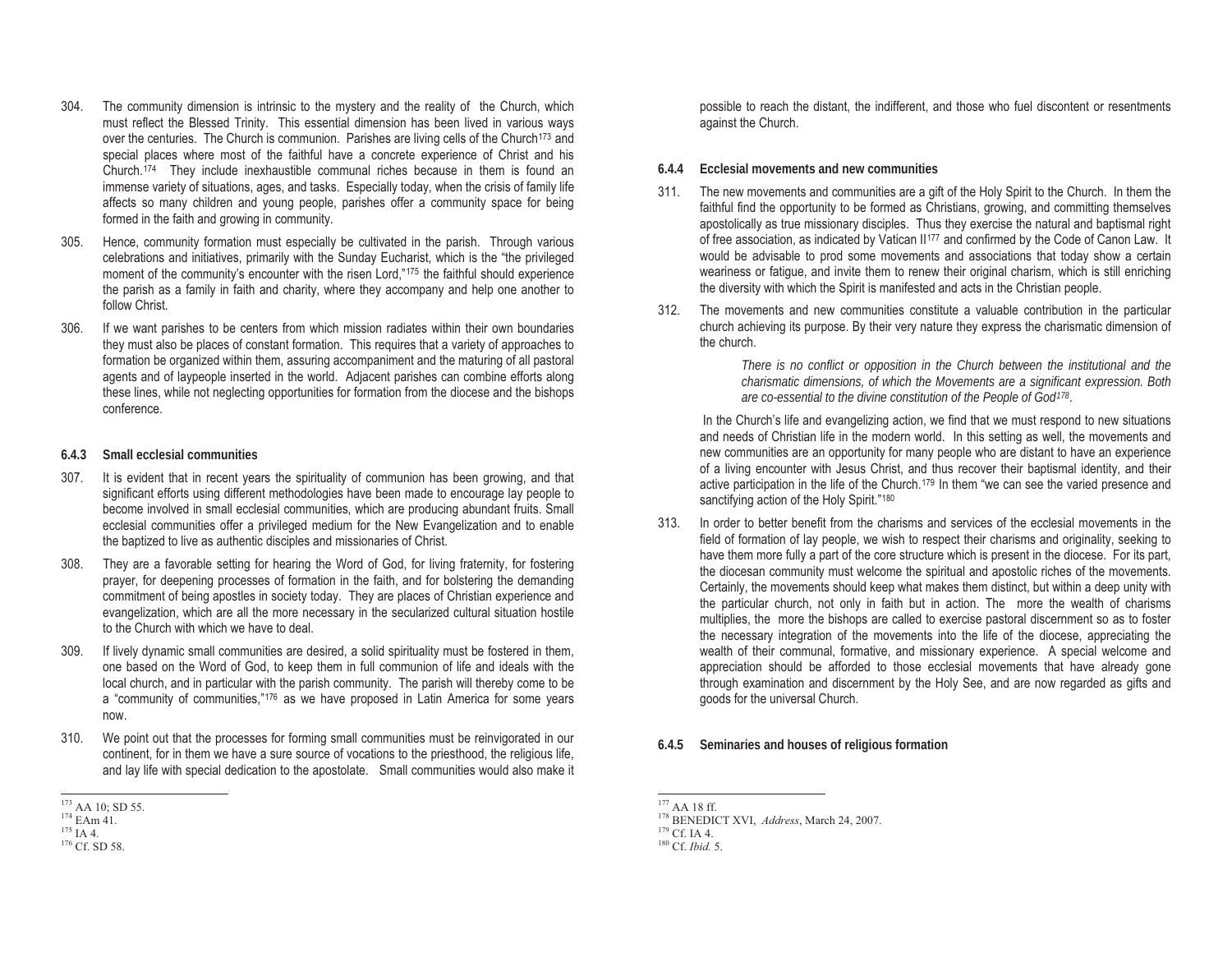- 314 With regard to the formation of disciplines and missionaries of Christ, vocation ministry occupies a particular position. It carefully accompanies all those whom the Lord calls to serve the church in the priesthood, consecrated life, or the lay state. Vocations ministry, for which the entire people of God is responsible, begins in the family and continues in the Christian community. It should be directed at children, and especially youth to help them discover the meaning of life and the plan that God has for each individual, by accompanying them in their discernment process. Fully integrated into the realm of ordinary pastoral ministry, vocations promotion ministry is fruit of a solid joint pastoral ministry, in families, in the parish, in Catholic schools, and in other church institutions. Prayer for vocations must be intensified in various ways, thereby also helping create greater sensitivity and receptivity to the Lord; thus different vocation initiatives must be promoted and coordinated.<sup>181</sup> Vocations are God's gift, and hence in each diocese, there must be special prayers to the "Lord of the harvest."
- 315. In view of the shortage of people responding to the vocation to the priesthood and consecrated life in many places in Latin America and the Caribbean, special care must urgently be given to promoting vocations, cultivating those environments propitious for vocations to the priesthood and religious life, with the certainty that Jesus is still calling disciples and missionaries to be with Him and to send them forth to preach the Kingdom of God. This Fifth Conference issues an urgent call to all Christians, and especially to youth, to be open to a possible call from God to the priesthood or to religious life; it reminds them that the Lord will give them the grace necessary to respond decisively and generously, despite the problems generated by a secularized culture centered on consumerism and pleasure. We invite families to recognize the blessing of a child called by God to this consecration and to support his or her decision and journey of vocational response. We encourage priests to give witness to a happy life, joy, enthusiasm, and holiness in the Lord's service.
- 316. Seminaries and houses of formation are no doubt a special setting, the school and home for the formation of disciples and missionaries. The initial formation time is a stage where future priests share life following the example of the apostolic community around the Risen Christ: they pray together, celebrate the same liturgy culminating in the Eucharist; from the Word of God they receive the teachings that gradually illuminate their minds and shape their hearts for exercising fraternal charity and justice; and they periodically provide pastoral services to different communities, thereby preparing to live a solid spirituality in communion with Christ the Shepherd and in docility to the action of the Spirit, becoming a personal and attractive sign of Christ in the world, according to the path of holiness proper to the priestly ministry.<sup>182</sup>
- 317. We recognize the effort of those who are charted with formation in seminaries. Their witness and preparation are decisive for accompanying seminarians toward an emotional maturity that will make them suitable for embracing priestly celibacy and able to live in communion with their brothers in the priestly vocation; in this sense, the courses established for those in charge of formation are an effective means of aiding their mission.183
- 318. The contemporary situation requires greater attention to formation programs in seminaries, since young people are victims of the negative influence of postmodern culture, especially the mass media, bringing with it the fragmentation of the personality, inability to take on irrevocable commitments, absence of human maturity, weakening of spiritual identity, and so forth, which impede the process of forming authentic disciples and missionaries. Hence, before entry into the seminary, those responsible for conducting formation must make a very careful selection, taking into account the psychological balance of a sound personality, a genuine motivation of love for Christ and for the Church, and an intellectual capacity adequate to the requirements of ministry today.184
- 319. There must be a seminary formation plan that offers seminarians a true comprehensive process—human, spiritual, intellectual, and pastoral—centered on Jesus Christ, the Good Shepherd. It is crucial that during the formation years, seminarians be authentic disciples, and come to have a true personal encounter with Jesus Christ in prayer with the Word, so as to establish with Him relationships of friendship and love, ensuring an authentic process of spiritual initiation, especially during the Propaedeutic Period. The spirituality promoted must respond to the identity of the particular vocation, whether diocesan or religious.185
- 320. Throughout formation, an effort shall be made to develop a tender and filial love for Mary, so that each candidate comes to have spontaneous familiarity with her and "takes her into his home" like the beloved disciple. She will provide priests strength and hope in difficult moments, and will encourage them to be untiringly missionary disciples for the people of God.
- 321. Special attention must be devoted to the process of human formation toward maturity, so that the vocation to the ministerial priesthood of the candidates becomes in each of them a stable and definitive life project, in the midst of a culture that exalts the disposable and the provisional. The same is true of education for affectivity and sexual maturity. Such maturity should lead to understanding better the gospel meaning of consecrated celibacy as a value that configures one to Jesus Christ, and hence as a state of love, fruit of the precious gift of divine grace, according to the example of the nuptial self-giving of the Son of God; to receiving it as such with firm decision, with magnanimity and wholeheartedly; and to living it with serenity and faithful perseverance, with proper ascesis on a personal and community journey, as surrender to God and to others with a full and undivided heart.<sup>186</sup>
- 322. In the entire formation process, the seminary environment and the formation pedagogy must foster a climate of healthy freedom and of personal responsibility, and avoid creating artificial environments or imposed paths. The candidate's option for the priestly life and ministry must mature and be supported by true and authentic, free and personal motivations. That is the aim of discipline in houses of formation. Pastoral experiences, discerned and accompanied in the formation process, are extremely important for corroborating the authenticity of the motivations in the candidate and helping him to assume the ministry as a true and generous

<sup>181</sup> Cf. PDF 41; EA. 40.

<sup>182</sup> Cf. PDV 60; OT 4; Congregation for the Clergy, *Directory for the ministry and life of priests*, n. 4. <sup>183</sup> In this regard the synod fathers exhort bishops to *"assign the most suitable priests to this work, after preparing them with specific training for this delicate mission"* EAm 40; Congregation for Catholic Education, *Ratio fundamentalis institutionis sacerdotalis*, 31-36; ID., *Guidelines on the preparation of those in charge of formation in seminaries*, n. 65-71; OT 5.

<sup>184</sup> Cf. C.I.C. can. 241, 1; Congregation for Catholic Education, *Instruction on the criteria for the Discernment of Vocations with Regard to Persons of Homosexual Tendencies in View of their Admission to the Seminary and to Sacred Order.*

<sup>185</sup> Cf. Congregation for Catholic Education, *Circular Letter Concerning some of the More Urgent Aspects of Spiritual Formation in Seminaries,* January 6, 1980, p. 23: ID *The Propaedeutic Period* May 1, 1998, p. 14. 186 Cf. PO 16; OT 4; PDV 50; Congregation for the Clergy, *Directory on the Ministry and Life of Priests*;

n.5; Congregation for Catholic Education, *A Guide to Formation in Priestly Celibacy*, n. 31, Rome 1974.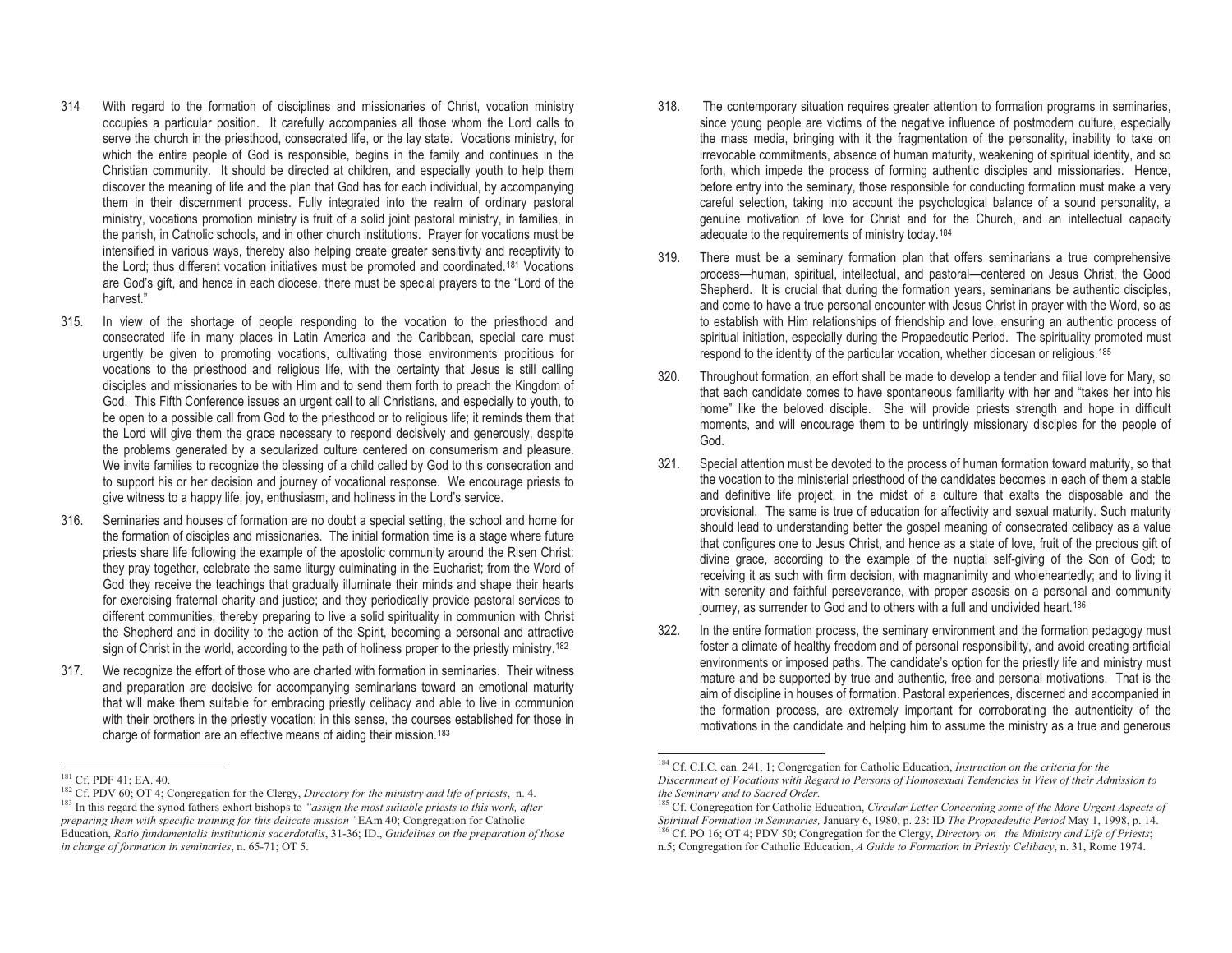service in which what I am and what I do, consecrated person and ministry, are inseparable realities.

- 323. At the same time, the seminary must offer a serious and deep intellectual formation in the field of philosophy, the human sciences, and especially in theology and missiology, so that the future priest learns to proclaim the faith in all its integrity, faithful to the magisterium of the Church, with critical attention, alert to the cultural context of our time and the major currents of thought and behavior that he will have to evangelize. Likewise, the study of the Word of God must be strengthened in the academic curriculum in the various fields of formation, striving to assure that the Divine Word is not reduced to something merely notional, but that it is really spirit and life that enlightens and nourishes all existence. Therefore, each seminary must have a sufficient number of well prepared professors.187
- 324. It must be confirmed that the candidates are able to take on the demands of community life, which entails dialogue, capacity for service, humility, appreciation for the charisms of others, willingness to let oneself be challenged by others, obedience to the bishop, and openness to growing in missionary communion with priests, deacons, religious, and laity, serving unity in diversity. The Church needs priests and religious who never cease being aware that they are disciples in communion.
- 325. Young people from poor families or indigenous groups require an inculturated formation, that is, they must receive adequate theological and spiritual training for their future ministry, without thereby losing their roots, and so that they may accordingly be evangelizers close to their peoples and cultures.188
- 326. The complementarity between the formation begun in the seminary and the formation process which embraces the various stages of the priest's life should be noted. It must be made clear that formation ends only with death. Permanent formation

*is a duty, in the first instance, for young priests. They should have frequent and systematic meetings which, while they continue the sound and serious formation they have received in the seminary, will gradually lead young priests to grasp and incarnate the unique wealth of God's gift which is the priesthood and to express their capabilities and ministerial attitude, also through an ever more convinced and responsible insertion in the presbyterate, and therefore in communion and co responsibility with all their brethren.189*

To that end, well articulated and constantly evaluated diocesan plans are needed.

- 327. Houses and centers of formation of religious life are also privileged spaces of discipleship and formation of missionary men and women, according to the charism proper to each religious institute.
- **6.4.6 Catholic Education**
- 328. Latin America and the Caribbean are in the midst of a particular and delicate educational emergency. Indeed, the new educational reforms in our continent, driven by pressures to

adapt to the new demands being created with global change, seem to be centered primarily on the acquisition of knowledge and skills; they suggest a plainly reductionist understanding of the human being, inasmuch as they conceive education mostly for the sake of production, competitiveness, and the market. Furthermore, they often foster the inclusion of factors contrary to life, the family, and sound sexuality. Hence, they do not promote the best values of young people nor their religious spirit, nor do they teach them the paths toward overcoming violence and attaining happiness, nor do they help them to lead a sober life and acquire those attitudes, virtues, and habits that will make the home they establish stable, and turn them into community-oriented builders of peace and the future of society.<sup>190</sup>

- 329. In view of this situation, strengthening close collaboration with parents and conceiving of a quality education to which all students, male and female, in our peoples have a right without distinction, the true purpose of every school must be stressed. The school is called to become primarily a privileged place of comprehensive formation and development, through the systematic and critical assimilation of one's culture. It does so through a living and vital encounter with the cultural legacy. This means that such an encounter takes place in the school in an ongoing manner, that is, by confronting and placing the perennial values in the contemporary context. Indeed, if culture is to be educational, it must be inserted into the problems of the time in which the young person's life unfolds. Thus, the different disciplines must be presented not only as knowledge to be acquired, but as values to be assimilated and truths to be discovered.
- 330. It is a strict responsibility of the school, as educational institution, to highlight the ethical and religious dimension of culture, precisely in order to activate the spiritual dynamism of the individual person and help him or her to attain the ethical freedom that presupposes and perfects psychological freedom. But ethical freedom occurs only in confrontation with the absolute values on which the meaning and value of the life of human beings depends. Even in the realm of education there appears the tendency to accept the present as parameter of values, thereby running the risk of responding to transitory and superficial values and of losing sight of the deeper exigencies of the contemporary world (EC 30). Education humanizes and personalizes human beings when they are thereby enabled to fully develop their thinking and freedom, bringing them to flourish in habits of comprehension and in initiatives of communion with the entire real order. Human beings thereby humanize their world, produce culture, transform society, and build history.191

#### *6.4.6.1 Catholic educational institutions*

331. The primary mission of the Church is to announce the Gospel in such a fashion as to assure the relationship between faith and life in the individual person and in the socio-cultural setting in which people live, act, and interrelate. Thus it strives to

> *transform through the power of the Gospel, mankind's criteria of judgment, determining values, points of interest, lines of thought, sources of inspiration and*

<sup>187</sup> Cf. Congregation for Catholic Education, *Ratio Fundamentalis*, nn. 32 and 36-37.

<sup>188</sup> Cf. EAm 40; RM 54; PDV 32; Congregation for the Clergy, *Directory* n. 15.

 $189$  PDV 76.

<sup>190</sup> FC 36-38; JOHN PAUL II, *Letter to Families,* 13, February 2, 1994; Pontifical Council for the Family, *Charter of the Rights of the Family,* Art. 5 c, October 22, 1932; Pontifical Council for the Family, *The Truth and Meaning of Human Sexuality. Guidelines for Education within the Family*, December 8, 1995. <sup>191</sup> PD 1025.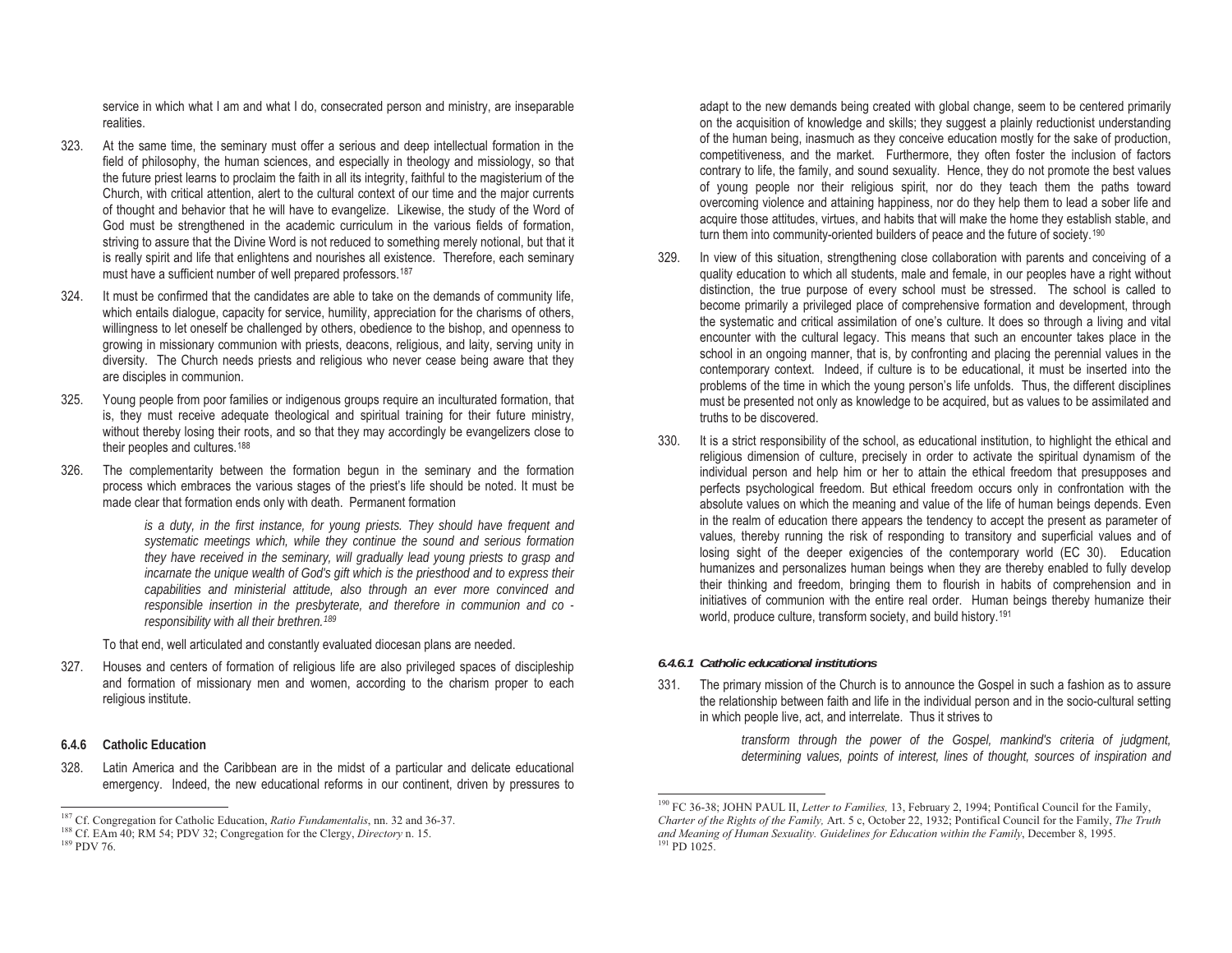models of life, which are in contrast with the Word of God and the plan of *salvation*.<sup>192</sup>

- 332. When we speak of a Christian education, therefore, we understand that the teacher is educating toward a project of a human being in whom Jesus Christ dwells with the transforming power of his new life. There are many aspects in which education takes place, and that comprise the educational project. There are many values, but these values are never alone; they always make up an ordered constellation, whether explicitly or implicitly. If the ordering has Christ as its foundation and terminus, then such education is recapitulating everything in Christ and is a true Christian education; if not, it may speak of Christ, but it runs the risk of not being Christian.<sup>193</sup>
- 333. Both aspects thereby become interwined. That means that it is inconceivable that the Gospel can be proclaimed unless it illuminates, infuses encouragement and hope, and inspires adequate solutions to the problems of existence; nor can a true and full promotion of human beings be conceived without opening them to God and proclaiming Jesus Christ to them 194
- 334. In its schools the Church is called to promote an education centered on the human person who is capable of living in community, and making his or her contribution to its well being. Given the fact that many are excluded, the Church must press for quality formal and informal education for all, especially for the poorest. That means an education that brings children, youth, and adults into encounter with the cultural values of their own country, discovering or integrating the religious and transcendent dimension into those values. To that end, we need a dynamic pastoral ministry of education to accompany education processes, to be a voice legitimizing and safeguarding freedom of education vis-à-vis the state and the right to a quality education of the most dispossessed.
- 335. Thus we are in a position to affirm that in the educational project of the Catholic school, Christ, Perfect Man, is the foundation in whom all human values encounter their full realization, and accordingly their unity. He reveals and promotes the new meaning of existence and transforms it, enabling man and woman to live divinely; that is, to think, desire, and act, according to the Gospel, making the beatitudes the standard of their life. Precisely because of the explicit reference to the Christian vision shared by all members of the school community—albeit in different degree and respecting the freedom of conscience and religious freedom of non-Christians present there—education is "Catholic" because for it the Gospel principles become educational norms, internal motivations, and at the same time, final goals. This is the specifically Catholic character of education. For Jesus Christ elevates and ennobles human persons, gives value to their existence, and constitutes the perfect example of life. He is the best news, proposed to young people by Catholic schools.<sup>195</sup>
- 336. Therefore, the goal that the Catholic school sets for itself is to lead children and youth to the encounter with the living Jesus Christ, Son of the Father, brother and friend, Master and merciful Shepherd, hope, way, truth and life, and thus to experience covenant with God and with human beings. It does so by aiding in building the personality of the students, having

Christ as reference point for mindset and life. As that reference point gradually becomes explicit and internalized, it will help them to see history as Christ sees it, to judge life as He does, to choose and live as He does, to cultivate hope as He teaches us, and to live communion with the Father and the Holy Spirit in Him. By the mysterious fruitfulness of this reference point, persons are built up in their existential unity, that is, they assume their responsibilities and seek the ultimate meaning of their life. Situated within the Church, community of believers, in freedom they are able to live the faith intensely, proclaim it, and celebrate it joyfully in the reality of each day. As a consequence, the human attitudes that lead to sincere openness to truth, to respecting and loving people, to expressing their own freedom in self-giving and in service to others to transform society, mature and become second nature.

- 337. Catholic schools are called to deep renewal. We must restore the Catholic identity of our schools through a courageous and bold missionary impulse, so that it becomes a prophetic option shaped in a pastoral practice of participatory education. Such projects must promote the comprehensive formation of the person, having its foundation in Christ, with ecclesial and cultural identity, and with academic excellence. They must also bring about solidarity and charity to the poorest. Oversight of educational processes, parent participation in them, and teacher training are priority tasks of the educational ministry.
- 338. Our proposal is that in Catholic institutions education in faith be comprehensive and across the curriculum, taking into account the formation process for encountering Christ and for living as his disciples and missionaries and introducing true processes of Christian initiation within it. We likewise recommend that the educational community (principals, teachers, administrative staff, teachers, parents, etc.) as authentic ecclesial community and center of evangelization, undertake its role in the formation of disciples and missionaries at all levels. From there, in communion with the Christian community, its source, it should promote a pastoral service in the sector where it is inserted, especially youth, the family, catechesis, and promoting the human development of the very poor. These objectives are essential in processes of student admissions, their families, and hiring teachers.
- 339. Freedom of education is an unrelinquishable principle for the Church. Broad exercise of the right to education in turn requires, as a condition for its authentic realization, the full freedom that ought to be enjoyed by every person in choosing the education of their children which they consider most in accordance with the values that they prize most and consider necessary. By the fact of having given them life, parents assume the responsibility of offering their children favorable conditions for their growth and the grave obligation of educating them. Society must recognize them as the first and primary educators. The duty of family education as initial school of social virtues is so important that when it is missing it is unlikely to be supplied. This principle cannot be relinquished.<sup>196</sup>
- 340. Because of its significance and scope, this non-transferable right, which entails an obligation and expresses the freedom of the family in the realm of education, must be firmly guaranteed by the state. Hence, government, which is charged with protecting and defending the freedoms of citizens, in keeping with distributive justice, must spend public aid—which derives from taxes from all citizens—in such a manner that all parents, regardless of their social condition, may choose, according to their conscience, from within the wide

<sup>192</sup> EN 19.

 $193$  SD 265.

194 Cf. *Iuvenum Patris*. Apostolic Letter of John Paul II on the centenary of the death of St. John Bosco.

<sup>195</sup> Congregation for Catholic Education, *The Catholic School,* n. 34.

<sup>196</sup> Pontifical Council for the Family, *Charter of the Rights of the Family,* Art. 3c; October 22, 1983.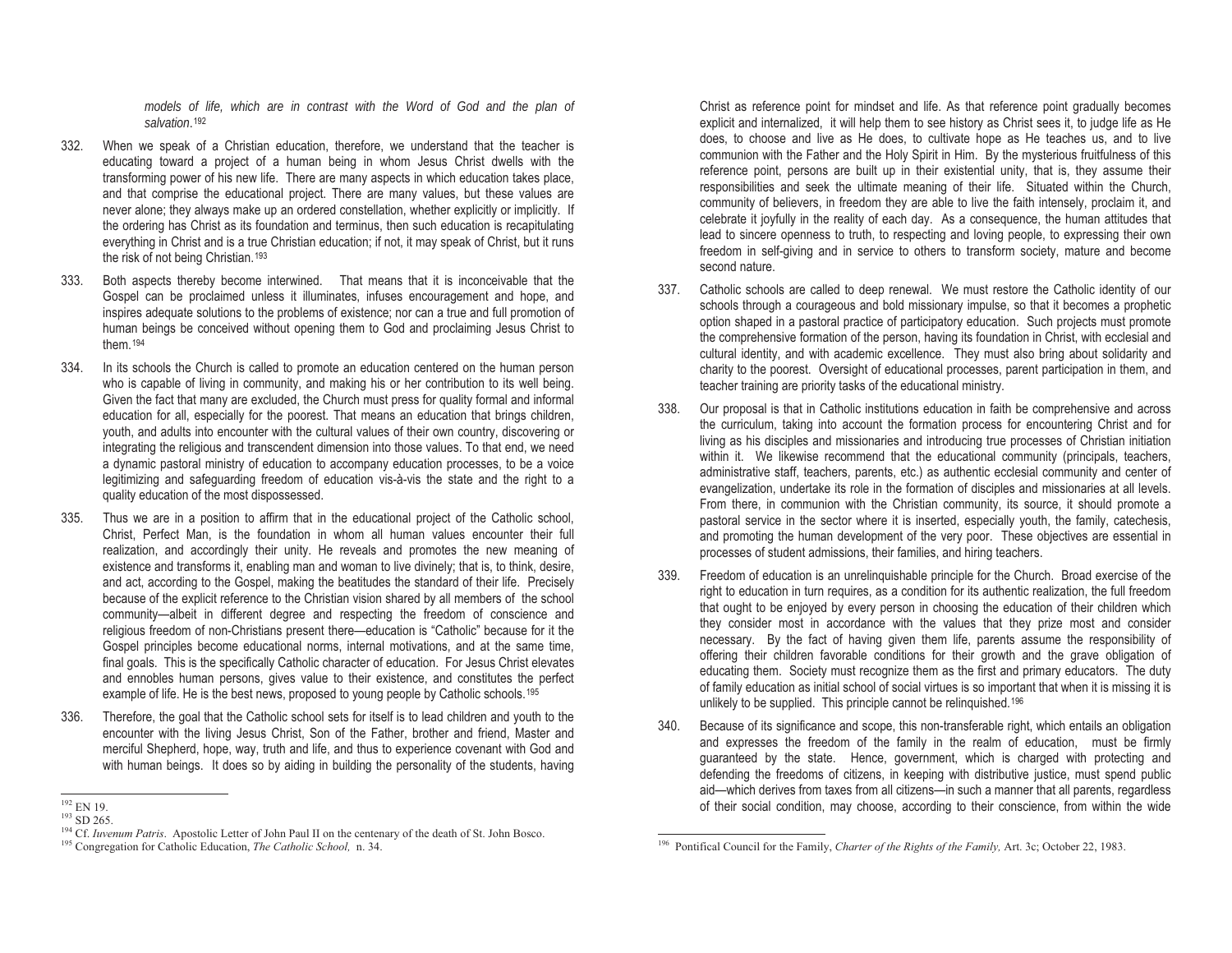range of educational options, the schools suited to their children. This is the fundamental value and the juridical nature that grounds aid to schools. Therefore, no educational sector, not even the state itself, may claim for itself the power to bestow on itself privilege and exclusivity for the education of the very poor, without thereby undermining important rights. The natural rights of the human person, peaceful co-existence of citizens, and the progress of all are thereby promoted.

# *6.4.6.2 Universities and advanced institutes of Catholic education*

- 341. By its very nature, the Catholic university provides important assistance to the Church in its evangelizing mission. It is a vital witness to Christ and his message institutional in nature that very necessary and important for cultures permeated with secularism. The fundamental activities of a Catholic university must be linked and harmonized with the Church's evangelizing mission. They are carried out through research pursued in the light of the Christian message, which places new human discoveries at the service of people and society. It thus offers a formation given in a context of faith to prepare people capable of rational and critical judgment, conscious of the transcendental dignity of the human person. This entails a professional training that includes ethical values and the dimension of service to people and society; dialogue with the culture, which fosters better understanding and transmission of the faith; and theological research which helps faith to be expressed in language that makes sense to these times. Because the church is ever more aware of its saving mission in this world, it wants to feel these institutes close to it and wishes to have them present and operating in spreading the authentic message of Christ.<sup>197</sup>
- 342. Catholic universities, accordingly, must faithfully develop their Christian uniqueness, because they carry gospel responsibilities that other kinds of institutions are not obliged to fulfill. These particularly include dialogue between faith and reason and faith and culture, and the formation of professors, students and administrative staff through the church's social and moral doctrine, so that they may be capable of commitment in solidarity to human dignity and to the community, and to display prophetically in the life of Latin American and Caribbean societies the newness represented by Christianity. Hence, care must be taken with the human, academic, and Christian profile of those primarily responsible for research and teaching.
- 343. There must be a university ministry accompanying the life and journey of all members of the university community, promoting personal and committed encounter with Jesus Christ and multiple solidarity and missionary initiatives. It must also pursue close relations and dialogue with members of other public universities and research centers.
- 344. In recent decades in Latin America and the Caribbean, we observe the emergence of different institutes of theology and pastoral ministry offering refresher courses aimed at the formation of pastoral agents. Along these lines, opportunities for dialogue, discussion and the pursuit of adequate responses to the enormous challenges faced by evangelization in our continent have been created. Countless leaders have likewise been trained for service to the particular churches.
- 345. We encourage appreciation for the rich postconciliar reflection of the church in Latin America and the Caribbean, as well as the philosophical, theological, and pastoral reflection of our churches and their centers for formation and research, so as to strengthen our own identity, develop pastoral creativity, and to energize what is ours. Study and theological and pastoral research must be fostered to deal with the challenges of the new multiple, differentiated, and globalized social reality, seeking new responses to sustain faith and the living out of discipleship of pastoral agents. We also suggest greater use of the services offered by existing theological and pastoral formation institutes by fostering dialogue between them and devoting more resources and joint efforts in the formation of lay men and women.
- 346. This Fifth Conference is grateful for the invaluable service provided by various institutions of Catholic education in promoting human development and evangelization of the new generations, and their support to the culture of our peoples, and it encourages dioceses, religious congregations, and organizations of lay Catholics that maintain schools, universities, institutes of higher education and of non-formal training, to continue untiringly in their dedicated and irreplaceable apostolic mission.

Part Three

THE LIFE OF JESUS CHRIST FOR OUR PEOPLES

<sup>197</sup> ECE 49.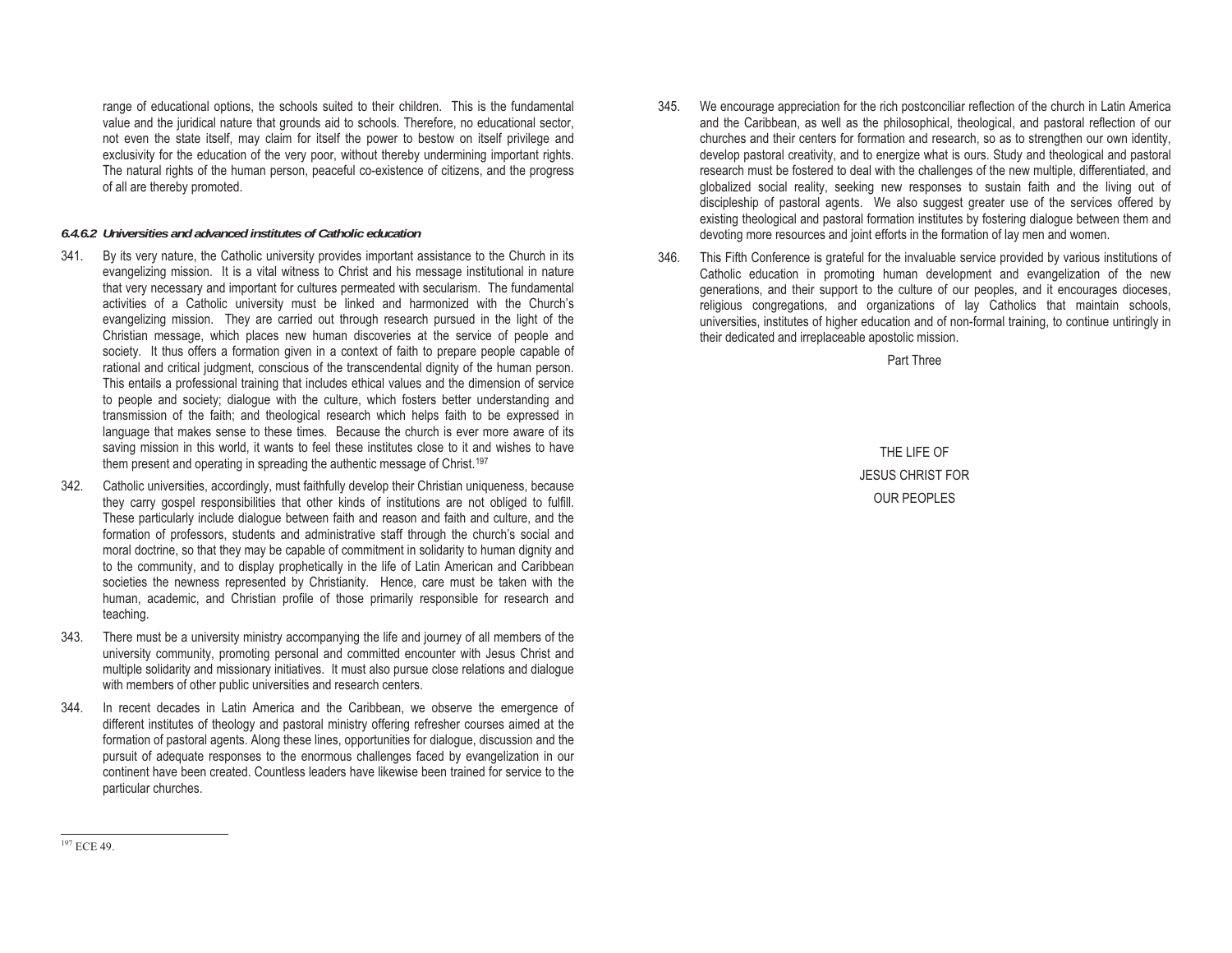# **7**

# **THE MISSION OF THE DISCIPLES IN THE SERVICE OF FULL LIFE**

347. "The pilgrim Church is missionary by her very nature, since it is from the mission of the Son and the mission of the Holy Spirit that she draws her origin, in accordance with the decree of God the Father."198 Hence, the missionary impulse is a necessary fruit of the life that the Trinity communicates to the disciples.

# 7.1 LIVING AND COMMUNICATING THE NEW LIFE IN CHRIST TO OUR PEOPLES

- 348. The great novelty that the Church proclaims to the world is that Jesus Christ, the Son of God made man, Word and Life, came to the world to make us "sharers in the divine nature" (2 Pet 1:4), to share with us his divine life. It is the trinitarian life of the Father, the Son, and the Holy Spirit, eternal life. His mission is to manifest the Father's immense love, that he wants us to be his children. The proclamation of the *kerygma* is an invitation to become aware of this life-giving love of God who offers himself to us in Christ died and risen. This is the first thing that we must proclaim and also hear, because grace has an absolute primacy in Christian life and in all the Church's evangelizing activity: "By the grace of God I am what I am" (1 Cor 15:10).
- 349. The call of Jesus in the Spirit and the Church's proclamation always appeal to our trusting acceptance by faith. "He who believes in me has eternal life." Baptism does not merely purify from sins. It causes those who are baptized to be reborn, conferring on them the new life in Christ, who incorporates them into the community of disciples and missionaries of Christ, into the Church, and makes them children of God; it enables them to recognize Christ as Firstborn and Head of all humankind. Being brothers and sisters means living fraternally and being ever alert to the needs of the weakest.
- 350. Our peoples do not want to walk in the shadows of death; they hunger and thirst for life and happiness in Christ. They seek him as source of life. They yearn for this new life in God to which the disciple of the Lord is born by Baptism and is reborn by the sacrament of Reconciliation. They seek this life which is strengthened when it is confirmed by the Spirit of Jesus and when the disciples renew their covenant of love in Christ, with the Father and with their brothers and sisters at each eucharistic celebration. Accepting the Word of eternal life and nourished by the Bread that has come down from heaven, they want to live the fullness of love, and lead all to the encounter with Him who is the Way, the Truth, and the Life.
- 351. However, in the exercise of our freedom we sometimes reject this new life (cf. Jn 5:40), or we do not persevere on the way (cf. Heb 3:12-14). Through sin, we choose a path of death.

Hence, the proclamation of Jesus always calls to conversion, which makes us share in the triumph of the Risen One and begins a journey of transformation.

352. A very credible witness of holiness and commitment is expected of those who live in Christ. When we desire and seek this holiness we do not live less, but better, because when God asks for more, it is because he is offering much more: "Do not be afraid of Christ! He takes nothing away, and he gives you everything."199

# **7.1.1 Jesus at the service of life**

353. Jesus, the Good Shepherd, wishes to communicate his life to us and place himself at the service of life. We see him when he approaches the blind man on the road (cf. Mk 10:46-52), when he ennobles the Samaritan woman (cf. Jn 4:7-26), when he heals the sick (cf. Mt 11:2-6), when he feeds the people who are hungry (cf. Mk 6:30-44), when he frees the possessed (cf. Mk 5:1-20). Jesus includes all in his Kingdom of life: he eats and drinks with sinners (cf. Mk 2:16), unconcerned that he is regarded as a glutton and drunkard (cf. Mt 11:19); he touches lepers (cf. Lk 5:13), and he receives Nicodemus by night to invite him to be born again (cf. Jn 3:1-15). He likewise invites his disciples to reconciliation (cf. Mt 5:24), love for enemies (cf. Mt 5:44), and to opt for the poorest (cf. Lk 14:15-24).

- 354. In his Word and in all the sacraments, Jesus offers us food for the journey. The Eucharist is the vital center of the universe, capable of satisfying hunger for life and happiness: "the one who feeds on me will have life because of me" (Jn 6:57). At this banquet we happily participate in eternal life, and thus our daily existence becomes an extended Mass. But all God's gifts require an adequate disposition in order to produce fruits of change. They especially demand of us a communal spirit, opening our eyes to recognize Him and serve Him in the very poor: "in the least of the brethren we find Jesus himself"<sup>200</sup> Hence Saint John Chrysostom used to appeal: "Do you wish to honor the body of Christ? Do not ignore him when he is naked. Do not pay him homage in the temple clad in silk, only then to neglect him outside where he is cold and ill-clad."201
- **7.1.2 Varied dimensions of life in Christ**
- 355. Jesus Christ is fullness of life that elevates the human condition to divine condition for his glory. "I came so that they might have life and have it more abundantly" (Jn 10:10). His friendship does not require that we give up our yearnings for fullness of life, for he loves our happiness on this earth as well. The Lord says that He created everything "for our enjoyment" (1 Tim 6:17).
- 356. The new life of Jesus Christ touches the entire human being and develops human existence in fullness "in its personal, family, social and cultural dimensions."<sup>202</sup> That requires entering into a process of change that transfigures the varied aspects of life itself. Only thus will it become possible to recognize that Jesus Christ is our savior in all senses of the word. Only

<sup>199</sup> BENEDICT XVI, *Homily at the inauguration of the pontificate,* April 24, 2005.  $200$  DCE 15.

201 ST. JOHN CHRYSOSTOM, *Homilies on St. Matthew,* L 3-4 58, 508-509.

 $202$  IA 4.

 $198$  AG 2.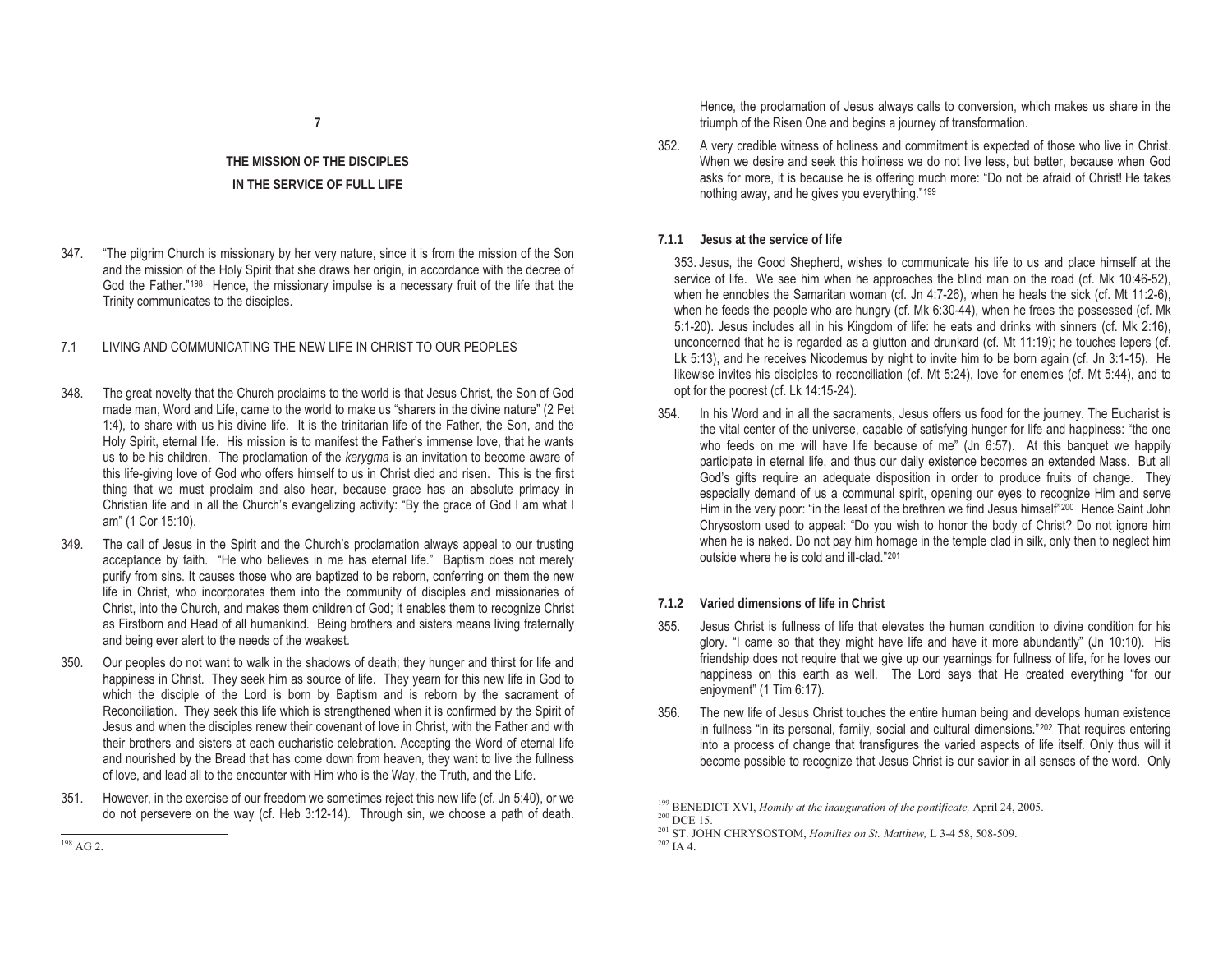thus will we manifest that life in Christ heals, strengthens, and humanizes. For "He is the Living One who walks alongside us, revealing to us the meaning of events, suffering and death, rejoicing and feasting."203 Life in Christ includes the joy of eating together, enthusiasm for making progress, the pleasure of working and learning, the joy of serving whoever needs us, contact with nature, enthusiasm for communal projects, the pleasure of living sexuality in keeping with the gospel, and all the things that the Father gives us as signs of his sincere love. We can find the Lord in the midst of the joys of our limited existence, and that gives rise to sincere gratitude.

- 357. But hedonistic and individualistic consumerism, which jeopardizes human life for the sake of immediate unbridled pleasure, obscures the meaning of life and degrades it. The vitality offered by Christ invites us to expand our horizons and recognize that by embracing the daily cross, we enter into the deeper dimensions of existence. The Lord, who invites us to appreciate things and to make progress, also warns us of the danger of the obsession to accumulate: "Do not store up for yourselves treasures on earth" (Mt 6:26). "What profit would there be for one to gain the whole world and forfeit his life? Or what can one give in exchange for his life?" (Mt 16:26). Jesus Christ offers us a great deal, in fact much more than we expect. He gives the Samaritan woman more than the water from the well, he offers the hungry multitude more than relief from hunger. He surrenders Himself as life in abundance. The new life in Christ is participation in the triune God's life of love. It begins at baptism and culminates in the final resurrection.
- **7.1.3 At the service of a full life for all**
- 358. But the living conditions of many of those who are abandoned, excluded, and ignored in their poverty and pain stand in contradiction to this project of the Father and challenge believers to greater commitment to the culture of life. The Kingdom of life that Christ came to bring is incompatible with such inhuman situations. If we try to close our eyes to these realities we are not advocates of the life of the Kingdom and we place ourselves on the path of death: "We know that we have passed from death to life because we love our brothers. Whoever does not love remains in death" (1 Jn 3:14). The "unbreakable bond between love of God and love of neighbor"204 which "invites all to overcome grave social inequalities and the enormous differences in access to goods"205 must be emphasized. Both concern for developing more just structures and for transmitting the social values of the gospel are situated in this context of fraternal service to worthy life in dignity.
- 359. We thus discover a profound law of reality: life only develops fully in fraternal and just communion. For "God, in Christ, redeems not only the individual person but also the social relations existing between men."206 Given the various situations that reflect the divisions between brothers and sisters, we feel compelled to assure that the Catholic faith of our Latin American and Caribbean peoples is expressed in a more decent life for all. The Church's rich social magisterium tells us that we cannot conceive of an offer of life in Christ without dynamism toward integral liberation, humanization, reconciliation, and involvement in society.

#### **7.1.4 A mission to communicate life**

- 360. Life grows by being given away, and it weakens in isolation and comfort. Indeed, those who enjoy life most are those who leave security on the shore and become excited by in the mission of communicating life to others. The Gospel helps us to discover that a morbid concern for one's own life vitiates the human and Christian quality of that life. We live much better when we have inner freedom to give everything away: "Whoever loves his life loses it" (Jn 12:25.). Here we discover another profound law of reality: that life is attained and matures insofar as it is surrendered in order to give life to others. That is certainly what mission means.
- 361. Jesus' project is to establish the Kingdom of his Father. Hence, he asks his disciples: "As you go, make this proclamation: 'The kingdom of heaven is at hand'" (Mt 10:7). This is the Kingdom of life. For what Jesus proposes to our peoples, the fundamental content of this mission, is the offer of full life for all. Thus, the church's teaching, norms, ethical orientations, and all its missionary activity must allow this attractive offer of a more worthy life in Christ to shine through for each man and each woman in Latin America and the Caribbean.
- 362. We commit ourselves to a continent-wide Great Mission that will require that we deepen and enrich all the reasons and motivations to make each believer a missionary disciple. We need to develop the missionary dimension of life in Christ. The Church needs to be jolted to prevent it from becoming well established in comfort, stagnation, and lukewarmness, aloof from the suffering of the continent's poor. We need every community to become a powerful radiating center of life in Christ. We hope for a new Pentecost that will free us from fatigue, disillusionment, and conformity to the environment; a coming of the Spirit who renews our joy and our hope. Hence, it will become imperative that there be warm spaces of community prayer to feed the fire of an irrepressible zeal and make possible an attractive testimony of unity so "that the world may believe" (Jn 17:21).
- 363. The power of this proclamation of life will be fruitful if we do it in an appropriate way, with the attitudes of the Master, always keeping the Eucharist as source and summit of all missionary activity. We call on the Holy Spirit in order to be able to provide a profound witness entailing close affection, listening, humility, solidarity, compassion, dialogue, reconciliation, commitment to social justice, and ability to share, as Jesus did. He keeps calling, keeps inviting, keeps offering constantly a worthy and full life for all. In Latin America and the Caribbean, we, his male and female disciples, are now called to sail out to sea for an abundant catch. This means setting out from our isolated minds and throwing ourselves with courage and confidence (*parrhesia*) into the mission of the entire Church.
- 364. We pause to gaze at Mary and we recognize in her a perfect image of the missionary disciple. She exhorts us to do as Jesus tells us (cf. Jn 2:5), so that He can pour out his life over Latin America and the Caribbean. Alongside her, we intend to be attentive again to listen to the Master, and gathered around her, we again receive with trembling the missionary mandate of her Son*: Go and make disciples of all peoples* (Mt 28:19). We hear it as community of missionary disciples, who have experienced the living encounter with Him, and we want to share this incomparable happiness with others every day.

<sup>203</sup> *Ibid.*

 $204$  DCE 16.

 $205$  IA 4.

 $206$  DCSD 52.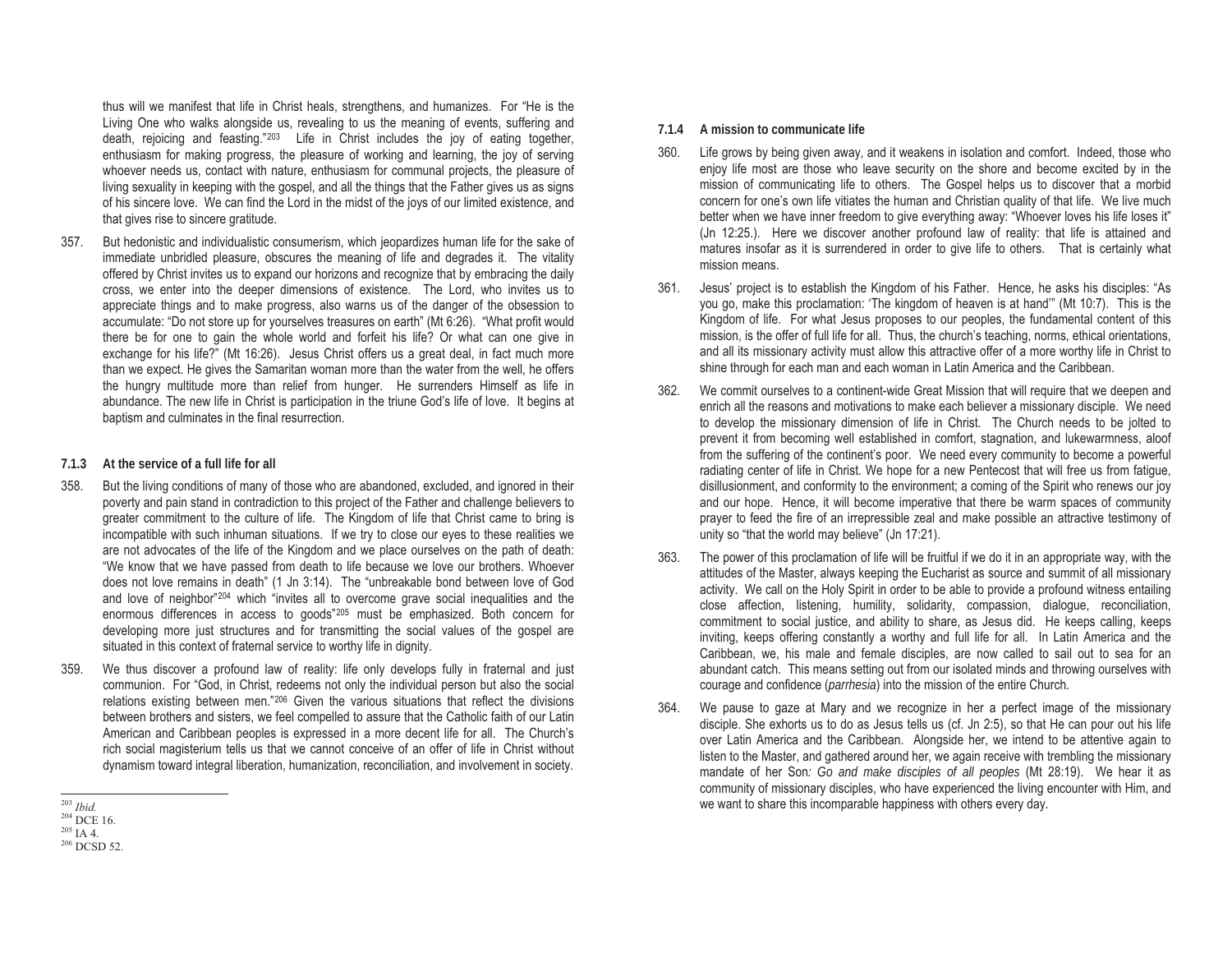# 7.2 PASTORAL CONVERSION AND MISSIONARY RENEWAL OF COMMUNITIES

365. All ecclesial structures and all pastoral plans of dioceses, parishes, religious communities, movements, and any Church institution must be imbued with this firm missionary decision. No community should excuse itself from entering decidedly with all its might into the ongoing processes of missionary renewal and from giving up outdated structures that are no longer helpful for handing on the faith.

- 366. Personal conversion engenders the ability to make everything subject to establishing the Kingdom of life. We bishops, priests, permanent deacons, religious men and women, and lay men and women are called to assume an attitude of ongoing pastoral conversion, which entails listening attentively and discerning "what the Spirit says to the churches" (Rev 2:29) through the signs of the times in which God is made manifest.
- 367. The Church's ministry cannot ignore the historic context in which its members live. Its life takes place in very specific sociocultural contexts. These social and cultural transformations naturally represent new challenges to the Church in its mission of building the Kingdom of God. Hence the need, in fidelity to the Holy Spirit who leads it, for an ecclesial renewal that entails spiritual, pastoral, and also institutional reforms.
- 368. Conversion of the shepherds also leads us to live and promote a spirituality of communion and participation.

*making it the quiding principle of education wherever individuals and Christians are formed, wherever ministers of the altar, consecrated persons, and pastoral workers are trained, wherever families and communities are being built up.207*

Pastoral conversion requires that ecclesial communities be communities of missionary disciples around Jesus Christ, Master and Shepherd. Thence arises the attitude of openness, dialogue, and willingness to promote the stewardship and real participation of all the faithful in the life of Christian communities. Today more than ever, the testimony of ecclesial communion and holiness are a pastoral priority. Pastoral planning must be inspired by the new commandment of love (cf. Jn 13:35).208

369. We find the paradigmatic model of this community renewal in the early Christian communities (cf. Acts 2:42-47), which were able to keep seeking new ways of evangelizing in accordance with cultures and circumstances. We are likewise prompted by Vatican II's communion of ecclesiology, the synodal path in the post-council period, and the previous general conferences of Latin American and Caribbean bishops. We remain mindful that, as Jesus assures us, "where two or three are gathered together in my name, there am I in the midst of them" (Mt 18:29).

370. The pastoral conversion of our communities requires moving from a pastoral ministry of mere conservation to a decidedly missionary pastoral ministry. Thus, it will be possible for "the program of the Gospel to continue to take root in the life of the Church everywhere" 209 with new missionary zeal, making the Church visibly present as a mother who reaches out, a welcoming home, a constant school of missionary communion.

*detailed pastoral plan . . . goals and methods, formation and enrichment of the people involved, the search for the necessary resources — which will enable the proclamation of Christ to reach people, mould communities, and have a deep and incisive influence in bringing Gospel values to bear in society and culture.210*

Lay people must participate in discernment, decision making, planning and execution.<sup>211</sup> This diocesan plan requires constant oversight by the bishop, priests, and pastoral agents, with a flexible attitude that allows them to remain alert to the claims of ever changing situations.

372. Bearing in mind the size of our parishes, breaking them up into smaller territorial units with their own leadership and coordination teams is advisable so as to allow closer contact with persons and groups living in the territory. It is advisable that missionary agents promote the creation of communities of families to foster sharing their Christian faith and responses to problems. We recognize as an important phenomenon in our time the emergence and spread of different forms of missionary volunteer service which are handling a variety of services. The Church supports national and international volunteer networks and programs, which in many countries have emerged within the realm of civil society organizations on behalf of our continent poorest people, in the light of the principles of dignity, subsidiarity, and solidarity, in accordance with the Church's social doctrine. These are not simply strategies for pursuing pastoral success, but fidelity in imitation of the Master, ever close, accessible, available to everyone, eager to communicate life in every corner of the earth.

# **7.3. OUR COMMITMENT TO MISSION** *AD GENTES*

- 373. We are conscious and grateful that the Father so loved the world that he sent his Son to save it (cf. Jn 3:17), and so we want to be continuers of his mission, because it is the reason for the Church's existence and defines its deepest identity.
- 374. As missionary disciples, we want the influence of Christ to reach the ends of the earth. We discover the presence of the Holy Spirit in mission lands through signs:
	- a) The presence of the values of the Kingdom of God in cultures, recreating them from within to transform situations inimical to the gospel.
	- b) The efforts of men and women who find in their religious beliefs the energy for their commitment to engage with the world of their time.
	- c) The birth of the ecclesial community.
	- d) The testimony of persons and communities that proclaim Jesus Christ through the holiness of their lives.
- 375. His Holiness Benedict XVI has confirmed that mission *ad gentes* is opening to new dimensions.

210 *Ibid.*, 29. <sup>211</sup> Cf. ChL 51.

<sup>371.</sup> The diocese's pastoral plan, its approach to collaborative ministry, must be a conscious and effective response to meet the demands of today's world, with a

<sup>207</sup> NMI 43.

208 Cf. NMI 20.

<sup>209</sup> *Ibid. 29.*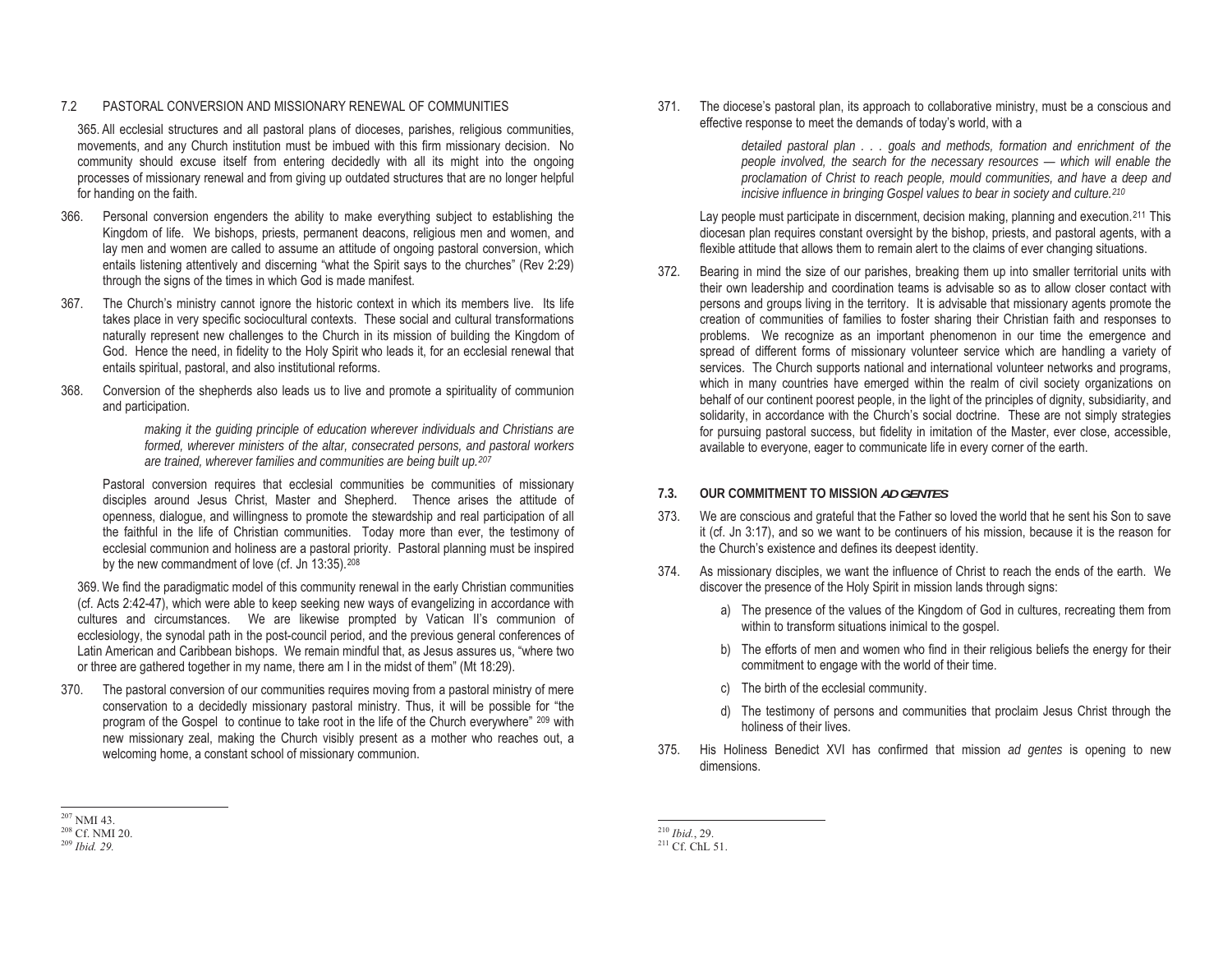*Thus, the area of the "missio ad gentes" appears to have been considerably*  extended and cannot be defined solely on the basis of geographical or juridical *considerations; indeed, the missionary activity of the People of God is not only intended for non-Christian peoples and distant lands, but above all for social and cultural contexts and hearts.*<sup>212</sup>

- 376. At the same time, the world expects of our Latin American and Caribbean church a more significant commitment to the universal mission on all continents. In order to avoid falling into the trap of becoming closed in on ourselves, we must be formed as missionary disciples without borders, willing to go "to the other shore," there where Christ is still not recognized as God and Lord, and the church is not yet present.<sup>213</sup>
- 377. We disciples, who by essence are missionaries by virtue of Baptism and confirmation, are formed with a universal heart, open to all cultures and to all truths, cultivating our capacity for human contact and dialogue. With the courage given us by the Spirit, we are willing to proclaim Christ where he is not accepted, with our life, with our action, with our profession of faith, and with his Word. Emigrants are likewise disciples and missionaries and are called to be a new seed of evangelization, like the many emigrants and missionaries who brought the Christian faith to our Americas.
- 378. We want to urge local churches to support and organize national missionary centers and to act in close collaboration with the Pontifical Missionary Societies and other church aid ventures, whose importance and dynamism for inspiring and aiding mission we acknowledge and for which we give heartfelt thanks. As we mark the fiftieth anniversary of the encyclical *Fidei Donum,* we thank God for the men and women missionaries who came to our continent and are today present in it, giving testimony to the missionary spirit of their local churches as they are sent by them.
- 379. It is our desire that this Fifth Conference will prompt many disciples in our churches to go out and evangelize on the "other shore." Faith is strengthened by giving it away, and in our continent we must enter into a new springtime of mission *ad gentes*. We are poor churches, but "we must give from our poverty and from the joy of our faith,"<sup>214</sup> and do so without discharging to only a few of those sent out the commitment that belongs to the whole Christian community. Our capacity to share our spiritual, human, and material gifts with other churches, will confirm the authenticity of our new opening to mission. Hence we encourage participation in holding missionary conferences.

# **8KINGDOM OF GOD AND PROMOTING HUMAN DIGNITY**

- 380. The mission of proclaiming the good news of Jesus Christ has a universal destination. Its mandate of charity encompasses all dimensions of existence, all people, all environments of community life, and all peoples. Nothing human can be alien to it. By God's revelation and by the human experience of faith, the Church knows that Jesus Christ is the complete, allsurpassing, and satisfactory answer to human questions about truth, the meaning of life and reality, happiness, justice, and beauty. These concerns are rooted in the heart of every person and they resonate in what is most human in the culture of the various peoples. Hence, any authentic sign of truth, good, and beauty in the human adventure comes from God and cries out for God.
- 381. Striving to approach the life of Jesus Christ and in response to the yearnings of our peoples, we next highlight some major areas, priorities, and tasks for mission of the disciples of Jesus Christ today in Latin America and the Caribbean.

# **8.1 KINGDOM OF GOD, SOCIAL JUSTICE, AND CHRISTIAN CHARITY**

- 382. "This is the time of fulfillment. The kingdom of God is at hand. Repent, and believe in the gospel" (Mk 1:15). The voice of the Lord continues calling us as missionary disciples and challenges us to guide our whole life from within the transforming reality of the Kingdom of God which becomes present in Jesus. We very joyfully welcome this good news. God-love is Father of all men and women of all peoples and races. Jesus Christ is the Kingdom of God which seeks to deploy all its transforming power in our church and in our societies. God has chosen us in Him to be his children with the same origin and destiny, with the same dignity, with the same rights and duties, lived out in the supreme commandment of love. The Spirit has sown this seed of the Kingdom in our baptism and makes it grow through the grace of ongoing conversion thanks to the Word and the sacraments.
- 383. Evident signs of the presence of the Kingdom are: living the beatitudes personally and in community; the evangelization of the poor; knowing and doing the will of the Father; martyrdom for the faith; access of all to the goods of creation; sincere, fraternal, mutual forgiveness; accepting and respecting the richness of pluralism; and the struggle not to succumb to temptation and to not be slaves of evil.
- 384. Being disciples and missionaries of Jesus Christ so that our peoples may have life in Him, leads us to assume in a gospel spirit and from the perspective of the Kingdom, the crucial tasks that contribute to the enhancement of every human being, and to work together with other citizens and institutions for the sake of humanity. Merciful love toward all those whose life is violated in any of its dimensions, as indeed the Lord demonstrates in all his deeds of mercy, requires that we provide aid to meet urgent needs, while working with other bodies or institutions to develop more just structures nationally and internationally. Structures must be created to firmly establish a social, economic, and political order without inequity, and with

<sup>212</sup> BENEDICT XVI, *Address on Fortieth Anniversary of Ad Gentes,* March 11, 2006.

 $213$  Cf. AG 6.

 $^{214}$  PD 368.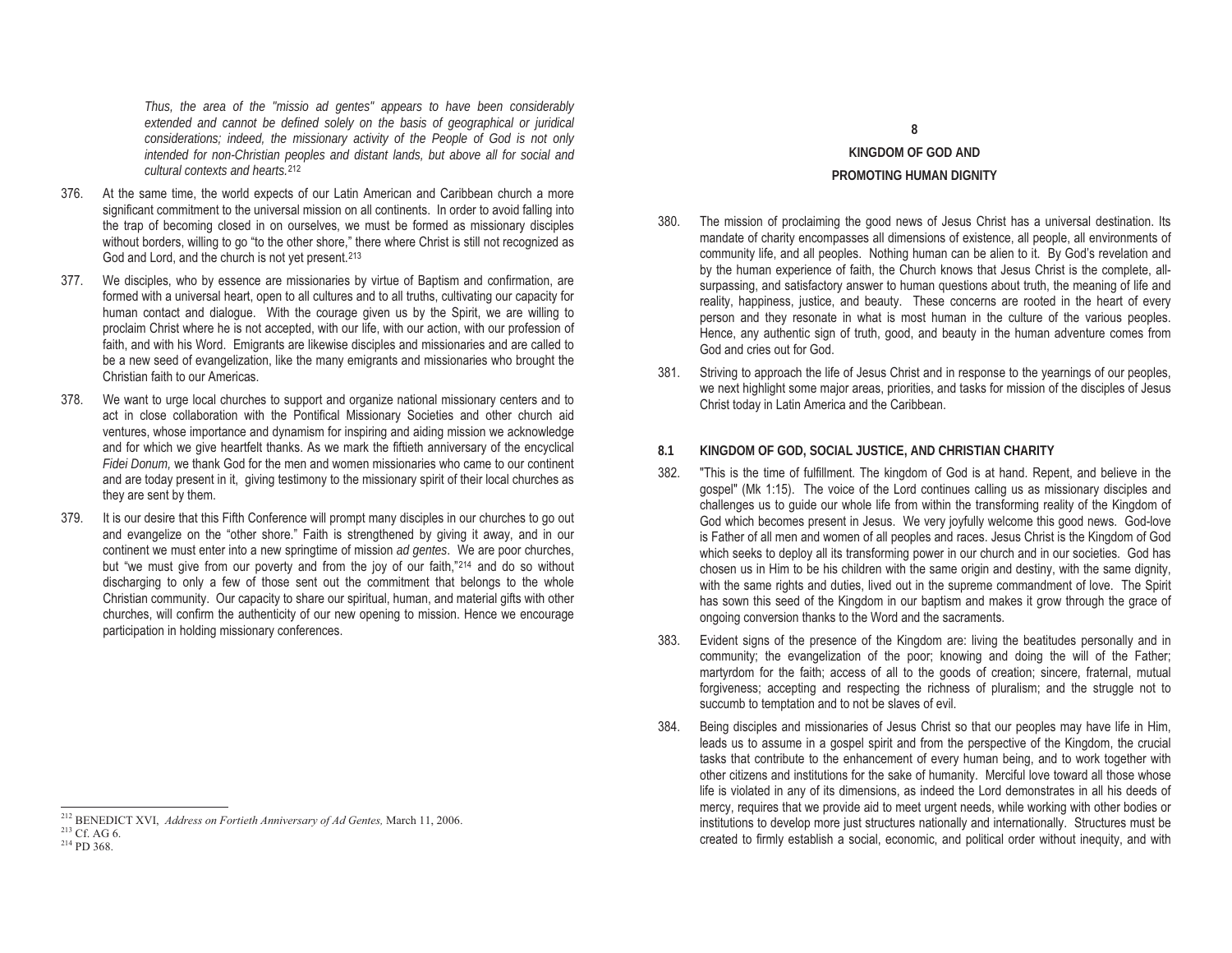opportunities for all. New structures must likewise be created to promote a genuine human coexistence, prevent arrogant domination by some, and facilitate constructive dialogue for the necessary social consensus.

- 385. Mercy will always be necessary, but it must not contribute to creating vicious circles that help maintain an evil economic system. Works of mercy must go hand in hand with the pursuit of true social justice, raising the living standard of citizens, and promoting them as agents of their own development. In his encyclical *Deus Caritas Est,* Pope Benedict XVI has considered the complex relationship between justice and charity with inspired clarity. There he tells us that "just ordering of society and the State is a central responsibility of politics," not of the Church. But the Church "cannot and must not remain on the sidelines in the fight for justice".<sup>215</sup> It collaborates by purifying reason of all those things that confuse it and prevent integral liberation from being achieved. It is also the Church's task to aid with preaching, catechesis, denunciation, and the testimony of love and justice, so that the necessary spiritual forces are aroused in society and social values are developed. Only thus will structures really be more just, and will they be able to be effective, and be sustained over time. Without values there is no future, and there will be no saving structures, for underlying those structures is always human frailty.
- 386. The proper and specific mission of the Church is to communicate the life of Jesus Christ to all persons, proclaiming the Word, administering the sacraments, and practicing charity. It is welcomed to be reminded that love is shown more in works than in words; that is true for our words in this Fifth Conference as well. Not everyone who says Lord, Lord .... (cf. Mt 7:21). It is our supreme task as missionary disciples of Jesus Christ to witness love for God and for neighbor with concrete works. Alberto Hurtado used to say, "In our works, our people know that we understand their suffering."

# **8.2 HUMAN DIGNITY**

- 387. Contemporary culture tends to propose ways of being and living contrary to the nature and dignity of the human being. The dominant impact of the idols of power, wealth, and fleeting pleasure have become—above the value of the person—the highest standard for operating and the decisive criterion in social organization. Confronted by this reality, we again proclaim the supreme value of every man and every woman. In placing everything created at the service of the human person, the Creator manifests the dignity of the human person and calls for it to be respected (Cf. Gen 1:26-30).
- 388. We proclaim that all human beings exist purely and simply by the love of God who created them, and by the love of God who preserves them at every moment. The creation of man and woman in his image and likeness is a divine event of life, and its source is the faithful love of the Lord. Hence, only the Lord is author and master of life, and human beings, his living image, are always sacred, from their conception, at all stages of existence, until their natural death, and after death. The Christian view of human beings makes apparent their value, which transcends the entire universe: "God has shown us unsurpassably how he loves all human beings, and thereby confers infinite dignity on them."216
- 389. Our mission so that our peoples may have life in Him manifests our conviction that the meaning, fruitfulness, and dignity of human life is found in the living God revealed in Jesus. We are impelled by mission to bring to our people the full and happy life that Jesus brings us, so that all human persons may live in accordance with the dignity given them by God. We do so aware that this dignity will reach its fullness when God is all in all. He is the Lord of life and history, conqueror of the mystery of evil, and saving event that enables us to issue a true judgment on reality so as to safeguard the dignity of persons and peoples.
- 390. Our fidelity to the gospel demands that we proclaim the truth about the human being and the dignity of every human person in every public and private aeropagus in today's world, and from within all expressions of the Church's life and mission.

# **8.3 PREFERENTIAL OPTION FOR THE POOR AND EXCLUDED**

391. This broad concern for human dignity is the source of our anguish over the millions of Latin American men and women who cannot lead a life that responds to this dignity. The preferential option for the poor is one of the distinguishing features of our Latin American and Caribbean church. Indeed, addressing our continent Pope John Paul II stated that

> *for the Christian people of America conversion to the Gospel means to revise "all the different areas and aspects of life, especially those related to the social order and the pursuit of the common good."* <sup>217</sup>

- 392. Our faith proclaims that Jesus Christ is "the human face of God and the divine face of man."<sup>218</sup> Hence, "the preferential option for the poor is implicit in the Christological faith in the God who became poor for us, so as to enrich us with his poverty."219 This option arises out of our faith in Jesus Christ, God made man, who has become our brother (cf. Heb 2:11- 12). Yet it is neither exclusive nor excluding.
- 393. If this option is implicit in Christological faith, we Christians as disciples and missionaries are called to contemplate, in the suffering faces of our brothers and sisters, the face of Christ who calls us to serve Him in them: "The suffering faces of the poor are suffering faces of Christ."220 They question the core of the Church's action, its ministry, and our Christian attitudes. Everything having to do with Christ has to do with the poor, and everything connected to the poor cries out to Jesus Christ: "whatever you did for one of these least brothers of mine, you did for me" (Mt 25:40). John Paul II emphasized that this biblical text "sheds a ray of light on the mystery of Christ."221 For in Christ the great became small, the strong became weak, the rich became poor.
- 394. Solidarity likewise springs from our faith in Christ as a permanent attitude of encounter, brotherly and sisterly spirit, and service, which is to be manifested in visible options and gestures, primarily in defense of life and of the rights of the most vulnerable and excluded, and in continual accompaniment in their efforts to be agents for changing and transforming

<sup>&</sup>lt;sup>215</sup> DCE 28.

216 JOHN PAUL II, *Message to the handicapped*, *Angelus* November 16, 1980.

<sup>217</sup> EAm 27.

218 *Ibid.* 67.

 $^{219}$  IA 3.

 $^{220}$  SD 178.

 $221$  NMI 49.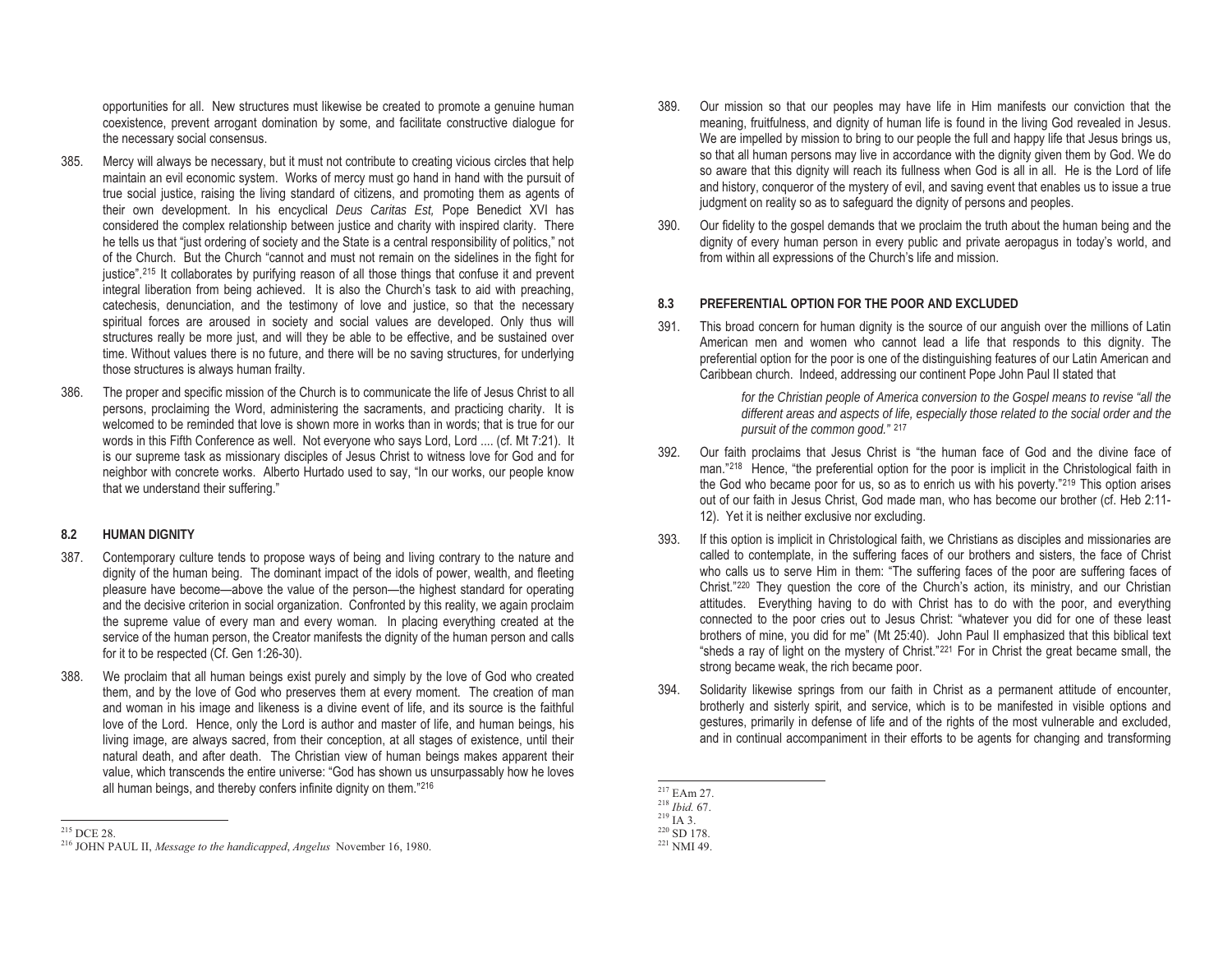their situation. The Church's service of charity among the poor "is an aspect which must clearly mark the Christian life, the Church's whole activity and her pastoral planning."222

395. The Holy Father has reminded us that the Church is called to be "advocate of justice and of the poor" $223$  in the face of intolerable social and economic inequalities," $224$  which "cry to heaven."225 We have much to offer because

> *The Church's social teaching is able to offer hope even in the worst of situations, because, if there is no hope for the poor, there will be no hope for anyone, not even for the so-called rich.226*

 The preferential option for the poor demands that we devote special attention to those Catholic professional people who are responsible for the finances of nations, those who promote employment, and politicians who must create conditions for the economic development of countries, so as to give them ethical guidelines consistent with their faith.

- 396. We commit ourselves to work so that our Latin American and Caribbean Church will continue to be, with even greater determination, a traveling companion of our poorest brothers and sisters, even as far as martyrdom. Today we want to ratify and energize the preferential option for the poor made in previous Conferences.227 That it is preferential means that it should permeate all our pastoral structures and priorities. The Latin American Church is called to be sacrament of love, solidarity, and justice within our peoples.
- 397. Today we tend to defend our spaces of privacy and enjoyment too much, and we easily allow ourselves to be infected by individualistic consumerism. Hence, our option for the poor is in danger of remaining on a theoretical or merely emotional level, without truly impacting our behavior and our decisions. What is needed is a permanent stance expressed in concrete options and deeds<sup>228</sup> that avoids any paternalistic attitude. We are asked to devote time to the poor, provide them kind attention, listen to them with interest, stand by them in the most difficult moments, choosing to spend hours, weeks, or years of our life with them, and striving to transform their situation from within their midst. We cannot forget that that is what Jesus himself proposed with the way he acted and with his words: "when you hold a banquet, invite the poor, the crippled, the lame, the blind." (Lk 14:13).
- 398. Only the closeness that makes us friends enables us to appreciate deeply the values of the poor today, their legitimate desires, and their own manner of living the faith. The option for the poor should lead us to friendship with the poor. Day by day the poor become agents of evangelization and of comprehensive human promotion: they educate their children in the faith, they engage in ongoing solidarity among relatives and neighbors, they constantly seek God, and give life to the Church's pilgrimage. In the light of the gospel, we recognize their immense dignity and their sacred worth in the eyes of Christ, who was poor like them and excluded among them. Out of this believing experience, we will share with them the defense of their rights.
- **8.4. A RENEWED PASTORAL MINISTRY FOR INTEGRAL HUMAN PROMOTION**
- 399. Taking on this option for the poor with new energy, we state that any evangelization process entails human promotion and authentic liberation, "without which a just order in society is not possible."229 We also understand that true human promotion cannot be reduced to particular aspects: "It must be well rounded; it must foster the development of each man and of the whole man."<sup>230</sup> out of the new life in Christ that transforms the person so that it "makes him agent of his own development."231 For the Church, the service of charity, like the proclamation of the Word and celebration of the sacraments it is "an indispensable expression of her very being,"232
- 400. Hence, from our condition as disciples and missionaries, we want to energize the Gospel of life and solidarity in our pastoral plans in the light of the Church's social doctrine. We also intend to promote more effective ecclesial ways of taking action in social matters with the preparation and commitment of laypeople. John Paul II offers reason for hope:

*However imperfect and temporary are all the things that can and ought to be done through the combined efforts of everyone and through divine grace, at a given moment of history, in order to make people's lives more human, nothing will be lost or will have been in vain233.*

- 401. Bishops Conferences and local churches have the mission of promoting renewed efforts to strengthen a structured, organic, and comprehensive social ministry which with both direct aid and development efforts<sup>234</sup> becomes present in the new realities of exclusion and marginalization in which the more vulnerable groups live, where life is most in jeopardy. At the center of this action is each person, who is welcomed and served with Christian warmth. In this activity on behalf of the life of our peoples, the Catholic church supports mutual collaboration with other Christian communities.
- 402. Globalization is causing the emergence of new faces of the poor in our peoples. With special attention and in continuity with our previous General Conferences, we focus our attention on the faces of the new excluded: migrants, victims of violence, displaced people and refugees, victims of human trafficking and kidnappings, the disappeared, people sick with HIV and endemic diseases, drug addicts, adults, boys and girls who are victims of prostitution, pornography and violence or of child labor, abused women, victims of exclusion and traffic for sexual exploitation, differently-abled people, large groups of unemployed men and women, those excluded by technological illiteracy, street people in large cities, the indigenous and Afro-Americans, landless peasants and miners. Through its social ministry the Church should welcome and journey with these excluded people in the appropriate environments.
- 403. In this task, concrete actions should be designed with pastoral creativity to influence governments to enact social and economic policies to deal with the varied needs of the
- $^{229}$  IA 3.

 $^{231}$  PP 15.

 $232$  DCE 25.

- $^{233}$  SRS 48.
- $^{234}$  EA 58.

<sup>222</sup> *Ibid.* 

 $^{223}$  DI 4.

 $^{224}$  TMA 51.

 $^{225}$  EAm 56.

 $226$  PG 67.

227 Medellin 14, 4-11; PD 1134-1165; SD 178-181.

<sup>228</sup> DCE 28, 31.

<sup>230</sup> PP 14.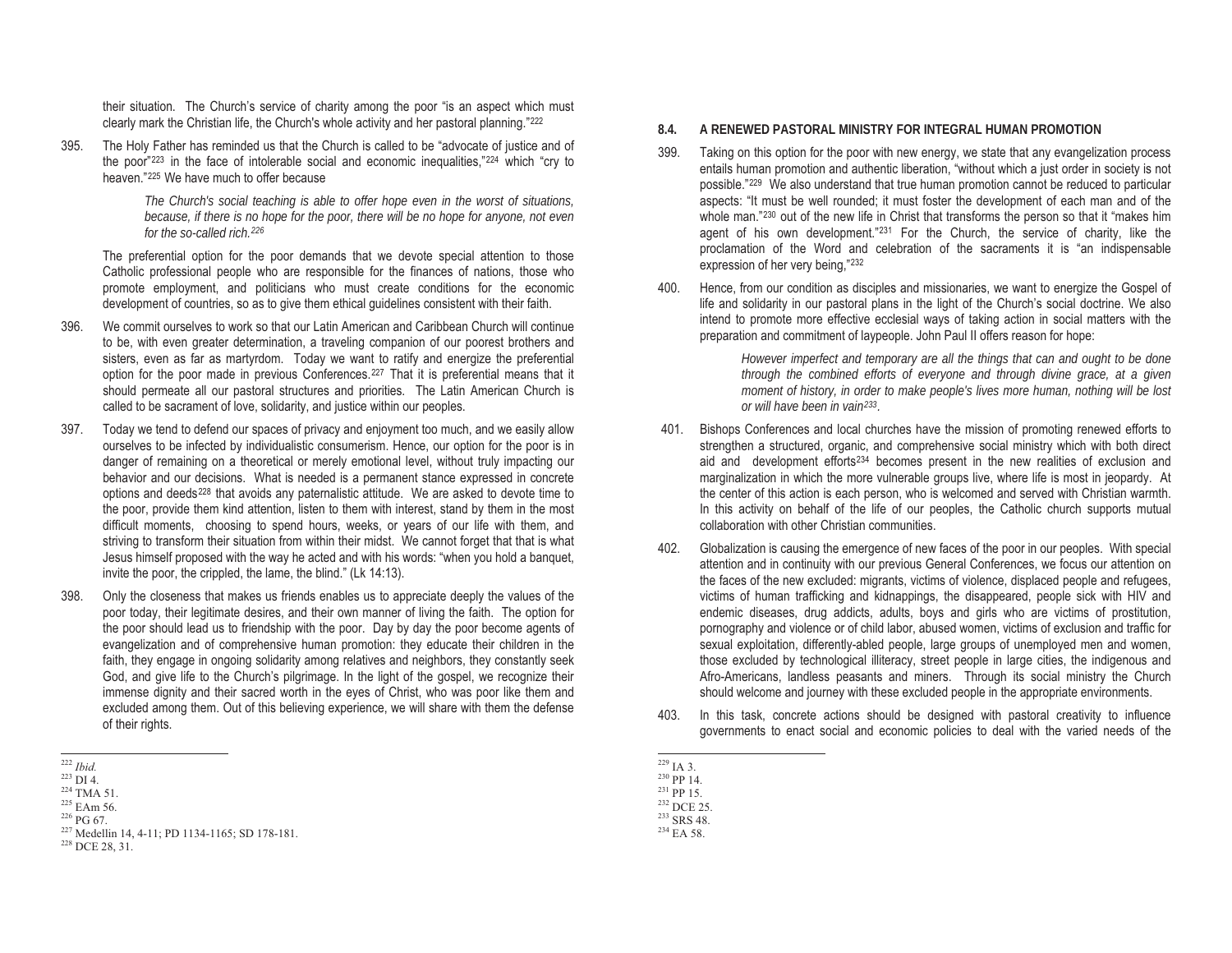population and lead toward sustainable development. With the aid of different ad hoc bodies and organizations the Church can engage in ongoing Christian interpretation and a pastoral approach to the reality of our continent, utilizing the rich legacy of the Church's social doctrine. It will thereby have concrete bases for demanding that those who are responsible for designing and enacting the policies that affect our peoples will do so in keeping with ethics, solidarity, and genuine humanism. In doing so, lay men and women play a fundamental role, undertaking important tasks in society.

- 404. We offer our encouragement to business people who manage large and medium companies, and small businesspeople, economic agents in production and sales, in both the private and community sector, because they are creators of wealth in our nations when they strive to generate decent jobs, foster democracy, promote the aspiration to a just society and to civic coexistence in well-being and in peace. We likewise appreciate those who do not invest their capital in speculative shares, but rather in creating sources of employment, and are concerned for their workers, and regard "them and their families" as the company's greatest wealth; those who live modestly, because, as Christians they have made austerity a precious value; who work with governments out of concern for, and achieving, the common good; and are generous in works of solidarity and mercy.
- 405. Indeed, we cannot forget that the greatest poverty is that of not recognizing the presence of the mystery of God and his love in the life of the human being, which alone saves and liberates. In fact, "Anyone who excludes God from his horizons falsifies the notion of 'reality' and, in consequence, can only end up in blind alleys or with recipes for destruction."235 The truth of this statement is obvious given the failure of all systems that put God in parenthesis.

# **8.5 GLOBALIZATION OF SOLIDARITY AND INTERNATIONAL JUSTICE**

- 406. The Church in Latin America and the Caribbean feels that it has a responsibility to form Christians and sensitize them to the major issues of international justice. Hence, both the shepherds and the builders of society have to be alert to international discussions and standards in this area. This is especially important for lay people who take on public responsibilities in solidarity with the life of peoples. Hence we propose the following:
	- a) Support the participation of civil society for the reorientation and consequent restoration of ethics in politics. Hence, venues for the participation of civil society to make democracy effective, a true economy of solidarity, and comprehensive, sustainable development in solidarity are all very important.
	- b) Shape a Christian ethics that sets as a challenge achieving the common good, creating opportunities for all, battling corruption, and enforcing labor and labor union rights. Priority must be given to creating economic opportunities for traditionally excluded sectors of the population, such as women and youth, based on recognition of their dignity. Hence, efforts must be made toward a culture of responsibility at all levels involving persons, companies, governments, and the international system itself.
	- c) Working for the common good means promoting just regulation of the economy, finances, and world trade. It is crucial that the burden of foreign debt be lifted in order to

foster investments in development and social spending.236 Global regulations should be devised to prevent and control speculative movement of capital, promote fair trade and the lowering of the protectionist barriers of the powerful, assure adequate prices for raw materials produced by impoverished countries and fair regulations for attracting and regulating investments and services, and so forth.

- d) Examine carefully intergovernmental treaties and other negotiations over free trade. The Church in the Latin American country involved, taking into account all the factors in play, must find the most effective ways to alert the politicians responsible and public opinion to the possible negative consequences that can affect the most exposed and vulnerable sectors of the population.
- e) Call on all men and women of good will to put into practice fundamental principles like the common good (the home is everyone's), subsidiarity, and intergenerational and intragenerational solidarity.

# **8.6 SUFFERING FACES THAT PAIN US**

- **8.6.1 Street people in large cities**
- 407. In large cities a growing number of people are living on the street. They require special care, attention, and development work on the part of the Church, so that while they are provided the help that they need in order to live, they are also included in participatory development projects in which they themselves become active agents in moving back into society.
- 408. We want to urge local and national governments to design policies to encourage care for these human beings, while dealing with the causes of this scourge which affects millions of our people in Latin America and the Caribbean.
- 409. The preferential option for the poor impels us as disciples and missionaries of Jesus to seek new and creative paths in order to respond to other effects of poverty. Their penurious situation and family violence often force many boys and girls to try to earn money on the street for their own survival and that of their family, thereby exposing them to grave moral and human risks.
- 410. It is the state's social obligation to create a policy that includes street people. Violence and even killing of street children and youth in the street, as has regrettably happened in some countries in our continent, shall never be acceptable as a solution to this very serious social problem.
- **8.6.2 Migrants**
- 411. Pastoral accompaniment of migrants is an expression of charity, which is in fact ecclesial charity. Millions of real people for different reasons are constantly on the move. Emigrants, the displaced, and refugees, especially for economic and political reasons and violence, constitute a new and disturbing fact in Latin America and the Caribbean.

<sup>&</sup>lt;sup>236</sup> TMA 51, SD 197.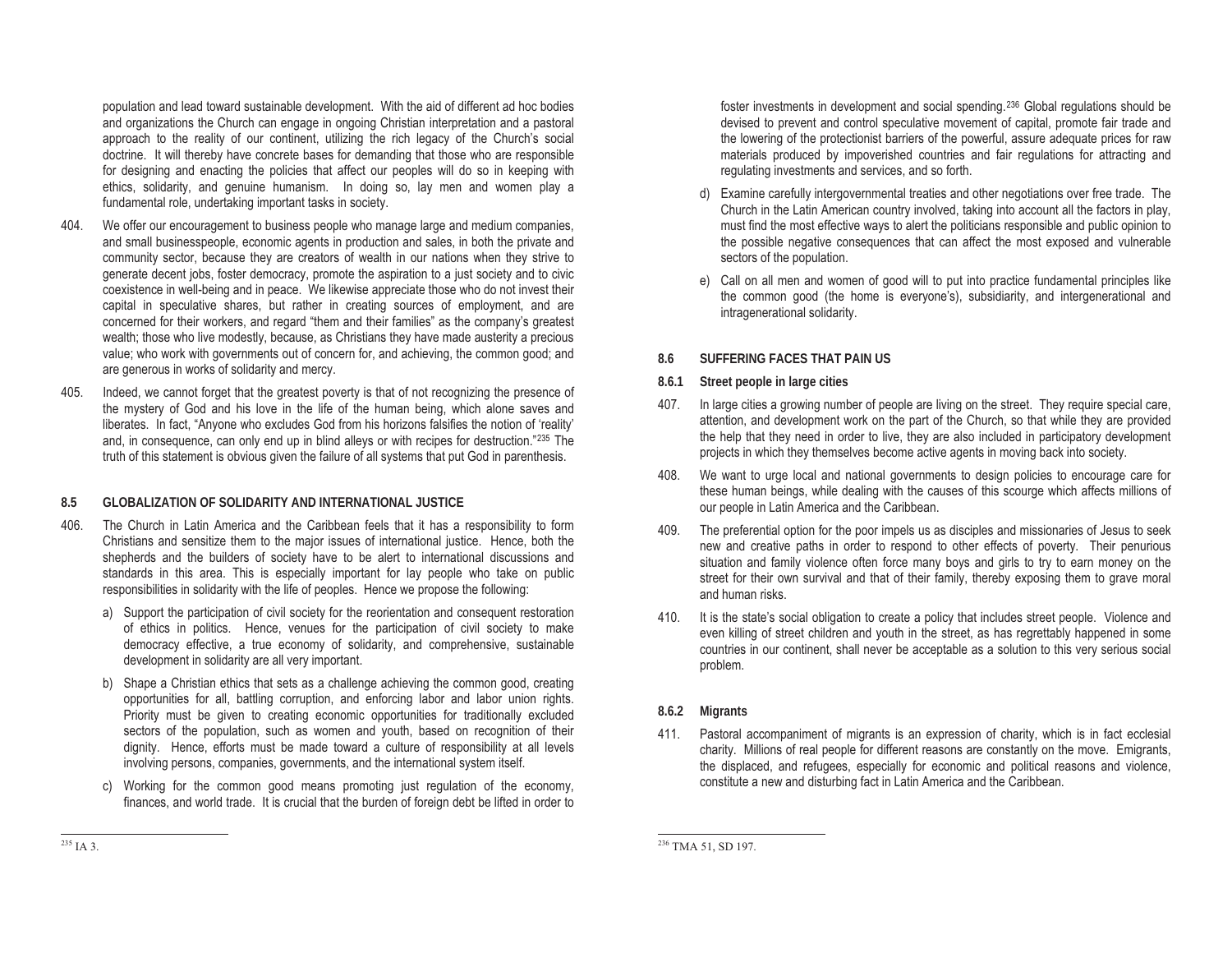- 412. The Church as mother must experience itself as a Church without borders, family Church, attentive to the growing phenomenon of human mobility in its diverse sectors. She believes that it is crucial to develop a mindset and spirituality for the pastoral service of brothers and sisters on the move, setting up appropriate national and diocesan structures to facilitate the encounter between the foreigner and the welcoming particular church. Bishops Conferences and dioceses must prophetically assume this specific ministry, whose thrust must be that of combining criteria and actions that can be helpful for ongoing care for migrants, who themselves should also become disciples and missionaries.
- 413. To attain this objective, dialogue between the sending and receiving churches must be enhanced so as to provide humanitarian and pastoral care to those who have moved, supporting them in their religiosity, and appreciating their cultural expressions in everything having to do with the Gospel. Awareness of the reality of human mobility must be developed in seminaries and houses of formation so as to provide a pastoral response to it. Likewise attention must be given to preparing lay people who with a Christian sense, professional competence, and capacity for understanding, can accompany those arriving, and likewise the families left behind in their places of origin.<sup>237</sup> We think that "the reality of migrations must never been seen as a problem, but rather and particularly as a great resource for the journey of humankind."238
- 414. One of the tasks of the Church on behalf of migrants is unquestionably prophetic critique of the attacks that they often suffer, and also the effort, together with civil society organizations, to influence the governments of countries, to achieve a migration policy that takes into account the rights of people on the move. It must also be mindful of those displaced due to violence. In countries scourged by violence, pastoral action should be undertaken to accompany the victims and take them in, and offer them training so they can live off their work. Their pastoral and theological efforts to promote universal citizenship in which there is no distinction of persons must likewise be deepened.
- 415. Migrants should be pastorally accompanied by their churches of origin and urged to become disciples and missionaries in the lands and communities that take them in, sharing with them the riches of their faith and their religious traditions. Migrants who leave from our communities can offer a valuable missionary contribution to the communities that receive them.
- 416. The generous remittances sent from the United States, Canada, European countries and elsewhere by Latin American immigrants witness to their capacity for sacrifice and love in solidarity toward their own families and homelands. It is usually aid from the poor to the poor.
- **8.6.3 Sick people**
- 417. The Church has made an option for life. That option inevitably pushes us toward the furthest limits of existence: being born and dying, the child and the old person, the healthy person and the ill. St. Irenaeus tells us that "the glory of God is the living human being," even one who is weak, the recently conceived, the one worn out by the vears and the sick person.

Christ invited his apostles to preach the Kingdom of God and heal the sick, who are true cathedrals of encounter with the Lord Jesus.

- 418. This twofold command has been fulfilled since the beginning of evangelization. The purpose of combating disease is to achieve physical, psychological, social, and spiritual harmony in order to carry out the mission received. The ministry of health care is the response to the great questions of life, such as suffering and death, in the light of the Lord's death and resurrection.
- 419. Health is a topic that involves major forces in the world, but those forces do not provide a purpose that transcends it. In contemporary culture, there is no place for death, and in the face of its reality, efforts are made to conceal it. Opening it up to its spiritual and transcendent dimension, healthcare ministry becomes proclamation of the Lord's death and resurrection, the only true health. In the sacramental economy of the love of Christ, it unifies the love of many "good Samaritans," priests, deacons, nuns, lay people and health professionals. The 32,116 Catholic institutions devoted to healthcare ministry in Latin America represent a resource for evangelization that should be utilized.
- 420. In visits to the sick in health facilities, in silently being with the sick person, kind treatment, sensitive care for the requirements of the disease, the motherhood of the church is expressed through the professionals and volunteers, disciples of the Lord. The church enfolds them with its kindness, strengthens the heart, and for the dying, accompanies them in the final passage. The sick person lovingly receives the Word, forgiveness, the sacrament of Anointing, and gestures of charity from brothers and sisters. Human suffering is a special experience of the Lord's cross and resurrection.
- 421. Hence, healthcare ministry, which includes different fields of care, should be fostered in the particular churches. We regard it as extremely important to encourage a ministry to people living with HIV-AIDS, in its broader context and in its pastoral meanings. It should promote accompanying people with understanding and mercy, and defending the rights of persons who are infected, make information available, and promote education and prevention with ethical criteria, primarily among the younger generations, so as to awaken the consciousness of everyone to contain this pandemic. At this Fifth General Conference, we ask governments to provide free universal access to AIDS drugs and the proper dosages.
- **8.6.4 Addicts**
- 422. The drug problem is like an oil slick spreading everywhere. It recognizes no geographical or human borders. It attacks rich and poor countries alike, children, youth, adults, older people, men and women. The Church cannot remain indifferent toward this scourge which is destroying humanity, especially the younger generations. Its labor is aimed especially in three directions: prevention, accompaniment, and support for governmental policies to halt this pandemic. In prevention, it insists on education in the values that ought to guide the younger generations, especially the value of life and love, personal responsibility, and the human dignity of God's children. In accompaniment, the church is with drug addicts to help them recover their dignity and overcome this disease. In support of drug eradication, it continually denounces the unspeakable criminality of drug traffickers who trade in so many human lives, having as their goal profit and power in their lowest expressions.

<sup>&</sup>lt;sup>237</sup> Cf. EMCC. 70, 71, and 86-88.

<sup>238</sup> BENEDICT XVI, Address, *Angelus,* January 14, 2007.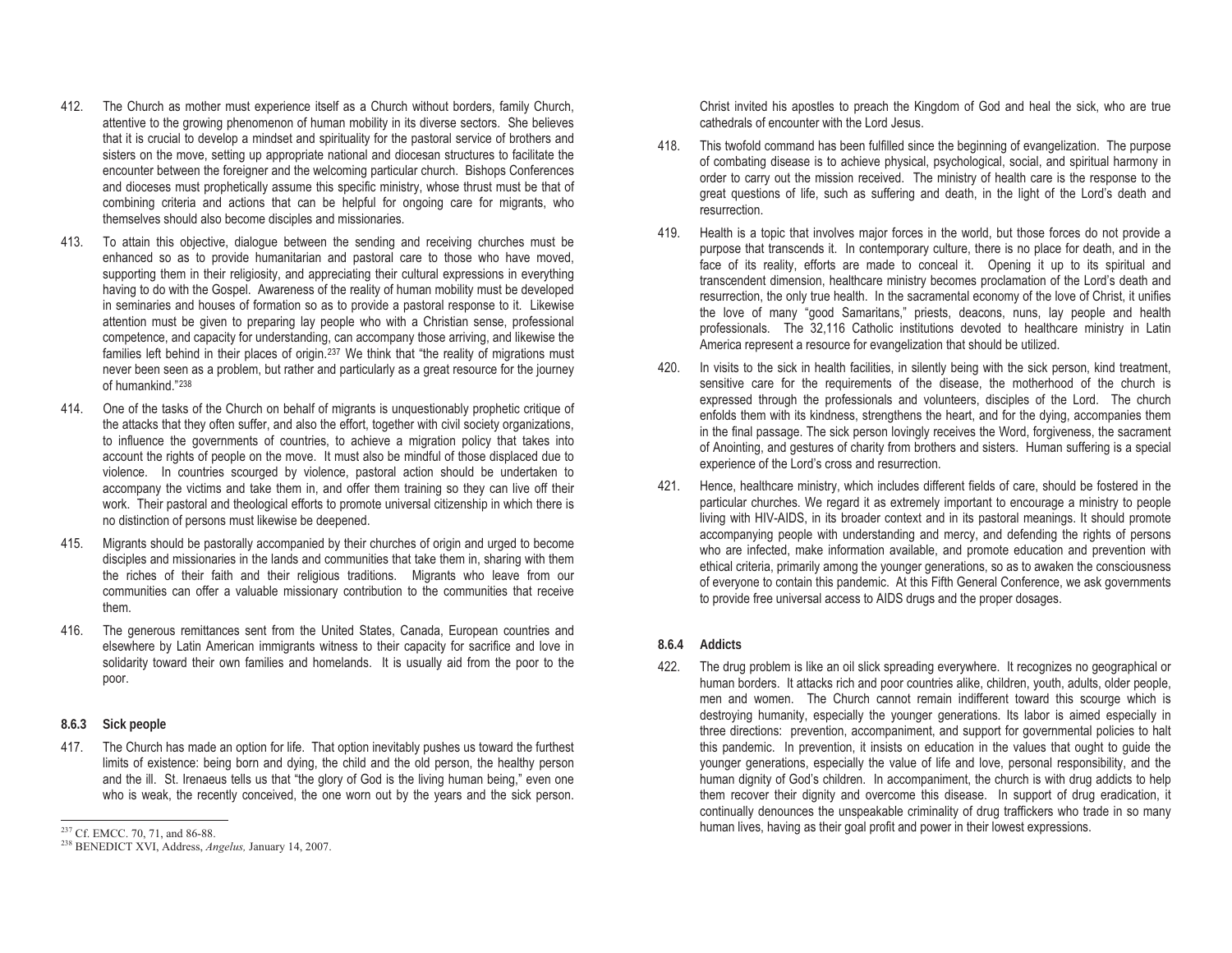- 423. In Latin America and the Caribbean, the Church must urge a head-on battle against drug consumption and trafficking, insisting on the value of prevention and reeducation, and supporting governments and citizen organizations working along these lines, and pressing the state on its responsibility to combat drug trafficking and prevent the use of any kind of drug. Science has pointed to religiosity as a major factor in protection and recovery for drug users.
- 424. We denounce the fact that the drug business has become routine in some of our countries, due to the huge economic interests involved in it. One consequence is the large number of people, most of them children and youth, who are now enslaved and living in very dangerous situations, who turn to drugs to calm their hunger, or to escape from the cruel and discouraging situation in which they live.<sup>239</sup>
- 425. It is the state's responsibility to combat, firmly and based on the law, the indiscriminate sale of drugs and their illegal consumption. Unfortunately, corruption also takes place in this realm, and those who ought to be defending a more decent life sometimes unlawfully take advantage of their work for their own economic benefit.
- 426. We encourage all efforts made by the state, civil society and the churches to accompany these people. The Catholic Church operates many projects in response to this set of problems, growing out of our being disciples and missionaries of Jesus, although still not enough, given the magnitude of the problem. They are experiences that reconcile addicts with the earth, work, their family, and God. Along these lines, the Therapeutic Communities deserve special mention for their humanistic and transcendent view of the person.

# **8.6.5 The imprisoned**

- 427. A reality that impacts all sectors of the population, but primarily the poorest, is violence, resulting from injustices and other evils, which have been sown in communities for many years. This leads to greater lawbreaking, and hence many people have to serve their sentences in inhumane prisons, characterized by arms trade, drugs, overcrowding, torture, lack of rehabilitation programs, and organized crime which hinders a process of reeducation and return to a productive life in society. Unfortunately today prisons are often schools for learning how to commit crime.
- 428. Governments must seriously and truthfully face the situation of the justice system and the prison situation. Court procedures must be streamlined; there must be personalized attention on the part of the civilian and military staff who under very difficult conditions work in prison institutions; and ethical formation and the corresponding values must be strengthened.
- 429. The Church thanks chaplains and volunteers, who work in prisons with great pastoral commitment. However, prison ministry must be strengthened, including the work of evangelization and human promotion by chaplains and prison volunteer services. Human

rights teams or vicariates to guarantee due process for those deprived of their liberty and very close attention to their families are a priority.

430. Bishops Conferences and dioceses are encouraged to foster prison ministry commissions to sensitize society on the very serious issue of prisons, encourage processes of reconciliation inside prisons, and influence local and national policies dealing with citizen security and prison issues.

<sup>&</sup>lt;sup>239</sup> "Brazil's statistics concerning drug abuse and other forms of chemical dependency are very high. The same is true of Latin America in general. I therefore urge the drug-dealers to reflect on the grave harm they are inflicting on countless young people and on adults from every level of society: God will call you to account for your deeds. Human dignity cannot be trampled upon in this way. The harm done will receive the same censure that Jesus reserved for those who gave scandal to the 'little ones,' the favorites of God (cf. Mt 18:7-10)." (Benedict XVI, *Speech at Fazenda da Esperanca*, May 12, 2007).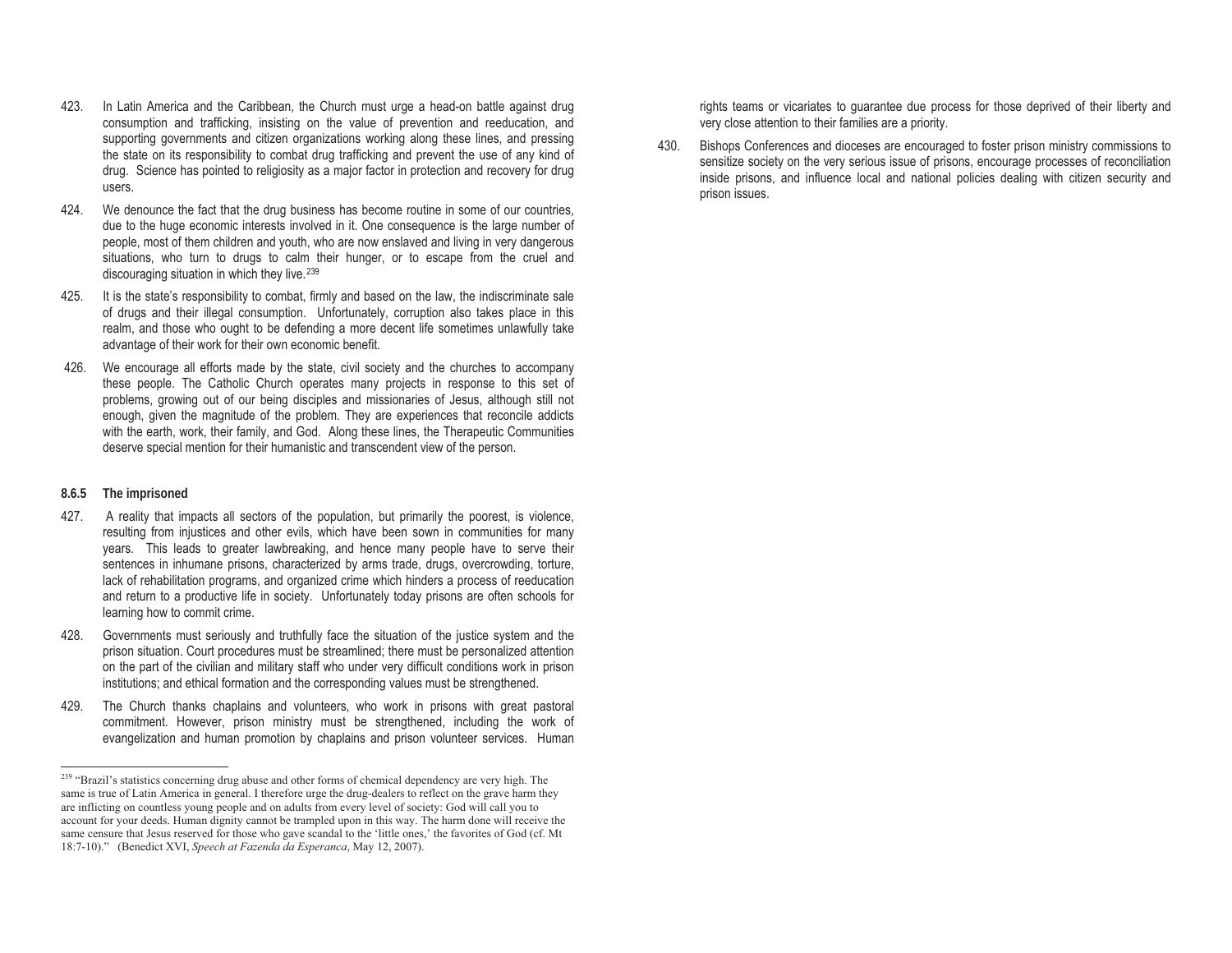#### **9**

#### **FAMILY, PERSONS, AND LIFE**

431. We cannot pause here to analyze all the issues involved in the Church's pastoral activity, nor can we propose finished plans or exhaustive lines of action. We will merely devote attention to some issues that have become particularly relevant recently, so that Bishops Conferences and other local bodies may subsequently move to broader, concrete considerations adapted to the needs of their own territory.

#### **9.1 MARRIAGE AND FAMILY**

- 432. The family is one of the most important treasures of Latin American and Caribbean peoples, and it is heritage of all humanity. In our countries a significant portion of the population is affected by difficult living conditions that directly threaten the family institution. As disciples and missionaries of Jesus Christ, we are called to work so that this situation may be transformed, and the family may assume its being and its mission<sup>240</sup> within society and the Church.241
- 433. The Christian family is founded on the sacrament of matrimony between a man and a woman, sign of God's love for humankind and of Christ's self-surrender for his spouse, the Church. This covenant of love gives rise to fatherhood and motherhood, and childhood and brother- and sisterhood, and the commitment of the couple to a better society.
- 434. We believe that "the family is the image of God, who in his innermost mystery is not aloneness but a family."242 Our families have their origin, their perfect model, their most beautiful motivation and their ultimate destiny in the communion of love of the three Divine Persons.
- 435. Inasmuch as the family is the value most cherished by our peoples, we believe that concern for it should be undertaken as one of the thrusts running through all of the Church's evangelizing activity. In every diocese there must be an "intense and vigorous"<sup>243</sup> family ministry to proclaim the gospel of the family, promote the culture of life, and work to assure that the rights of the family are recognized and respected.
- 436. We hope that legislators, heads of government, and health professionals, conscious of the dignity of human life and of the rootedness of the family in our peoples, will defend and protect it from the abominable crimes of abortion and euthanasia; that is their responsibility. Hence, in response to government laws and provisions that are unjust in the light of faith and reason, conscientious objection should be encouraged. We must adhere to "eucharistic coherence," that is, be conscious that they cannot receive holy communion and at the same

time act with deeds or words against the commandments, particularly when abortion, euthanasia, and other grave crimes against life and family are encouraged. This responsibility weighs particularly over legislators, heads of governments, and health professionals.244

- 437. In order to protect and support the family, actions such as the following may be undertaken by family ministry:
	- a) Bring about comprehensive and organic commitment to families from other ministries, and from marriage and family ministries, movements, and associations.
	- b) Encourage projects to promote evangelized and evangelizing families.
	- c) Renew remote and proximate preparation for the sacrament of Matrimony and family life with pedagogical itineraries of faith.<sup>245</sup>
	- d) Promote in dialogue with governments and society, policies and laws on behalf of life, marriage, and the family.246
	- e) Foster and promote integral education of family members, especially those family members who are in difficult situations, including the dimension of love and sexuality.<sup>247</sup>
	- f) Foster parish and diocesan centers with comprehensive family care ministry, especially to those that are in difficult situations: teenage and single mothers, widows and widowers, senior citizens, abandoned children, and so forth.
	- g) Set up programs of training, care, and accompaniment for responsible fatherhood and motherhood.
	- h) Study the causes of family crises in order to deal with them in all their factors.
	- i) Continue offering ongoing doctrinal and pedagogical formation for agents of pastoral ministry.
	- j) Accompany with care, prudence and compassionate love, following the guidelines of the magisterium,<sup>248</sup> couples who live together out of wedlock, bearing in mind that those who are divorced and remarried may not receive communion.249 There must be ways to assure that the message of salvation reaches everyone. Ecclesial actions must be encouraged with interdisciplinary work in theology and the human sciences to shed light on pastoral ministry and preparation of specialized agents to accompany these brothers and sisters.
	- k) With regard to requests for annulment of marriages, efforts must be made so that ecclesiastical tribunals are accessible and act correctly and promptly.250

<sup>240</sup> JOHN PAUL II, *Second World Meeting with Families in Rio de Janeiro*, October 4, 1997, n. 4.

<sup>&</sup>lt;sup>241</sup> JOHN PAUL II, *Address at the First World Meeting of Families*, nn. 2 and 7, Rome, October 8, 1994; *Second World Meeting of Families*, Rio de Janeiro, October 3, 1997; FC 17, November 22, 1981; BENEDICT XVI, *Family, be what you are!* Valencia, July 8, 2006.

 $242$  PD 582.

 $^{243}$  IA 5.

<sup>&</sup>lt;sup>244</sup> Cf. SCa, 83; EV 73, 74, 89.

<sup>245</sup> Cf. Pontifical Council for the family, *Preparation for the Sacrament of Marriage*, 19, May 13, 1996; FC 66.

246 Cf. Pontifical Council for the Family, *Charter of the Rights of the Family,* October 22, 1983.

 $^{247}$  Cf. IA 5.

<sup>&</sup>lt;sup>248</sup> FC 84; SCa 29.

<sup>249</sup> FC 77.

 $250$  Cf. SC 29.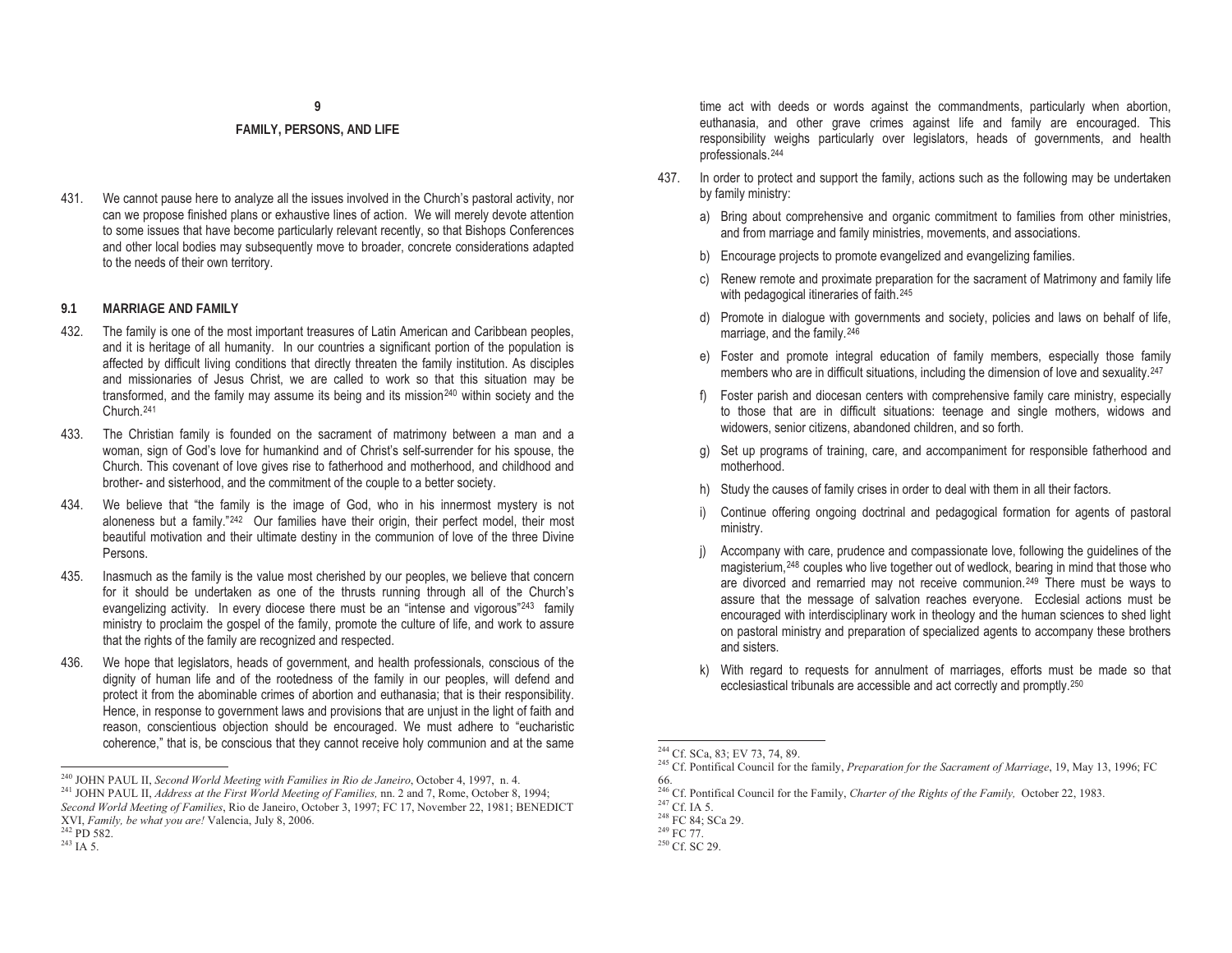- l) Help create responsibility so that through Christian charity orphaned and abandoned girls and boys may be welcomed and adopted, and may enjoy family life.
- m) Organize houses of welcome and specific accompaniment in order to approach with compassion and solidarity pregnant girls and adolescents, single mothers, and broken homes.
- n) Bear in mind that the Word of God in both Old and New Testaments, asks us to show special care to widows. Strive to find out how they may receive pastoral care to help them deal with this situation, often one of abandonment and loneliness.

# **9.2 CHILDREN**

- 438. Childhood must today be the object of high-priority action on the part of the Church, the family, and government institutions, both because of the possibilities it offers and the vulnerability to which it is exposed. Children are gift and sign of God's presence in our world by their ability to accept the gospel message with simplicity. Jesus chose them with special affection (cf. Mt 19:14), and presented their capacity for accepting the Gospel as a model for entering into the Kingdom of God (cf. Mk 10:14; Mt 18:3).
- 439. We are pained to see the situation of poverty, domestic violence (especially in out-of-wedlock or broken families), sexual abuse, affecting a large number of our children: child labor, street children, children with HIV, orphans, child soldiers, boys and girls deceived and exposed to pornography and forced prostitution, both virtual and real. Early childhood (0 to 6 years) is especially in need of special attention and care. One cannot remain indifferent to the suffering of so many innocent children.
- 440. On the other hand, because it is the first stage of life of one who has been born, childhood constitutes a wonderful opportunity for handing on the faith. We are grateful to see the valuable action of so many institutions at the service of childhood.
- 441. In this regard we propose some pastoral guidelines:
	- a) Draw inspiration from the attitude of Jesus toward children, that of respect and welcome as the favorites of the Kingdom, caring for their integral formation. The example of prayer of their parents and grandparents is important for their whole life; it is their mission to teach their children and grandchildren their first prayers.
	- b) Establish, where they do not already exist, the department or section of childhood, to carry out localized and comprehensive actions on behalf of children.
	- c) Promote processes to recognize childhood as a decisive sector for special care on the part of the Church, society, and the state.
	- d) Protect the dignity and inalienable natural rights of children, without detriment to the legitimate rights of parents. Assure that children receive education adequate to their age in the realm of solidarity, emotions, and human sexuality.
	- e) Support pastoral experiences of care for early childhood.
	- f) Study and consider suitable pedagogies for educating children in the faith, especially as related to Christian initiation, with emphasis on the time of first communion.
- g) Value the missionary capacity of children, who not only evangelize their companions but may also be evangelizers of their parents.
- h) Foster the institution of Missionary Childhood.
- i) Promote and communicate in an ongoing manner research on childhood to make sustainable both recognition of care for it, and initiatives for advocacy and promoting the integral development of children.

# **9.3 ADOLESCENTS AND YOUNG PEOPLE**

- 442. The stage of adolescence deserves special attention. Adolescents are neither children nor young people. They are at the age of seeking their own identity, independence from their parents, and discovery of the group. At this age they can easily fall prey to false leaders and form gangs. Ministry to adolescents, with its own characteristics, must be fostered to assure perseverance and growth in the faith. The adolescent seeks an experience of friendship with Jesus.
- 443. Young people and adolescents constitute the vast majority of the population of Latin America and the Caribbean. They represent a huge potential for the present and future of the Church and our peoples as disciples and missionaries of the Lord Jesus. Young people are sensitive to discovering their calling to be friends and disciples of Christ. They are called to be "sentinels of the dawn,"251 committing themselves to the renewal of the world in the light of God's plan. What they fear is not sacrifice or giving up their own life, but rather a meaningless life. Because of their generosity, they are called to serve their brothers and sisters, especially the most needy, with their time and life. They are capable of standing up to the false illusions of happiness and the deceptive paradises of drugs, pleasure, alcohol, and all forms of violence. In their search for the meaning of life, they are sensitive to, and capable of discovering, the particular call that the Lord Jesus issues to them. As missionary disciples, the new generations are called to transmit to their fellow young people without distinction, the current of life that comes from Christ and to share it in community, building up the Church and society.
- 444. However, we note with concern that vast numbers of young people in our continent are living in situations that impact them significantly: consequences of poverty that constrain the harmonious growth of their lives and cause exclusion; socialization in which values are no longer passed on primarily in traditional institutions but in new environments with a strong dosage of alienation; and their susceptibility to the new types of cultural expression resulting from globalization, which affects their own personal and social identity. They are easy prey for religious and pseudo-religious offerings. Because of the crisis now affecting the family, they suffer from deep lack of affection and emotional conflicts.
- 445. They are very affected by low-quality education, which leaves them below the levels needed for competitiveness, compounded by reductionistic understandings of humanity, which limit their life horizons and hinder them from making long-term decisions. Young people appear to be absent from politics due to the mistrust caused by situations of corruption, the poor reputation of politicians, and the pursuit of personal interests as opposed to the common

<sup>251</sup> JOHN PAUL II *Message to 17th World Youth Day,* Toronto, July 28, 2002, n. 6.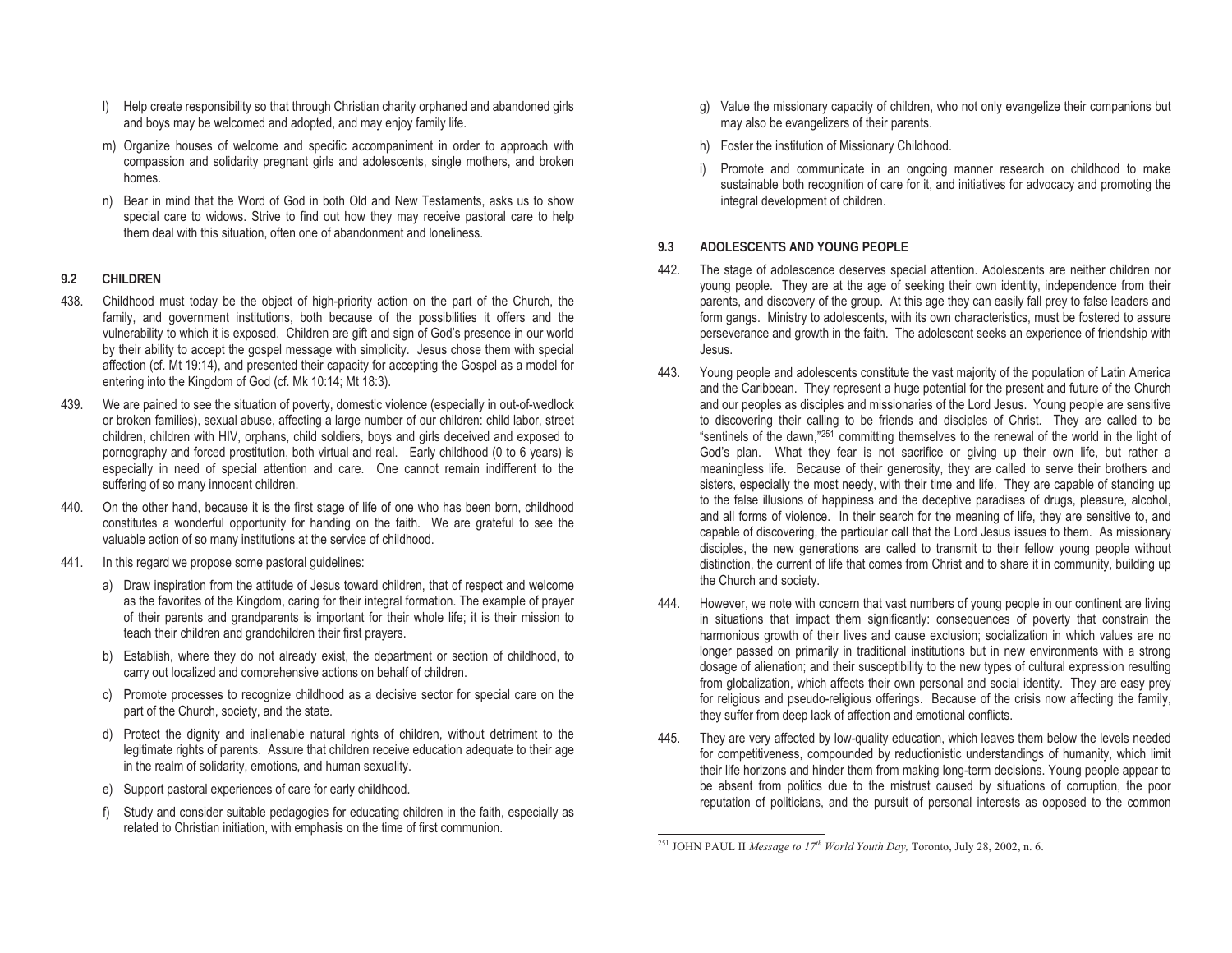good. Suicides of young people are a reason for concern. Others have no possibility of studying or working and many leave their countries because they find no future in them, and thus the phenomenon of human mobility and migration takes on a youthful face. The indiscriminate and abusive use that many young people make of virtual communication is also worrisome.

- 446. We suggest some lines of action for facing these challenges:
	- a) Renew, in close union with the family, the preferential option for youth effectively and realistically, in continuity with previous general conferences, giving a new impulse to youth ministry in ecclesial communities (dioceses, parishes, movements, etc.).
	- b) Encourage the ecclesial movements that have a pedagogy aimed at evangelization of young people and invite them to place their charismatic, educational, and missionary riches at the service of the local churches.
	- c) Propose the encounter with the living Jesus Christ and following Him in the Church to young people, in the light of God's plan which assures them full realization of their dignity as human beings, leads them to shape their personality, and proposes to them a specific vocational option: the priesthood, religious life, or marriage. During the process of vocational accompaniment, young people shall be gradually introduced into personal prayer and *lectio divina*, receiving the sacraments of Eucharist and Reconciliation, spiritual direction and the apostolate.
	- d) Accentuate in youth ministry, processes of education and maturing in faith, as response of meaning and direction in life, and guarantee of missionary commitment. In particular, the aim shall be to implement a catechesis attractive to young people that introduces them into knowledge of the mystery of Christ, and to show them the beauty of Sunday Eucharist, which leads them to discover in it the living Christ and the fascinating mystery of the Church.
	- e) Youth ministry will help young people to be gradually formed for social and political action and change of structures, in keeping with the Church's social doctrine, as they embrace the preferential and evangelical option for the poor and needy.
	- f) Urge training of young people so that they will have opportunities in the world of work and keep them from falling into drugs and violence.
	- g) In pastoral methodologies, strive for greater harmony between the adult world and the youth world.
	- h) Bring about the participation of young people in pilgrimages on national and world youth days, with proper spiritual and missionary preparation and together with their shepherds.

# **9.4 THE WELL-BEING OF THE ELDERLY**

447. The event of the presentation in the temple (cf. Lk 2:41-50) places before us the encounter of generations. The child who is emerging into life, assuming and fulfilling the Law, and the older people, who celebrate it with the joy of the Holy Spirit. Children and the elderly build the future of peoples: children because they lead history forward, older people because they transmit on the experience and wisdom of their lives.

- 448. Respect and gratitude toward older people ought to be attested to first by their own family. The Word of God challenges us in many ways to respect and value our elders and old people. Indeed, it invites us to learn from them with gratitude, and to be with them in their solitude and weakness. The statement of Jesus, "The poor you will always have with you, and whenever you wish you can do good to them" (Mc 14:7), can certainly be understood of them, because they are part of every family, people, and nation. Nevertheless, they are often forgotten and neglected by society and even by their own families.
- 449. Many of our elders have spent their life for the good of their family and the community, out of their place and vocation. Many are true missionary disciples of Jesus by their witness and their works. They deserve to be recognized as sons and daughters of God, called to share the fullness of love and to be loved in particular for the cross of their sufferings, diminished capability, or loneliness. The family must not see only the difficulties entailed in living together with them or serving them. Society cannot consider them as a weight or a burden. It is regrettable that in some countries there are no social policies to care sufficiently for older people who are retired, living on a pension, ill, or abandoned. Therefore we call for the design of just social policies in solidarity to deal with these needs.
- 450. The Church feels committed to seek comprehensive humane care for all older people, also helping them to live the following of Christ in their current condition, and incorporating them as much as possible into its evangelizing mission. Hence, while it gives thanks for the work now being done by nuns, religious men, and volunteers, it wants to renew its pastoral structures and prepare even more agents so as to expand this important service of love.

# **9.5 THE DIGNITY AND PARTICIPATION OF WOMEN**

- 451. Christian anthropology highlights the equal dignity of man and woman by reason of being created in the image and likeness of God. The mystery of the Trinity invites us to live as a community of equals in difference. In an age of marked male chauvinism, the practice of Jesus was decisive in signifying the dignity of women and their indisputable value: he spoke with them (cf. Jn 4:27), he was singularly merciful to women sinners (Lk 7:36-50; Jn 8:11), he healed them (cf. Mk 5:25-34), he defended them in their dignity (cf. Jn 8:1-11), he chose them as first witnesses of his resurrection (cf. Mt 28:9-10), and he brought women into the group of people who were closest to him (cf. Lk 81:3). The figure of Mary, disciple par excellence among disciples, is fundamental in the recovery of woman's identity and her value in the Church. The song of the *Magnificat* shows Mary as a woman capable of committing herself to her reality and prophetically addressing it.
- 452. The relationship between woman and man is one of reciprocity and mutual collaboration. The aim is to harmonize, complement, and labor by combining efforts. Woman is called to be a good steward with man for the present and the future of our human society.
- 453. We regret that countless women of every condition are not valued in their dignity, are often alone and abandoned, and do not receive sufficient acknowledgement for their dedicated sacrifice and even heroic generosity in the care and education of their children and in passing on the faith in the family. Nor is their indispensable and peculiar participation in constructing a more humane social life and in building up the Church adequately promoted. At the same time, the urgently needed upholding of their dignity and participation may be distorted by ideological currents, marked by the cultural imprint of consumer and spectacle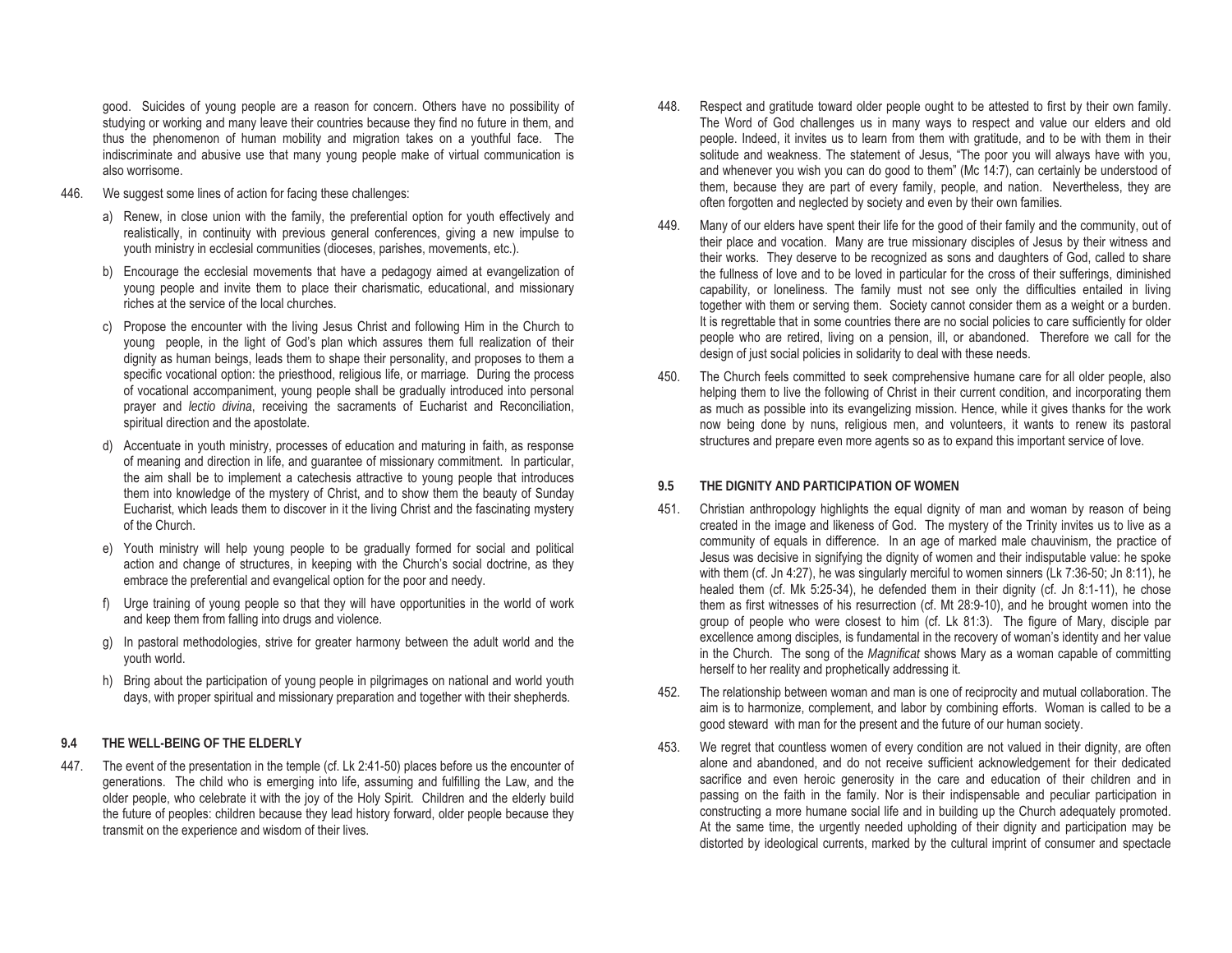driven societies that are capable of subjecting women to new slaveries. In Latin America and the Caribbean, a chauvinist mindset that ignores the newness of Christianity, in which "the equal dignity and responsibility of women relative to men" 252 is recognized and proclaimed, must be overcome.

- 454. At this time in Latin America and the Caribbean, the so often silenced cry of women who are subjected to many forms of exclusion and violence in all their forms and at all stages of their lives must be heard. Among them, poor, indigenous and Afro-American women have endured double marginalization. All women must be able to participate fully in ecclesial, family, cultural, social, and economic life, with the creation of spaces and structures to foster greater inclusion.
- 455. Women generally constitute the majority in our communities; they are the primary ones passing on the faith and assisting official church leaders, who should serve them, appreciate them, and respect them.
- 456. Motherhood must be valued as a superb mission of women. It is not in opposition to their professional development and the exercise of all their dimensions, which enables them to be faithful to God's original plan, whereby the human couple jointly is given the mission of improving the earth. Women are irreplaceable in the home, the education of children, and passing on the faith. But that does not rule out the need for their active participation in building society. Hence integral formation must be fostered so that women may fulfill their mission in the family and in society.
- 457. The wisdom of God's plan demands that we foster the development of their female identity in reciprocity and complementarity with the identity of men. Hence, the Church is called to share, guide, and accompany projects for promoting women with already existing organizations in society, recognizing the essential and spiritual ministry that women bear within themselves: receiving life, welcoming it, nourishing it, giving birth to it, sustaining it, accompanying it, and deploying their being as women by creating habitable spaces of community and communion. Motherhood is not a solely biological reality, but it is expressed in diverse ways. The maternal vocation is fulfilled through many kinds of love, comprehension, and service to others. The material dimension is also embodied, for example, in adopting children, offering them protection and a home. The Church's commitment in this realm is ethical and deeply evangelical.
- 458. We propose some pastoral actions:
	- a) Foster the organization of ministry in such a way as to help to discover and develop the "genius of woman"253 in each woman and in realms of church and society and promote the broadest prominence of women .
	- b) Assure the effective presence of women in those ministries in the Church which are entrusted to laypeople, as well as in areas of pastoral planning and decision making, esteeming their contribution.
	- c) Accompany female associations that struggle to overcome difficult situations of vulnerability or exclusion.

d) Promote dialogue with officials for developing programs, laws, and government policies to enable women's work life to be reconciled with their duties as mothers.

#### **9.6 THE RESPONSIBILITY OF THE MALE AND FATHER OF FAMILY**

459. In terms of what is specific to them, males are called by the God of life to occupy an original and necessary place in building society, generating culture, and forging history. Deeply motivated by the beautiful reality of love whose source is Jesus Christ, men feel strongly invited to form a family. There, in an essential disposition of reciprocity and complementarity, for the fullness of their own life, they experience and appreciate the active and irreplaceable richness of women's contribution, which enables them to recognize more clearly their own identity.

- 460. In all the spheres that constitute his calling and mission, the man as baptized must feel sent by the Church to give testimony as disciple and missionary of Jesus Christ. However, in many instances unfortunately he tends to give up this responsibility and delegate it to women or wives.
- 461. We must recognize that traditionally in Latin America and the Caribbean, a significant percentage of them have remained on the fringes of the Church and of the commitment that they are called to fulfill in it. They have thereby been distancing themselves from Jesus Christ, the full life for which they so yearn and seek. This kind of distance or indifference by men, which strongly calls into question the style of our conventional ministry, is partly why the separation between faith and culture keeps growing, and contributes to the gradual loss of what is internally essential and what gives meaning, to weakness in adequately resolving conflicts and frustrations, to debility in resisting the assault and seductions of a consumptionoriented, superficial, and competitive culture, and so forth. All of this makes them vulnerable to the proposal of ways of life which appear to be attractive but are ultimately dehumanizing. In a considerable number of them, the way is opened to the temptation of surrendering to violence, infidelity, abuse of power, drug addiction, alcoholism, male chauvinism, corruption, and abandonment of their role as fathers.
- 462. Nevertheless, a large percentage of men assume the demands of family, work, and society. Lacking greater understanding, acceptance and affection from their own, valued in terms of what they provide materially, and with no life-giving place in which to share their deepest feelings with full freedom, they are exposed to a situation of profound dissatisfaction that leaves them at the mercy of the disintegrating power of contemporary culture. In the face of this situation, and in consideration of the consequences that the foregoing brings to married life and for the children, special pastoral attention to fathers of family must be given in all our particular churches.
- 463. The follow pastoral actions are proposed:
	- a) Revise the contents of the various catecheses in preparation for the sacraments and ecclesial activities and movements related to family ministry, to foster proclamation and reflection on the vocation that the male is called to live out in marriage, the family, the Church, and society.
	- b) Deepen in the relevant venues of ministry, the specific role that the male is to play in building up the family as "domestic church," especially as evangelizing disciple and missionary of his own home.

 $252$  IA 5.

253 JOHN PAUL II, *Letter to women,* June 29, 1995, n. 11.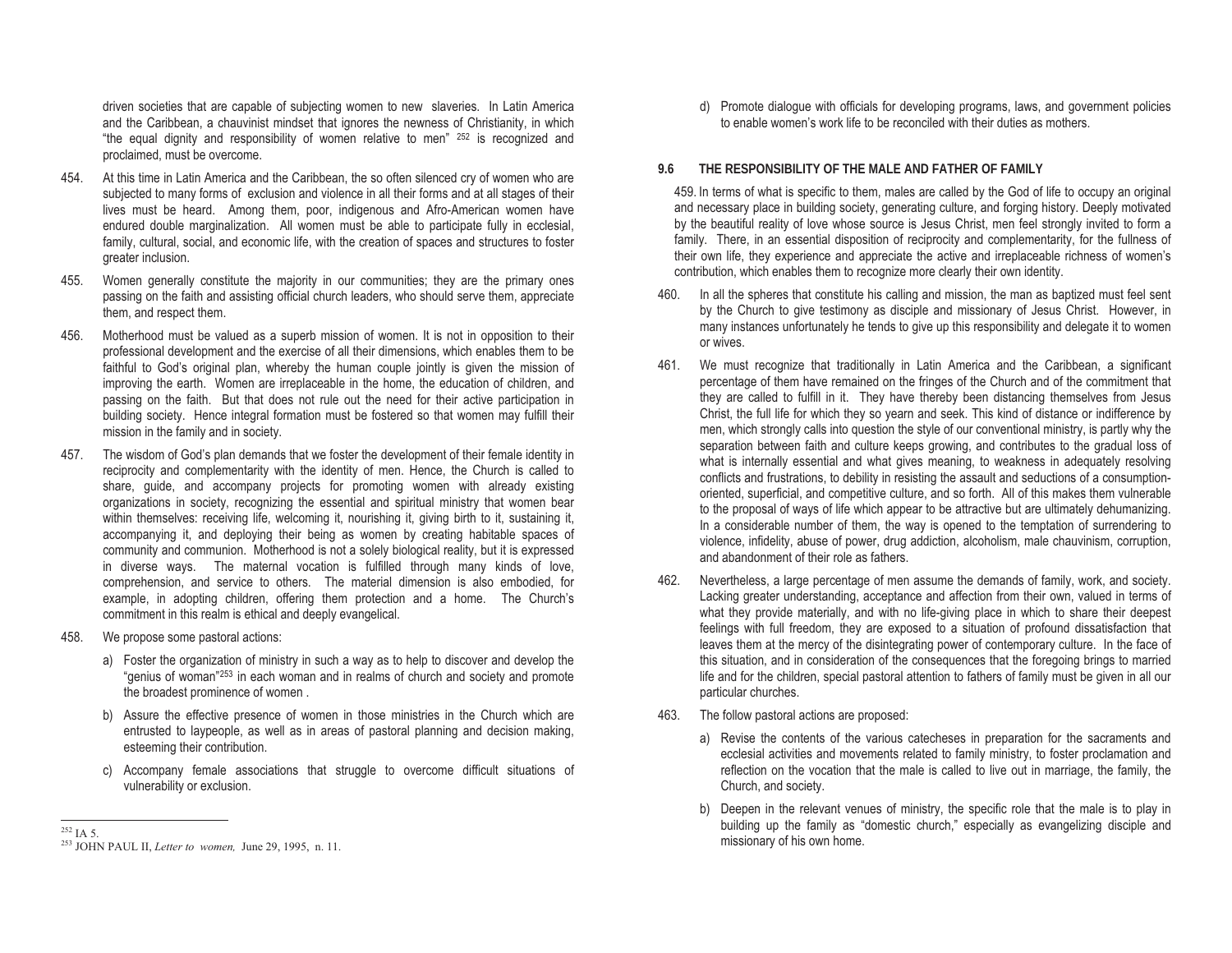- c) Promote in all realms of Catholic education and youth ministry, the proclamation and development of values and attitudes to aid young men and women to acquire the skills that will enable them to foster the role of the man in married life, in the exercise of fatherhood, and in educating the faith of their children.
- d) Carry out in Catholic universities, in the light of Christian anthropology and morality, the necessary research and reflection, making it possible to become familiar with the contemporary situation of the world of men, the consequences of the impact of contemporary cultural models on their identity and mission, and clues that can be helpful for working together in designing pastoral guidelines on the matter.
- e) Denounce a neoliberal mindset that sees in the father of a family only an instrument of production and profit, even relegating him in the family to a role of mere provider. The growing practice of government policies and private enterprise of promoting even Sunday as a work day, is a step that is profoundly destructive of the family and of fathers.
- f) Foster the active participation of males in the life of the church, creating and promoting venues and services in the fields indicated.

# **9.7 THE CULTURE OF LIFE: PROCLAIMING IT AND DEFENDING IT**

- 464. The human being created in God's image and likeness also has an exalted dignity that we cannot trample and that we are called to respect and promote. Life is freely given by God, a gift and task that we must safeguard starting at conception in all its stages, until natural death, unambiguously.
- 465. Globalization influences the sciences and their methods, ignoring their ethical implications. We disciples of Jesus have to bring the Gospel to where the sciences operate, promote dialogue between science and faith, and in that context, assure that life is defended. This dialogue must be carried out by ethics and in special cases by a well grounded bioethics. Bioethics works with this epistemological foundation in an interdisciplinary manner, where each science contributes its conclusions.
- 466. We cannot escape this challenge of dialogue between faith, reason, and the sciences. Our priority for life and family, both of which are laden with issues debated in ethical matters and in bioethics, impels us to cast the light of the Gospel and the Church's magisterium on them.254
- 467. Today we stand before new challenges that call us to be the voice of the voiceless. The child growing in its mother's womb and people who are in their declining years are a claim for dignified life that cries out to heaven and that cannot but make us shudder. The liberalization and routinization of abortion practices are abominable crimes, just as are euthanasia, genetic and embryonic manipulation, unethical medical testing, capital punishment, and so many other ways of assaulting the dignity and life of the human being. If we want to maintain a solid and inviolable basis for human rights, we absolutely must recognize that human life must always be defended from the very moment of conception. Otherwise, the

circumstances and conveniences of the powerful will always find excuses for abusing persons.<sup>255</sup>

- 468. Aspirations for life, peace, fraternity and happiness do not find a response in the midst of the idols of profit and efficacy, insensitivity to the suffering of others, attacks on life in the womb, infant mortality, deterioration of some hospitals, and all the modalities of violence against children, youth, men and women. This underscores the importance of the struggle for the life, dignity, and integrity of the human person. The fundamental defense of the dignity of these values begins in the family.
- 469. So that the disciples and missionaries may praise God, giving thanks for life and serving it, we propose the following actions:
	- a) Pursue the promotion in Bishops Conferences and dioceses of courses on family and ethical questions for bishops and for agents of ministries to help provide a solid basis for dialogues on the particular problems and situations in life.
	- b) Strive to assure that priests, deacons, religious and lay people undertake university studies of family morality, ethical questions, and when possible, more specialized courses in bioethics.256
	- c) Promote forums, panels, seminars, and congresses to study, consider, and analyze concrete contemporary issues about life in all its manifestations, and especially in the human being, particularly with regard to respect for life from conception to its natural death.
	- d) Ask Catholic universities to organize bioethics programs accessible to all and to take a public stand on the major issues of bioethics.
	- e) Create an ethics and bioethics committee in Bishops Conferences, with persons trained in the matter to guarantee fidelity and respect for the teaching of the Church's magisterium on life, so that it can serve as a venue for researching, studying, discussing, and updating the community when public debate so requires. This committee shall confront the situations that arise in that locality, the country, or the world to define and promote life at the proper time.
	- f) Offer to married couples programs of formation in responsible parenthood and on the use of natural birth regulation methods, as a demanding pedagogy of life and love.<sup>257</sup>
	- g) Support and pastorally accompany with special kindness and solidarity women who have decided not to have an abortion and welcome mercifully those who have had abortions, to help them to heal the grave wounds and invite them to become advocates of life. Abortion leaves two victims: certainly the child, but also the mother.
	- h) Promote the formation and action of competent lay people, encourage them to become organized to defend life and family, and urge them to participate in national and international bodies.

<sup>&</sup>lt;sup>254</sup> Cf. JOHN PAUL II, FR, September 14, 1998.

 $255$  Cf. EV.

256 Cf. Pontifical Council for the Family, *Family and Ethical Questions*, 2006.

<sup>&</sup>lt;sup>257</sup> Cf. EV 97, HV 10.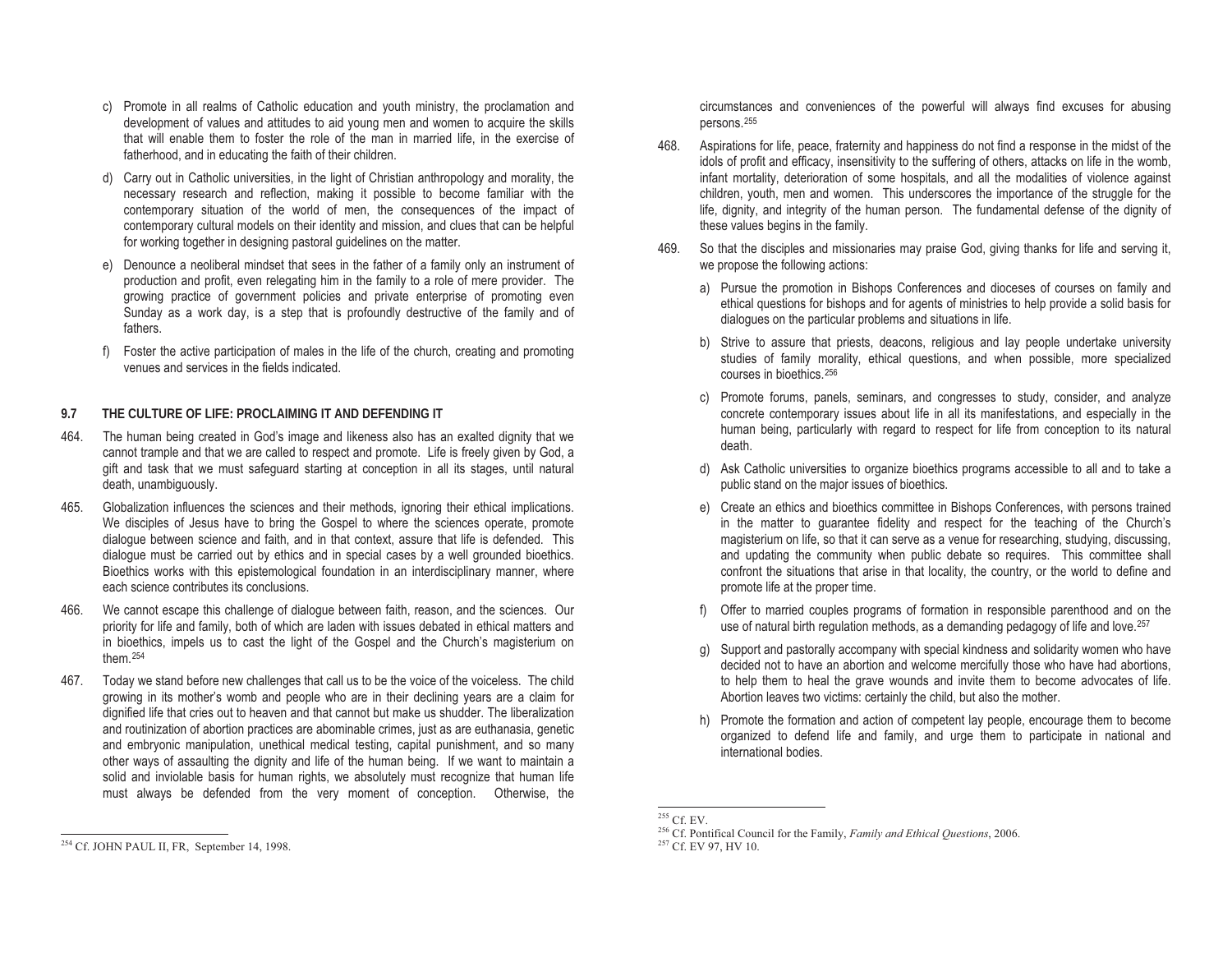i) Assure that conscientious objection is recognized in legislation, and monitor to ensure that it is respected by governments.

# **9.8. CARE FOR THE ENVIRONMENT**

470. As disciples of Jesus, we feel invited to give thanks for the gift of creation, the reflection of the wisdom and beauty of the creative *Logos*. In God's marvelous design, man and woman are called to live in communion with Him, in communion between themselves, and with all creation. The God of life entrusted to the human being his work of creation "to cultivate and care for it" (Gen 2:15). Jesus was very familiar with the Father's concern for the creatures that He feeds (cf. Lk 12:24) and beautifies (cf. Lk 12:27). While he traveled the roads of his land, he not only paused to contemplate the beauty of nature, but invited his disciples to recognize the message hidden in things (cf. Lk 12:24-27; Jn 4:35). The Father's creatures give him glory "by their mere existence,"<sup>258</sup> and hence, human beings must make use of them with care and sensitivity.<sup>259</sup>

471. In Latin America and the Caribbean, awareness is growing of nature as a free legacy that we receive to protect, as a precious space for shared human life and as careful responsibility of human stewardship for the good of all. This legacy often proves to be weak and defenseless against economic and technological powers. Hence, as prophets of life we want to insist that the interests of economic groups that irrationally demolish sources of life are not to prevail in dealing with natural resources, at the cost of whole nations and of humankind itself. The generations that succeed us are entitled to receive an inhabitable world, not a planet with polluted air. Fortunately, an education in ecological responsibility has begun to be introduced in the disciplines in some Catholic schools.

472. The Church is grateful to all who devote themselves to defending life and the environment. Particular importance must be given to the most serious destruction under way in human ecology.260 She is close to small farmers who with generous love very laboriously work the land, sometimes under extremely difficult conditions, to sustain their families and provide all with the fruits of the earth. She especially cherishes the indigenous for their respect for nature and love for mother earth as source of food, common home, and altar of human sharing.

473. Today the natural wealth of Latin America and the Caribbean is being subjected to an irrational exploitation that is leaving ruin and even death in its wake, throughout our region. A great deal responsibility in this entire process must be attributed to the current economic model which prizes unfettered pursuit of riches over the life of individual persons and peoples and rational respect for nature. The devastation of our forests and biodiversity through a selfish predatory attitude, involves the moral responsibility of those who promote it because they are jeopardizing the life of millions of people, and particularly the milieu of peasants and indigenous, who are pushed out toward hillside lands and into large cities where they live overcrowded in the encircling rings of poverty. Our region needs to advance in its agroindustrial development toward appreciating the wealth of its lands and its human talents at the service of the common good, but we must mention the problems caused by the savage uncontrolled industrialization of our cities and the countryside, which is polluting the environment with all kinds of organic and chemical wastes. A similar warning must be made about resource-extraction industries which, when they

fail to control and offset their harmful effects on the surrounding environment, destroy forests and contaminate water, and turn the areas exploited into vast deserts.

474. We offer some proposals and guidelines toward this situation:

- a) Evangelize our peoples to discover the gift of creation, knowing how to contemplate and care for it as home of all living beings and source of the planet's life, in order to exercise human stewardship over the earth and its resources responsibly, so that it may render all its fruits as intended for all, by educating for a sober and austere way of life in solidarity.
- b) Deepen pastoral presence in the weakest populations and those most threatened by predatory development, and support them in their efforts to attain equitable distribution of land, water, and urban spaces.
- c) Pursue an alternative development model,261 one that is comprehensive and communal, based on an ethics that includes responsibility for an authentic natural and human ecology, which is based on the gospel of justice, solidarity, and the universal destination of goods, and that overcomes its utilitarian and individualistic thrust, which fails to subject economic and technological powers to ethical criteria.
- d) Redouble our efforts toward enacting government policies and citizen involvement, to assure the protection, conservation and restoration of nature.
- e) Decide on measures for social monitoring and control over the application of international environmental standards in our countries.

475. Create consciousness in the Americas of the importance of the Amazon for all humankind. Establish a collaborative ministry among the local churches of the various South American countries in the Amazon basin, with differentiated priorities for creating a development model that puts the poor first and serves the common good. Support with the necessary human and financial resources, the Church that lives in the Amazon so that it may continue proclaiming the gospel of life and carry out its pastoral work in forming lay people and priests through seminars, courses, exchanges, visits to communities, and educational material.

 $258$  CCC 2416

<sup>&</sup>lt;sup>259</sup> CCC 2418.

<sup>260</sup> JOHN PAUL II, *Centesimus Annus,* n. 38.

<sup>&</sup>lt;sup>261</sup> PP 20 True development is the "transition for each and everybody from less than human conditions to truly human ones<sup>"</sup>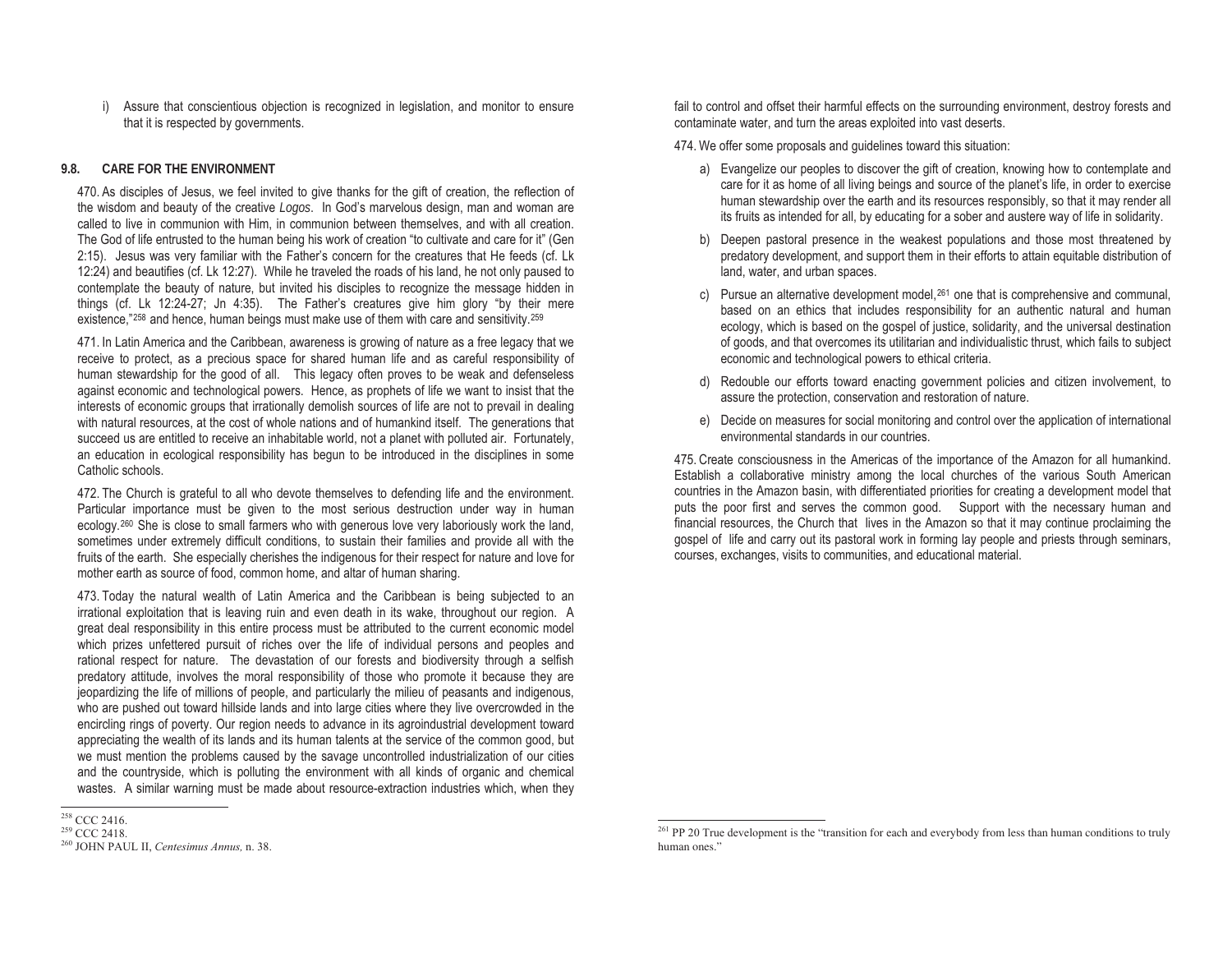# **10**

# **OUR PEOPLES AND CULTURE**

#### **10. CULTURE AND ITS EVANGELIZATION**

476. Culture, understood most broadly, represents the particular way in which human beings and peoples cultivate their relationship to nature and with their fellow humans, with themselves, and with God, so as to attain a fully human existence.<sup>262</sup> As such, it is the common heritage of all peoples, and likewise of Latin America and the Caribbean.

477. The Fifth Conference in Aparecida views positively and with true empathy the different forms of culture present in our continent. Faith is only adequately professed, understood, and lived when it makes its way deeply into the cultural substrate of a people.<sup>263</sup> Thus the full importance of culture for evangelization becomes plain. For the salvation brought by Jesus Christ must be light and strength for all the yearnings, joyful or painful situations, and questions present in the respective cultures of peoples. The encounter of faith with cultures purifies them, enables them to develop their potentialities, and enriches them. For they all ultimately seek the truth, which is Christ (Jn 14:6).

478. With the Holy Father, we give thanks that the Church "helping Christian believers to live their faith with joy and coherence." through the history of this continent, has created and fostered culture: "Faith in God has animated the life and culture of these nations for more than five centuries." This reality has been expressed in

> *art, music, literature, and above all, in the religious traditions and in the peoples' whole way of being, united as they are by a shared history and a shared creed that give rise to a great underlying harmony, despite the diversity of cultures and languages*.<sup>264</sup>

479. With the inculturation of the faith, the Church is enriched with new expressions and values, manifesting and celebrating ever better the mystery of Christ, and is enabled to unite faith more with life, thereby contributing to a full catholicity, one that is not simply geographical but cultural as well. Nevertheless, this Latin American and Caribbean cultural heritage is now facing contemporary culture, which shows both lights and shadows. We must consider that culture with empathy in order to understand it, but also with a critical stance to discover whatever within it is the product of human limitation and sin. It displays many successive changes, caused by new knowledge and discoveries of science and technology, resulting in the disappearance of a single image of the world which used to provide direction for everyday life. The full responsibility for constructing one's personality and shaping one's social identity falls on the individual. Thus, on the one hand, we have the emergence of subjectivity, respect for the dignity and freedom of each individual, no doubt an important conquest of humankind. On the other hand, this same pluralism

of a cultural and religious nature, forcefully spread by a globalized culture, ends up making individualism a dominant characteristic of contemporary society, responsible for ethical relativism and the crisis of the family.

480. Many Catholics are disconcerted in the face of this cultural change. It is up to the Church to clearly denounce these "anthropological models incompatible with the nature and dignity of the human person."<sup>265</sup> The human person must be presented as the center of all social and cultural life, highlighting in it the dignity of being image and likeness of God and the vocation to be children in the Son, called to share his life for all eternity. Christian faith shows us Jesus Christ as the ultimate truth of the human being,  $266$  the model in which being human is displayed in all its ontological and existential magnificence. Proclaiming it fully in our days requires courage and prophetic spirit. Counteracting the culture of death with the Christian culture of solidarity is an imperative for all of us, and has been a constant objective of the Church's social teaching. Nevertheless, the proclamation of the gospel cannot ignore contemporary culture, which must be known, evaluated, and in a certain sense assumed by the Church, with a language understood by our contemporaries. Only thus will Christian faith be able to appear as something relevant and meaningful for salvation. But this same faith must engender alternative cultural models for contemporary society. With the talents that they have received, Christians must be creative in their fields of activity: the world of culture, politics, public opinion, art, and science.

# **10.2 EDUCATION AS PUBLIC GOOD**

481. Earlier we referred to Catholic education but as pastors, we cannot ignore the mission of the state in the field of education, assuring particularly the education of children and youth. These schools should not ignore the fact that openness to transcendence is a dimension of human life, and hence the integral formation of persons calls for the inclusion of religious content.

# 482. The Church believes that

*children and young people have a right to be motivated to appraise moral values with a right conscience, to embrace them with a personal adherence, together with a deeper knowledge and love of God. Consequently it earnestly entreats all those who hold a position of public authority or who are in charge of education to see to it that youth is never deprived of this sacred right.267*

483. In view of the difficulties that we encounter in this regard in various countries, we want to strive for the religious formation of the faithful who attend state-run public schools, seeking likewise to accompany them through other formation initiatives in our parishes and dioceses. At the same time, we are grateful for the dedication of religion teachers in public schools and we encourage them in this task. We urge them to pursue doctrinal and pedagogical training. We are also grateful to those who through prayer and community life strive to be a testimony of faith and consistency in these schools.

**10.3 PASTORAL MINISTRY OF SOCIAL COMMUNICATIONS** 

<sup>262</sup> Cf. GS 53.

263 Cf. JOHN PAUL II, *Speech to participants at the World Congress of the General Movement of Cultural Action*, January 16, 1982.

 $^{264}$  IA 1.

<sup>265</sup> BENEDICT XVI, *Address to the Diplomatic Corps*, January 8, 2007.

 $266$  GS 22.

 $^{267}$  GE 1.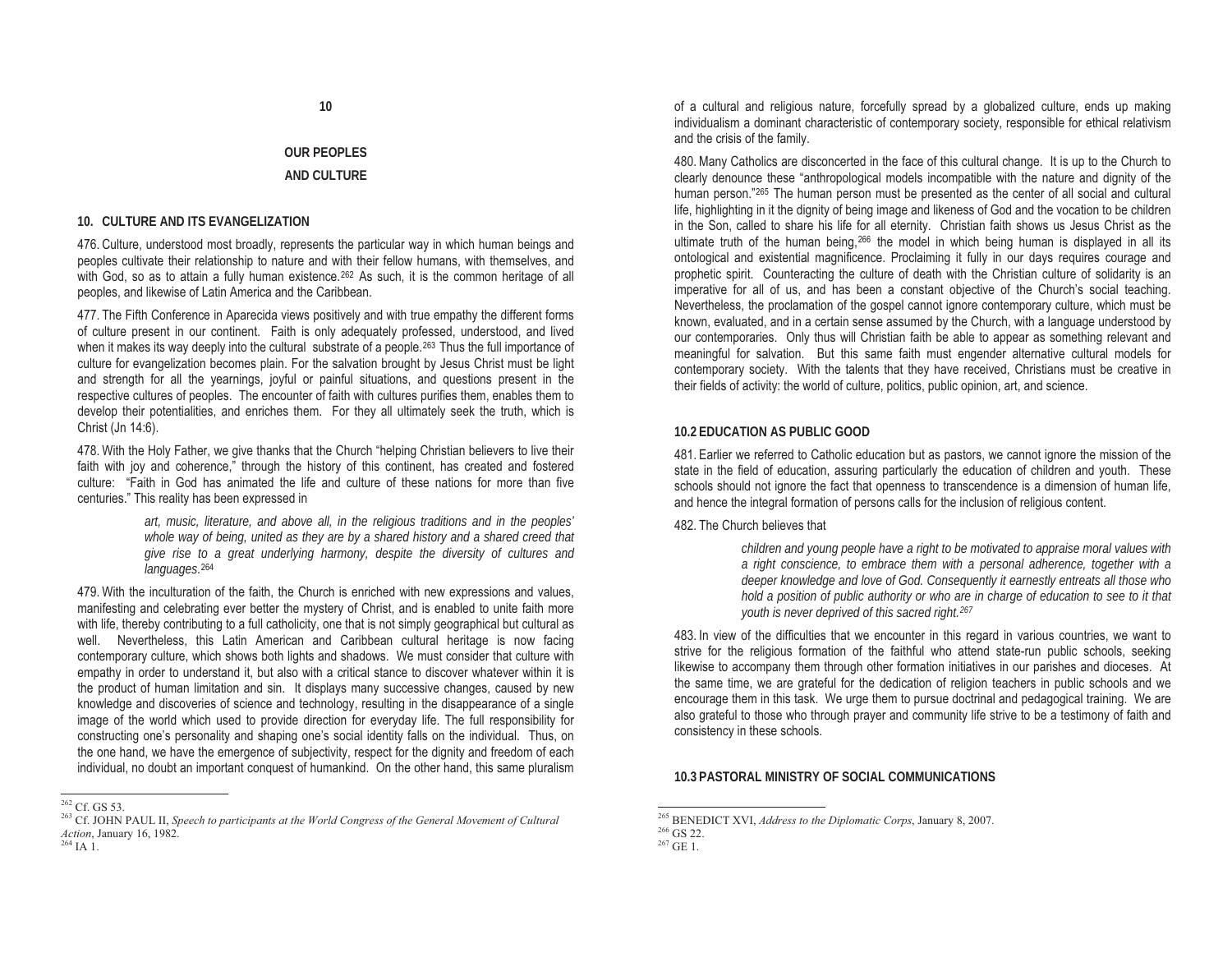484. The technology revolution and globalization processes shape the contemporary world as a vast media culture. This entails an ability to recognize the new languages which can be helpful for a greater global humanization. These new languages constitute a connection point to the changes in society.

485. "Our century is characterized by the mass media or means of social communication, and the first proclamation, catechesis or the further deepening of faith cannot do without these means."

> When they are put at the service of the Gospel, they are capable of increasing *almost indefinitely the area in which the Word of God is heard; they enable the Good News to reach millions of people. The Church would feel guilty before the Lord if she did not utilize these powerful means that human skill is daily rendering more perfect. It is through them that she proclaims "from the housetops" (cf. Mt 10:27; Lk 12:3) the message of which she is the depositary. In them she finds a modern and effective version of the pulpit. Thanks to them she succeeds in speaking to the multitudes.268*

486. In order to form disciples and missionaries in this field, we bishops gathered in the Fifth General Conference, pledge ourselves to accompany those devoted to communications, striving to:

- a) Be familiar with and appreciate this new culture of communications.
- b) Promote professional training in the culture of communications in all pastoral agents and believers.
- c) Train competent professionals in communications who are committed to human and Christian values in the evangelical transformation of society, with particular attention to media owners, producers, program directors, journalists, and announcers.
- d) Support and optimize the creation by the Church of its own communications media in both television and radio, on Internet sites, and in print media.
- e) Be present in the mass media: press, radio and TV, digital film, Internet sites, forums, and many other systems in order to introduce into them the mystery of Christ.
- f) Educate with critical training in the use of the media from an early age.
- g) Encourage existing initiatives or those to be created in this field, with a spirit of communion.
- h) Bring about laws to promote a new culture that will protect children, young people, and the more vulnerable, so that communications will not trample values, but rather create valid criteria of discernment.269
- i) Develop a communications policy that can help both pastoral ministries of communications and Catholic-inspired media to find their place in the Church's evangelizing mission.

487. Viewed from within the entire range of media, the Internet should be understood to be, as expressed earlier at Vatican II, one of the "wonderful technological discoveries."270.

> For the Church the new world of cyberspace is a summons to the great adventure of using its potential to proclaim the Gospel message. This challenge is at the heart of what it means at the beginning of the millennium to follow the Lord's command to *"put out into the deep*": Duc in altum! (Lk 5:4).271

488.The Church approaches this new medium with realism and confidence. Like other *communications media, it is a means, not an end in itself. The Internet can offer magnificent opportunities for evangelization if used with competence and a clear awareness of its strengths and weaknesses.272*

489. The mass media generally do not replace personal relationships or local community life. However, the sites can reinforce and stimulate exchange of experience and information so as to intensify religious practice by being present and providing guidance. Likewise, in the family parents should alert their children to a conscious use of the contents available on the Internet, to complement their educational and moral formation.

490. Inasmuch as digital exclusion is obvious, parishes, communities, Catholic cultural centers and educational institutions could foster the creation of network points and digital rooms to promote inclusion, developing new initiatives, and utilizing those already existing by viewing them positively. In Latin America there are online magazines, newspapers, sites, portals and services whose contents are both informative and formative, which also have a range of different religious and social guidance sites, such as "priest," "spiritual guide," "vocational guide," "professor," and "doctor." Many Catholic schools and institutions offer distance theology and biblical culture courses.

# **10.4 NEW TYPES OF AEROPAGUS AND DECISION MAKING CENTERS**

491. We want to congratulate and encourage the many disciples and missionaries of Jesus Christ who with their coherent ethical presence, continue to sow the gospel values in the environments where culture is traditionally created and in the new types of aeropagus: the world of communications, peace building, the development and liberation of peoples, especially of minorities, the promotion of women and children, ecology and protection of nature, and the "immense 'Areopagus' of culture, scientific research, and international relations."273 Evangelizing culture, far from abandoning the preferential option to the poor and the commitment to reality, arises out of passionate love for Christ who accompanies the People of God in the mission of inculturating the gospel in history, ardent and tireless in its Samaritan charity.

492. A very important task is the formation of thinkers and people who occupy decision-making positions. To that end, we must employ effort and creativity in the evangelization of business people, politicians, and opinion makers, the world of labor, and union, cooperative, and community leaders.

<sup>268</sup> EV 45.

269 Cf. Pontifical Council for the Family, *Charter of the Rights of the Family,* Art. 5f, October 22, 1983.

<sup>270</sup> *Inter Mirifica*, n. 1.

<sup>271</sup> JOHN PAUL II, Message of the Holy Father for the 36th World Communications Day, *Internet: A New Forum for Proclaiming the Gospel.* n. 2, January 12, 2002.

<sup>272</sup> *Ibid.* 3.

 $^{273}$  RM 37.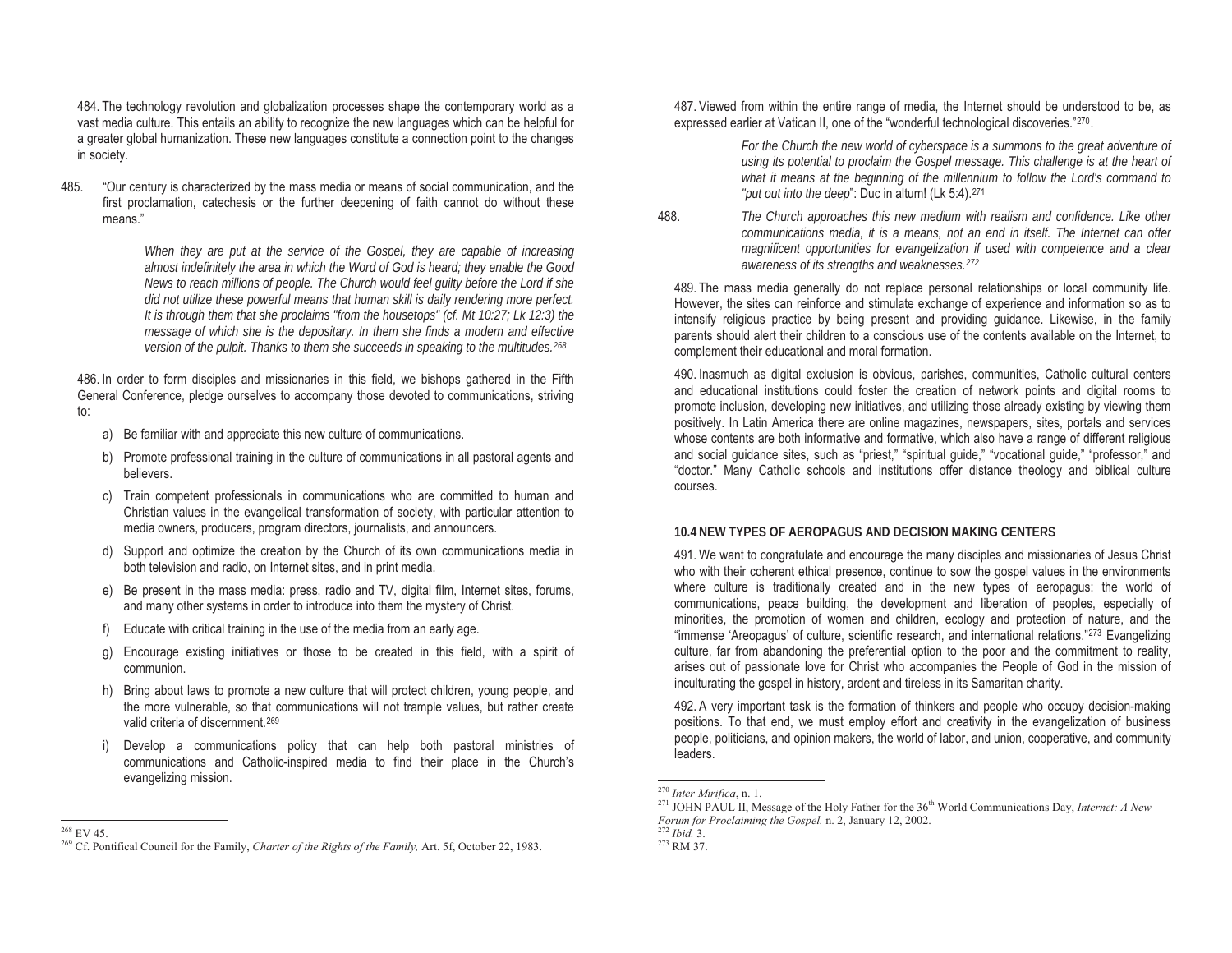493. New missionary and pastoral fields are emerging in contemporary culture. One of them is certainly ministry for tourism<sup>274</sup> and entertainment, in which there is a vast field for development in clubs, sports, movie theaters, malls, and other options that daily draw attention and call for being evangelized.

494. In the face of the false impression so widespread in our time, that faith and science are incompatible, the Church proclaims that faith is not irrational. "Faith and reason are like two wings on which the human spirit rises to contemplation of truth."275 That is why we so esteem men and women of faith and science, who have learned to see in the beauty of nature the signs of Mystery, of God's love and kindness, and they are bright signs that help understand that the book of nature and the sacred scripture speak of the same Word who became flesh.

495. We wish to esteem ever more venues of dialogue between faith and science, including in the mass media. One way to do so is by making known the ideas and work of great Catholic thinkers, especially from the twentieth century, as orientation for a proper understanding of science.

496. God is not only the highest Truth. He is also highest Goodness and supreme Beauty. Hence,

> *Society needs artists, just as it needs scientists, technicians, workers, professional people, witnesses of the faith, teachers, fathers and mothers, who ensure the growth of the person and the development of the community by means of that supreme art form which is "the art of education."276*

497. The gospel values must be communicated in a positive and forward looking manner. Many say they are unhappy not so much with the content of Church teaching, but with the way it is presented. Hence in drawing up pastoral plants we want to:

- a) Foster the formation of a laity able to act as true ecclesial agent and competent interlocutor between Church and society, and society and Church.
- b) Optimize the use of Catholic media, making them more active and effective, whether for communicating the faith or for dialogue between the Church and society.
- c) Work with artists, athletes, fashion professionals, journalists, communicators, and media hosts, and with those who produce information in the media, such as intellectuals, professors, community and religious leaders.
- d) Restore the role of the priest as opinion shaper.

498. Taking advantage of the experiences of Faith and Culture Centers or Catholic Cultural Centers, we will try to create or energize dialogue groups between the Church and opinion makers in various fields. We invite our Catholic universities so that each of them may increasingly serve as a place where the dialogue between faith and reason and Catholic thought is produced and spread.

499. The churches of Latin America and the Caribbean should also create opportunities for the use of art in the catechesis of children, adolescents and adults, and in the Church's different ministries. The Church's action in this field must also be brought up to the technical and

professional improvement required by artistic expression. Hence a critical awareness must be introduced so as allow the artistic quality of what we produce to be judged objectively.

500. It is crucial that liturgical celebrations incorporate into their expressions artistic elements that can transform and prepare the assembly for the encounter with Christ. Appreciating the spaces of the existing culture, including the church buildings themselves, is an essential task for evangelizing culture. Along these lines, the creation of Catholic cultural centers should be encouraged. They are especially needed in the poorest areas, where access to culture and augmenting respect for the human is all the more urgent.

# **10.5 DISCIPLES AND MISSIONARIES IN PUBLIC LIFE**

501. The disciples and missionaries of Christ must illuminate with the light of the Gospel all realms of social life. The preferential option for poor, rooted in the Gospel, requires pastoral attention devoted to the builders of society.277 If many contemporary structures produce poverty, it is partly due to the lack of fidelity to their gospel commitments on the part of many Christians with special political, economic and cultural responsibilities.

502. The contemporary reality of our continent makes it clear that there is a

*notable absence—in the political sphere, in the world of the media and in the universities—of the voices and initiatives of Catholic leaders with strong personalities and generous dedication, who are coherent in their ethical and religious convictions.278*

503. One of the most noteworthy of the signs of concern is the conception of the human being, man and woman, that has taken shape. The common element in assaults on life in all its manifestations, especially against the most innocent and defenseless, acute poverty and social exclusion, corruption, and ethical relativism, and so forth, is a notion of a human being for all practical purposes closed to God and to the other.

504. Whether out of an exaggerated old-fashioned laicism, or an ethical relativism proposed as the foundation of democracy, powerful groups claim seek to reject any presence and contribution from the Church in the public life of nations, and pressure it to retire to church buildings and its "religious" services. Conscious of the distinction between political community and religious community, the basis for a healthy secularity, the Church will not shrink from being concerned for the common good of peoples, especially for the defense of ethical principles that are nonnegotiable because they are rooted in human nature.

505. It is the lay people of our continent who, conscious of their call to holiness by virtue of their baptismal vocation, have to act as leaven in the dough to build a temporal city in keeping with God's project. Coherence between faith and life in the political, economic, and social realm requires formation of conscience, which translates into knowing the Church's social doctrine. The *Compendium of the Social Doctrine of the Church* will be very useful for adequate formation in that doctrine. The Fifth General Conference commits itself to carry out an incisive social

<sup>274</sup> Cf. *Orientaciones para la Pastoral del Turismo¸ L'Osservatore Romano* (Ed. Italiana, Suppl. n. 157, July 12, 2001.

 $275$  FR, preamble.

<sup>276</sup> JOHN PAUL II, *Letter to Artists* no. 4, April 4, 1999.

 $277 \text{ Cf. EV 5.}$  $^{278}$  IA 4.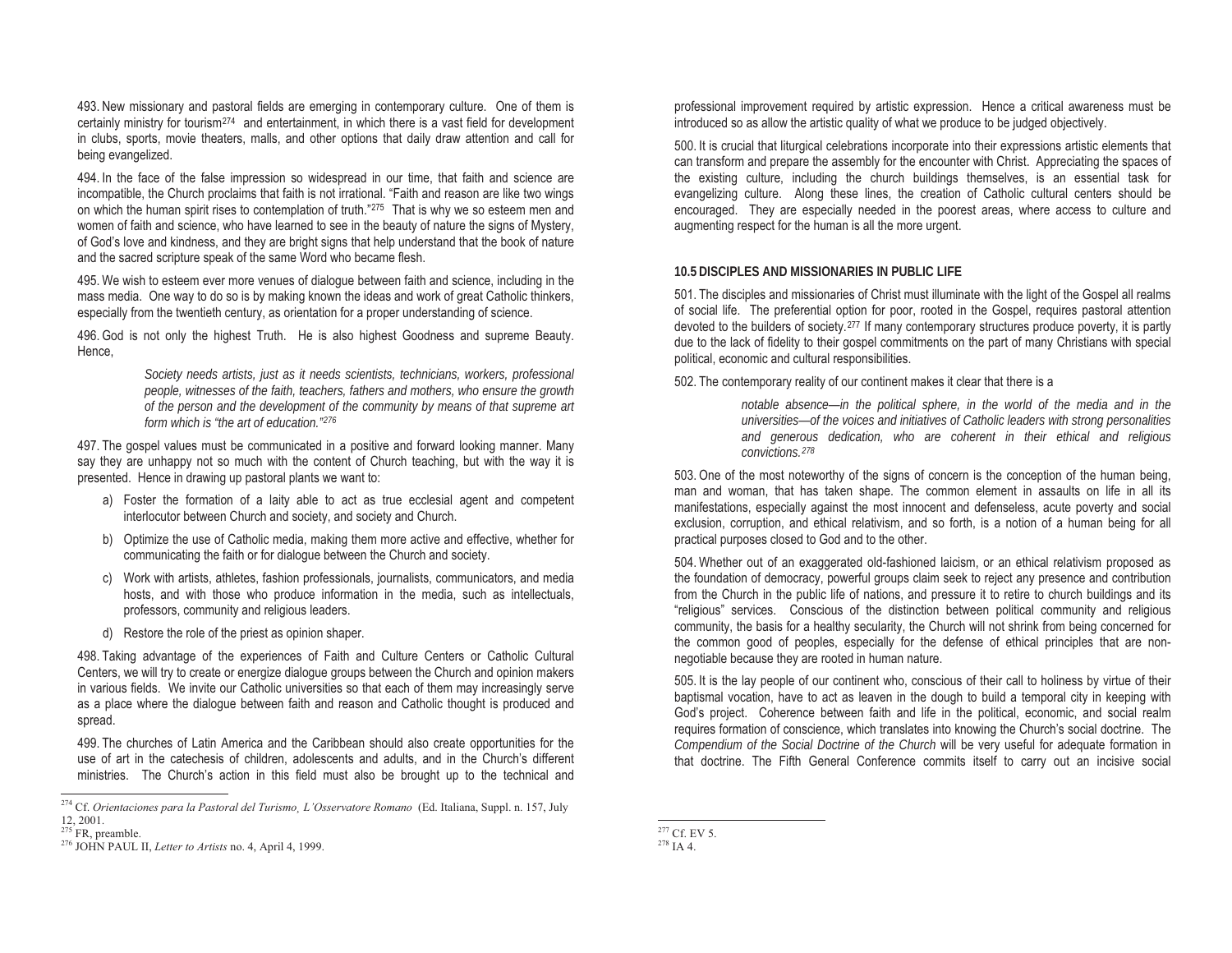catechesis, because "The Christian life is not expressed solely in personal virtues, but also in social and political virtues."279

506. The disciple and missionary of Christ active in the realms of politics and economics and in decision-making centers is exposed to the influence of a culture often dominated by materialism, selfish interests, and a conception of the human being contrary to the Christian vision. Hence, disciples must be firmly grounded in their following of the Lord, so as to have the strength necessary not to succumb to the wiles of materialism and selfishness, but to build a moral consensus within themselves on the fundamental values that make it possible to build a just society.

507. Let us consider how necessary is moral integrity in politicians. Many of the Latin American and Caribbean peoples, but in other continents as well, live in poverty because of endemic problems of corruption. How much discipline of moral integrity we need, understood in the Christian sense as self-control for doing good, for being a servant of truth and of doing our work without letting ourselves be corrupted by favors, interests, or advantages. A great deal of strength and perseverance is needed to preserve the honesty that ought to emerge from a new education to break the vicious cycle of the prevailing corruption. We really need a great deal of effort to advance toward creating a true moral wealth that will allow us to provide for our own future.

508. We bishops gathered in the Fifth Conference want to be present to those who build society, for it is the Church's fundamental vocation in this sector to shape consciences, and to be an advocate of justice and truth and to educate in the individual and political virtues.<sup>280</sup> We want to issue a call to the sense of responsibility of those lay people who are present in public life, and more specifically "in the formation of the necessary consensus and in opposition to injustice."<sup>281</sup>

#### **10.6 URBAN MINISTRY**

509. Christians today are no longer at the forefront of cultural production, but rather they receive its influence and impacts. Large cities are laboratories of this complex and many-sided contemporary culture.

510. The city has become the proper site of the new cultures which are coming into being and imposing a new language and new sets of symbols. This urban mindset is also spreading even in the countryside. Indeed, the city seeks to harmonize the need for development with the development of needs, often failing in this endeavor.

511. Complex socioeconomic, cultural, political, and religious transformations are taking place in the urban world, and they impact all dimensions of life. That world is comprised of satellite cities and outlying neighborhoods.

512. Living alongside each other in the city are different social categories, such as the economic, social and political elites; different strata of the middle class; and the large multitude of the poor. Coexisting in it are dualities that challenge it on a daily basis: tradition-modernity, globalityparticularity, inclusion-exclusion, personalization-depersonalization, secular language-religious language, homogeneity-plurality, urban culture-multiculturalism.

513. The Church originally took shape in the large cities of its time, and made use of them to spread. Hence, we can joyfully and boldly carry out the evangelization of the contemporary city. In response to the new reality of the city, new experiences are taking place in the church, such as renewal of parishes, breaking it down into sectors, new ministries, new associations, groups, communities and movements. But attitudes of fear of urban ministry can be seen: tendencies to remain entrenched in the old methods and to take a defensive stance toward the new culture, and feelings of impotence vis-à-vis the great difficulties of cities.

514. Faith teaches us that God lives in the city in the midst of its joys, yearnings and hopes, and likewise in its pains and suffering. The shadows that mark everyday life, such as violence, poverty, individualism and exclusion cannot prevent us from seeking and contemplating the God of life also in urban environments. Cities are places of freedom and opportunity. In them people seek the possibility of knowing more people, and interacting and coexisting with them. Bonds of fraternity, solidarity, and universality can be experienced in cities. In them the human being is constantly called to ever journey toward meeting the other, coexisting with those who are different, accepting them, and being accepted by them.

515. God's project is "the Holy City, the new Jerusalem" coming down from heaven, with God, "prepared as a bride adorned for her husband," for

> *God's dwelling is with the human race. He will dwell with them and they will be his people and God himself will always be with them. He will wipe every tear from their eyes, and there shall be no more death or mourning, wailing or pain, for the old order has passed away* (Rev. 21:2-4).

In its fullness this project is yet to come, but it is being fulfilled in Jesus Christ, "the Alpha and the Omega, the Beginning and the End," (21:6), who tells us "Behold, I make all things new." (21:5).

516. The Church is at the service of bringing about this Holy City, through the proclamation and living of the Word, the celebration of the liturgy, fellowship, and service, especially to the poorest and those who most suffer, and thus as leaven of the Kingdom it continues to transform the contemporary city in Christ.

517. Recognizing and expressing gratitude for the renewing work now being done in many cities, the Fifth General Conference proposes and recommends a new urban ministry to:

- a) Respond to the great challenges of increasing urbanization.
- b) Be able to serve the varied and complex social, economic, political, and cultural categories: poor, middle class, and elite.
- c) Develop a spirituality of gratitude, mercy, fraternal solidarity, proper attitudes of one who loves disinterestedly and seeks no recompense.
- d) Be open to new experiences, styles and languages that can incarnate the gospel in the city.
- e) Transform parishes increasingly into communities of communities.
- f) Be more intensely devoted to the experience of communities of common interest formed at the supraparroquial and diocesan level.

 $279$  IA 3.

280 Cf. IA 4.

 $^{281}$  IA 4.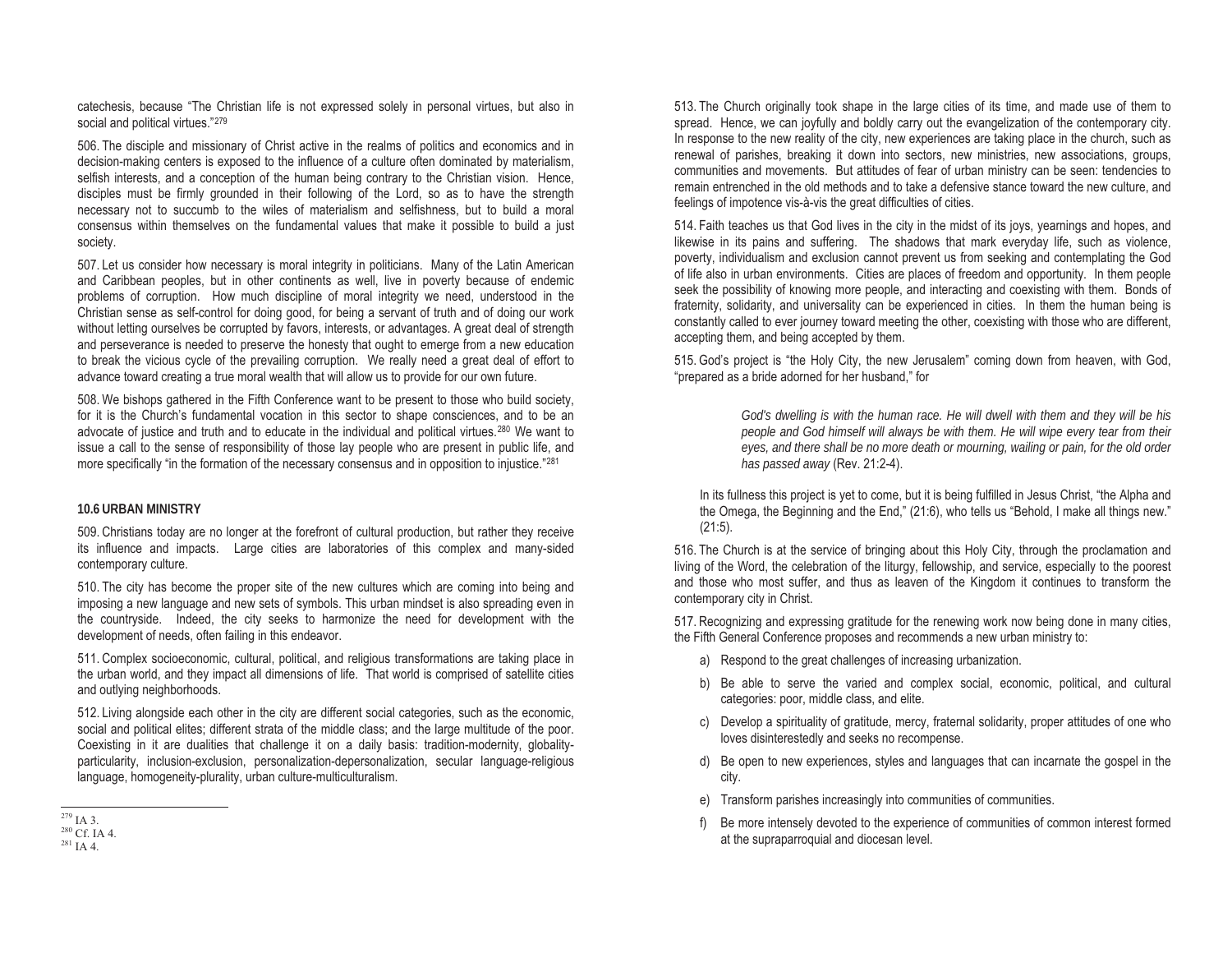- g) Bring the elements proper to the Christian life—the Word, the liturgy, fellowship, and service—especially to those who suffer economic poverty and new forms of poverty.
- h) Spread the Word of God, announce it joyfully and courageously, and train lay people so that they can respond to the great questions and aspirations of today, and be involved in the different settings, structures and decision-making centers of urban life.
- i) Promote the pastoral ministry of welcome to those who arrive in the city, and those already living in it, moving from passively waiting to actively seeking and reaching out to those who are distant, with new strategies such as home visits, the use of new media, and staying close to everyday situation of each person.
- j) Devote special attention to the world of urban suffering, that is, care for those who fall by the wayside, and hospital patients, prisoners, the excluded, drug addicts, people living in new outlying areas, in new housing districts, and broken homes and common-law unions.
- k) Through new parishes and chapels, Christian communities, and pastoral centers, strive to make the Church present in the new human concentrations that are growing rapidly on the outskirts of large cities due to the effects of internal migrations and exclusionary situations.

518. So that the inhabitants of cities and their outskirts, both believers and non-believers, can find fullness of life in Christ, we feel the need that pastoral agents, as disciples and missionaries, must to strive to develop:

- a) A pastoral style appropriate to the urban situation with special attention to language, pastoral structures and practices, and schedules.
- b) A comprehensive collaborative ministry to integrate parishes, religious communities, small communities, movements, and institutions dealing with the city into a common plan with the goal of reaching the city as a whole. For large cities encompassing several dioceses, an interdiocesan plan is required.
- c) A sectorization approach dividing parishes into small units allowing for closer interaction and more effective service.
- d) A process of Christian initiation and ongoing formation to rekindle the faith of the disciples of the Lord, combining knowledge, feeling, and behavior.
- e) Services of attention, personal welcome, spiritual direction, and the sacrament of reconciliation, responding to the loneliness and the great psychological wounds suffered by many in cities, taking interpersonal relations into account.
- f) Specialized care for lay people in different categories: professionals, business people, and workers.
- g) Gradual processes of Christian formation, holding events with large crowds, to mobilize the city, giving a sense that the city is an ensemble, is a whole, capable of responding to the feelings of its citizens and in a symbolic language able to transmit the gospel to all persons in the city.
- h) Strategies for reaching places in cities that are closed off, such as housing developments, condominiums, residential towers, or those located in so-called slums and *favelas*.
- i) Prophetic presence able to speak aloud on matters of values and principles of the Kingdom of God, even if it runs counter the views of all, provokes attacks, and remains only as proclamation. That is, that it be a beacon, a city placed on the hilltop to give light.
- j) A greater presence in decision-making centers in the city, both in administrative structures, and in community, professional or any other type of association to watch over the common good and promote the values of the Kingdom.
- k) Formation and accompaniment of lay men and women who, have influence in areas where public opinion is shaped and become organized among themselves and can serve as advisors for any ecclesial action.
- l) A pastoral ministry that makes provision for beauty in proclaiming the Word and in the various initiatives, helping to discover the full beauty that is God.
- m) Special services responding to different activities proper to the city: work, leisure, sports, tourism, art, etc.
- n) Decentralization of ecclesial services so that many more pastoral agents are involved in this mission, taking professional categories into account.
- o) Pastoral formation of future priests and pastoral agents, capable of responding to the new challenges of urban culture.

519. None of the foregoing reduces the importance, however, of a renewed rural ministry to strengthen people in the countryside and their economic and social development, thereby counteracting migration. The Good News should be proclaimed to them so as to enrich their cultures and community and social relations.

#### **10.7 AT THE SERVICE OF THE UNITY AND FRATERNITY OF OUR PEOPLES**

520. In this new cultural situation, we declare that the project of the Kingdom is present and is possible, and hence we aspire toward a united, reconciled, and integrated Latin America and Caribbean. Dwelling in this shared home is a complex racial mixture and a variety of ethnicities and cultures, in which the

> Gospel has thus become on the Continent the supporting element of a dynamic *synthesis which, with various facets and according to the different nations, nonetheless expresses the identity of the Latin American People.282*

521. The challenges we face in Latin America and the world today have a peculiar characteristic. They affect not only all our peoples in a similar manner but in order to be confronted they require an overall comprehension and joint action. We believe that "one factor that can make a notable

<sup>&</sup>lt;sup>282</sup> BENEDICT XVI, General Audience, Apostolic Visit to Brazil, May 23, 2007.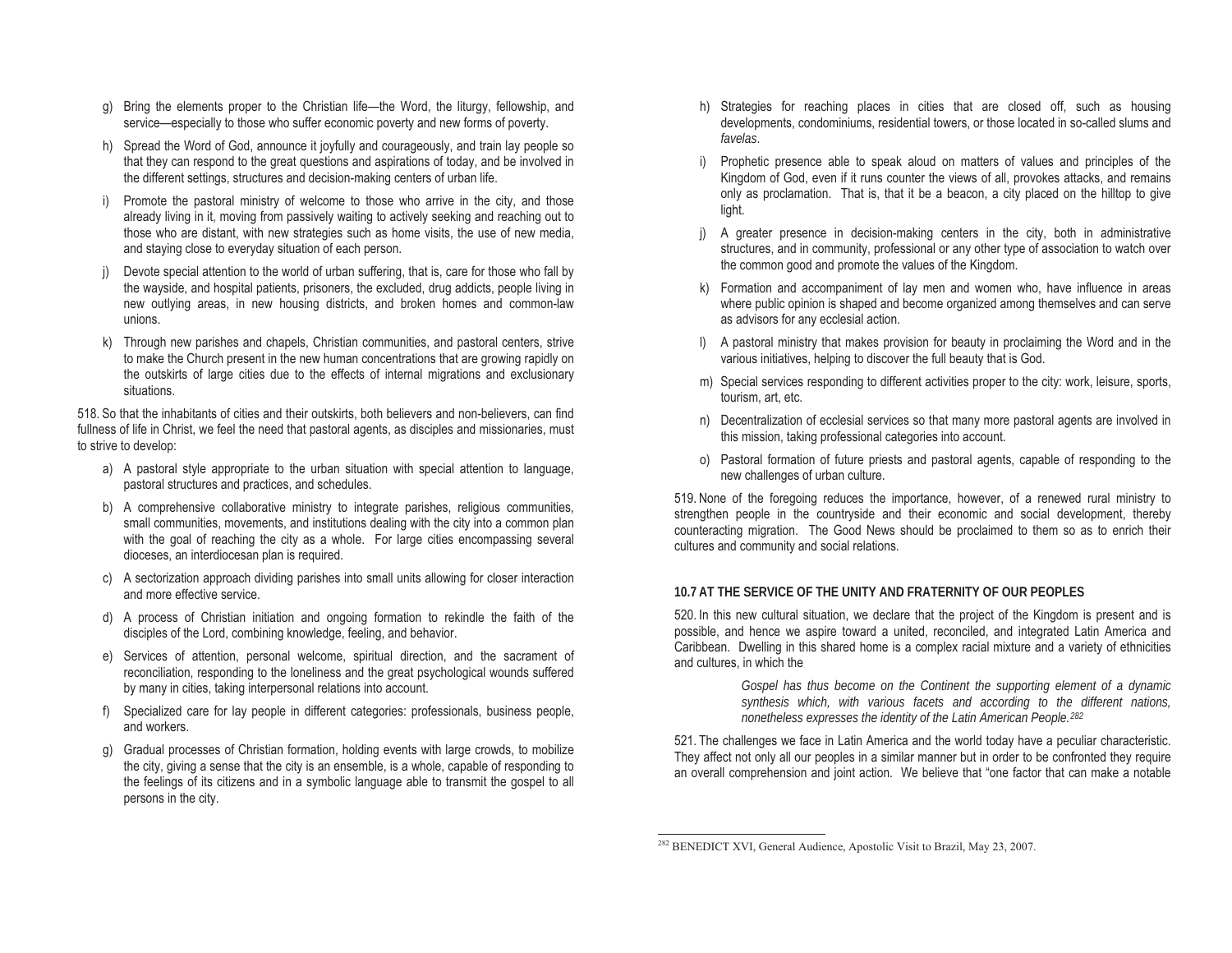contribution to overcoming the pressing problems today affecting this continent is Latin American integration."283

522. On the one hand, a global reality is taking shape that makes possible new ways of knowing, learning, and communicating. It places us in daily contact with the diversity of our world and creates possibilities for a closer union and solidarity regionally and worldwide. On the other hand, new kinds of impoverishment, and injustice are being produced. The continent of hope must achieve its integration on foundations of life, love, and peace.

523. We recognize a profound vocation to unity in the "heart" of each human being, because all have the same origin and Father, and because all bear in themselves the image and likeness of the same God in trinitarian unity (Cf. Gen 1:26). In the teachings of Vatican II the church recognizes itself as "sacrament of unity of the human race," conscious of Christ's paschal victory, but living in a world that is still under the power of sin, with its consequences of contradictions, dominations, and death. The ambiguity of the current globalization process is perceived from this faith-inspired interpretation of history.

524. God's Church in Latin America and the Caribbean is sacrament of communion of its peoples. It is dwelling of its peoples; it is house of God's poor. It calls together and gathers all in its mystery of communion, with no discrimination or exclusion by reason of sex, race, social condition, or national identity. The more the Church reflects, lives, and communicates this gift of astonishing unity which finds its source, model, and destiny in trinitarian communion, the more meaningful and incisive is its action as agent of reconciliation and communion in the life of our peoples. The Blessed Virgin Mary is the indispensable and decisive motherly presence in the gestation of a people of children and siblings, of disciples and missionaries of her Son.

525. The dignity of recognizing ourselves as a family of Latin American and Caribbean peoples involves a singular experience of closeness, fellowship, and solidarity. We are not merely a continent, simply a geographical fact with an unintelligible mosaic of contents. Nor are we a totality of peoples and ethnic groups in juxtaposition. One and plural, Latin America is the common house, the great homeland of brothers and sisters "of peoples," whom, as His Holiness John Paul II said in Santo Domingo "*the same geography, Christian faith, language and culture have joined together definitively in the course of history*"284

It is a unity that is very far from being reduced to uniformity, but rather it is enriched with many local, national and cultural diversities.

526. The Third General Conference of Latin American bishops already proposed to "put fresh vigor into its work of evangelizing the culture of our peoples and the various ethnic groups," so as to see "the faith of the Gospel, source of our communion, projected into forms of just integration in each nationality, of a great Latin American homeland."<sup>285</sup> The Fourth Conference in Santo Domingo again proposed "the ongoing rejuvenation of the ideal of our founders for a Great Homeland." The Fifth Conference in Aparecida expresses its firm intention to pursue this commitment.

527. There is certainly no other region that has so many factors of unity as Latin America, one of which is the fact that the Catholic tradition is the foundation on which it is built. However, it is a unity torn apart because it is permeated by deep dominations and contradictions, still incapable of bringing together into itself "all the races" and overcoming the gap of tremendous inequality and marginalization. It is our great homeland, but it will be really "great" only when it is so for everyone, with greater justice. Indeed, it is a painful contradiction that the continent with the largest number of Catholics is also the one with the greatest social inequity.

528. We appreciate significant and promising advances in the process and systems of integration in our countries in the past twenty years. Trade and political relations have intensified. New and closer communication and solidarity now exists between Brazil and the Spanish-speaking and Caribbean countries. However, very serious blockades bogged down these processes. Trade integration is weak and ambiguous. That is also the case when it is reduced to a matter for political and economic elites, and does not sink roots in the life and participation of peoples. Setbacks in integration tend to aggravate poverty and inequality, whereas drug trafficking networks are more integrated beyond any border. Even though political language goes on a great length about integration, the dialectic of counterposition seems to prevail over the drive of solidarity and friendship. Unity is not built by standing in opposition to common enemies, but by achieving a common identity.

# **10.8 INTEGRATION OF INDIGENOUS AND AFRO-AMERICANS**

528. As disciples of Jesus Christ incarnate in the life of all peoples, with faith we discover and recognize the "seeds of the Word"<sup>286</sup> present in the traditions and cultures of the indigenous peoples of Latin America. We esteem their deep communal appreciation for life, present in all creation, in everyday existence, and in the age-old religious experience which energizes their cultures, and which reaches its fullness in the revelation of the true face of God by Jesus Christ.

530. As disciples and missionaries in the service of life, we accompany the indigenous and native peoples in strengthening their identities and their own organizations, the defense of their territory, bilingual intercultural education, and the defense of their rights. We also pledge to create awareness in society about the situation of the indigenous and their values, through the media and other areas of opinion. On the basis of the gospel principles we support the denunciation of attitudes contrary to full life for our native peoples, and we commit ourselves to pursue the work of evangelization of the indigenous people, and to strive for educational and work-related learning with the cultural transformations entailed in it.

531. The Church will remain vigilant in the face of efforts to uproot the Catholic faith from indigenous communities, whereby they would be left defenseless and confused in facing the assaults of the ideologies of some alienating groups, which would undermine the well-being of those very communities.

532. Following Jesus in our continent also involves acknowledging Afro-Americans as a challenge posed to us to live the true love of God and of neighbor. Being disciples and missionaries means taking on the Father's attitude of compassion and care, which are manifested in the liberating action of Jesus.

 $286$  Cf. SD 245.

<sup>283</sup> SD 206.

284 JOHN PAUL, *Opening Address at Fourth General Conference of Latin American Bishops No. 12* October 12, 1992.

 $285$  PD 428.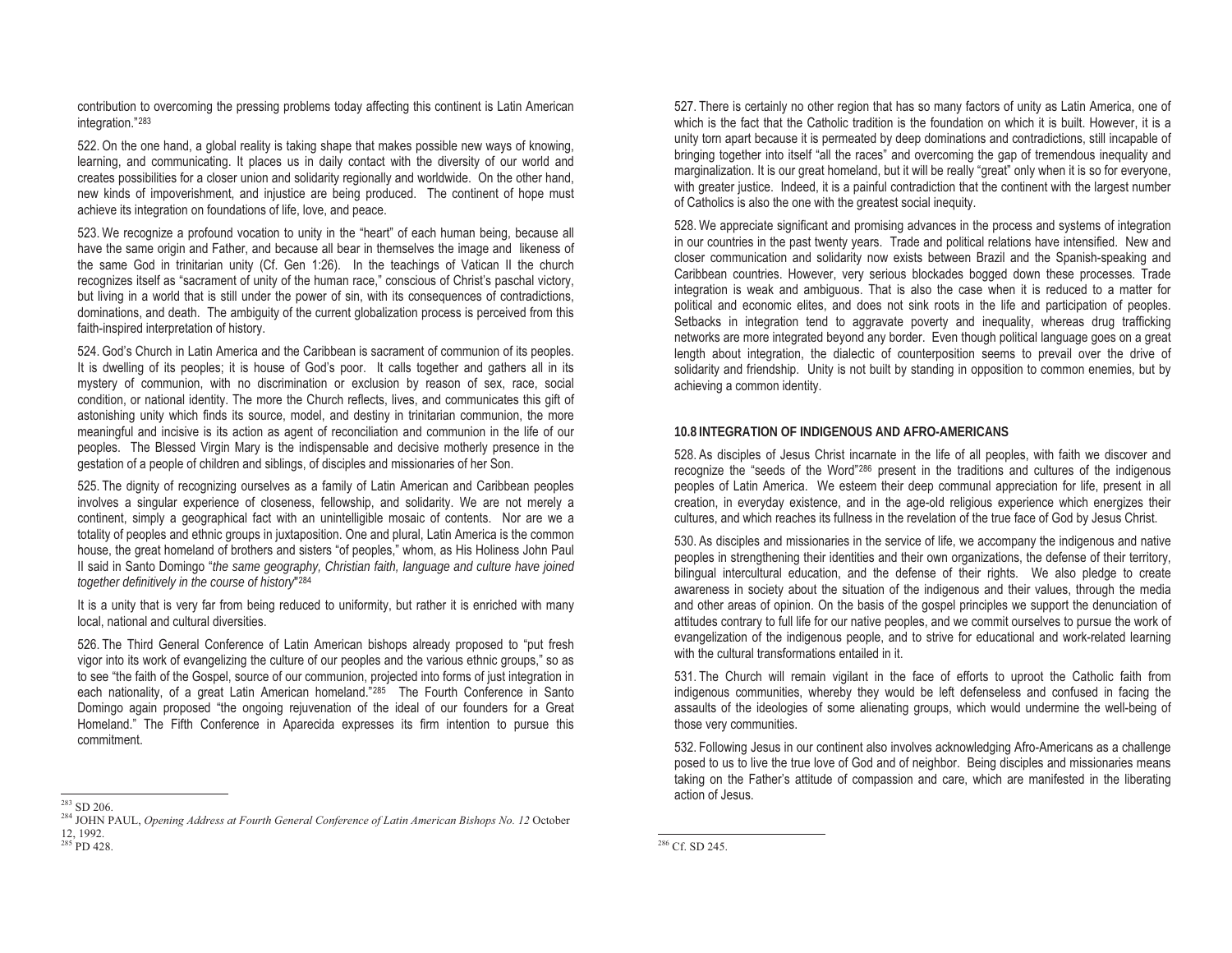*The Church defends the genuine human values of all peoples, especially of those*  who are oppressed, defenseless, and excluded as they confront the overwhelming *power of the structures of sin manifested in modern society.287*

Being familiar with the cultural values, history, and traditions of Afro-Americans, and entering in fraternal respectful dialogue with them is an important step in the Church's evangelizing mission. In doing so, we find company in the witness of St. Peter Claver.

533. Hence, the Church denounces the practice of discrimination and racism in its different expressions, because it is an offense against what is deepest in human dignity created in the "image and likeness of God." We are concerned that few Afro-Americans have access to higher education, thereby making it harder for them to reach decision-making levels in society. In its mission as advocate of justice and of the poor, it stands in solidarity with Afro-Americans in their claims for the defense of their territories, in the affirmation of their rights, citizenship, their own development projects, and black consciousness. The Church supports dialogue between black culture and Christian faith and their struggles for social justice, and encourages the active participation of Afro-Americans in the pastoral actions of our churches and CELAM. With its preaching and sacramental and pastoral life, the Church should help ensure that the cultural wounds unjustly suffered in the history of Afro-Americans do not absorb or paralyze from within the drive of their human personality, ethnic identity, cultural memory, and social development in the emerging new situations.

# **10.0 PATHS OF RECONCILIATION AND SOLIDARITY**

534. The Church has to encourage each people to build in its homeland a house of brothers and sisters where all have a dwelling for living and coexisting with dignity. This vocation requires the joy of wanting to be and forging a nation, an evocative historic project of shared life. The Church must educate and lead ever more toward reconciliation with God and with one's brothers and sisters. What is required is addition not division. Wounds must be healed, and manichaeistic contrasts, dangerous frustration, and polarization must be avoided. The dynamisms of decent, just, and equitable integration within each country favors regional integration and at the same time is motivated by it.

535. Among our peoples, educating and fostering all deeds, works and paths of reconciliation and agreement in society, cooperation and integration are required. The communion attained in Christ's reconciling blood gives us the strength to be bridge-builders, proclaimers of truth, and balm for wounds. Reconciliation is at the heart of Christian life. It is God's own initiative in the pursuit of friendship with us, which entails the necessary reconciliation with each other. This is a reconciliation that we need in various realms and among all, and between all our countries. This fraternal reconciliation presumes reconciliation with God, sole source of grace and forgiveness, which reaches its expression and embodiment in the sacrament of Penance which God gives us through the Church.

536. In the heart and life of our peoples there beats a strong sense of hope, despite living conditions that seem to obscure all hope. It is experienced and nourished in the present, thanks to the gifts and signs of new life which is shared; it brings commitment to the construction of a

future of greater dignity and justice and yearns for "the new heavens and the new earth" that God has promised us in his eternal dwelling.

537. Latin America and the Caribbean should not only be the continent of hope but must also chart the way toward the civilization of love. So stated Pope Benedict XVI at the Marian shrine of Aparecida:<sup>288</sup> for our common house to be a continent of hope, love, life and peace, like Good Samaritans we must go out to meet the needs of the poor and those who suffer and create "just structures" which "are a condition without which a just order in society is not possible." These structures, the Pope continues, "neither arise nor function without a moral consensus in society on fundamental values, and on the need to live these values with the necessary sacrifices, even if this goes against personal interest" and "where God is absent . . . these values fail to show themselves with their full force, nor does a consensus arise concerning them."289 Such just structures arise and function when society perceives that man and woman, created in the image and likeness of God, possess an inviolable dignity at the service of which the fundamental values that govern shared human life should be conceived and acted. This moral consensus and change of structures are important for lessening the galling inequity now existing in our continent, among other things through well directed government policies and social expenditures, as well as in curbing excessive profits by large companies. The Church encourages and fosters exercising an "imagination of charity" to allow for effective solutions.

538. All authentic transformations take shape and are forged in the heart of persons and radiate in all dimensions of their existence and shared life. There are no new structures unless there are new men and new women to mobilize and bring about convergence in peoples ideals and powerful moral and religious energies. The Church responds to this demand by forming disciples and missionaries.

539. The church fosters and encourages the reconstruction of the person and its bonds of belonging and shared life, out of a dynamism of friendship, gratuity, and communion. Processes of social decay and atomization are thereby counteracted. To that end, the principle of subsidiarity must be applied at all levels and structures of social organization. Indeed, the state and the market do not satisfy, nor can they satisfy, all human needs. Appreciation and encouragement is due to volunteer endeavors in society, the various forms of popular free self-organization and participation, and charitable, educational, hospital, and cooperative work projects and other projects promoted by the church that adequately respond to these needs.

540. Disciples and missionaries of Christ promote a culture of sharing at all levels, as opposed to the dominant culture of selfish accumulation, seriously taking on the virtue of poverty as sober way of life for going out to encounter and aid in the needs of brothers and sisters living in want.

541. The Church should also help consolidate fragile democracies, in the positive democratization process in Latin America and the Caribbean, although today there are grave challenges and threats of authoritarian deviations. It is important to educate for peace, give seriousness and credibility to the continuity of our civic institutions, defend and promote human rights, be especially vigilant for religious freedom, and cooperate to bring about greater national consensus.

541. Peace is a precious but precarious good that we must all care for, educate toward, and promote in our continent. As we know peace, is not reduced to the absence of war and the

<sup>287</sup> SD 243.

 $^{288}$  IA 4. 289 *Ibid.*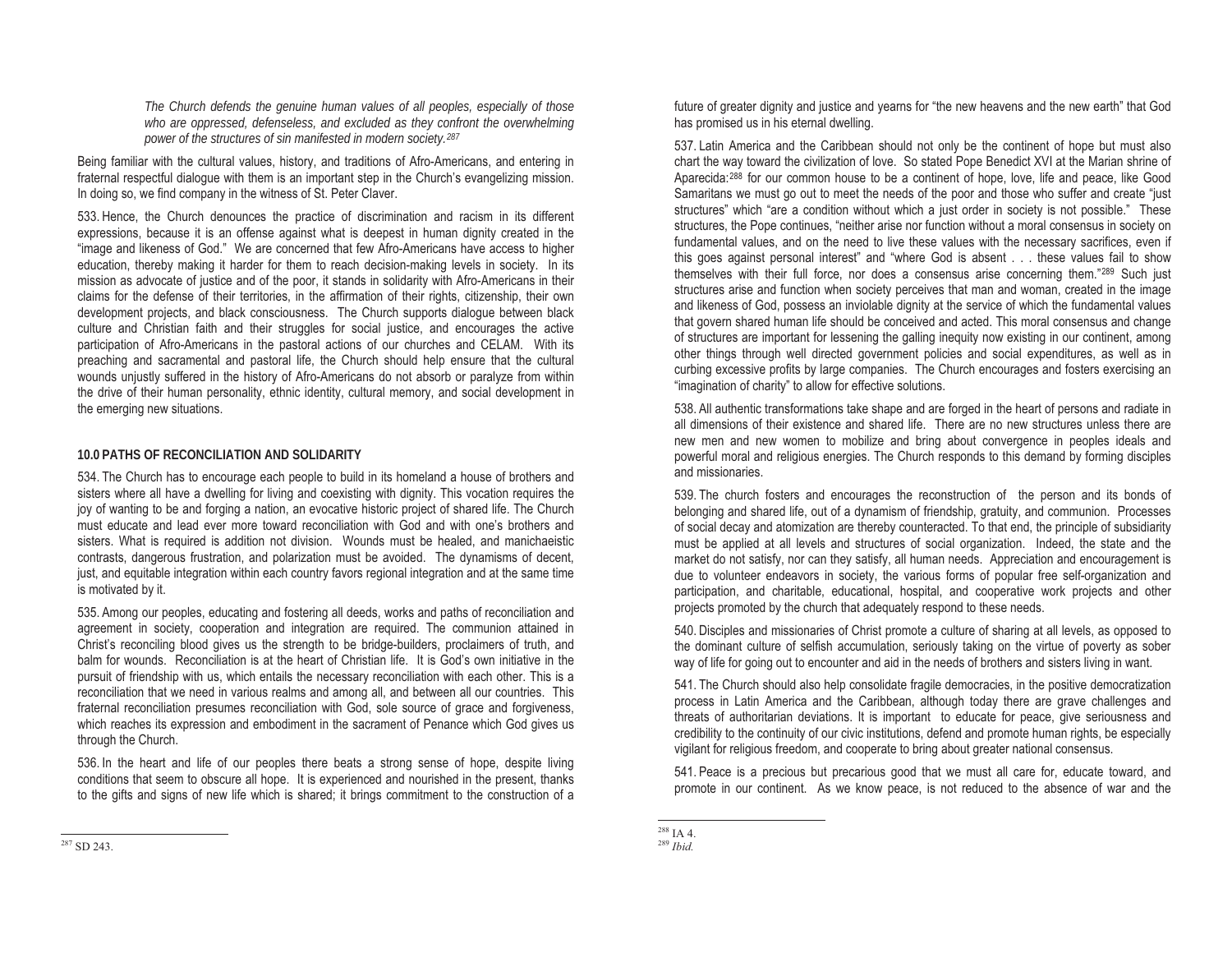exclusion of nuclear weapons from our common space—significant achievements in themselves but it entails generating a "culture of peace" which flows from sustainable and fair development that respect creation ("development is the new name of peace" said Paul VI), thereby enabling us to confront together the assaults of drug trafficking and consumption, terrorism, and the many types of violence prevailing today in our society. The Church, sacrament of reconciliation and peace, wants the disciples and missionaries of Christ, wherever they are, to be "builders of peace" among the peoples and nations of our continent. The Church is called to be continually a school of truth and justice, and of forgiveness and reconciliation for building genuine peace.

543. An authentic evangelization of our peoples entails fully assuming the radicality of Christian love, which is embodied in following Christ on the Cross; in suffering for Christ for the sake of justice; and in forgiveness and love of enemies. This love surpasses human love and shares in divine love, the only cultural axis that can build a culture of life. In the Trinity-God, diversity of Persons does not generate violence and conflict, but is itself the source of love and life. An evangelization that places Redemption at the center, that is born out of a crucified love, is capable of purifying the structures of violent society and generating new ones. The radicality of violence is resolved only in the radicality of redeeming love. Evangelizing based on self-surrendering love as solution to conflict must be the "radical" cultural thrust of a new society. Only thus can the continent of hope reach the point of truly becoming the continent of love.

544. We reaffirm the importance of CELAM and recognize that it has been a prophetic venue for the unity of Latin American and Caribbean peoples, and has shown the viability of its cooperation and solidarity out of ecclesial communion. Hence, we commit ourselves to continue to enhance its service in the collegial collaboration of bishops and on the path of achieving Latin American and Caribbean ecclesial identity. We invite the bishops of countries involved in the various regional integration subsystems, including those in the Amazon Basin, to enhance their bonds of reflection and cooperation. We also support continuing to enhance bonds for the relationship between the Latin American episcopacy and the episcopacies of the United States and Canada in the light of the Apostolic Exhortation, *Ecclesia in America,* and with the European episcopacies as well.

545. Conscious that the mission of evangelization cannot proceed separated from solidarity with the poor and the promotion of their comprehensive development, and aware that some ecclesial communities lack the necessary resources, it is imperative to help them, in imitation of the early Christian communities, so that they will really feel loved. Thus, a solidarity fund between the churches of Latin America and the Caribbean, at the service of their own pastoral initiatives, must be created.

546. As we face such serious challenges, we draw encouragement from the words of the Holy Father:

> *Certainly, the restoration of justice, reconciliation and forgiveness are the conditions*  for building true peace. The recognition of this fact leads to a determination to *transform unjust structures and to restore respect for the dignity of all men and women, created in God's image and likeness. . . . As I have had occasion to say, it is not the proper task of the Church to engage in the political work of bringing about the*

*most just society possible; nonetheless she cannot and must not remain on the sidelines in the struggle for justice.*<sup>290</sup>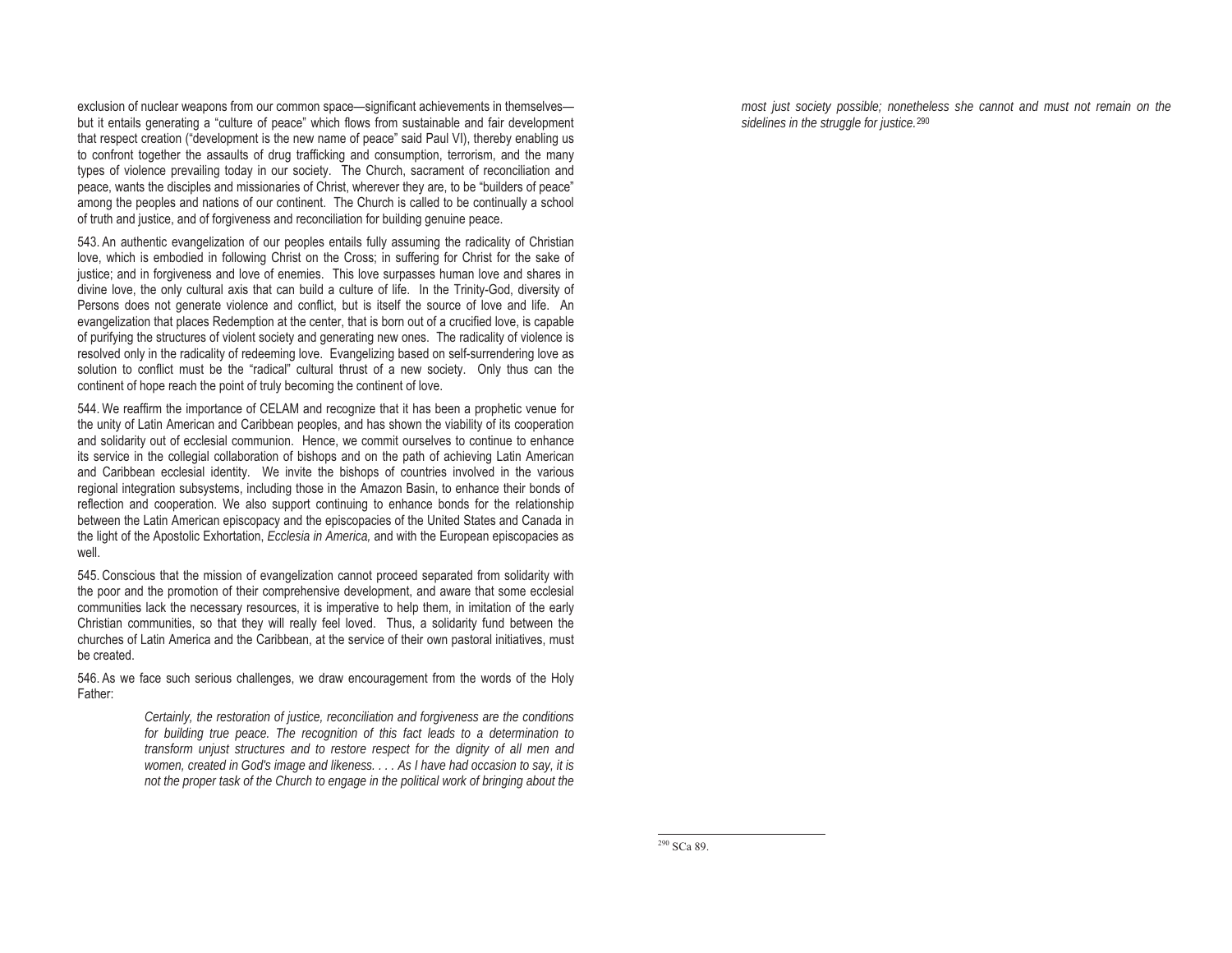#### **CONCLUSION**

547. "It has seemed good to the Holy Spirit and to us. . ." (Acts 15:28). The experience of the apostolic community in the beginning shows the very nature of the Church as mystery of communion with Christ in the Holy Spirit. His Holiness Benedict XVI pointed out this original "method" to us in his homily in Aparecida. As we conclude the Fifth General Conference of Bishops of Latin America and the Caribbean, we note that this is, by God's grace, what we have experienced. In nineteen days of intense prayer, exchanges, and reflection, dedication, and weariness, our pastoral care took shape in the final document which became increasingly dense and mature. The Spirit of God led us along, gently but firmly, toward the goal.

548. This Fifth Conference, recalling the command to go and make disciples (cf. Mt 28:20), wishes to awaken the Church in Latin America and the Caribbean toward a missionary impulse. We cannot let this hour of grace slip by. We need a new Pentecost! We need to go out to meet individuals, families, communities, and peoples to communicate to them, and share the gift of encounter with Christ, who has filled our lives with "meaning," truth and love, joy and hope! We cannot passively and calmly wait in our church buildings, but we must move out in all directions to proclaim that evil and death do not have the last word, that love is stronger, that we have been liberated and saved by the Lord's paschal victory in history, that He calls us into Church, and wants to multiply the number of his disciples and missionaries in building his Kingdom in our continent. We are witnesses and missionaries: in large cities and the countryside, in the mountains and jungles of our Americas, in all the areas of shared social life, in the most varied "Aeropagus" settings of the public life of nations, in the extreme situations of existence, assuming *ad gentes* our concern for the Church's universal mission.

549. In order to become a Church full of drive and evangelizing boldness, we have to be evangelized and faithful disciples once more. Conscious of our responsibility for the baptized who have left this grace of participation in the paschal mystery and incorporation into the Body of Christ under a layer of indifference and neglect, we must care for the treasure of the popular religiosity of our peoples so that the "precious pearl" that is Jesus Christ may shine ever more within it, and it may be newly evangelized in the faith of the Church and by its sacramental life. The faith must be strengthened, for it "has some serious challenges to address, because the harmonious development of society and the Catholic identity of these peoples are in jeopardy."291 We are not to take anything for granted or disregard anything. All of us who are baptized are called to "begin again from Christ," to recognize and follow his Presence with the same reality and newness, the same power of feeling, persuasion, and hope produced by his encounter with the first disciples along the banks of the Jordan two thousand years ago, and with the "Juan Diegos" of the New World. Only thanks to such encounter and following, which becomes familiarity and community out of overflowing gratitude and joy, are we rescued from our solitary consciousness and do we set out to communicate to everyone true life, happiness and hope that we have been given to experienced and enjoy.

550. It is Pope Benedict XVI himself who has invited us to "a mission of evangelization capable of engaging all the vital energies present in this immense flock," which is the people of God in Latin America and the Caribbean: "priests, the men and women religious and the laity who work so generously, often in the face of immense difficulties, in order to spread the truth of the Gospel." It is a missionary zeal and proclamation that have to pass from person to person, house to house, community to community. The Holy Father continues:

> *In this work of evangelization the ecclesial community should be clearly marked by pastoral initiatives, especially by sending missionaries, lay or religious, to homes on the outskirts of the cities and in the interior, to enter into dialogue with everyone in a spirit of understanding, sensitivity and charity.*

 This evangelizing mission embraces all with the love of God, especially the poor and those who suffer. Hence, it cannot be separated from solidarity with the needy, and the promotion of their integral human development:

> *If the persons they encounter are living in poverty, it is necessary to help them, as the first Christian communities did, by practicing solidarity and making them feel truly*  loved. The poor living in the outskirts of the cities or the countryside need to feel that *the Church is close to them, providing for their most urgent needs, defending their*  rights and working together with them to build a society founded on justice and *peace. The Gospel is addressed in a special way to the poor, and the Bishop, modeled on the Good Shepherd, must be particularly concerned with offering them the divine consolation of the faith, without overlooking their need for "material bread".*

551. This missionary awakening in the form of a Continental Mission, the fundamental lines of which have been examined by our Conference, and which we hope will bring a wealth of teachings, guidelines, and priorities, will be considered even more concretely during the next CELAM Plenary Assembly in Havana. It will require the decided collaboration of the Bishops Conferences and of each diocese in particular. It will seek to place the Church permanently in a state of mission. Let us head out to sea in our boats, under with the powerful gust of the Holy Spirit, with no fear of storms, assured that God's Providence has great surprises in store for us.

## 552. Let us thus recover

*our fervor of spirit. Let us preserve the delightful and comforting joy of evangelizing, even when it is in tears that we must sow. May it mean for us—as it did for John the Baptist, for Peter and Paul, for the other apostles and for a multitude of splendid evangelizers all through the Church's history—an interior enthusiasm that nobody and nothing can quench. May it be the great joy of our consecrated lives. And may the world of our time, which is searching, sometimes with anguish, sometimes with hope, be enabled to receive the Good News not from evangelizers who are dejected, discouraged, impatient or anxious, but from ministers of the Gospel whose lives glow*  with fervor, who have first received the joy of Christ, and who are willing to risk their *lives so that the kingdom may be proclaimed and the Church established in the midst of the world.292*

Let us recover apostolic courage and boldness.

553. We are aided with the company, ever close at hand, full of understanding and tenderness, of Mary Most Holy. May she show us the blessed fruit of her womb and teach us to respond as she

<sup>292</sup> EN 80.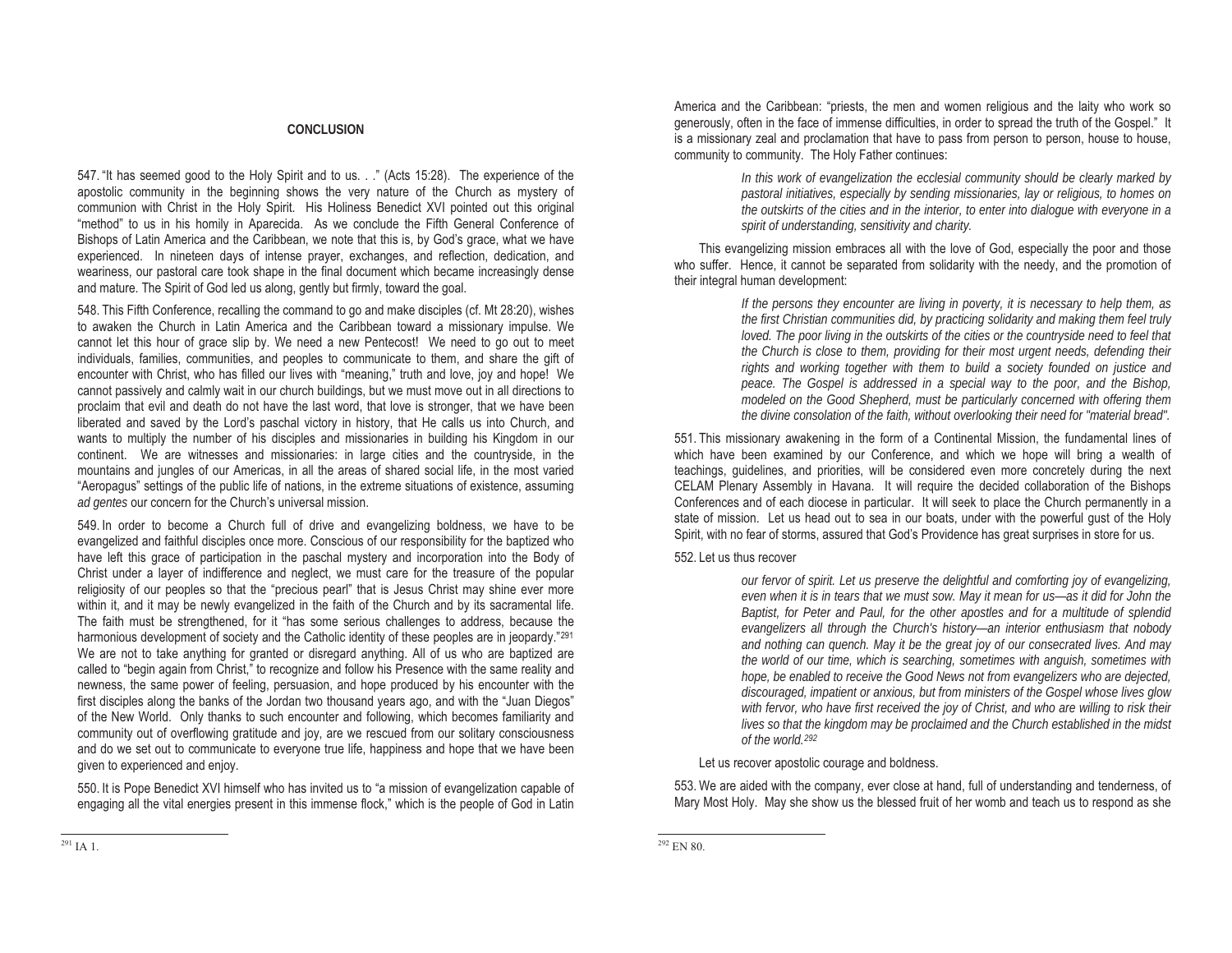did in the mystery of the annunciation and incarnation. She teaches us to go out of ourselves on a journey of sacrifice, love, and service, as she did in the visitation to her cousin Elizabeth, so that as pilgrims on the road, we may sing the wonders that God has done in us as he promised.

554. Guided by Mary, we fix our gaze on Jesus Christ, author and perfecter of faith, and we tell him with the Successor of Peter:

*"Stay with us, for it is towards evening, and the day is now far spent" (Lk 24:29).* 

*Stay with us, Lord, keep us company, even though we have not always recognized you. Stay with us, because all around us the shadows are deepening, and you are the Light; discouragement is eating its way into our hearts: make them burn with the certainty of Easter. We are tired of the journey, but you comfort us in the breaking of bread, so that we are able to proclaim to our brothers and sisters that you have truly risen and have entrusted us with the mission of being witnesses of your resurrection.*

*Stay with us, Lord, when mists of doubt, weariness or difficulty rise up around our Catholic faith; you are Truth itself, you are the one who reveals the Father to us:*  enlighten our minds with your word, and help us to experience the beauty of *believing in you.*

*Remain in our families, enlighten them in their doubts, sustain them in their difficulties, console them in their sufferings and in their daily labors, when around them shadows build up which threaten their unity and their natural identity. You are*  Life itself: remain in our homes, so that they may continue to be nests where human *life is generously born, where life is welcomed, loved and respected from conception to natural death.*

*Remain, Lord, with those in our societies who are most vulnerable; remain with the*  poor and the lowly, with indigenous peoples and Afro-Americans, who have not *always found space and support to express the richness of their culture and the wisdom of their identity. Remain, Lord, with our children and with our young people, who are the hope and the treasure of our Continent, protect them from so many snares that attack their innocence and their legitimate hopes. O Good Shepherd, remain with our elderly and with our sick. Strengthen them all in faith, so that they may be your disciples and missionaries!293*

### **INDEX**

Accompaniment 79, 100c, 100e, 200, 212, 261, 280a, 282, 306, 317, 337, 394, 397, 402, 411, 413, 414, 421, 422, 426, 437g, 437j, 437m, 446c, 448, 457, 458c, 469, 483, 486, 489, 508, 518k

Afrodescendent(s) 56, 65, 75, 88, 89, 91, 94, 96, 97, 99b, 128, 402, 454, 529, 532, 533

Anthropology 110b, 451, 463d

Aparecida 1, 3, 7, 247, 265, 270, 477, 526, 537, 547

Apostle(s) 31, 156, 158, 178, 186, 208, 124, 256, 267, 273, 275, 276, 308, 417, 552 Ardor 100c, 167

Art 7, 35, 106, 174, 210, 155, 283, 478, 480, 496, 499, 518m

Ascesis 321

Association(s) 128, 169, 179, 182, 214, 281, 311, 437a, 458c, 513, 518j

Baptism 10, 100e, 127, 149, 153, 157, 160, 175b, 184, 186, 2205, 209, 211, 213, 228, 278b, 288, 349, 350, 357, 377, 382

Baptized, the 7, 12, 127, 157, 162, 167, 168, 186, 214, 227, 276, 288, 293, 307, 349, 460, 549 Biodiversity 66, 83, 84, 125, 473

Bishop(s) 1, 9, 99e, 165, 169, 177, 179, 181, 182, 186, 187, 188, 189, 190, 195, 199, 206, 218, 222, 248, 256, 281, 282, 291, 297, 313, 324, 366, 371, 469a, 486, 508, 544, 550

Bishops conferences 181, 183, 200, 232, 298, 306, 401, 412, 430, 431, 469a, 469e, 551

Boldness 11, 151, 273, 549, 552

Brotherhood (and sisterhood) 32, 181, 183, 187, 200, 228, 272, 308, 433, 468, 514 525

Caribbean 1, 8, 13, 18, 20, 25, 33, 48, 56, 64, 78, 82, 98, 100a, 105, 114, 128, 142, 157, 170, 178, 213, 220, 221, 247, 276, 297, 315, 328, 344, 345, 361, 363, 3364, 369, 376, 381, 406, 408, 411, 423, 443, 453, 454, 461, 471, 490, 499, 524, 537, 541, 545, 547, 548, 550

Catechesis 99a, 100d, 175, 231, 278c, 286, 290, 294, 295, 297, 298, 299, 300, 303, 338, 385, 446d, 463a, 484, 499, 505

Catholic faith 12, 187, 258, 359, 531, 554

Catholic school 335, 336, 337

Catholic university(ies) 341, 342, 463d, 469d, 498

Celebration 25, 67, 100e, 142, 151, 170, 173, 175, 191, 252, 253, 263, 290, 299, 350, 379, 399, 516 Celibacy 195, 196, 317, 321

Change of era 44

- Charity 5, 7, 26, 98, 99f, 100h 138, 151, 162, 175, 176, 186, 187, 190, 195, 196, 198, 199, 205, 229, 237, 305, 316, 337, 380, 382, 385, 386, 394, 411, 420, 437l, 491, 537, 550
- Children 50, 65, 81, 127, 135, 210, 293, 302, 303, 304, 314, 334, 336, 402, 409, 410, 417, 422, 424, 437f, 438, 439, 447, 457, 468, 469g, 481, 482, 486, 491, 499, 554

Christian community(ies) 158, 168, 169, 176, 226b, 272, 273, 282, 314, 338, 362, 368, 369, 379, 401, 517k, 545, 550

Christian faith 13, 95, 99b, 264, 372, 377, 480, 525, 533

 $^{293}$  IA 6.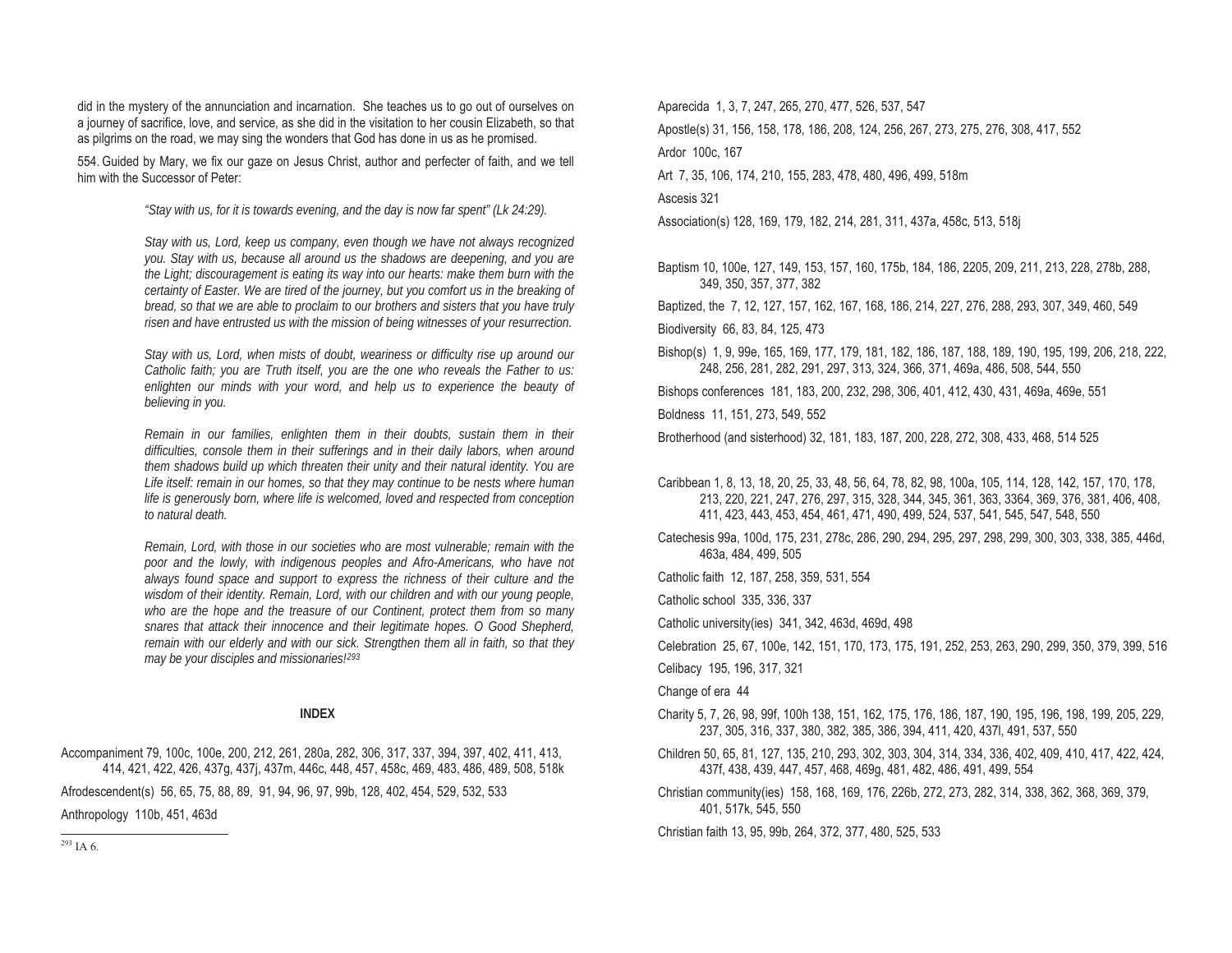Christian identity 144, 214, 286, 291

Christian life 100b, 110, 158, 168, 175, 175a, 204, 363, 278c, 278d, 280d, 286, 289, 293, 294, 312, 314, 348, 294, 505, 517g, 535

Citizen 77, 79, 97, 386, 340, 384, 385, 518g

City(ies) 58, 78, 126, 128, 173, 473, 505, 509, 510, 511, 512, 513, 514, 515, 516, 517d, 517i, 518b, 518h, 518i, 518j, 518m, 548

Civil society 75, 372, 406a, 414, 426

#### Collegiality 181, 189

- Commitment 46, 85, 105, 136, 142, 175d, 176, 178, 179, 211, 226b, 226d, 228, 238, 247, 249, 257, 272, 276, 286, 299, 308, 318, 342, 352, 358, 362, 363, 373, 374b, 376, 379, 400, 446d, 457, 461, 491, 501, 526
- Common good 44, 69, 122, 239, 256, 391, 404, 496b, 406c, 406e, 445, 473, 475, 504, 518j
- Communication 38, 39, 41, 45, 48, 57, 60, 99f, 100d, 128, 174, 318, 445, 484, 485, 486a, 486b, 486d, 486e, 486f, 486h, 486i, 487, 488, 489, 495, 497b, 497c, 517i, 528, 530
- Communion 1, 3, 13, 99b, 100b, 100e, 109, 110, 128, 129, 153, 154, 155, 156, 157, 158, 159, 160, 161, 162, 163, 164, 165, 166, 167, 169, 170, 172, 179, 181, 182, 183, 186, 188, 189, 195, 199, 202, 203, 206, 213, 215, 217, 218, 223, 227, 228, 233, 240, 245, 248, 249, 266, 268, 272, 273, 278d, 302, 304, 307, 309, 316, 317, 324, 326, 330, 336, 338, 359, 368, 369

Community of disciples 201, 203, 278d, 297, 349, 364

Community(ies) 59, 65, 90, 97, 993, 99g, 100e, 100h, 121, 128, 132, 138, 142, 145, 150, 159, 162, 164, 170, 171, 172, 175, 175a, 175e, 178, 179, 180, 184, 188, 193, 202, 207, 298, 211, 213, 226d, 228, 252, 253, 256, 266, 269, 272, 275, 276, 278a, 278d, 280d, 281, 289, 291, 303, 305, 309, 310, 311, 312, 313, 316, 334, 335, 336, 338, 342, 343, 365, 368, 370, 371, 372, 347d, 415, 426, 427, 443, 449, 451, 455, 457, 469e, 475, 490, 496, 504, 513, 517e, 517f, 518b, 531, 547, 548, 550

Competence 280c, 488

Competition 39, 69

Confirmation 153, 175c, 211, 213, 288, 377

- Continent 6, 10, 13, 19, 62, 64, 83, 87, 88, 97, 99a, 99d, 100g, 127, 128, 173, 176, 182, 183, 197, 213, 217, 219, 220, 238, 245, 252, 264, 269, 270, 273, 294, 310, 328, 344, 362, 372, 376, 378, 379, 391, 403, 410, 444, 477, 478, 502, 505, 521, 522, 525, 527, 532, 537, 542, 543, 548, 554
- Continental Mission 551

Continuity 9, 16, 19, 220, 402, 446a, 541

Conversion 14, 100h, 175d, 226a, 228, 230, 232, 234, 245, 248, 260, 278b, 289, 351, 366, 368, 382

Creativity 99c, 100a, 173, 287, 345, 403, 492

Crisis 37, 304, 437h 444, 479

- Criterion (criteria) 19, 36, 45, 47, 75, 99e, 99f, 123, 210, 279, 281, 331, 387, 412, 421, 474d, 486h, 499
- Culture 4, 6, 7, 8, 10, 13, 22, 35, 37, 39, 41, 43, 45, 46, 51, 52, 56, 57, 58, 59, 61, 82, 96, 98, 99f, 100d, 121, 156, 174, 177, 185, 192, 194, 199, 210, 258, 262, 263, 280c, 283, 315, 318, 321, 329, 330, 341, 342, 346, 358, 371, 380, 387, 406b, 419, 435, 459, 461, 462, 476, 477, 478, 479, 480, 484, 486a, 486h, 419, 435, 459, 461,462, 464, 476, 477, 478, 479, 480, 484, 486a, 486h, 490, 491, 493, 4998, 500, 506, 509, 512, 513, 518o, 525, 526, 533, 540, 543, 554
- Death 6, 13, 17, 21, 20, 31, 44, 81, 95, 98, 102, 106, 109, 112, 117, 129, 143, 144, 175e, 185, 242, 276, 326, 350, 351, 356, 358, 388, 418, 419, 464, 469c, 473, 480, 515, 523, 548

Decent life 71, 112, 125, 358, 359

Democracy 74, 75, 76, 77, 404, 406a, 504, 541

Depersonalization 110, 512

- Development 60, 66, 67, 69, 71, 73, 99f, 126, 222, 226b, 279, 300, 385, 395, 399, 403, 406a, 406c, 412, 456, 457, 463c, 473, 474b, 474c, 475, 491, 507, 510, 510, 533, 542, 549
- Dialogue 13, 39, 56, 95, 97, 99g, 100g, 124, 188, 206, 223, 227, 228, 231, 232, 233, 235, 237, 238, 239, 248, 280c, 283, 284, 324, 341, 342, 344, 345, 363, 368, 377, 384, 413, 437d, 458d, 465, 466, 469a, 495, 497b, 498, 532, 533
- Dignity 6, 7, 32, 37, 40, 41, 42, 44, 47, 48, 61, 65, 78, 82, 98, 104, 115, 210, 121, 122, 184, 239, 257, 265, 372, 388, 389, 390, 391, 398, 406b, 441d, 422, 451, 453, 467, 468, 479, 480, 525, 534, 536, 537, 546
- Diocese 164, 168, 169, 182, 190, 195, 200, 281, 282, 306, 313, 314, 346, 365, 371, 412, 430, 435, 446a, 483, 518b, 551

Discernment 19, 42, 99b, 181, 187, 214, 222, 237, 238, 275, 280c, 294, 313, 314, 371, 486h

Disciple(s) 1, 21, 28, 29, 33, 41, 101, 103, 110, 112, 131, 132, 133, 136, 138, 143, 144, 146, 148, 152, 154, 158, 159, 161, 167, 175, 184, 185, 186, 199, 201, 202, 243, 244, 248, 250, 251, 255, 256, 267, 272, 273, 277, 278a, 278d, 278e, 282, 284, 291, 292, 297, 303, 319, 320, 324, 347, 350, 353, 361, 363, 377, 379, 381, 443, 451, 465, 470, 518d, 529, 548, 549

# Discrimination 533

Diversity 42, 43, 56, 59, 83, 90, 97, 100f, 100g, 125, 162, 170, 202, 311, 324, 478, 522, 525, 543 Docility 100h, 284, 316

Dynamism 63, 151, 251, 330, 359, 378, 534, 539

Earthly goods 109

Eccesial identity 337, 544

Ecclesial community(ies) 99c, 993, 100g, 119, 156, 170, 178, 180, 204, 205, 214, 226b, 227, 236, 275, 286, 289, 292, 307, 338, 368, 370, 374c, 446a, 545

Ecology 83, 125, 127, 472, 474c, 491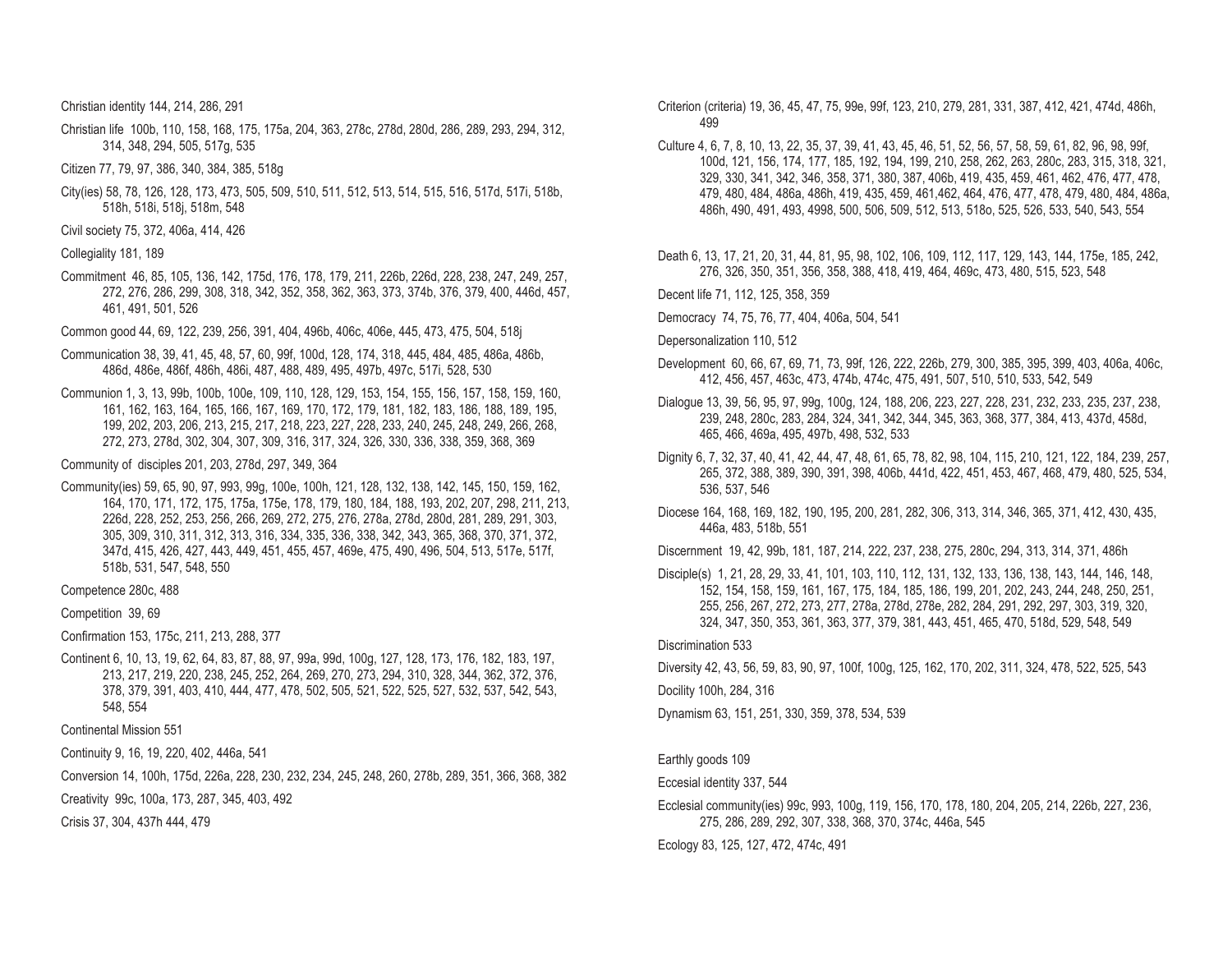Economy (economics) 35, 41, 48, 60, 63, 65, 66, 67, 69, 70, 71, 76, 83, 97, 98, 174, 210, 283, 406a, 406c, 419, 506

Ecumenism 99g, 228, 230, 321, 232, 234

Education 35, 39, 65, 76, 98, 114, 117, 118, 170, 174, 178, 210, 298, 303, 321, 328, 329, 330, 331, 332, 334, 335, 337, 338, 339, 340, 341, 346, 421, 422, 437e, 441d, 441f, 445, 446d, 453, 456, 463c, 471, 481, 482, 507, 530, 533

Education ministry 337

Educator 300, 339

- Emotions 196, 321, 441d
- Encounter with Jesus Christ 11, 12, 13, 14, 21, 28, 29, 95, 99e, 145, 147, 154, 167, 175a, 181, 226a, 240, 241, 242, 243, 246, 248, 249, 250, 251, 257, 258, 259, 263, 270, 273, 278a, 280c, 289, 290, 297, 305, 312, 319, 336, 343, 350, 364, 417, 446c, 500, 548, 549
- Eucharist 7, 25, 99b, 100c, 100e, 196, 128, 142, 153, 158, 165, 175, 175a, 176, 177, 180, 191, 199, 228, 251, 252, 253, 255, 262, 286, 288, 292, 305, 316, 354, 363, 446c, 446d
- Evangelization 1, 5, 9, 13, 16, 25, 26, 93, 99e, 99f, 100c, 100d, 145, 150, 157, 171, 173, 176, 178, 180, 183, 207, 210, 211, 213, 217, 237, 248, 252, 280d, 283, 287, 307, 308, 338, 344, 346, 377, 383, 398, 418, 419, 446b, 476, 477, 488, 492, 500, 513, 526, 530, 543
- Event(s) 4, 13, 145, 156, 243, 269, 388, 389, 447
- Experience 37, 39, 52, 55, 118, 129, 145, 156, 164, 167, 170, 178, 181, 190, 195, 199, 204, 225, 226a, 226c, 240, 244, 247, 249, 259, 260, 263, 279, 280, 284, 290, 304, 308, 312, 313, 380, 398, 420, 442, 447, 517f, 525, 529, 547

Face(s) 22, 32, 35, 65, 100b, 100h, 172, 173, 201, 294, 337, 365, 369, 443, 513

- Faith 2,4,7, 10, 12, 13, 16, 18, 19, 21, 25, 26, 29, 32, 39, 55, 92, 95, 98, 99b, 100d, 101, 103, 104, 105, 114, 118, 134, 151, 156, 157, 158, 159, 160, 164, 170, 178, 184, 186, 187, 189, 204, 210, 226c, 229, 234, 235, 237, 242, 243, 246, 251, 252, 256, 257, 258, 259, 262, 264, 265, 266, 269, 270, 273, 275, 280b, 280c, 287, 288, 289, 293, 294, 297, 298, 300, 302, 303, 304, 305, 308, 313, 323, 331, 336, 338, 341, 342, 345, 349, 359, 365, 372, 377, 379, 380, 383, 392, 394, 395, 398, 415, 436, 347c, 440, 441f, 442, 446d, 453, 455, 456, 461, 463c, 465, 466, 477, 478, 479, 480, 483, 485, 494, 495, 496, 497b, 498, 505, 514, 418d, 525, 529, 531, 533, 549, 550, 554
- Family 39, 40, 44, 49, 57, 60, 65, 93, 100d, 103, 114, 115, 118, 119, 121, 126, 127, 156, 174, 204, 207, 210, 252, 259, 260, 267, 268, 286, 302, 303, 305, 314, 328, 329, 337, 338, 349, 426, 431, 432, 433, 434, 435, 436, 437, 437d, 437e, 437f, 437l, 438, 444, 446a, 448, 449, 453, 456, 458d, 459, 462, 463a, 463b, 463e, 466, 468, 469a, 469h, 749, 489, 525

Family ministry 99e, 302, 435, 437, 437i 463a

Father 6, 7, 14, 17, 19, 21, 23, 28, 32, 100g, 101, 102, 103, 107, 108, 113, 126, 129, 131, 132, 133, 134, 127, 129, 143, 144, 147, 149, 151, 152, 155, 158, 177, 187, 193, 216, 220, 227, 241, 248, 249, 255, 258, 266, 267, 336, 347, 348, 350, 351, 356, 358, 261, 373, 382, 383, 395, 470, 478, 523, 532, 246, 550, 554

Fidelity 9, 11, 139, 367, 372, 390, 469e, 501

- Following 41, 129, 147, 167, 179, 216, 232, 250, 266, 270, 276, 277, 278c, 282, 287, 289, 291, 305, 371, 446c, 450, 506, 532, 443, 549
- Formation 69, 77, 96, 99a, 99c, 99f, 100e, 118, 174, 191, 194, 200, 202, 205, 207, 212, 214, 222, 226c, 231, 238, 276, 278e, 279, 280, 280a, 281, 282, 283, 284, 295, 296, 299, 301, 303, 305, 306, 308, 310, 313, 314, 316, 218, 219, 320, 321, 322, 323, 325, 326, 327, 329, 335, 337, 338, 341, 342, 344, 345, 371, 413, 428, 437g, 437i, 441a, 456, 469f, 469h, 475, 481, 483, 486b, 486f, 489, 492, 497a, 499, 505, 508, 517h, 518d, 518g, 518k, 518o
- Freedom 27, 32, 42, 44, 51, 53, 69, 80, 111, 120, 136, 141, 219, 239, 280a, 322, 330, 334, 335, 336, 339, 340, 351, 360, 429, 462, 479, 514, 541

Friendship 15, 255, 299, 319, 355, 398, 442, 528, 535, 539

Gender 40, 60, 155, 523

General Conference(s) (CELAM) 181, 183, 200, 232, 298, 306, 401, 412, 430, 431, 469a, 469e, 551

Globalization 34, 43, 60, 61, 62, 64, 65, 67, 82, 90, 185, 402, 406, 444, 465, 484, 523

God the Father 28, 129, 241

Gospel 4, 5, 8, 11, 28, 30, 31, 34, 41, 95, 98, 100h, 101, 103, 106, 133, 130, 143, 144, 173, 178, 186, 194, 210, 217, 243, 249, 265, 266, 269, 275, 331, 333, 335, 356, 358, 260, 370, 382, 390, 391, 398, 400, 413, 435, 438, 465, 466, 474c, 475, 480, 485, 491, 501, 517d, 518g, 520, 530, 550, 552

Government(s) 68, 404, 406b, 408, 414, 421, 423, 437d

Group(s) 43, 59, 75, 78, 81, 88, 97, 99f, 100f, 100g, 172, 279, 180, 185, 214, 225, 232, 280d, 325, 372, 401, 402, 471, 498, 513, 526, 531

Growth 69, 99e, 100a, 203, 222, 226c, 249, 300, 339, 442, 444, 496

Happiness 6, 45, 50, 69, 246, 328, 350, 354, 355, 380, 443, 468, 549

Hedonism 99g

Holiness 5, 99c, 129, 148, 163, 184, 187, 220, 230, 262, 275, 315, 316, 352, 368, 374d, 505

- Holy Spirit 1, 14, 19, 23, 33, 100h, 106, 137, 149, 151, 152, 153, 155, 157, 171, 222, 230, 231, 232, 236, 241, 246, 247, 251, 262, 267, 311, 336, 347, 348, 363, 367, 374, 447, 547, 551
- Hope(s) 7, 13, 14, 15, 16, 17, 21, 22, 26, 30, 42, 64, 75, 94, 97, 99c, 99f, 106, 119, 127, 128, 146, 158, 186, 187, 189, 237, 259, 267, 280d, 320, 333, 336, 362, 395, 514, 522, 536, 543, 548, 549, 554
- Human being 13, 27, 30, 32, 35, 37, 44, 98, 102, 204, 205, 108, 109, 112, 116, 120, 123, 125, 141, 160, 176, 187, 196, 209, 330, 332, 333, 356, 384, 387, 288, 390, 405, 408, 417, 446c, 464, 467, 469c, 470, 480, 503, 506, 523, 543, 549

Human dignity 43, 85, 103, 104, 105, 112, 217, 341, 342, 380, 387, 389, 391, 422, 436, 446c, 533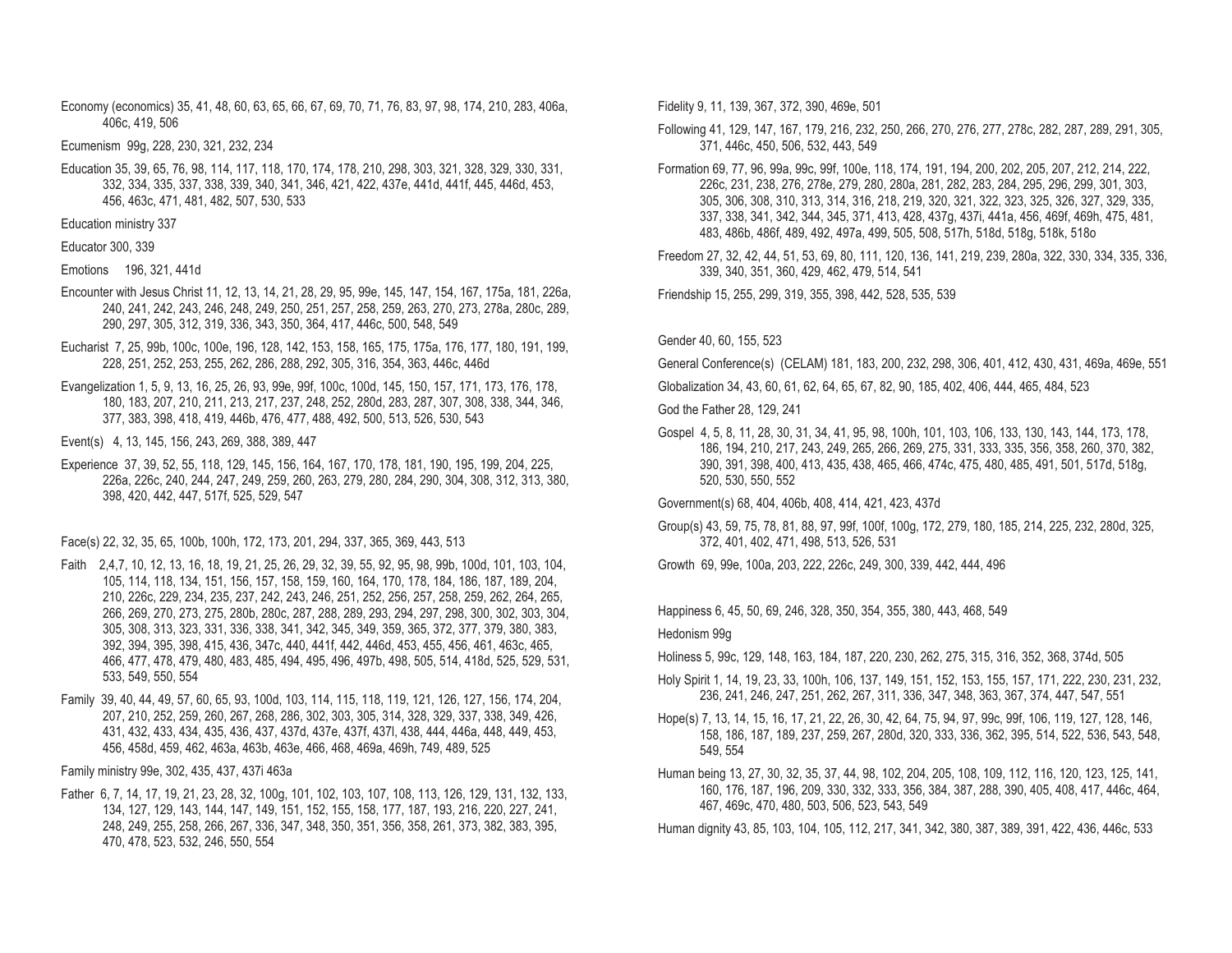Human person 6, 42, 60, 66, 104, 105, 112, 123, 217, 334, 335, 340, 341, 387, 389, 390, 468, 480

Human promotion 26, 98, 99d, 146, 338, 346, 399, 401, 429, 550

Human rights 64, 74, 79, 80, 81, 82, 98, 429, 467, 541

Humility 36, 324, 363

Identity(ies) 8, 13, 22, 25, 28, 29, 30, 100h, 101, 102, 103, 106, 107, 130, 132, 134, 143, 155, 267, 176, 241, 242, 249 261, 267, 269, 315, 321, 336, 347, 348, 349, 373

Idolatry 78, 109

Inculturation/inculturate 4, 94, 99b, 470, 491

Indigenous (people) 4, 56, 65, 75, 88, 89, 90, 91, 92, 94, 95, 96, 99b, 128, 325, 402, 454, 472, 473, 529, 530, 531, 554

Individualism 44, 51, 110, 148, 479, 514

Inequality(ies) 48, 61, 62, 358, 384, 395, 527, 528, 537

Injustice 26, 121, 185, 522

- Inspiration 247, 269, 486i
- Jesus Christ / Christ 1, 4, 6, 7, 8, 10, 11, 12, 13, 14, 15, 16, 17, 18, 19, 20, 21, 22, 23, 25, 26, 27, 28, 29, 30, 32, 33, 35, 41, 43, 95, 98, 99, 99b, 99e, 99f, 101, 103, 104, 107, 110, 115, 117, 119, 126, 127, 128, 129, 131, 132, 134, 136, 138, 139, 140, 141, 143, 145, 146, 151, 152, 153, 155, 156, 158, 159, 160, 161, 162, 167, 168, 170, 171, 172, 173, 175, 175a, 175b, 176, 177, 180, 181, 184, 185, 186, 187, 189, 193, 196, 201, 207, 209, 211, 213, 216, 220, 222, 224, 226a, 227, 228, 229, 232, 236, 237, 238, 240, 242, 243, 244, 246, 27, 248, 249, 250, 251, 254, 255, 257, 257, 258, 259, 265, 266, 267, 270, 271, 273, 275, 276, 277, 278a, 278b, 278d, 278e, 279, 280b, 280c, 280d, 281, 287, 288, 289, 290, 291, 292, 297, 298, 299, 300, 303, 304, 305, 307, 312, 314, 316, 318, 319, 321, 332, 333, 335, 336, 337, 341, 343, 347, 348, 349, 350, 351, 352, 354, 355, 356, 357, 358, 359, 361, 372, 368, 371, 374, 374d, 376, 377, 380, 381, 382, 384, 386, 392, 393, 394, 398, 399, 417, 419, 432, 433, 443, 446c, 446d, 450, 459, 450, 461, 477, 479, 480, 486e, 491, 500, 506, 515, 516, 518, 523, 529, 535, 540, 542, 543, 547, 552, 549, 554
- Joy 2, 7, 14, 16, 17, 26, 28, 29, 42, 101, 103, 114, 117, 128, 145, 167, 175a, 177, 196, 254, 261, 270, 278e, 280d, 315, 336, 356, 362, 264, 379, 382, 478, 513, 514, 517h, 534, 548, 549, 552
- Kerygmatic 226a
- Kingdom, 11, 17, 30, 33, 139, 144, 152, 154, 190, 212, 219, 224, 250, 358, 361, 383, 384, 441a, 516, 518j, 520, 548

Kingdom of God, 19, 29, 95, 121, 184, 196, 223, 276, 278e, 280d, 282, 315, 367, 374a, 380, 382, 417, 438, 518i, 552

Kingdom of life 24, 143, 353, 358, 361, 366

Language(s) 7, 35, 45, 55, 100d, 183, 341, 480, 484, 510, 512, 517d, 518, 528

Latin America 8, 11,13, 15, 18, 20, 25, 33, 48, 56, 64, 78, 82, 83, 95, 98, 100a, 105, 114, 128, 142, 148, 157, 170, 178, 213, 220, 221, 247, 258, 276, 297, 309, 315, 328, 344, 345, 361, 363, 364, 381, 406, 408, 411, 419, 423, 443, 453, 454, 461, 471, 475, 490, 499, 520, 524, 525, 527, 537, 541, 545, 547, 548, 550

Latin American integration 521

Latin Americans 1, 30, 9, 14, 19, 88, 99a, 100f, 100h, 127, 245, 252, 270, 275, 369, 391, 406d, 416, 479, 507, 525, 526, 544, 547

Lay people 505, 508, 517h, 518f, 518k, 550

Liberation 26, 146, 359, 385, 299, 491

Life in Christ 13, 128, 175, 229, 250, 281, 348, 349, 355, 356, 357, 359, 361, 362, 399

Life of the Trinity 347, 348

Life style (style of life) 7, 51, 58, 100h, 131, 139, 196, 272, 273, 280d, 387, 461, 474a, 540

- Love 2, 7, 61, 64, 99a, 117, 118, 127, 128, 133, 139, 141, 143, 146, 158, 159, 160, 161, 175g, 177, 186, 210, 219, 259, 262, 271, 275, 278c, 278d, 291, 292, 300, 303, 318, 319, 320, 321, 350, 353, 358, 368, 382, 384, 385, 386, 388, 396, 416, 422, 433, 437e, 437j, 449, 450, 457, 459, 469f, 472, 491, 522, 537, 543, 548, 553
- Love of God 6, 7, 13, 14, 17, 22, 25, 27, 29, 35, 102, 106, 107, 109, 115, 125, 134, 136, 137, 143, 147, 149, 241, 242, 253, 254, 256, 261, 263, 265, 273, 348, 356, 388, 405, 419, 420, 434, 494, 532, 543, 548, 550

Market(s) 45, 50, 60, 61, 63, 65, 82, 219, 328, 539

Mary 1, 141, 261, 262, 265, 266, 267, 268, 269, 270, 271, 274, 280b, 320, 364, 451, 524, 553, 554

Master 103, 112, 131, 132, 136, 138, 152, 161, 177, 186, 187, 245, 249, 255, 274, 276, 277, 278c, 280b, 282, 336, 363, 364, 368, 372

Matrimony (marriage) 40, 117, 175g, 205, 432, 433, 437c, 437d, 446, 463a, 469f

Maturity 175c, 175g, 196, 249, 278, 280d, 292, 317, 318, 321, 547

Meaning of life 38, 52, 143, 291, 314, 380, 443

Method(s) 19, 99e, 100c, 143, 150, 151, 154, 162, 169, 170, 175f, 179, 184, 188, 191, 192, 193, 194, 195, 198, 200, 202, 207, 211, 282, 316, 318, 322, 325, 457, 458b, 513

Methodology 307, 446g

- Migrants 56, 59, 65, 88, 100e, 207, 377, 402, 411, 412, 414, 415, 416
- Ministry(ies) 94, 99c, 100e, 99f, 100e, 143, 150, 151, 154, 162, 169, 170, 175, 179, 184, 188, 191, 192, 193, 194, 195, 198, 200, 202, 207, 211, 282, 316, 318, 322, 325, 457, 458b, 513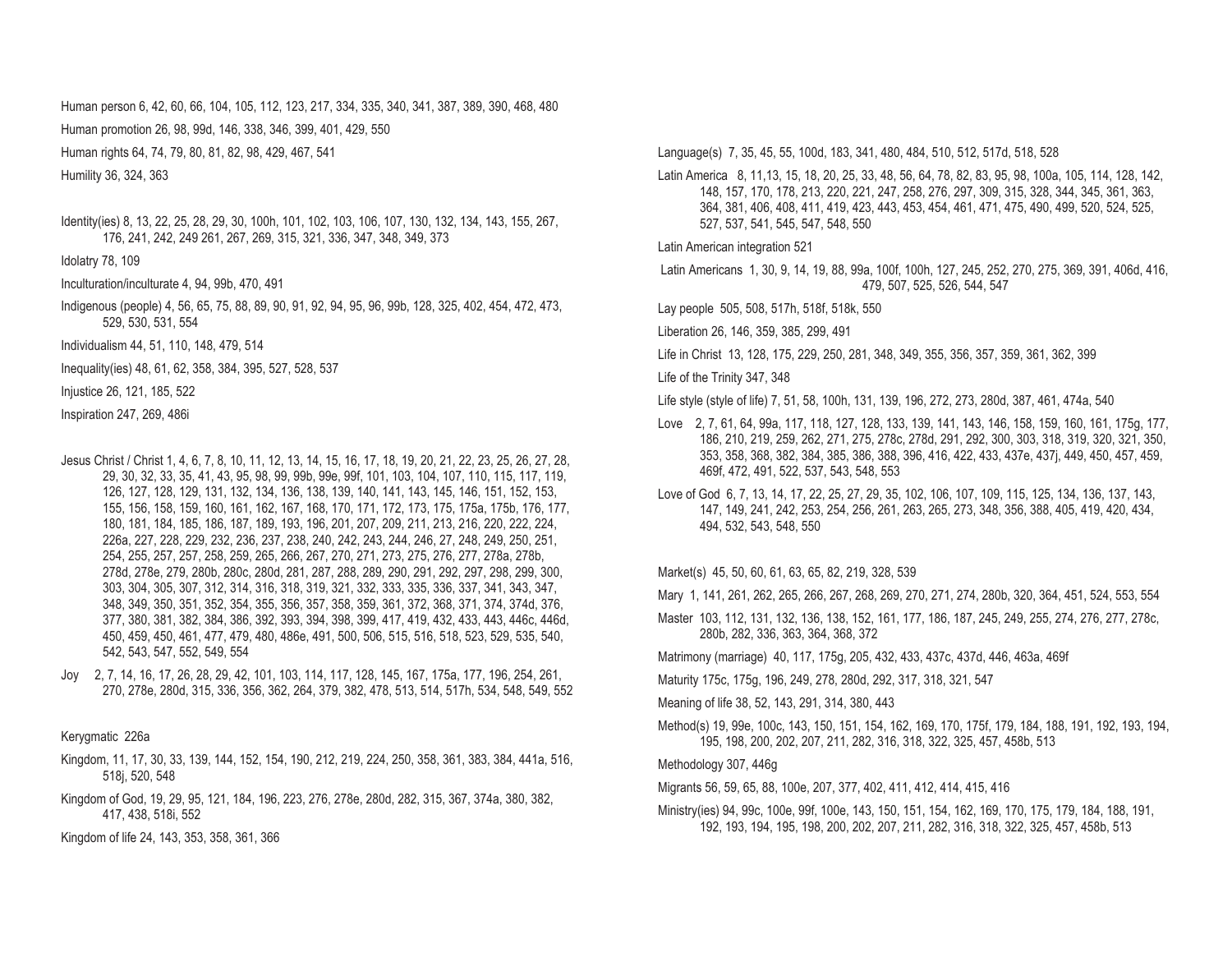- Mission 11, 13, 19, 30, 31, 99d, 131, 139, 144, 145, 146, 148, 151, 153, 154, 158, 163, 164, 169, 176, 188, 191, 195, 202, 203, 208, 209, 210, 212, 213, 214, 216, 218, 223, 233, 237, 267, 279, 270, 272, 273, 278c, 278e, 279, 280d, 281, 284, 286, 287, 289, 302, 317, 331, 338, 341, 346, 347, 348, 350, 361, 362, 363, 367, 373, 374, 375, 376, 379, 380, 381, 386, 389, 390, 401, 418, 432, 440, 441a, 441f, 444, 450, 456, 460, 463d, 481, 186i, 491, 518n, 532, 533, 545, 548, 550, 551, 554
- Missionary(ies) 1, 3, 4, 10, 11, 13, 14, 19, 20, 23, 25, 28, 30, 31, 33, 41, 95, 99c, 99d, 99f, 100e, 101, 103, 121, 125, 127, 129, 134, 140, 144, 147, 150, 152, 153, 154, 156, 160, 167, 169, 170, 172, 174, 177, 178, 179, 181, 184, 186, 190, 191, 199, 201, 203, 204, 205, 208, 209, 213, 214, 216, 217, 223, 226d, 227, 229, 232, 240, 245, 247, 250, 251, 252, 253, 255, 262, 264, 269, 270, 275, 276, 278, 278c, 279, 280d, 283, 284, 285, 291, 292, 301, 302, 207, 311, 314, 315, 316, 318, 320, 327, 337, 338, 347, 349, 362, 364, 368, 370, 372, 374, 376, 377, 378, 379, 382, 384, 386, 393, 700, 409, 412, 415, 426, 432, 443, 446d, 449, 460, 473b, 469, 486, 491, 493, 501, 506, 518, 524, 530, 532, 538, 540, 542, 550, 551, 554
- Missionary disciple(s) 1, 3, 10, 22, 13, 14, 19, 20, 23, 25, 28, 30, 31, 33, 95, 101, 121, 125, 127, 129, 123, 144, 146, 147, 152, 153, 154, 156, 160, 164, 170, 172, 177, 178, 181, 184, 186, 190, 191, 201, 203, 204, 205, 209, 213, 216, 217, 223, 227, 229, 232, 233, 240, 245, 250, 252, 255, 262, 269, 270, 271, 276, 278, 278c, 279, 280d, 283, 284, 301, 302, 307, 311, 314, 315, 316, 318, 320, 338, 349, 362, 364, 368, 374, 376, 377, 382, 384, 386, 393, 400, 409, 412, 415, 426, 432, 443, 449, 460, 463g, 469, 486, 491, 501, 506, 518, 524, 530, 532, 538, 540, 542, 548, 554

Model(s) 59, 155, 191, 268, 331, 369, 434, 438, 436d, 473, 474c, 475, 480, 524

Movement(s) 53, 97, 99c, 99e, 100e, 128, 169, 170, 180, 214, 215, 230, 231, 278d, 281, 311, 312, 313, 365, 406c, 437a, 446a, 446b, 463a, 513, 518b

New life 11, 220, 250, 281, 332, 348, 349, 350, 351, 356, 357, 399, 536

Option 100b, 128, 146, 179, 196, 257, 276, 322, 337, 391, 392, 393, 395, 396, 397, 398, 399, 409, 417, 437l, 446a, 446c, 446e, 491, 501

Option for the poor 128, 397, 398, 399

Originality 8, 11, 264, 313

Parish(es) 99e, 128, 169, 170, 172, 173, 174, 175, 175a, 176, 179, 182, 197, 201, 202, 203, 204, 206, 278d, 293, 294, 296, 302, 304, 305, 306, 309, 314, 365, 372, 437f, 446a, 483, 490, 513, 517e, 517k, 518b, 518c

Paschal Mystery 17, 27, 99b, 143, 250, 251, 253, 549

Pastoral conversion 365, 366, 368, 370

Pedagogy 272, 280d, 322, 446b 469f

Pentecost 91, 150, 171, 269, 362, 548

- People(s) 2, 4, 6, 8, 9, 13, 16, 21, 33, 43, 56, 74, 77, 83, 85, 88, 90, 92, 93, 95, 96, 98, 99b, 114, 125, 128, 129, 143, 155, 159, 164, 178, 189, 198, 209, 224, 235, 238, 239, 247, 258, 262, 264, 271, 298, 302, 311, 325, 353, 364, 375, 380, 382, 389, 291, 406, 432, 447, 448, 473, 476, 477, 478, 482, 491, 504, 515, 520, 524, 525, 528, 529, 530, 532, 534, 538, 542, 544, 548, 549, 550
- People of God 7, 10, 127, 155, 157, 163, 175, 181, 182, 186, 187, 188, 190, 199, 206, 209, 252, 259, 282, 312, 314, 320, 375, 491, 550
- Peoples, our 1, 3, 7, 10, 13, 14, 18, 19, 22, 25, 26, 30, 32, 35, 88, 99c, 99d, 99g, 106, 127, 128, 140, 162, 176, 250, 256, 262, 264, 264, 265, 269, 274, 329, 346, 347, 348, 350, 359, 361, 381, 384, 386, 389, 396, 401, 402, 403, 435, 436, 443, 474a, 476, 520, 521, 524, 526, 535, 536, 543, 549
- Person 29, 36, 42, 44, 52, 118, 126, 131, 136, 145, 172, 277, 278c, 278e, 280b, 332, 331, 337, 339, 359, 380, 299, 496, 517i, 539, 550

Person of Jesus Christ 23, 136, 243, 244, 292

Philosophy 323

- Pilgrim 109, 127, 259, 260
- Plan(s) 137, 365, 400, 443, 446c, 456, 457, 497, 517b

Pluralism 100d, 100g, 340, 372, 470, 520

- Politics 36, 48, 51, 63, 75, 76, 78, 96, 212, 403, 408, 410, 414, 422, 430, 437d, 446e, 449, 458d, 486i, 504, 463e, 474d, 511, 517b, 528, 537
- Popular religiosity 37, 43, 93, 99, 99b, 258, 300, 549
- Poverty 62, 72, 73, 89, 90, 99c, 176, 185, 219, 379, 392, 405, 409, 439, 444, 501, 503, 514, 517g, 528, 540, 550
- Presence 21, 75, 88, 99c, 110, 151, 215, 217, 237, 244, 257, 272, 279, 281, 374, 383, 405, 438, 458b, 474b, 491, 504, 517k, 518i, 518j, 524, 549

Priesthood (presbyterate) 165, 198, 326

- Process(es) 45, 61, 69, 73, 74, 94, 96, 204, 245, 249, 276, 278, 278a, 279, 281, 288, 289, 293, 294, 298, 300, 314, 319, 334, 337, 338, 356, 365, 427, 429, 430, 441c, 446c, 446d, 473, 484, 518d, 523, 528, 539, 541
- Program(s) 11, 145, 207, 252, 370, 372, 427, 437g, 458d, 469d, 469f

Project of life 129, 294, 302, 321

Project(s) 66, 90, 122, 141, 153, 169, 170, 202, 213, 266, 281, 332, 335, 337, 340, 361, 407, 431, 437b, 457, 505, 515, 533, 534

Prophet(s) 30, 209, 471

Quality 65, 96, 123, 329, 334, 360, 445, 499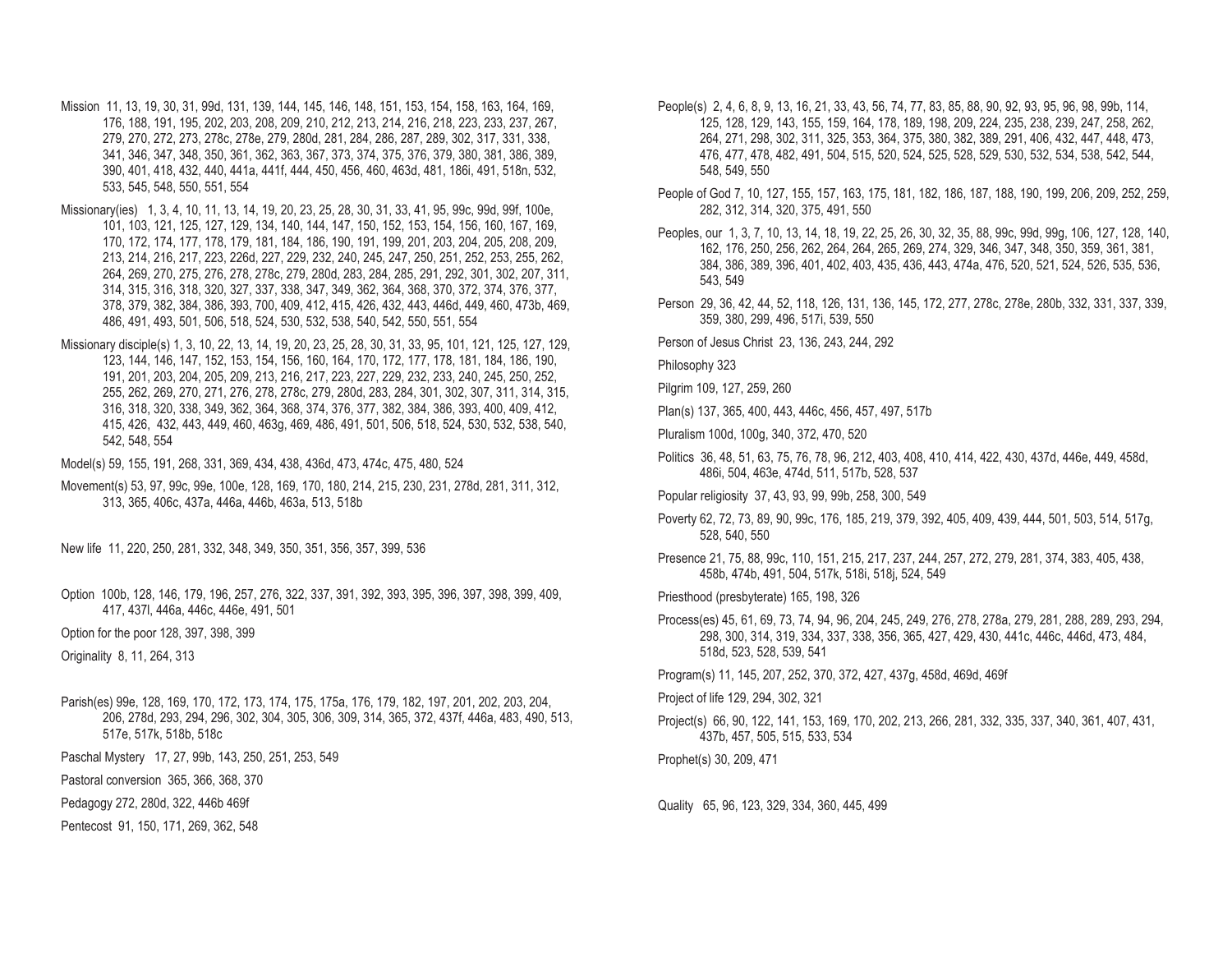- Reconciliation 7, 98, 142, 162, 175, 175d, 177, 199, 202, 228, 254, 267, 278b, 350, 353, 359, 363, 430, 446c, 518e, 524, 534, 535, 542, 546
- Relation (relationship) 44, 58, 104, 131, 132, 193, 227, 235, 255, 331, 358, 385, 452, 472, 518i, 544
- Religious / contemplative life 99c, 100b, 100e, 169, 216, 218, 219, 220, 221, 222, 224, 232, 278d, 314, 446c, 518b
- Renewal 9, 99a, 99b, 99e, 100b, 100h, 172, 173, 201, 294, 337, 365, 367, 369, 443
- Respect 44, 64, 74, 89, 96, 233, 238, 258, 441a, 448, 469c, 469e, 472, 473, 479, 546
- Sacrament 19, 25, 117, 142, 155, 175f, 177, 187, 195, 199, 202, 237, 251, 254, 278b, 350, 396, 420, 433, 437c, 518e, 523, 424, 535, 542
- Saint(s) 3, 98, 126, 160, 186, 259, 262, 273
- Salvation 19, 129, 134, 137, 143, 146, 151, 158, 172, 236, 366, 367, 373, 331, 437j, 477, 480
- Science 34, 35, 41, 45, 103, 123, 124, 174, 210, 280c, 283, 323, 423, 437j, 465, 466, 479, 480, 494, 495
- Scripture(s) Bible 26, 94, 262
- Search(ing) (seeking) 47, 52, 56, 88, 99g, 156, 278a, 291, 442
- Seminary(ies) 99c, 183, 314, 316, 317, 318, 319, 322, 323, 326, 413, 469c, 475
- Service(s) 9, 13, 14, 24, 32, 33, 45, 60, 73, 66, 68, 69, 75, 82, 95, 99c, 99d, 100c, 106, 111, 119, 120, 128, 151, 158, 162, 169, 170, 175f, 178, 179, 181, 183, 184, 188, 190, 193, 201, 202, 205, 206, 217, 220, 223, 224, 240, 262, 272, 278e, 279, 280b, 280c, 280d, 281, 282, 284, 285, 289, 296, 299, 303, 313, 315, 316, 322, 324, 336, 338, 341, 344, 345, 346, 347, 353, 358, 366, 372, 387, 394, 399, 406c, 412, 440, 446b, 450, 457, 463f, 474, 485, 490, 504, 516, 517g, 518c, 518e, 518m, 518n, 520, 530, 537, 544, 545, 553
- Sexuality 14, 196, 321, 328, 356, 437e, 441d
- Shrine(s) 3, 259, 260, 264, 268, 269, 537
- Sign(s) 4, 14, 125, 155, 161, 162, 176, 179, 196, 214, 255, 261, 290, 316, 356, 376, 380, 433, 438, 536
- Signs of the times 33, 99g, 366
- Sin 5, 6, 8, 27, 29, 92, 95, 102, 104, 175d, 177, 227, 254, 278b, 351, 479, 523, 532
- Skills 328
- Social ministry 99f, 281, 399, 401, 402
- Solidarity 7, 26, 39, 57, 64, 65, 93, 99g, 100e, 103, 126, 167, 199, 245, 248, 337, 363, 372, 394, 396, 398, 400, 404, 406e, 437m, 441d, 469g, 474c, 480, 514, 517c, 522, 525, 528, 534, 544, 550
- Son(s) (children) 1, 19, 22, 25, 28, 29, 30, 100h, 101, 102, 103, 106, 107, 130, 132, 132, 143, 155, 157, 176, 241, 242, 249, 261, 267, 269, 315, 321, 336, 347, 348, 349, 373
- Spirituality 99g, 100b, 100c, 179, 181, 189, 198, 200, 203, 220, 240, 259, 261, 263, 273, 284, 285, 307, 309, 316, 319, 368, 412, 517

State(s) 63, 66, 76, 77, 80, 334, 340, 385, 403, 410, 423, 425, 426, 428, 438, 441d, 481, 539

Stewardship 368, 471, 474a

Structure(s) 11, 92, 95, 100c, 100e, 112, 121, 168, 172, 173, 210, 223, 358, 365, 384, 385, 396, 412, 446, 450, 545, 501, 517h, 518a, 518j, 532, 537, 538, 539, 543, 546

Subjectivity 44, 479

Task(s) 7, 10, 14, 100c, 104, 120, 144, 146, 171, 189, 195, 197, 200, 236, 285, 287, 293, 297, 304, 337, 381, 385, 386, 403, 414, 464, 483, 492, 500, 507, 546, 552

Team 281, 372, 429

Technology 34, 42, 45, 69, 62, 123, 479, 487

Theology 124, 323, 344, 437j, 490

- Transcendence 52, 57, 126, 260, 263, 339, 481
- Transformation 44, 90, 151, 210, 283, 336, 351, 394, 397, 486c
- Trinity 117, 141, 155, 157, 240, 304, 347, 451, 543

Trust (confidence) 8, 31, 98, 269, 363, 488

- Truth 1, 2, 5, 6, 13, 19, 22, 42, 61, 100h, 101, 108, 116, 123, 129, 136, 137, 152, 186, 220, 229, 242, 246, 249, 276, 280c, 336, 350, 380, 290, 428, 477, 480, 494, 496, 507, 508, 535, 542, 548, 550, 554
- Unity 8, 36, 37, 60, 155, 159, 162, 176, 188, 189, 202, 206, 227, 230, 231, 232, 234, 240, 279, 282, 288, 303, 313, 324, 335, 336, 362, 520, 523, 524, 525, 527, 528, 544, 554

University(ies) 343, 346

University ministry 343

- Value(s) 22, 43, 51, 52, 57, 58, 61, 74, 91, 92, 93, 95, 96, 99g, 106, 108, 109, 114, 123, 204, 212, 215, 219, 221, 224, 262, 279, 302, 321, 328, 329, 330, 331, 332, 334, 335, 339, 340, 341, 358, 371, 374, 385, 387, 388, 398, 404, 422, 423, 428, 435, 444, 451, 463c, 468, 479, 482, 486c, 486h, 491, 497, 506, 518i, 530, 532, 537, 552
- Violence 8, 29, 48, 65, 73, 78, 95, 185, 197, 207, 239, 328, 402, 409, 410, 411, 414, 427, 438, 443, 446f, 454, 461, 468, 514, 542, 543
- Vocation (calling) 6, 14, 19, 31, 32, 36, 39, 41, 42, 43, 107, 111, 129, 144, 156, 164, 167, 181, 185, 186, 250, 251, 264, 276, 278e, 282, 285, 303, 315, 317, 319, 321, 443, 449, 457, 460, 463a, 480, 502, 505, 508, 523, 534

Vocational ministry 314

#### Vulnerability 83, 438, 458c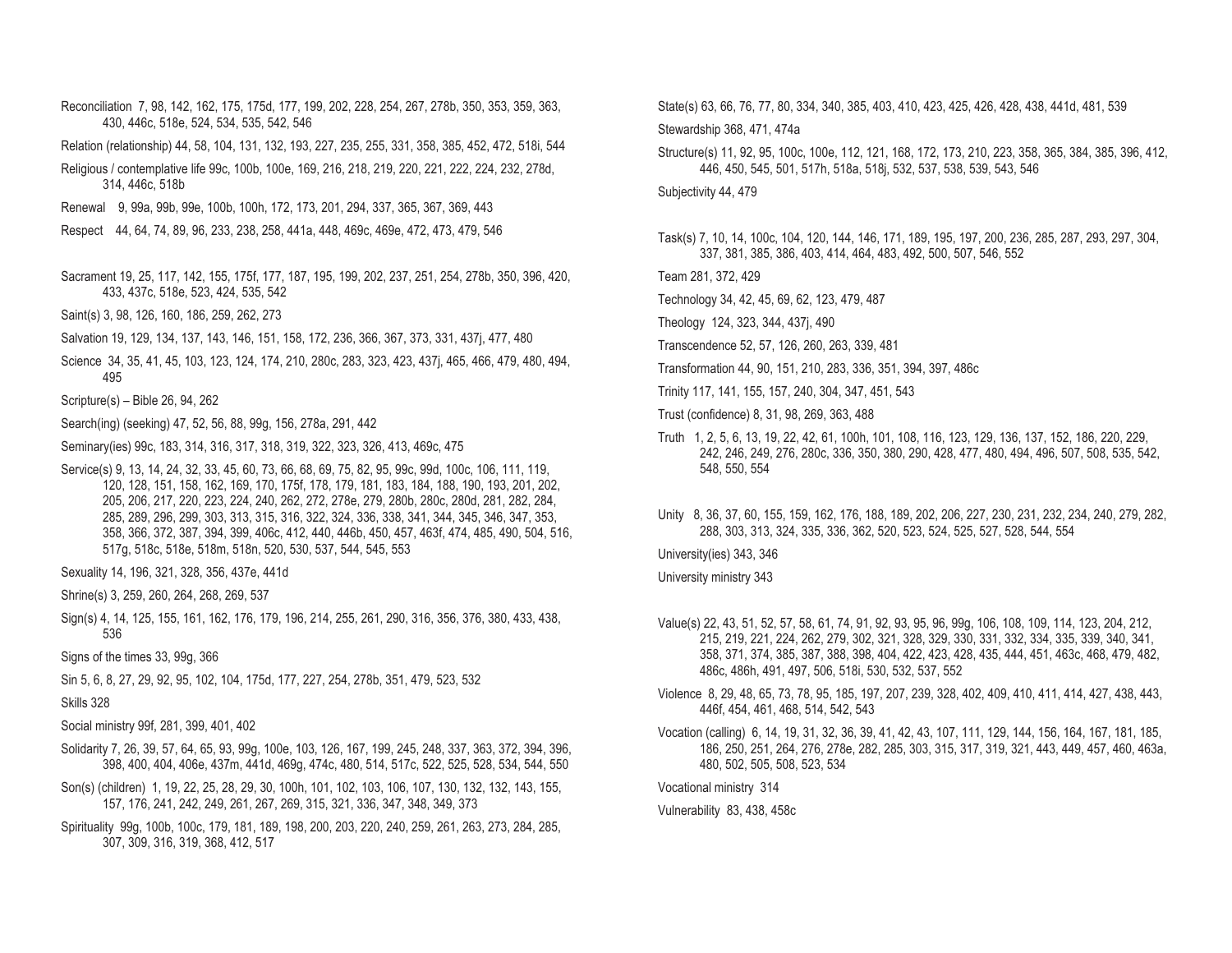Way (path, journey) 1, 6, 7, 9, 13, 19, 20, 21, 22, 29, 101, 118, 119, 136, 137, 149, 169, 176, 177, 180, 203, 216, 220, 226c, 227, 228, 234, 239, 239, 242, 246, 248, 249, 259, 262, 270, 273, 275, 276, 278, 280b, 280d, 281, 300, 302, 325, 326, 321, 328, 336, 344, 350, 351, 353, 354, 358, 369, 371, 396, 400, 405, 406d, 409, 413, 470, 517j, 525, 534, 535, 544, 553, 554

Well-being (welfare) 29, 50, 73, 122, 204

Witness (testimony) 55, 98, 99c, 99f, 105, 138, 140, 206, 208, 210, 211, 212, 219, 224, 226, 228, 233, 237, 239, 249, 256, 257, 262, 273, 274, 275, 278a, 281, 315, 317, 341, 352, 362, 363, 368, 371, 374d, 378, 385, 386, 449, 460, 483, 532

Witness(es) 16, 98, 144, 172, 187, 189, 216, 219, 221, 236, 290, 303, 451, 496, 548, 554

- Woman (women) 6, 11, 14, 27, 29, 32, 48, 49, 65, 75, 97, 105, 116, 117, 120, 122, 128, 135, 147, 151, 159, 171, 194, 241, 242, 266, 275, 335, 353, 361, 374b, 382, 387, 388, 402, 406b, 406e, 422, 433, 451, 453, 454, 455, 456, 457, 458a, 458b, 458d, 459, 460, 468, 469g, 470, 491, 494, 503, 537, 538
- Word 19, 21, 25, 27, 41, 102, 131, 133, 142, 146, 151, 152, 165, 167, 172, 175, 205, 211, 235, 242, 247, 248, 249, 253, 255, 266, 271, 279, 280c, 292, 319, 323, 348, 350, 354, 377, 382, 386, 399, 420, 516, 517g, 518l, 554
- Word of God 99a, 121, 158, 178, 179, 180, 189, 191, 199, 226c, 232, 247, 248, 271, 289, 298, 300, 308, 209, 317, 323, 331, 437n, 448, 485, 517h
- Work (labor) 19, 48, 62, 65, 71, 93, 98, 99c, 103, 120, 121, 122, 174, 185, 210, 284, 371, 402, 404, 407, 414, 426, 437j, 446f, 450, 475, 492, 517, 518m, 539
- World 16, 19, 22, 27, 28, 29, 30, 31, 34, 37, 38, 44, 50, 51, 66, 87, 88, 99f, 100d, 101, 104, 109, 110, 111, 126, 145, 146, 148, 159, 162, 173, 174, 175, 185, 188, 209, 210, 215, 216, 220, 221, 227, 231, 236, 256, 265, 277, 269, 278c, 278e, 279, 280a, 180d, 282, 283, 285, 287, 290, 306, 312, 316, 330, 341, 348, 357, 362, 371, 373, 376, 390, 419, 438, 443, 446f, 463d, 469e, 471, 479, 480, 484, 487, 491, 492, 510, 511, 517j, 521, 522, 523, 549, 552, 441a, 441b, 441d, 441f, 441g, 442
- Youth (young people) 50, 65, 77, 85, 100d, 127, 194, 303, 304, 314, 315, 318, 325, 326, 328, 334, 335, 336, 338, 406b, 410, 422, 424, 442, 443, 444, 445, 446a, 446b, 446c, 446d, 446e, 446f, 446h 463c, 468, 481, 486h, 554

Youth ministry 99e, 463c, 446a, 446d

Zeal, 41, 177, 275, 284, 362, 370

# **MESSAGE OF THE FIFTH GENERAL CONFERENCE TO THE PEOPLES OF LATIN AMERICA AND THE CARRIBEAN**

Gathered in the National Shrine of Our Lady of the Conception Aparecida, in Brazil, we greet in the love of the Lord all the People of God and all men and women of good will.

From the 13th to the 31st of May of 2007, we were gathered in the Fifth General Conference of the Bishops of Latin America and the Caribbean, inaugurated with the presence and the words of the Holy Father Benedict XVI.

In our works, developed in an environment of fervent prayer, fraternity and affective communion, we have sought to give continuity to the path of renewal that the Catholic Church undertook since the II Vatican Council and in the four prior General Conferences of the Bishops of Latin America and the Caribbean.

At the conclusion of this Fifth Conference we announce that we have embraced the challenge of working to give a new impulse and vigor to our mission in and from Latin America and the Caribbean.

**1. Jesus the Way, the Truth and the Life**

*"I am the Way and the Truth and the Life"* (Jn 14:6)

In the face of the challenges presented by this new time in which we are immersed, we renew our faith, proclaiming with joy to all men and women of our continent: we are loved and redeemed in Jesus, Son of God, the Risen One who is alive in our midst; through Him we can be free of sin, of all slavery and live in justice and fraternity. Jesus is the way that allows us to discover the truth and to achieve the total fulfillment of our life!

**2. Called to the Following of Jesus**

*"So they went and saw where he was staying, and they stayed with Him"* (Jn 1:39)

The first invitation that Jesus makes to every person who has lived an encounter with Him, is to be His disciple, so as to follow in His footsteps and to be part of His community. Our greatest joy is that of being His disciples! He calls each one by name, knowing our history in depth (cf. Jn 10:3), so that we may share our lives with Him and be sent forth to continue His mission (cf. Mk 3:14-15).

Let us follow Jesus! The disciple is the one who after having responded to this calling, follows Him step by step through the paths of the Gospel. As we follow Him, we hear and see the happening of the Kingdom of God, the conversion of each person, starting point for the transformation of society, at the same time that the paths to eternal life are opened to us. In the school of Jesus we learn a "new life", moved by the dynamism brought by the Holy Spirit and reflected upon the values of the Kingdom.

Identified with the Master, our life is moved by the impulse of love and in the service to others. This love implies a continuous option and discernment to follow the path of the Beatitudes (cf. Mt 5:3-12; Lk 6:20-26). Let us not be afraid of the cross, intrinsic in the faithful following of Jesus, because it is illuminated by the light of the Resurrection. In this way, as disciples, we open paths of life and hope to our peoples who suffer from sin and all kinds of injustice.

The calling to be disciples-missionaries demands from us a clear option for Jesus and His Gospel, coherence between faith and life, embodiment of the values of the Kingdom, insertion in the community and to be a sign of contradiction and novelty in a world that promotes consumerism and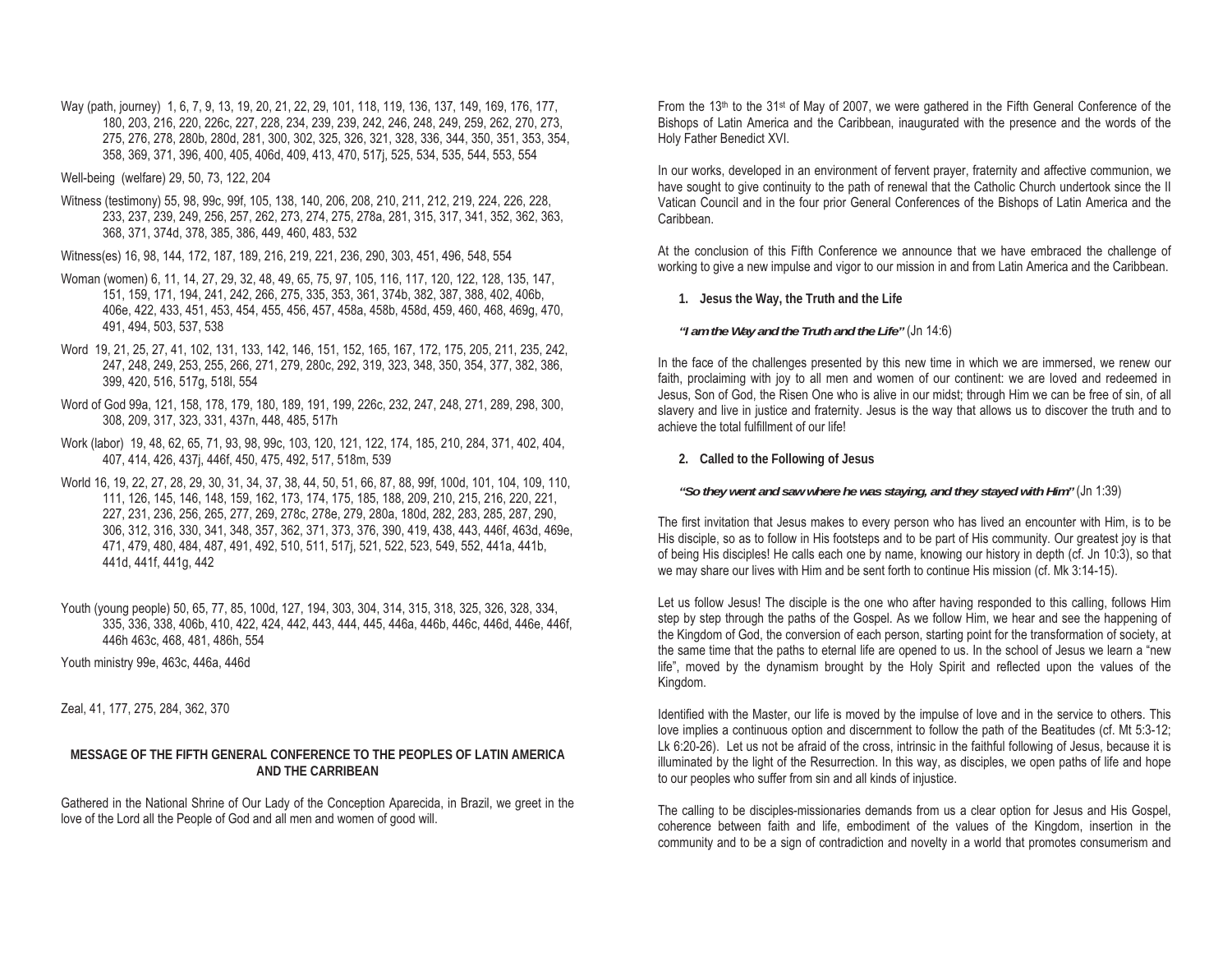disfigures the values that dignify the human being. In a world that is closed to the God of love, we are a community of love, not of the world but in the world and for the world! (cf. Jn 15:19; 17:14-16).

**3. Missionary Discipleship in the Church's Ministry**

*"Go, therefore, and make disciples of all nations"* (Mt 28:19)

We see how the path of missionary discipleship is a source of renewal of our ministry in the Continent and a new starting point for the New Evangelization of our peoples.

## **A Church that Becomes a Disciple Herself**

In the parable of the Good Shepherd we learn to be disciples who are nourished from the Word: "The sheep follow him, because they recognize his voice" (Jn 10:4). May the Word of Life (cf. Jn 6:63), tasted in Prayerful Reading and in the celebration and living of the gift of the Eucharist, transform and reveal to us the living presence of the Risen One who walks with us and acts in history (cf. Lk 24:13- 35).

With firmness and decision, we will continue to exercise our prophetic task, discerning where the way for the truth and the life is; raising our voices in the social spheres of our peoples and cities, and especially in favor of those who are excluded in society. We want to stimulate the formation of Christian politicians and legislators, so that they may contribute in the building of a society more just and fraternal according to the principles of the Social Doctrine of the Church.

## **A Church which Forms Disciples**

Everyone in the Church is called to be disciples and missionaries. It is a duty to form ourselves and to form all of God's People in order to fulfill this task with responsibility and boldness.

The joy of being disciples and missionaries can be seen in a special way in the places where we create fraternal communities. We are called to be a Church with open arms, who knows how to welcome and value each one of her members. Therefore, we encourage the efforts made in the parishes to become "home and school of communion", animating and forming small communities and basic church communities, as well as in the lay associations, ecclesial movements and new communities.

We commit to strengthen our presence and proximity. Thus, in our pastoral service we invite to dedicate more time to each person, to listen to them, to be with them in the important events of their lives, and with them, to help seeking the solutions for their needs. Let us bring about that everyone, in feeling valued, may also experience the Church as their own home.

As we reaffirm the commitment with the formation of disciples and missionaries, this Conference decided to pay closer attention to the stages of the first announcement, of Christian Initiation and of growth in the faith. With the reinforcement of Christian identity, let us help each brother and sister to discover the service that the Lord asks of them in the Church and in society.

In a world thirsty for spirituality and aware of the centrality of the relationship with the Lord in our life as disciples, we want to be a Church who learns to pray and teaches how to pray. A prayer that springs from our life and heart, and which is the starting point for lively and participative celebrations which animate and nourish the faith.

**4. Missionary Discipleship to the Service of Life** 

*"I came so that they might have life and have it more abundantly*" (Jn 10:10).

From the cenacle of Aparecida we commit to begin a new stage in our pastoral journey, declaring ourselves **in permanent mission**. With the fire of the Spirit we will inflame our Continent with love: "you will receive power when the Holy Spirit comes upon you, and you will be my witnesses … to the ends of the earth" (Acts 1:8).

## **In Faithfulness to the Missionary Commandment**

Jesus invites all to participate of His mission. May no one stay with crossed arms! To be a missionary is to announce the Kingdom with creativity and boldness in every place where the Gospel has not been sufficiently announced or welcomed, especially in the difficult or forgotten environments and beyond our borders.

### **As Leaven in the Dough**

Let us be missionaries of the Gospel not only in word, but also with our own lives, giving it in service, even to the point of martyrdom.

Jesus began His mission by forming a community of missionary disciples, the Church, which is the beginning of the Kingdom. His community was also part of His announcement. Inserted in society, we must make visible our love and fraternal solidarity (cf. Jn 13:35) and let us promote the dialogue with the different social and religious agents. In an ever more pluralistic society, let us integrate forces in the building of a world with more justice, reconciliation and solidarity.

## **Servers of a Shared Table**

The acute differences between rich and poor invite us to work with greater effort in being disciples who know how to share the table of life, the table of all the sons and daughters of the Father, an open table, inclusive, in which no one is left behind. Therefore, we reinforce our preferential and evangelical option for the poor.

We commit to defend those who are weak, especially the children, the ill, the disabled, the at-risk youth, the elderly, the imprisoned, the migrants. We watch over for the respect to the right that the peoples have, "defending and promoting the underlying values in all social levels, especially in the indigenous peoples" (Benedict XVI, Speech in Guarulhos, n. 4). We want to contribute so that dignified living conditions, in which the needs such as food, education, housing and work are guaranteed for all.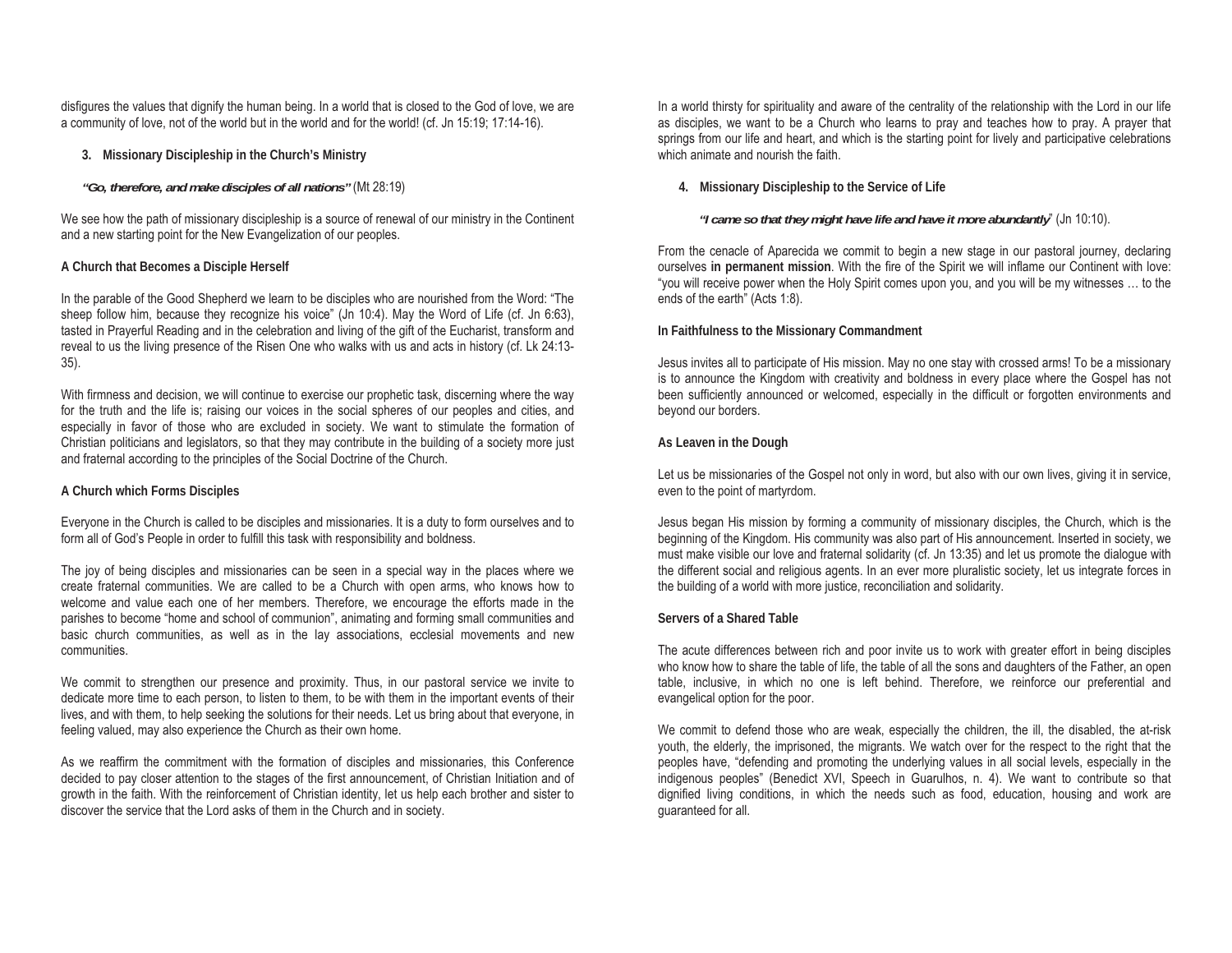Faithfulness to Jesus demands from us to fight against the evils that harm or destroy life, such as abortion, wars, kidnapping, armed violence, terrorism, sexual exploitation and drug dealing.

We invite all the leaders of our nations to defend the truth and to watch over the inviolable and sacred right to life and dignity of the human person, from conception until natural death.

We make available to our countries the pastoral efforts of the Church to contribute in the promotion of a culture of honesty that will heal the root of all forms of violence, illegal enrichment and generalized corruption.

Coherent with the project of the Father who is the Creator, we call upon all living forces of society to take care of our common house, the earth threatened of destruction. We want to favor a human and sustainable development based upon a just distribution of wealth and the communion of goods among all peoples.

**5. Towards a Continent of Life, Love and Peace** 

*"This is how all will know that you are my disciples"* (Jn 13:35)

We, participants of the Fifth General Conference in Aparecida, and with the entire Church, "community of love", want to embrace all the continent to transmit to it the love of God and our own. We hope that this embrace will also reach out to the whole world.

At the closing of this Conference of Aparecida, in the vigor of the Holy Spirit, we summon all our brothers and sisters so that united, with enthusiasm, we may carry out the **Great Continental Mission**. It will be a new Pentecost that impels us to go, in a special way, in search of the fallen away Catholics, and of those who know little or nothing about Jesus Christ, so that we may joyfully form the community of love of God our Father. A mission that must reach everyone, be permanent and profound.

With the fire of the Holy Spirit, let us move forward, building with hope our history of salvation in the path of evangelization, surrounded by so great a cloud of witnesses (cf. Hb 12:1), the martyrs, saints and blesseds of our continent. With their witness, they have shown us that faithfulness is worthwhile and possible up to the end.

United to all prayerful peoples, we entrust to Mary, Mother of God and Our Mother, first disciple and missionary at the service of life, love and peace, called upon under the titles of Our Lady of Aparecida and Our Lady of Guadalupe, the new impulse that springs from this day onwards, in all Latin America and the Caribbean, under the breath of a new Pentecost for our Church, from this Fifth Conference which we have celebrated here.

In Medellin and Puebla we concluded by saying "WE BELIEVE". In Aparecida, as we did in Santo Domingo, we proclaim with all our strength: WE BELIEVE AND WE HOPE.

#### We hope…

*To be a lively Church, faithful and credible, which is nourished from the Word of God and the Eucharist.*

*To live our being Christians with joy and conviction as disciples-missionaries of Jesus Christ. To form lively communities that nourish the faith and encourage missionary action. To value the diverse ecclesial organizations in a spirit of communion. To promote a mature laity, steward in the mission of announcing and making visible the Kingdom of God. To impel the active participation of women in society and in the Church. To maintain our preferential and evangelical option for the poor with a renewed effort. To accompany the youth in their formation and search for identity, vocation and mission, renewing our option for them. To work with all the people of good will in the building of the Kingdom. To strengthen with audacity Family and Respect Life Ministries. To value and respect our Indigenous and Afro-American peoples. To advance in the ecumenical dialogue "so that all may be one", as well as in the interreligious dialogue. To make of this continent a model of reconciliation, justice and peace. To be stewards of creation, home of all, in fidelity to the project of God. To collaborate in the integration of the peoples of Latin America and the Caribbean.* 

May this Continent of hope also become the Continent of love, life and peace!

Aparecida – Brazil, May 29, 2007

## **INAUGURAL SESSION OF THE FIFTH GENERAL CONFERENCE OF THE BISHOPS OF LATIN AMERICA AND THE CARIBBEAN**

# *ADDRESS OF HIS HOLINESS BENEDICT XVI*

*Conference Hall, Shrine of Aparecida Sunday, 13 May 2007*

*Dear Brother Bishops, beloved priests, religious men and women and laypeople, Dear observers from other religious confessions:*

It gives me great joy to be here today with you to inaugurate the Fifth General Conference of the Bishops of Latin America and the Caribbean, which is being held close to the Shrine of Our Lady of Aparecida, Patroness of Brazil. I would like to begin with words of thanksgiving and praise to God for the great gift of the Christian faith to the peoples of this Continent. Likewise, I am most grateful for the kind words of Cardinal Francisco Javier Errázuriz Ossa, Archbishop of Santiago and President of CELAM, spoken in his own name, on behalf of the other two Presidents and for all the participants in this General Conference.

**1. The Christian faith in Latin America**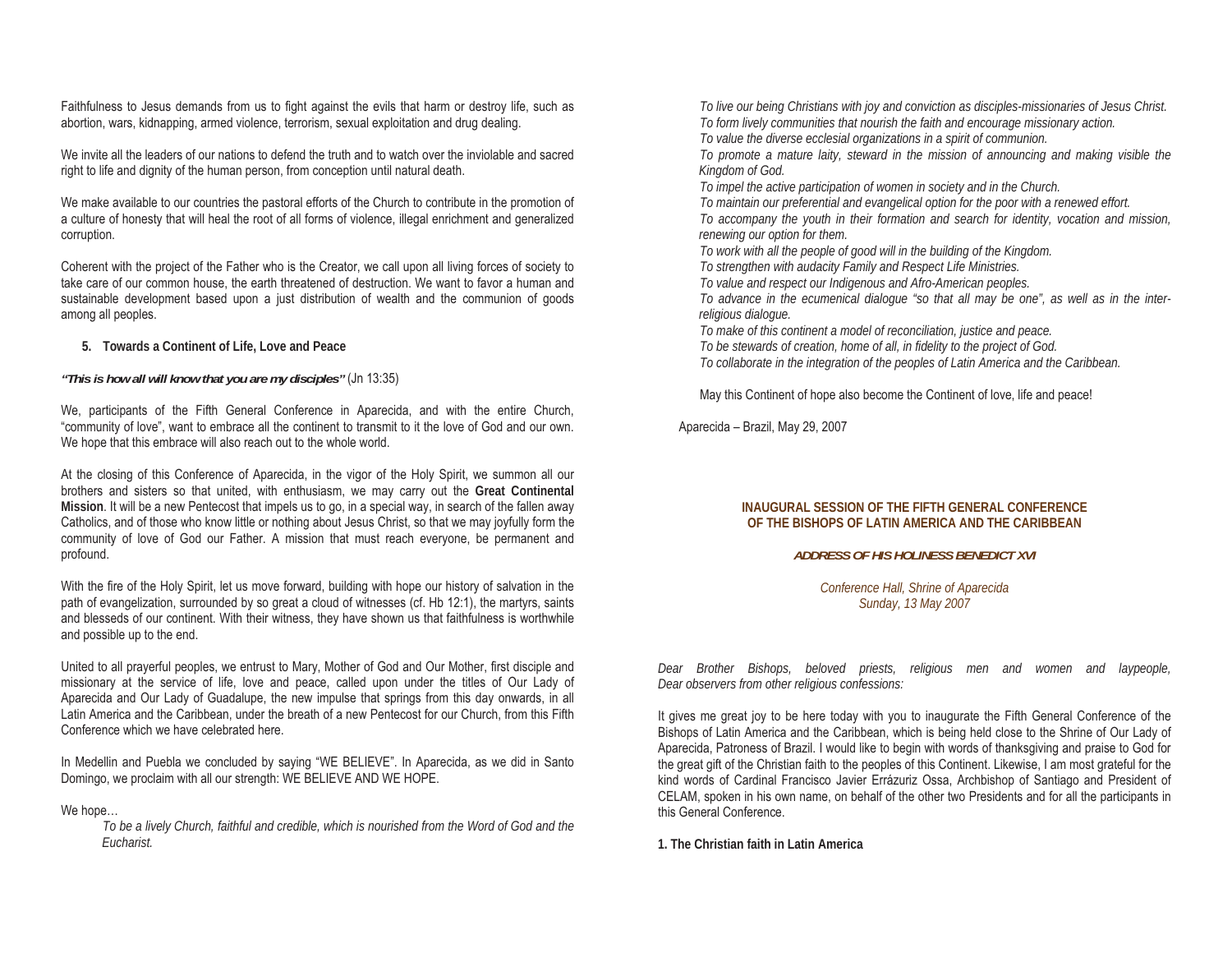Faith in God has animated the life and culture of these nations for more than five centuries. From the encounter between that faith and the indigenous peoples, there has emerged the rich Christian culture of this Continent, expressed in art, music, literature, and above all, in the religious traditions and in the peoples' whole way of being, united as they are by a shared history and a shared creed that give rise to a great underlying harmony, despite the diversity of cultures and languages. At present, this same faith has some serious challenges to address, because the harmonious development of society and the Catholic identity of these peoples are in jeopardy. In this regard, the Fifth General Conference is preparing to reflect upon this situation, in order to help the Christian faithful to live their faith with joy and coherence, to deepen their awareness of being disciples and missionaries of Christ, sent by him into the world to proclaim and to bear witness to our faith and love.

Yet what did the acceptance of the Christian faith mean for the nations of Latin America and the Caribbean? For them, it meant knowing and welcoming Christ, the unknown God whom their ancestors were seeking, without realizing it, in their rich religious traditions. Christ is the Saviour for whom they were silently longing. It also meant that they received, in the waters of Baptism, the divine life that made them children of God by adoption; moreover, they received the Holy Spirit who came to make their cultures fruitful, purifying them and developing the numerous seeds that the incarnate Word had planted in them, thereby guiding them along the paths of the Gospel. In effect, the proclamation of Jesus and of his Gospel did not at any point involve an alienation of the pre-Columbian cultures, nor was it the imposition of a foreign culture. Authentic cultures are not closed in upon themselves, nor are they set in stone at a particular point in history, but they are open, or better still, they are seeking an encounter with other cultures, hoping to reach universality through encounter and dialogue with other ways of life and with elements that can lead to a new synthesis, in which the diversity of expressions is always respected as well as the diversity of their particular cultural embodiment.

Ultimately, it is only the truth that can bring unity, and the proof of this is love. That is why Christ, being in truth the incarnate *Logos*, "love to the end", is not alien to any culture, nor to any person; on the contrary, the response that he seeks in the heart of cultures is what gives them their ultimate identity, uniting humanity and at the same time respecting the wealth of diversity, opening people everywhere to growth in genuine humanity, in authentic progress. The Word of God, in becoming flesh in Jesus Christ, also became history and culture.

The Utopia of going back to breathe life into the pre-Columbian religions, separating them from Christ and from the universal Church, would not be a step forward: indeed, it would be a step back. In reality, it would be a retreat towards a stage in history anchored in the past.

The wisdom of the indigenous peoples fortunately led them to form a synthesis between their cultures and the Christian faith which the missionaries were offering them. Hence the rich and profound popular religiosity, in which we see the soul of the Latin American peoples:

- love for the suffering Christ, the God of compassion, pardon and reconciliation; the God who loved us to the point of handing himself over for us;
- love for the Lord present in the Eucharist, the incarnate God, dead and risen in order to be the bread of life;
- the God who is close to the poor and to those who suffer; - the profound devotion to the most holy Virgin of Guadalupe, the *Aparecida*, the Virgin

invoked under various national and local titles. When the Virgin of Guadalupe appeared to the native Indian Saint Juan Diego, she spoke these important words to him: "*Am I not your mother? Are you not under my shadow and my gaze? Am I not the source of your joy? Are you not sheltered underneath my mantle, under the embrace of my arms?*" (Nican Mopohua, nos. 118-119).

This religiosity is also expressed in devotion to the saints with their patronal feasts, in love for the Pope and the other Pastors, and in love for the universal Church as the great family of God, that neither can nor ever should leave her children alone or destitute. All this forms the great mosaic of popular piety which is the precious treasure of the Catholic Church in Latin America, and must be protected, promoted and, when necessary, purified.

## **2. Continuity with the other Conferences**

This Fifth General Conference is being celebrated in continuity with the other four that preceded it: in Rio de Janeiro, Medellín, Puebla and Santo Domingo. With the same spirit that was at work there, the Bishops now wish to give a new impetus to evangelization, so that these peoples may continue to grow and mature in their faith in order to be the light of the world and witnesses to Jesus Christ with their own lives.

After the Fourth General Conference, in Santo Domingo, many changes took place in society. The Church which shares in the achievements and the hopes, the sufferings and the joys of her children, wishes to walk alongside them at this challenging time, so as to inspire them always with hope and comfort (cf. *Gaudium et Spes*, 1).

Today's world experiences the phenomenon of globalization as a network of relationships extending over the whole planet. Although from certain points of view this benefits the great family of humanity, and is a sign of its profound aspiration towards unity, nevertheless it also undoubtedly brings with it the risk of vast monopolies and of treating profit as the supreme value. As in all areas of human activity, globalization too must be led by ethics, placing everything at the service of the human person, created in the image and likeness of God.

In Latin America and the Caribbean, as well as in other regions, there has been notable progress towards democracy, although there are grounds for concern in the face of authoritarian forms of government and regimes wedded to certain ideologies that we thought had been superseded, and which do not correspond to the Christian vision of man and society as taught by the Social Doctrine of the Church. On the other side of the coin, the liberal economy of some Latin American countries must take account of equity, because of the ever increasing sectors of society that find themselves oppressed by immense poverty or even despoiled of their own natural resources.

In the ecclesial communities of Latin America there is a notable degree of maturity in faith among the many active lay men and women devoted to the Lord, and there are also many generous catechists, many young people, new ecclesial movements and recently established Institutes of consecrated life. Many Catholic educational, charitable or housing initiatives have proved essential. Yet it is true that one can detect a certain weakening of Christian life in society overall and of participation in the life of the Catholic Church, due to secularism, hedonism, indifferentism and proselytism by numerous sects, animist religions and new pseudo-religious phenomena.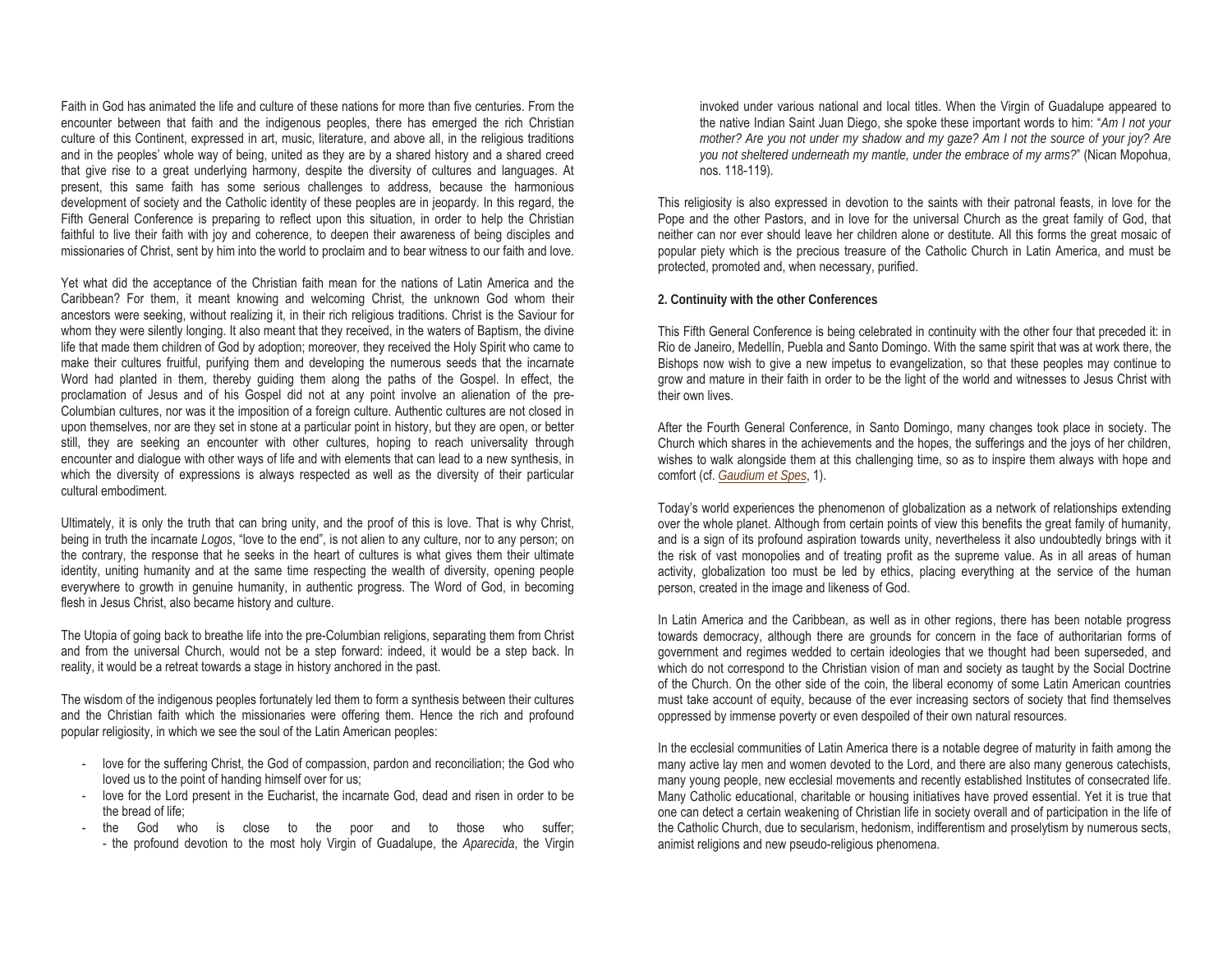All of this constitutes a new situation which will be analyzed here at Aparecida. Faced with new and difficult choices, the faithful are looking to this Fifth Conference for renewal and revitalization of their faith in Christ, our one Teacher and Saviour, who has revealed to us the unique experience of the infinite love of God the Father for mankind. From this source, new paths and creative pastoral plans will be able to emerge, capable of instilling a firm hope for living out the faith joyfully and responsibly, and thus spreading it in one's own surroundings.

## **3. Disciples and Missionaries**

This General Conference has as its theme: "Disciples and Missionaries of Jesus Christ, so that our peoples may have life in him".

The Church has the great task of guarding and nourishing the faith of the People of God, and reminding the faithful of this Continent that, by virtue of their Baptism, they are called to be disciples and missionaries of Jesus Christ. This implies following him, living in intimacy with him, imitating his example and bearing witness. Every baptized person receives from Christ, like the Apostles, the missionary mandate: "*Go into all the world and preach the Gospel to the whole creation. Whoever believes and is baptized, will be saved*" (*Mk* 16:15). To be disciples and missionaries of Jesus Christ and to seek life "in him" presupposes being deeply rooted in him.

What does Christ actually give us? Why do we want to be disciples of Christ? The answer is: because, in communion with him, we hope to find life, the true life that is worthy of the name, and thus we want to make him known to others, to communicate to them the gift that we have found in him. But is it really so? Are we really convinced that Christ is the way, the truth and the life?

In the face of the priority of faith in Christ and of life "in him", formulated in the title of this Fifth Conference, a further question could arise: could this priority not perhaps be a flight towards emotionalism, towards religious individualism, an abandonment of the urgent reality of the great economic, social and political problems of Latin America and the world, and a flight from reality towards a spiritual world?

As a first step, we can respond to this question with another: what is this "reality"? What is real? Are only material goods, social, economic and political problems "reality"? This was precisely the great error of the dominant tendencies of the last century, a most destructive error, as we can see from the results of both Marxist and capitalist systems. They falsify the notion of reality by detaching it from the foundational and decisive reality which is God. Anyone who excludes God from his horizons falsifies the notion of "reality" and, in consequence, can only end up in blind alleys or with recipes for destruction.

The first basic point to affirm, then, is the following: only those who recognize God know reality and are able to respond to it adequately and in a truly human manner. The truth of this thesis becomes evident in the face of the collapse of all the systems that marginalize God.

Yet here a further question immediately arises: who knows God? How can we know him? We cannot enter here into a complex discussion of this fundamental issue. For a Christian, the nucleus of the reply is simple: only God knows God, only his Son who is God from God, true God, knows him. And he "who is nearest to the Father's heart has made him known" (*Jn* 1:18). Hence the unique and

irreplaceable importance of Christ for us, for humanity. If we do not know God in and with Christ, all of reality is transformed into an indecipherable enigma; there is no way, and without a way, there is neither life nor truth.

God is the foundational reality, not a God who is merely imagined or hypothetical, but God with a human face; he is God-with-us, the God who loves even to the Cross. When the disciple arrives at an understanding of this love of Christ "to the end", he cannot fail to respond to this love with a similar love: "I will follow you wherever you go" (*Lk* 9:57).

We can ask ourselves a further question: what does faith in this God give us? The first response is: it gives us a family, the universal family of God in the Catholic Church. Faith releases us from the isolation of the "I", because it leads us to communion: the encounter with God is, in itself and as such, an encounter with our brothers and sisters, an act of convocation, of unification, of responsibility towards the other and towards others. In this sense, the preferential option for the poor is implicit in the Christological faith in the God who became poor for us, so as to enrich us with his poverty (cf. *2 Cor* 8:9).

Yet before we consider what is entailed by the realism of our faith in the God who became man, we must explore the question more deeply: how can we truly know Christ so as to be able to follow him and live with him, so as to find life in him and to communicate that life to others, to society and to the world? First and foremost, Christ makes his person, his life and his teaching known to us through the word of God. At the beginning of this new phase that the missionary Church of Latin America and the Caribbean is preparing to enter, starting with this Fifth General Conference in Aparecida, an indispensable pre-condition is profound knowledge of the word of God.

To achieve this, we must train people to read and meditate on the word of God: this must become their staple diet, so that, through their own experience, the faithful will see that the words of Jesus are spirit and life (cf. *Jn* 6:63). Otherwise, how could they proclaim a message whose content and spirit they do not know thoroughly? We must build our missionary commitment and the whole of our lives on the rock of the word of God. For this reason, I encourage the Bishops to strive to make it known.

An important way of introducing the People of God to the mystery of Christ is through *catechesis*. Here, the message of Christ is transmitted in a simple and substantial form. It is therefore necessary to intensify the catechesis and the faith formation not only of children but also of young people and adults. Mature reflection on faith is a light for the path of life and a source of strength for witnessing to Christ. Most valuable tools with which to achieve this are the *Catechism of the Catholic Church* and its abridged version, the *Compendium of the Catechism of the Catholic Church*.

In this area, we must not limit ourselves solely to homilies, lectures, Bible courses or theology courses, but we must have recourse also to the communications media: press, radio and television, websites, forums and many other methods for effectively communicating the message of Christ to a large number of people.

In this effort to come to know the message of Christ and to make it a guide for our own lives, we must remember that evangelization has always developed alongside the promotion of the human person and authentic Christian liberation. "Love of God and love of neighbour have become one; in the least of the brethren we find Jesus himself, and in Jesus we find God" (Encyclical Letter *Deus Caritas Est*,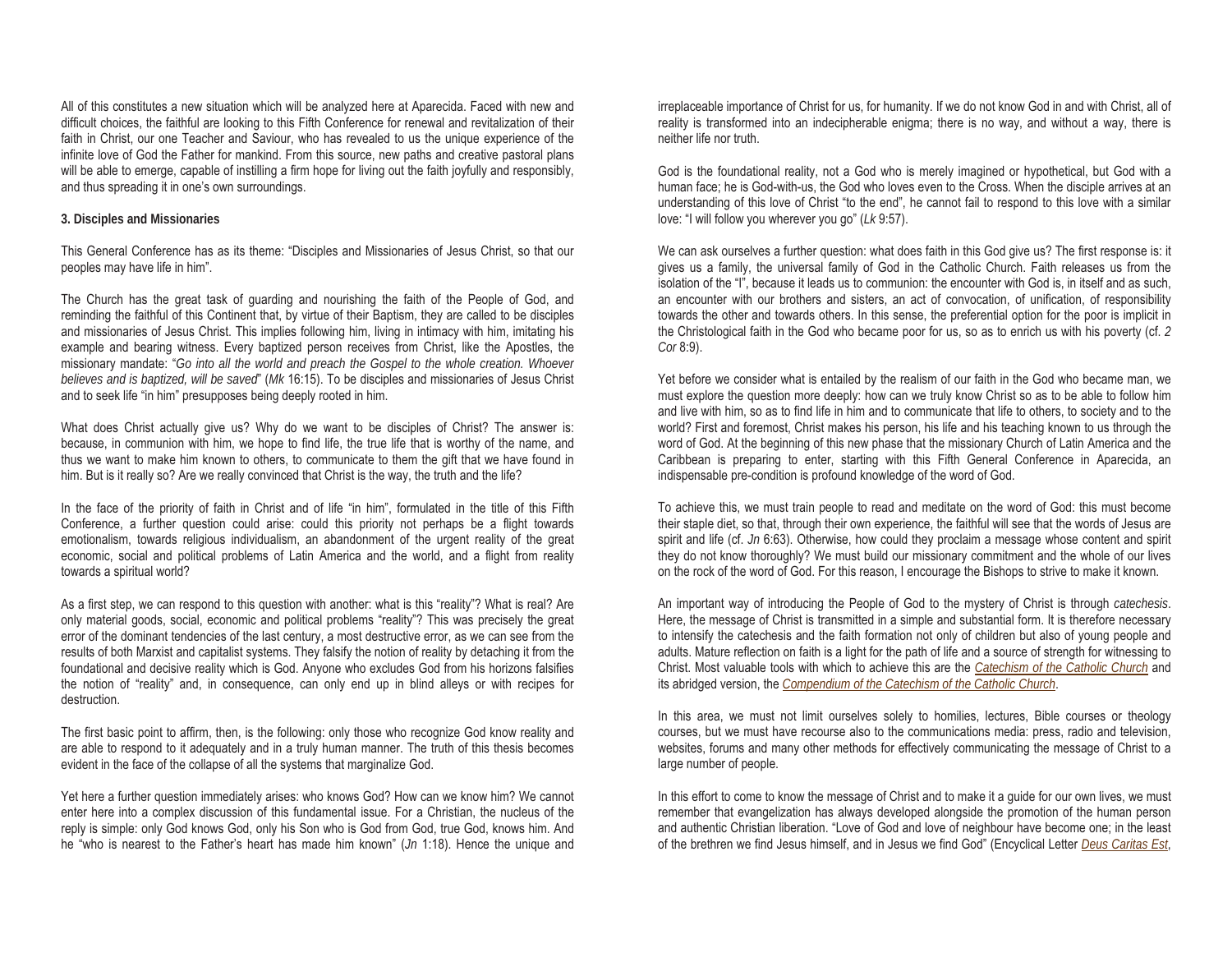15). For the same reason, there will also need to be social catechesis and a sufficient formation in the social teaching of the Church, for which a very useful tool is the *Compendium of the Social Doctrine of the Church*. The Christian life is not expressed solely in personal virtues, but also in social and political virtues.

The disciple, founded in this way upon the rock of God's word, feels driven to bring the Good News of salvation to his brothers and sisters. *Discipleship and mission* are like the two sides of a single coin: when the disciple is in love with Christ, he cannot stop proclaiming to the world that only in him do we find salvation (cf. *Acts* 4:12). In effect, the disciple knows that without Christ there is no light, no hope, no love, no future.

## **4. "So that in him they may have life"**

The peoples of Latin America and the Caribbean have the right to a full life, proper to the children of God, under conditions that are more human: free from the threat of hunger and from every form of violence. For these peoples, their Bishops must promote a culture of life which can permit, in the words of my predecessor Paul VI, "the passage from misery towards the possession of necessities … the acquisition of culture … cooperation for the common good … the acknowledgement by man of supreme values, and of God, their source and their finality" (*Populorum Progressio*, 21).

In this context I am pleased to recall the Encyclical *Populorum Progressio*, the fortieth anniversary of which we celebrate this year. This Papal document emphasizes that authentic development must be integral, that is, directed to the promotion of the whole person and of all people (cf. no. 14), and it invites all to overcome grave social inequalities and the enormous differences in access to goods. These peoples are yearning, above all, for the fullness of life that Christ brought us: "I came that they may have life, and have it abundantly" (*Jn* 10:10). With this divine life, human existence is likewise developed to the full, in its personal, family, social and cultural dimensions.

In order to form the disciple and sustain the missionary in his great task, the Church offers him, in addition to the bread of the word, the bread of the Eucharist. In this regard, we find inspiration and illumination in the passage from the Gospel about the disciples on the road to Emmaus. When they sit at table and receive from Jesus Christ the bread that has been blessed and broken, their eyes are opened and they discover the face of the Risen Lord, they feel in their hearts that everything he said and did was the truth, and that the redemption of the world has already begun to unfold. Every Sunday and every Eucharist is a personal encounter with Christ. Listening to God's word, our hearts burn because it is he who is explaining and proclaiming it. When we break the bread at the Eucharist, it is he whom we receive personally. The Eucharist is indispensable nourishment for the life of the disciple and missionary of Christ.

### *Sunday Mass, Centre of Christian life*

Hence the need to give priority in pastoral programmes to appreciation of the importance of Sunday Mass. We must motivate Christians to take an active part in it, and if possible, to bring their families, which is even better. The participation of parents with their children at Sunday Mass is an effective way of teaching the faith and it is a close bond that maintains their unity with one another. Sunday, throughout the Church's life, has been the privileged moment of the community's encounter with the risen Lord.

Christians should be aware that they are not following a character from past history, but the living Christ, present in the *today* and the *now* of their lives. He is the living one who walks alongside us, revealing to us the meaning of events, of suffering and death, of rejoicing and feasting, entering our homes and remaining there, feeding us with the bread that gives life. For this reason Sunday Mass must be the centre of Christian life.

The encounter with Christ in the Eucharist calls forth a commitment to evangelization and an impulse towards solidarity; it awakens in the Christian a strong desire to proclaim the Gospel and to bear witness to it in the world so as to build a more just and humane society. From the Eucharist, in the course of the centuries, an immense wealth of charity has sprung forth, of sharing in the difficulties of others, of love and of justice. Only from the Eucharist will the civilization of love spring forth which will transform Latin America and the Caribbean, making them not only the Continent of Hope, but also the Continent of Love!

## *Social and Political problems*

Having arrived at this point, we can ask ourselves a question: how can the Church contribute to the solution of urgent social and political problems, and respond to the great challenge of poverty and destitution? The problems of Latin America and the Caribbean, like those of today's world, are multifaceted and complex, and they cannot be dealt with through generic programmes. Undoubtedly, the fundamental question about the way that the Church, illuminated by faith in Christ, should react to these challenges, is one that concerns us all. In this context, we inevitably speak of the problem of structures, especially those which create injustice. In truth, just structures are a condition without which a just order in society is not possible. But how do they arise? How do they function? Both capitalism and Marxism promised to point out the path for the creation of just structures, and they declared that these, once established, would function by themselves; they declared that not only would they have no need of any prior individual morality, but that they would promote a communal morality. And this ideological promise has been proved false. The facts have clearly demonstrated it. The Marxist system, where it found its way into government, not only left a sad heritage of economic and ecological destruction, but also a painful oppression of souls. And we can also see the same thing happening in the West, where the distance between rich and poor is growing constantly, and giving rise to a worrying degradation of personal dignity through drugs, alcohol and deceptive illusions of happiness.

Just structures are, as I have said, an indispensable condition for a just society, but they neither arise nor function without a moral consensus in society on fundamental values, and on the need to live these values with the necessary sacrifices, even if this goes against personal interest.

Where God is absent—God with the human face of Jesus Christ—these values fail to show themselves with their full force, nor does a consensus arise concerning them. I do not mean that nonbelievers cannot live a lofty and exemplary morality; I am only saying that a society in which God is absent will not find the necessary consensus on moral values or the strength to live according to the model of these values, even when they are in conflict with private interests.

On the other hand, just structures must be sought and elaborated in the light of fundamental values, with the full engagement of political, economic and social reasoning. They are a question of *recta ratio* and they do not arise from ideologies nor from their premises. Certainly there exists a great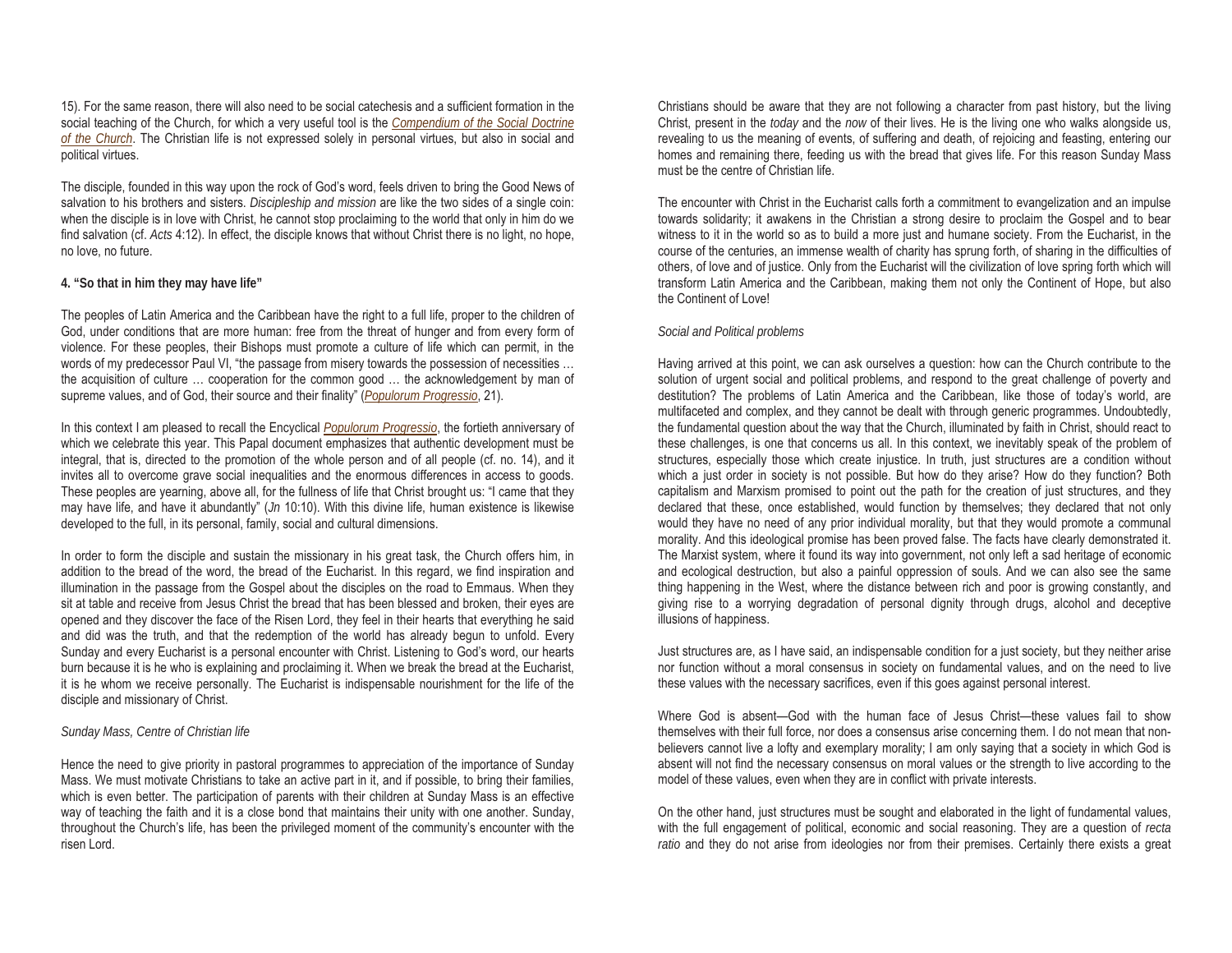wealth of political experience and expertise on social and economic problems that can highlight the fundamental elements of a just state and the paths that must be avoided. But in different cultural and political situations, amid constant developments in technology and changes in the historical reality of the world, adequate answers must be sought in a rational manner, and a consensus must be created—with the necessary commitments—on the structures that must be established.

This political task is not the immediate competence of the Church. Respect for a healthy secularity including the pluralism of political opinions—is essential in the Christian tradition. If the Church were to start transforming herself into a directly political subject, she would do less, not more, for the poor and for justice, because she would lose her independence and her moral authority, identifying herself with a single political path and with debatable partisan positions. The Church is the advocate of justice and of the poor, precisely because she does not identify with politicians nor with partisan interests. Only by remaining independent can she teach the great criteria and inalienable values, guide consciences and offer a life choice that goes beyond the political sphere. To form consciences, to be the advocate of justice and truth, to educate in individual and political virtues: that is the fundamental vocation of the Church in this area. And lay Catholics must be aware of their responsibilities in public life; they must be present in the formation of the necessary consensus and in opposition to injustice.

Just structures will never be complete in a definitive way. As history continues to evolve, they must be constantly renewed and updated; they must always be imbued with a political and humane *ethos*—and we have to work hard to ensure its presence and effectiveness. In other words, the presence of God, friendship with the incarnate Son of God, the light of his word: these are always fundamental conditions for the presence and efficacy of justice and love in our societies.

This being a Continent of baptized Christians, it is time to overcome the notable absence—in the political sphere, in the world of the media and in the universities—of the voices and initiatives of Catholic leaders with strong personalities and generous dedication, who are coherent in their ethical and religious convictions. The ecclesial movements have plenty of room here to remind the laity of their responsibility and their mission to bring the light of the Gospel into public life, into culture, economics and politics.

# **5. Other priority areas**

In order to bring about this renewal of the Church that has been entrusted to your care in these lands, let me draw your attention to some areas that I consider priorities for this new phase.

#### The family

The family, the "patrimony of humanity", constitutes one of the most important treasures of Latin American countries. The family was and is the school of faith, the training-ground for human and civil values, the hearth in which human life is born and is generously and responsibly welcomed. Undoubtedly, it is currently suffering a degree of adversity caused by secularism and by ethical relativism, by movements of population internally and externally, by poverty, by social instability and by civil legislation opposed to marriage which, by supporting contraception and abortion, is threatening the future of peoples.

In some families in Latin America there still unfortunately persists a chauvinist mentality that ignores the "newness" of Christianity, in which the equal dignity and responsibility of women relative to men is acknowledged and affirmed.

The family is irreplaceable for the personal serenity it provides and for the upbringing of children. Mothers who wish to dedicate themselves fully to bringing up their children and to the service of their family must enjoy conditions that make this possible, and for this they have the right to count on the support of the State. In effect, the role of the mother is fundamental for the future of society.

The father, for his part, has the duty to be a true father, fulfilling his indispensable responsibility and cooperating in bringing up the children. The children, for their integral growth, have a right to be able to count on their father and mother, who take care of them and accompany them on their way towards the fullness of life. Consequently there has to be intense and vigorous pastoral care of families. Moreover, it is indispensable to promote authentic family policies corresponding to the rights of the family as an essential subject in society. The family constitutes part of the good of peoples and of the whole of humanity.

#### *Priests*

The first promoters of discipleship and mission are those who have been called "to be with Jesus and to be sent out to preach" (cf. *Mk* 3:14), that is, *the priests*. They must receive preferential attention and paternal care from their Bishops, because they are the primary instigators of authentic renewal of Christian life among the People of God. I should like to offer them a word of paternal affection, hoping that "the Lord will be their portion and cup" (cf. *Ps* 16:5). If the priest has God as the foundation and centre of his life, he will experience the joy and the fruitfulness of his vocation. The priest must be above all a "man of God" (*1 Tim* 6:11) who knows God directly, who has a profound personal friendship with Jesus, who shares with others the same sentiments that Christ has (cf. *Phil* 2:5). Only in this way will the priest be capable of leading men to God, incarnate in Jesus Christ, and of being the representative of his love. In order to accomplish his lofty task, the priest must have a solid spiritual formation, and the whole of his life must be imbued with faith, hope and charity. Like Jesus, he must be one who seeks, through prayer, the face and the will of God, and he must be attentive to his cultural and intellectual preparation.

Dear priests of this Continent, and those of you who have come here to work as missionaries, the Pope accompanies you in your pastoral work and wants you to be full of joy and hope; above all he prays for you.

### *Religious men and women and consecrated persons*

I now want to address the religious men and women and consecrated members of the lay faithful. Latin American and Caribbean society needs your witness: in a world that so often gives priority to seeking well-being, wealth and pleasure as the goal of life, exalting freedom to the point where it takes the place of the truth of man created by God, you are witnesses that there is another meaningful way to live; remind your brothers and sisters that the Kingdom of God has already arrived; that justice and truth are possible if we open ourselves to the loving presence of God our Father, of Christ our brother and Lord, and of the Holy Spirit, our Comforter. With generosity and with heroism, you must continue working to ensure that society is ruled by love, justice, goodness, service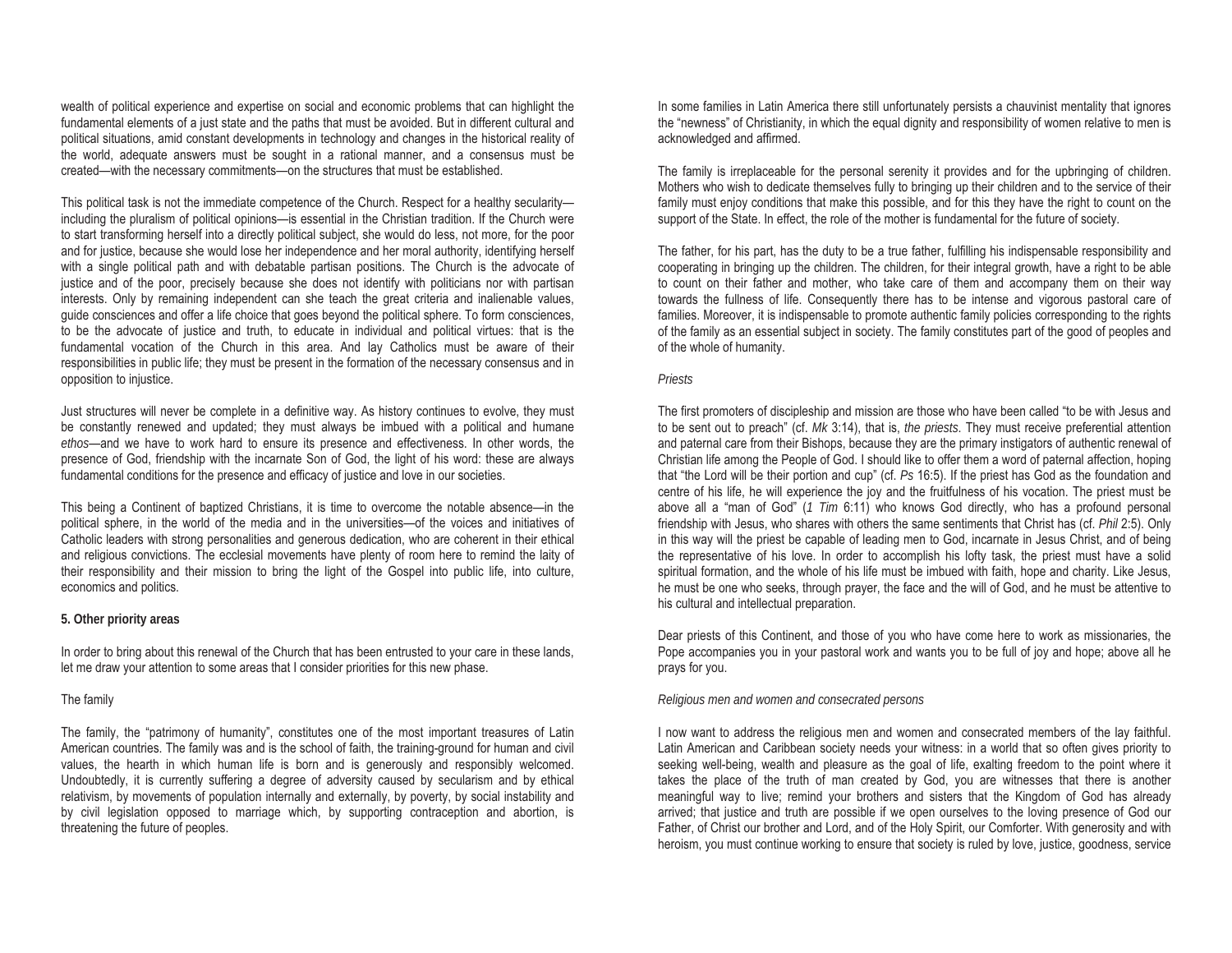and solidarity in conformity with the charism of your founders. With profound joy, embrace your consecration, which is an instrument of sanctification for you and of redemption for your brothers and sisters.

The Church in Latin America thanks you for the great work that you have accomplished over the centuries for the Gospel of Christ in favour of your brothers and sisters, especially the poorest and most deprived. I invite you always to work together with the Bishops and to work in unity with them, since they are the ones responsible for pastoral action. I exhort you also to sincere obedience towards the authority of the Church. Set yourselves no other goal than holiness, as you have learned from your founders.

#### *The lay faithful*

At this time when the Church of this Continent is committing herself whole-heartedly to her missionary vocation, I remind the lay faithful that they too are the Church, the assembly called together by Christ so as to bring his witness to the whole world. All baptized men and women must become aware that they have been configured to Christ, the Priest, Prophet and Shepherd, by means of the common priesthood of the People of God. They must consider themselves jointly responsible for building society according to the criteria of the Gospel, with enthusiasm and boldness, in communion with their Pastors.

There are many of you here who belong to ecclesial movements, in which we can see signs of the varied presence and sanctifying action of the Holy Spirit in the Church and in today's society. You are called to bring to the world the testimony of Jesus Christ, and to be a leaven of God's love among others.

#### *Young people and pastoral care of vocations*

In Latin America the majority of the population is made up of young people. In this regard, we must remind them that their vocation is to be Christ's friends, his disciples. Young people are not afraid of sacrifice, but of a meaningless life. They are sensitive to Christ's call inviting them to follow him. They can respond to that call as priests, as consecrated men and women, or as fathers and mothers of families, totally dedicated to serving their brothers and sisters with all their time and capacity for dedication: with their whole lives. Young people must treat life as a continual discovery, never allowing themselves to be ensnared by current fashions or mentalities, but proceeding with a profound curiosity over the meaning of life and the mystery of God, the Creator and Father, and his Son, our Redeemer, within the human family. They must also commit themselves to a constant renewal of the world in the light of the Gospel. More still, they must oppose the facile illusions of instant happiness and the deceptive paradise offered by drugs, pleasure, and alcohol, and they must oppose every form of violence.

#### **6. "Stay with us"**

The deliberations of this Fifth General Conference lead us to make the plea of the disciples on the road to Emmaus our own: "Stay with us, for it is towards evening, and the day is now far spent" (*Lk* 24:29).

*Stay with us, Lord, keep us company, even though we have not always recognized you. Stay with us, because all around us the shadows are deepening, and you are the Light; discouragement is eating its way into our hearts: make them burn with the certainty of Easter. We are tired of the journey, but you comfort us in the breaking of bread, so that we are able to proclaim to our brothers and sisters that you have truly risen and have entrusted us with the mission of being witnesses of your resurrection.*

*Stay with us, Lord, when mists of doubt, weariness or difficulty rise up around our Catholic faith; you are Truth itself, you are the one who reveals the Father to us: enlighten our minds with your word, and help us to experience the beauty of believing in you.*

*Remain in our families, enlighten them in their doubts, sustain them in their difficulties, console them in their sufferings and in their daily labours, when around them shadows build up which threaten their unity and their natural identity. You are Life itself: remain in our homes, so that they may continue to be nests where human life is generously born, where life is welcomed, loved and respected from conception to natural death.*

*Remain, Lord, with those in our societies who are most vulnerable; remain with the poor and the lowly, with indigenous peoples and Afro-Americans, who have not always found space and support to express the richness of their culture and the wisdom of their identity. Remain, Lord, with our children and with our young people, who are the hope and the treasure of our Continent, protect them from so many snares that attack their innocence and their legitimate hopes. O Good Shepherd, remain with our elderly and with our sick. Strengthen them all in faith, so that they may be your disciples and missionaries!*

## **Conclusion**

As I conclude my stay among you, I wish to invoke the protection of the Mother of God and Mother of the Church on you and on the whole of Latin America and the Caribbean. I beseech Our Lady in particular, under the title of Guadalupe, Patroness of America, and under the title of Aparecida, Patroness of Brazil, to accompany you in your exciting and demanding pastoral task. To her I entrust the People of God at this stage of the third Christian millennium. I also ask her to guide the deliberations and reflections of this General Conference and I ask her to bless with copious gifts the beloved peoples of this Continent.

Before I return to Rome I should like to leave a gift with the Fifth General Conference of the Bishops of Latin America and the Caribbean, to accompany and inspire them. It is this magnificent triptych from Cuzco, Peru, representing the Lord shortly before his Ascension into Heaven, as he is entrusting to his followers the mission to make disciples of all nations. The images evoke the close relationship linking Jesus Christ with his disciples and missionaries for the life of the world. The last panel represents Saint Juan Diego proclaiming the Gospel, with the image of the Virgin Mary on his cloak and the Bible in his hand. The history of the Church teaches us that the truth of the Gospel, when our eyes take in its beauty and our minds and hearts receive it with faith, helps us to contemplate the dimensions of mystery that call forth our wonder and our adherence.

As I depart, I greet all of you most warmly and with firm hope in the Lord. Thank you very much!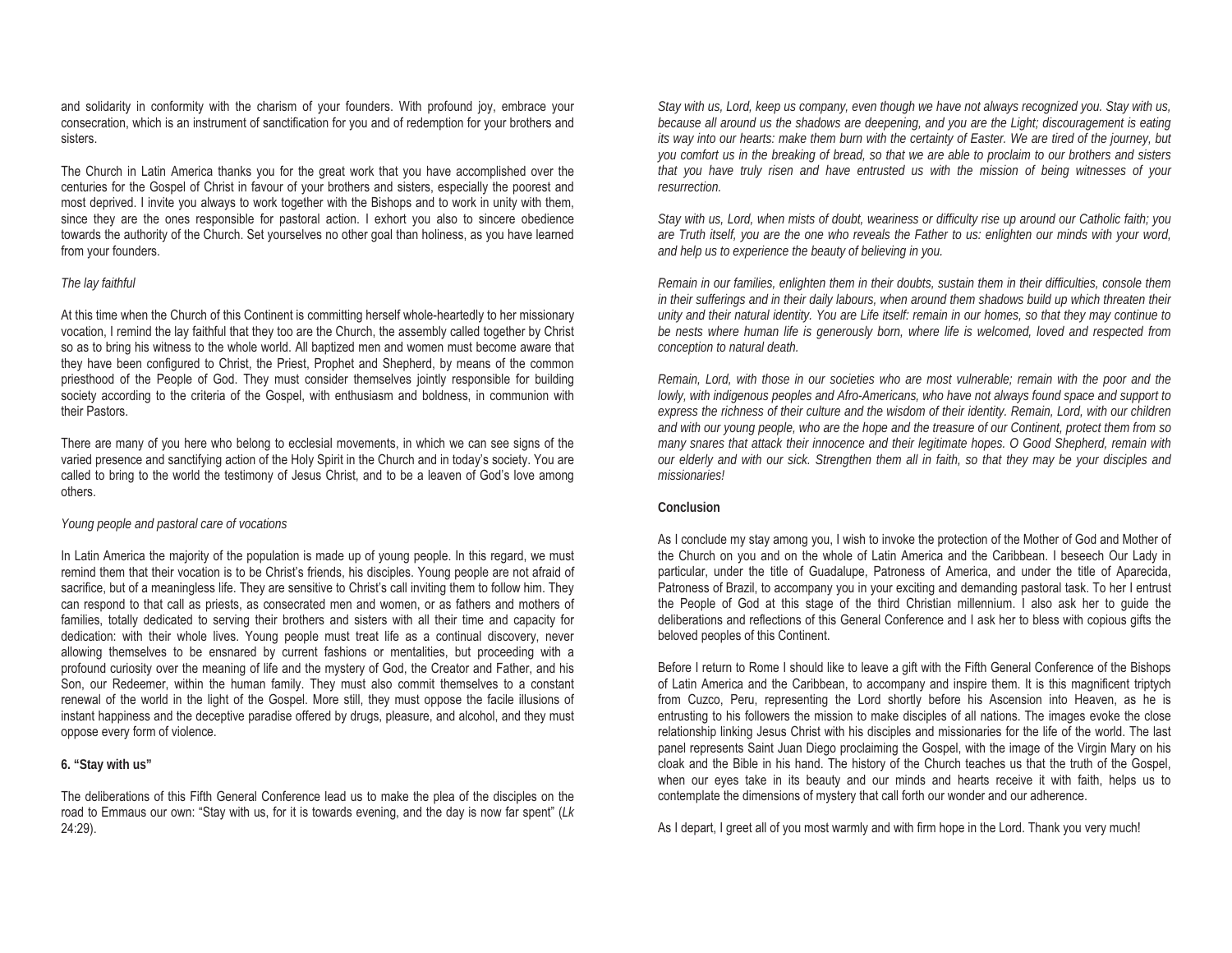# **HOLY MASS FOR THE INAUGURATIONOF THE FIFTH GENERAL CONFERENCE OF THE BISHOPS OF LATIN AMERICA AND THE CARIBBEAN**

# *HOMILY OF HIS HOLINESS BENEDICT XVI*

*Square in front of the Shrine of Aparecida Sixth Sunday of Easter, 13 May 2007*

*Dear Brother Bishops,*

*Dear priests, and all of you, brothers and sisters in the Lord!* 

There are no words to express my joy in being here with you to celebrate this solemn Eucharist on the occasion of the opening of the Fifth General Conference of the Bishops of Latin America and the Caribbean. I greet each of you most warmly, particularly Archbishop Raymundo Damasceno Assis, whom I thank for the words he addressed to me in the name of the entire assembly, and the Cardinal Presidents of this General Conference. My respectful greeting goes to the civil and military Authorities who have honoured us with their presence. From this Shrine my thoughts reach out, full of affection and prayer, to all those who are spiritually united with us, especially the communities of consecrated life, the young people belonging to various associations and movements, the families, and also the sick and the elderly. To all I say: "Grace to you and peace from God our Father and the Lord Jesus Christ" (*1 Cor* 1:3).

I see it as a special gift of Providence that this Holy Mass is being celebrated *at this time and in this place*. The *time* is the liturgical season of Easter; on this Sixth Sunday of Easter, as Pentecost rapidly approaches, the Church is called to intensify her prayer for the coming of the Holy Spirit. The *place* is the National Shrine of Our Lady of Aparecida, the Marian heart of Brazil: Mary welcomes us to this *Upper Room* and, as our Mother and Teacher, helps us to pray trustingly to God with one voice. This liturgical celebration lays a most solid foundation for the Fifth Conference, setting it on the firm basis of prayer and the Eucharist, *Sacramentum Caritatis*. Only *the love of Christ*, poured out by the Holy Spirit, can make this meeting an authentic ecclesial event, a moment of grace for this Continent and for the whole world. This afternoon I will be able to discuss more fully the implications of the theme of your Conference. But now, let us leave space for the word of God which we have the joy of receiving with open and docile hearts, like Mary, Our Lady of the Immaculate Conception, so that, by the power of the Holy Spirit, Christ may once again take flesh in the "today" of our history.

The first reading, taken from the *Acts of the Apostles*, refers to the so-called "Council of Jerusalem", which dealt with the question as to whether the observance of the Mosaic Law was to be imposed on those pagans who had become Christians. The reading leaves out the discussion between "the apostles and the elders" (vv. 4-21) and reports the final decision, which was then written down in the form of a letter and entrusted to two delegates for delivery to the community in Antioch (vv. 22-29). This passage from *Acts* is highly appropriate for us, since we too are assembled here for an ecclesial meeting. It reminds us of the importance of community discernment with regard to the great problems and issues encountered by the Church along her way. These are clarified by the "apostles" and "elders" in the light of the Holy Spirit, who, as today's Gospel says, calls to mind the teaching of Jesus Christ (cf. *Jn* 14:26) and thus helps the Christian community to advance in charity towards the fullness of truth (cf. *Jn* 16:13). The Church's leaders discuss and argue, but in a constant attitude of religious openness to Christ's word in the Holy Spirit. Consequently, at the end they can say: "it has seemed good to the Holy Spirit and to us…" (*Acts* 15:28).

This is the "method" by which we operate in the Church, whether in small gatherings or in great ones. It is not only question of procedure: it is a reflection of the Church's very nature as a mystery of communion with Christ in the Holy Spirit. In the case of the General Conferences of the Bishops of Latin America and the Caribbean, the first, held in 1955 in Rio de Janeiro, merited a special Letter from Pope Pius XII, of venerable memory; in later Conferences, including the present one, the Bishop of Rome has travelled to the site of the continental gathering in order to preside over its initial phase. With gratitude and devotion let us remember the Servants of God Paul VI and John Paul II, who brought to the Conferences of Medellín, Puebla and Santo Domingo the witness of the closeness of the universal Church to the Churches in Latin America, which constitute, proportionally, the majority of the Catholic community.

*"To the Holy Spirit and to us".* This is the Church: *we*, the community of believers, the People of God, with its Pastors who are called to lead the way; together with the *Holy Spirit*, the Spirit of the Father, sent in the name of his Son Jesus, the Spirit of the one who is "greater" than all, given to us through Christ, who became "small" for our sake. The Paraclete Spirit, our *Ad-vocatus*, Defender and Consoler, makes us live in God's presence, as hearers of his word, freed from all anxiety and fear, bearing in our hearts the peace which Jesus left us, the peace that the world cannot give (cf. *Jn* 14:26-27). The Spirit accompanies the Church on her long pilgrimage between Christ's first and second coming. "I go away, and I will come to you" (*Jn* 14:28), Jesus tells his Apostles. Between Christ's "going away" and his "return" is the time of the Church, his Body. Two thousand years have passed so far, including these five centuries and more in which the Church has made her pilgrim way on the American Continent, filling believers with Christ's life through the sacraments and sowing in these lands the good seed of the Gospel, which has yielded thirty, sixty and a hundredfold. *The time of the Church, the time of the Spirit*: the Spirit is the Teacher who trains *disciples*: he teaches them to love Jesus; he trains them to hear his word and to contemplate his countenance; he conforms them to Christ's sacred humanity, a humanity which is poor in spirit, afflicted, meek, hungry for justice, merciful, pure in heart, peacemaking, persecuted for justice's sake (cf. *Mt* 5:3-10). *By the working of the Holy Spirit, Jesus becomes the "Way" along which the disciple walks*. "If a man loves me, he will keep my word", Jesus says at the beginning of today's Gospel. "The word which you hear is not mine but the Father's who sent me" (*Jn* 14:23-24). Just as Jesus makes known the words of the Father, so the Spirit reminds the Church of Christ's own words (cf. *Jn* 14:26). And just as love of the Father led Jesus to feed on his will, so our love for Jesus is shown by our obedience to his words. Jesus' fidelity to the Father's will can be communicated to his disciples through the Holy Spirit, who pours the love of God into their hearts (cf. *Rom* 5:5).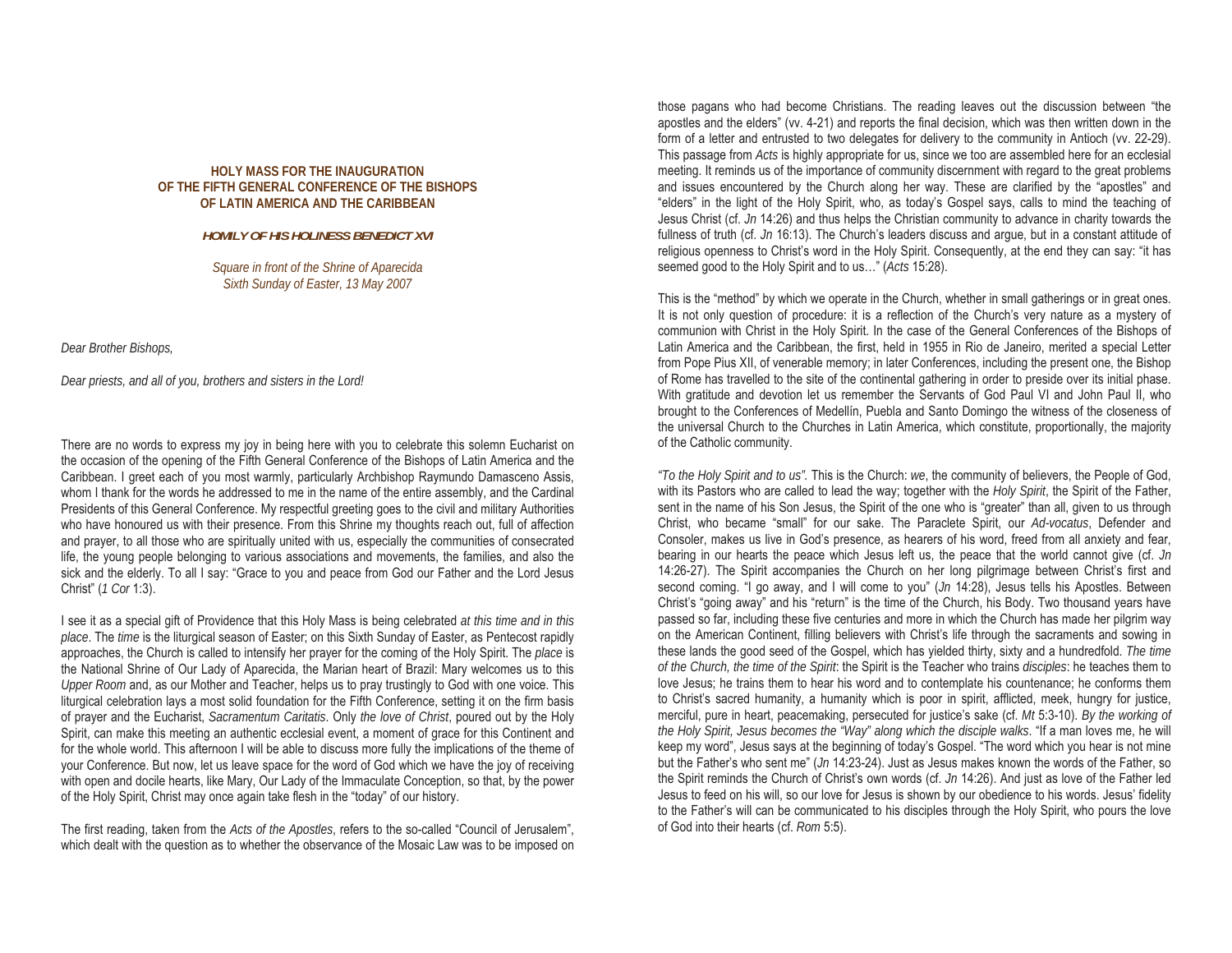The New Testament presents *Christ* as the *missionary of the Father*. Especially in the Gospel of John, Jesus often speaks of himself in relation to the Father who sent him into the world. And so in today's Gospel he says: "the word which you hear is not mine but the Father's who sent me" (*Jn* 14:24). At this moment, dear friends, we are invited to turn our gaze to him, for the Church's mission exists only as a prolongation of Christ's mission: "As the Father has sent me, even so I send you" (*Jn* 20:21). The evangelist stresses, in striking language, that the passing on of this commission takes place in the Holy Spirit: "he breathed on them and said to them: 'Receive the Holy Spirit'" (*Jn* 20:22). *Christ's mission* is accomplished *in love*. He has kindled in the world the fire of God's love (cf. *Lk* 12:49). *It is Love that gives life*: and so the Church has been sent forth to spread Christ's Love throughout the world, so that individuals and peoples "may have life, and have it abundantly" (*Jn* 10:10). To you, who represent the Church in Latin America, today I symbolically entrust my Encyclical *Deus Caritas Est*, in which I sought to point out to everyone the essence of the Christian message. The Church considers herself the *disciple and missionary of this Love*: missionary only insofar as she is a disciple, capable of being attracted constantly and with renewed wonder by the God who has loved us and who loves us first (cf. *1 Jn* 4:10). The Church does not engage in proselytism. Instead, she grows *by "attraction"*: just as Christ "draws all to himself" by the power of his love, culminating in the sacrifice of the Cross, so the Church fulfils her mission to the extent that, in union with Christ, she accomplishes every one of her works in spiritual and practical imitation of the love of her Lord.

Dear brothers and sisters! This is the priceless treasure that is so abundant in Latin America, this is her most precious inheritance: *faith in the God who is Love*, who has shown us his face in Jesus Christ. You believe in the God who is Love: this is your strength, which overcomes the world, the joy that nothing and no one can ever take from you, the peace that Christ won for you by his Cross! *This is the faith that has made America the "Continent of Hope."* Not a political ideology, not a social movement, not an economic system: faith in the God who is Love—who took flesh, died and rose in Jesus Christ—is the authentic basis for this hope which has brought forth such a magnificent harvest from the time of the first evangelization until today, as attested by the ranks of Saints and *Beati* whom the Spirit has raised up throughout the Continent. Pope John Paul II called you to a *new evangelization*, and you accepted his commission with your customary generosity and commitment. I now confirm it with you, and in the words of this Fifth Conference I say to you: *be faithful disciples, so as to be courageous and effective missionaries.*

The second reading sets before us the magnificent vision of the *heavenly Jerusalem*. It is an image of awesome beauty, where nothing is superfluous, but everything contributes to the perfect harmony of the holy City. In his vision John sees the city "coming down out of heaven from God, having the glory of God" (*Rev* 21:10). And since the glory of God is Love, the heavenly Jerusalem is the icon of the Church, utterly holy and glorious, without spot or wrinkle (cf. *Eph* 5:27), permeated at her heart and in every part of her by the presence of the God who is Love. She is called a "bride", "the bride of the Lamb" (*Rev* 20:9), because in her is fulfilled the nuptial figure which pervades biblical revelation from beginning to end. The City and Bride is the locus of God's full communion with humanity; she has no need of a temple or of any external source of light, because the indwelling presence of God and of the Lamb illuminates her from within.

This magnificent icon has an *eschatological* value: it expresses the mystery of the beauty that is *already* the essential form of the Church, even if it has *not yet* arrived at its fullness. It is the goal of our pilgrimage, the homeland which awaits us and for which we long. Seeing that beauty with the eyes of faith, contemplating it and yearning for it, must not serve as an excuse for avoiding the

historical reality in which the Church lives as she shares the joys and hopes, the grief and anguish of the people of our time, especially those who are poor or afflicted (cf. Constitution *Gaudium et Spes*, 1). If the beauty of the heavenly Jerusalem is the glory of God—his love in other words—then it is in charity, and in charity alone, that we can approach it and to a certain degree dwell within it even now. Whoever loves the Lord Jesus and keeps his word, already experiences in this world the mysterious presence of the Triune God. We heard this in the Gospel: "we will come to him and make our home with him" (*Jn* 14:23). Every Christian is therefore called to become a living stone of this splendid "dwelling place of God with men". What a magnificent vocation!

A Church totally enlivened and impelled by the love of Christ, the Lamb slain for love, is the image within history of the heavenly Jerusalem, prefiguring the holy city that is radiant with the glory of God. It releases *an irresistible missionary power* which is *the power of holiness*. Through the prayers of the Virgin Mary, may the Church in Latin America and the Caribbean be abundantly clothed with power from on high (cf. *Lk* 24:49), in order to spread throughout this Continent and the whole world the holiness of Christ. To him be glory, with the Father and the Holy Spirit, for ever and ever. Amen.

# **RECITATION OF THE HOLY ROSARY AND MEETING WITH PRIESTS, MEN RELIGIOUS, WOMEN RELIGIOUS, SEMINARIANS AND DEACONS**

# *ADDRESS OF HIS HOLINESS BENEDICT XVI*

*Basilica of the Shrine of Aparecida* 

*Saturday, 12 May 2007*

*My Venerable Brothers in the College of Cardinals,* 

*in the Episcopate and in the Priesthood,* 

*Beloved Religious and all of you who have lovingly followed Christ in response to sound of his voice, Dear Seminarians, preparing for the priestly ministry,* 

*Dear Members of Ecclesial Movements and all you lay people who bring the power of the Gospel into the world of work and culture, in the heart of your families and your parishes!*

1. Just as the Apostles, together with Mary, "went up to the upper room" and there, "with one accord devoted themselves to prayer" (*Acts* 1:13-14), so too we are gathered here today at the Shrine of Our Lady of Aparecida, which at this time is our "upper room" where Mary, Mother of the Lord, is in our midst. Today it is she who leads our meditation; it is she who teaches us to pray. It is she who shows us the way to open our minds and hearts to the power of the Holy Spirit, who comes to fill the whole world.

We have just prayed the rosary. Through these sequences of meditations, the divine Comforter seeks to initiate us in the knowledge of Christ that issues forth from the clear source of the Gospel text. For her part, the Church of the third millennium proposes to offer Christians the capacity for "knowledge—according to the words of Saint Paul—of God's mystery, of Christ, in whom are hid all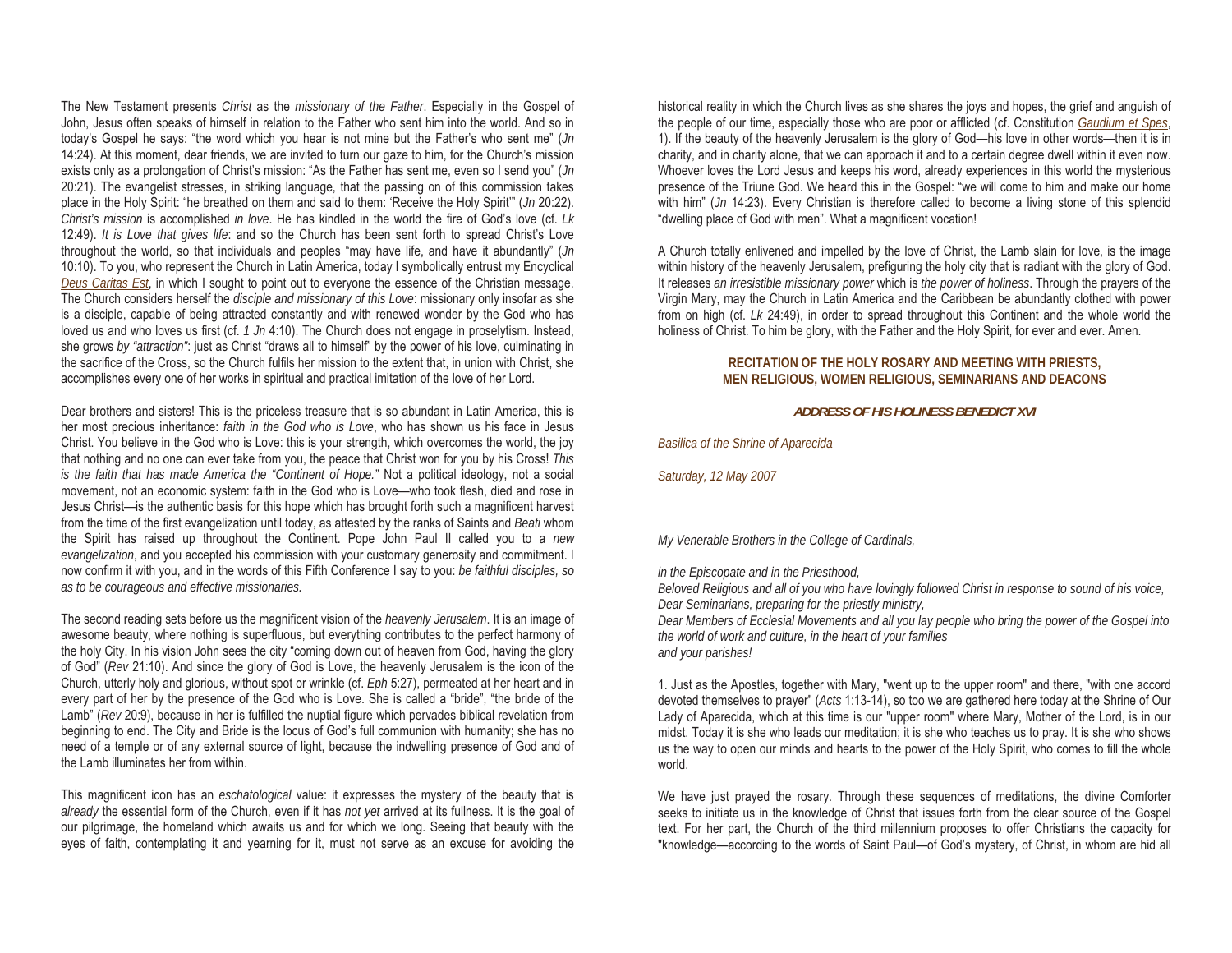the treasures of wisdom and knowledge" (*Col* 2:2-3). Mary Most Holy, the pure and immaculate Virgin, is for us a school of faith destined to guide us and give us strength on the path that leads us to the Creator of Heaven and Earth. The Pope has come to Aparecida with great joy so as to say to you first of all: "Remain in the school of Mary." Take inspiration from her teachings, seek to welcome and to preserve in your hearts the enlightenment that she, by divine mandate, sends you from on high.

How beautiful it is to be gathered here in the name of Christ, in faith, in fraternity, in joy, in peace and in prayer, together with "Mary, the mother of Jesus" (*Acts* 1:14). How beautiful it is, my dear Priests, Deacons, Consecrated men and women, Seminarians and Christian families, to be here in the National Shrine of Our Lady of Aparecida, which is God's Dwelling-place, the House of Mary and the House of the Brothers; and in the coming days it is also to serve as the setting for the Fifth General Conference of the Bishops of Latin America and the Caribbean. How beautiful it is to be here in this Marian Basilica, towards which, at this time, the gaze and the hopes of the Christian world are turned, especially for the Christians of Latin America and the Caribbean!

2. I am glad to be here with you, in your midst! The Pope loves you! The Pope greets you affectionately! He is praying for you! And he implores the Lord's choicest blessings upon the Movements, Associations and new ecclesial realities, a living expression of the perennial youth of the Church! Be truly blessed! From here I address my truly affectionate greeting to the families who are gathered here to represent all the dearly beloved Christian families present throughout the world. I rejoice especially with you and I offer you an embrace of peace.

I am grateful for the welcome and the hospitality of the Brazilian people. Ever since my arrival I have been received with great affection! The various manifestations of appreciation and the greetings show how much you love, esteem and respect the Successor of the Apostle Peter. My Predecessor, the Servant of God John Paul II, mentioned on numerous occasions your affability and your spirit of fraternal welcome. He was completely right!

3. I greet the dear priests who are present, and I keep in my thoughts and prayers all the priests spread throughout the world, especially those in Latin America and the Caribbean, including the *Fidei donum* priests. What great challenges, what difficult situations you have to face, with such generosity, self-denial, sacrifices and renunciations! Your faithfulness in the exercise of the ministry and the life of prayer, your search for holiness, your total self-giving to God at the service of your brothers and sisters, as you expend your lives and energy in order to promote justice, fraternity, solidarity and sharing—all this speaks powerfully to my pastoral heart. The witness of a priestly life well lived brings nobility to the Church, calls forth admiration among the faithful, and is a source of blessings for the community; it is the best way to promote vocations, the most authentic invitation to other young people to respond positively to the Lord's call. It is true collaboration in building the Kingdom of God!

I thank you sincerely and I encourage you to continue living in a manner worthy of the vocation you have received. May the missionary fervour, the passion for an increasingly contemporary approach to evangelization, the authentic apostolic spirit and the zeal for souls always be present in your lives! My affection, my prayers and my thanks go also to the elderly and infirm priests. Your conformation to Christ Suffering and Risen is the most fruitful apostolate. Many thanks!

4. Dear Deacons and Seminarians, you have a special place in the Pope's heart, and so I extend to you too my most fraternal and heartfelt greetings. Your exuberance, enthusiasm, idealism and

encouragement to face new challenges boldly serve to give the People of God a renewed openness, make the faithful more dynamic and help the community to grow, to progress, and to become more trusting, joyful and optimistic. I thank you for the witness that you bear, working together with your Bishops in the pastoral activities of your dioceses. Always keep before your eyes the figure of Jesus, the Good Shepherd, who "came not to be served but to serve, and to give his life as a ransom for many" (*Mt* 20:28). Be like the first deacons of the Church: men of good reputation, filled with the Holy Spirit, with wisdom and with faith (cf. *Acts* 6:3-5). And you, seminarians, give thanks to God for the call that he addresses to you. Remember that the Seminary is the cradle of your vocation and the first place where you experience communal life (cf. *Directory for the Ministry and Life of Priests*, 32). I ask you, with God's help, to be holy faithful and happy priests in the service of the Church!

5. I now turn my gaze and my attention to you, dear consecrated men and women, gathered here in the Shrine of the Mother, Queen and Patron of the Brazilian people, and also to those who are spread throughout the whole world.

Dear religious men and women, you are an offering, a present, a divine gift that the Church has received from her Lord. I give thanks to God for your lives and for the witness that you offer the world of faithful love for God and for your brethren. This unreserved, totally, definitive, unconditional and impassioned love is manifested in silence, in contemplation, in prayer and in the most varied activities that you undertake in your religious families, in favour of humanity and especially of the poorest and most abandoned. All this calls forth in the hearts of the young the desire to follow Christ the Lord more closely and radically, and to offer their lives so as to bear witness before the men and women of our day to the fact that God is Love, and that it is worth allowing oneself to be conquered and entranced in order to devote one's life exclusively to him (cf. Apostolic Exhortation *Vita Consecrata*, 15).

Religious life in Brazil has always been important and has had a key role in the work of evangelization, from the very beginnings of the colonial era. Only yesterday, I had the great joy of presiding at the eucharistic celebration which included the canonization of Saint Antônio de Sant'Ana Galvão, a Franciscan priest and religious and the first saint to have been born in Brazil. Alongside him, another admirable witness to the consecrated life is Saint Pauline, foundress of the Little Sisters of the Immaculate Conception. I could quote many other examples. May all of them together serve as an incentive to you to live out your total consecration. God bless you!

6. Today, on the eve of the opening of the Fifth General Conference of the Bishops of Latin America and the Caribbean, at which it will be my pleasure to preside, I want to tell each of you how important it is to maintain our sense of belonging to the Church, which leads us to grow and to mature as brothers and sisters, children of the one God and Father. My dear men and women of Latin America, I know that you have a great thirst for God. I know that you follow the Lord Jesus who said: "No one comes to the Father, but by me" (*Jn* 14:6). The Pope therefore wants to say to all of you: *The Church is our home! This is our home!* In the Catholic Church we find all that is good, all that gives grounds for security and consolation! Anyone who accepts Christ, "the way, the truth and the life" in his totality, is assured of peace and happiness, in this life and in the next! For this reason, the Pope has come here to pray and to bear witness with you all: *It is worth being faithful, it is worth persevering in our faith!* The coherence of the faith also requires, however, a solid doctrinal and spiritual formation, which thus contributes to building a more just, humane and Christian society. The Catechism of the Catholic Church, together with its abridged version published under the title of "Compendium", will be